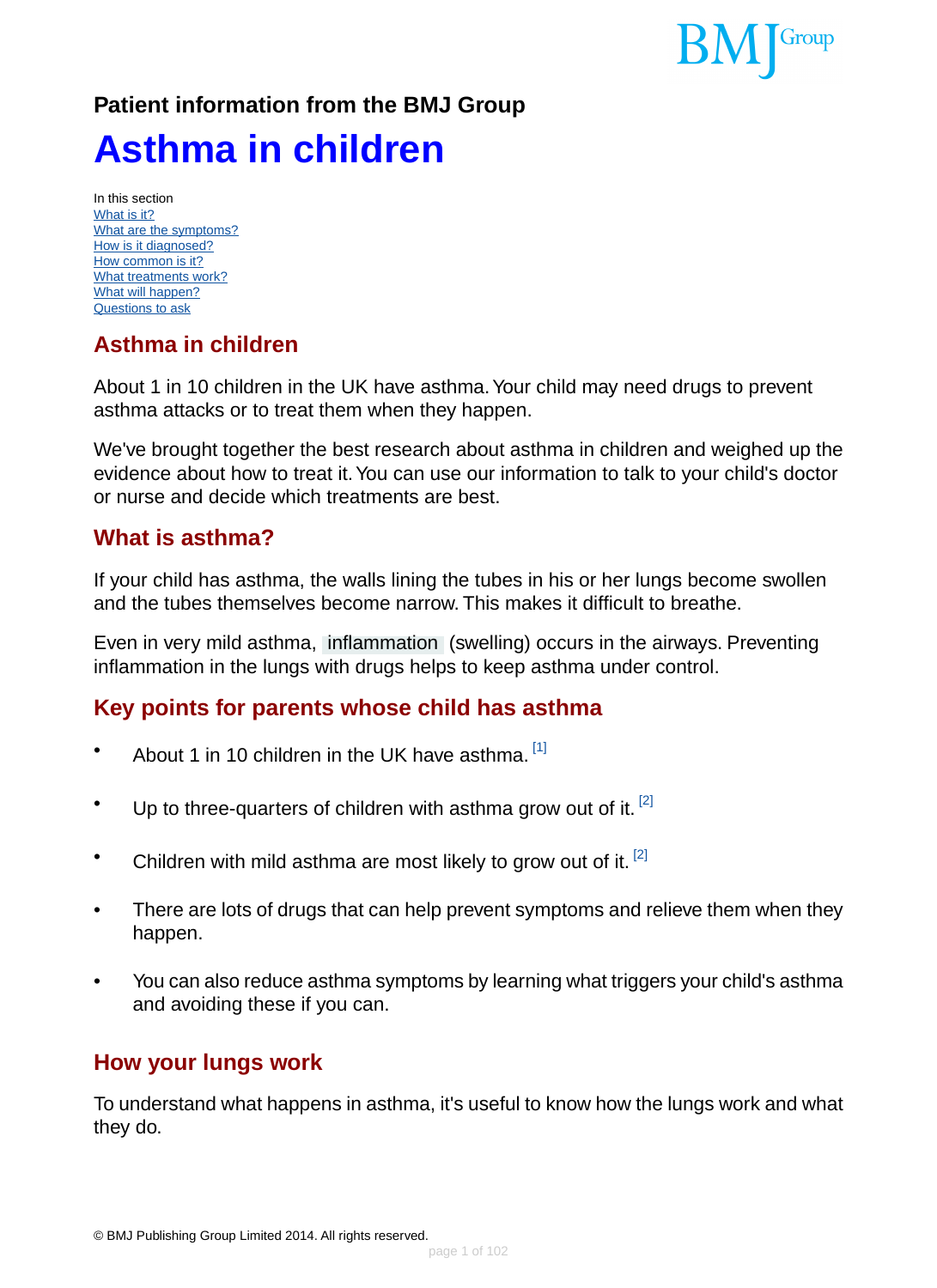The lungs sit in the centre of your chest, behind your ribs.Their main job is to get oxygen from the air into your body.



Oxygen passes into your blood through tiny air sacs in your lungs.

Your blood vessels carry oxygen from your lungs to the rest of your body. Every cell in your body needs oxygen to work.

- When you breathe in, air goes into your lungs.
- The main tube that goes from your throat to your lungs is called your windpipe (or trachea).
- Your windpipe divides into two tubes called bronchi (each individual tube is called a bronchus).
- Inside each lung, the air moves down a network of tubes called bronchioles.
- At the end of each tube are tiny sacs (called alveoli) surrounded by blood vessels.
- Oxygen in the air passes through these sacs and into the blood vessels.
- Carbon dioxide passes the other way back into your lungs. This is a waste product that you get rid of when you breathe out.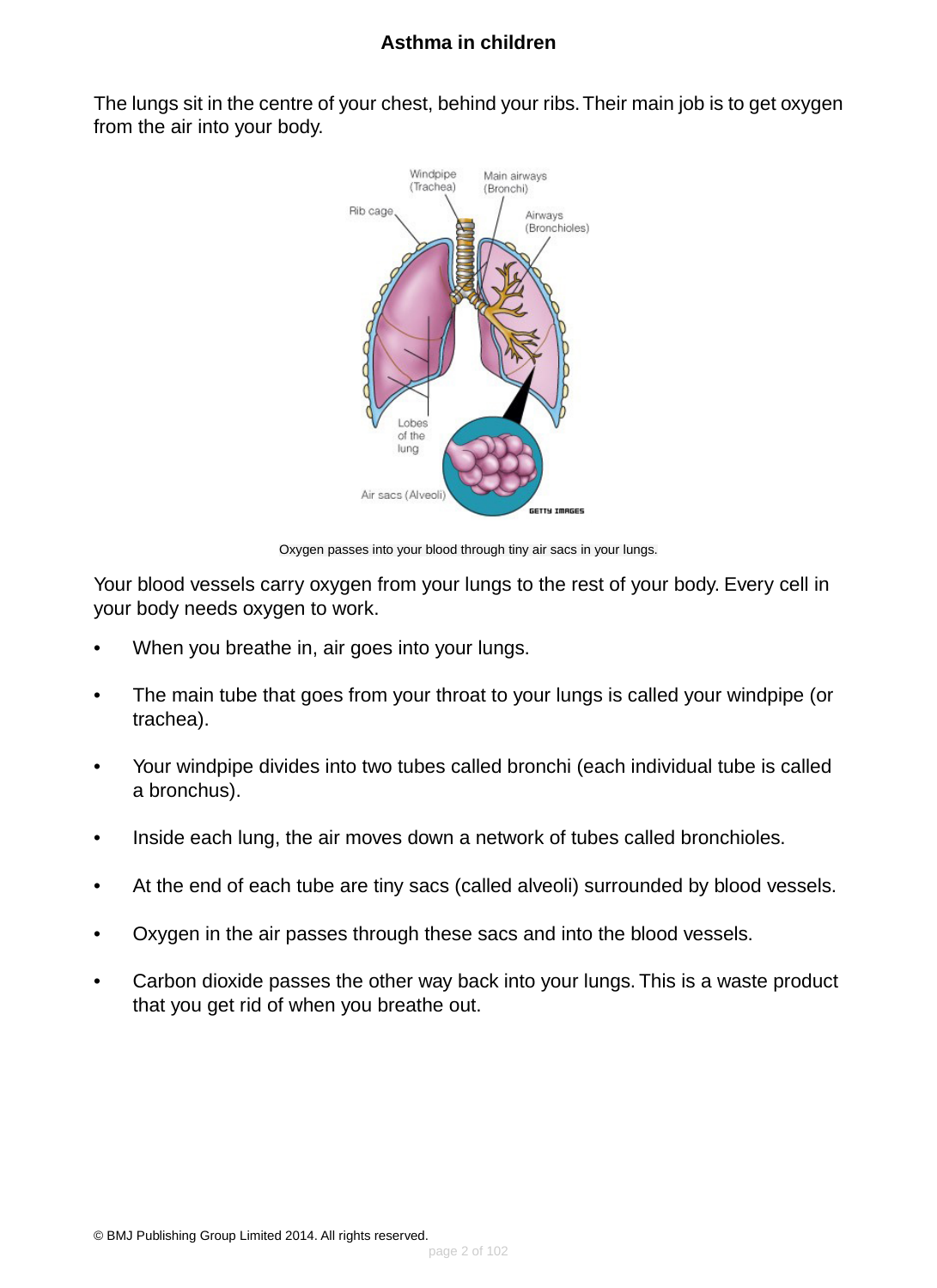### **What happens in asthma?**



In asthma, tubes in the lungs (bronchioles) become narrower.

If your child has asthma, they can't always breathe normally.The tubes inside their lungs get narrower, so they can't get enough air in and out of their lungs. This can make your child gasp for breath. Or it may make them cough or wheeze.

To learn more, see [What are the symptoms of asthma in children?](#page-4-0)

Three things happen in the lungs to make the air passages narrower:

- Muscles in the wall of the airways get tighter
- The walls of the airways become swollen
- Mucus is released into the airways, partially blocking them.

We're not exactly sure why some children have asthma and others don't. But two things seem to be important:

- The [genes](#page-93-1) children inherit from their parents (asthma often runs in families)
- An infection or other things in the air. For example, your child may have first got asthma when they had a cold or chest infection. Or they may be [allergic](#page-93-2) to certain things in the air. These things are called **allergens**. Common allergens are pollen, house dust mite droppings, mould, and bits of fur and skin from pets.

After your child has asthma symptoms once, their airways become extra-sensitive. Whenever your child comes into contact with a trigger, their [immune system](#page-93-3) overreacts. This makes their airways swollen and causes the symptoms of asthma.

It might be that the first thing that gave your child asthma symptoms (for example, dog hair) always brings on asthma symptoms. Or you may find that other things give your child symptoms as well.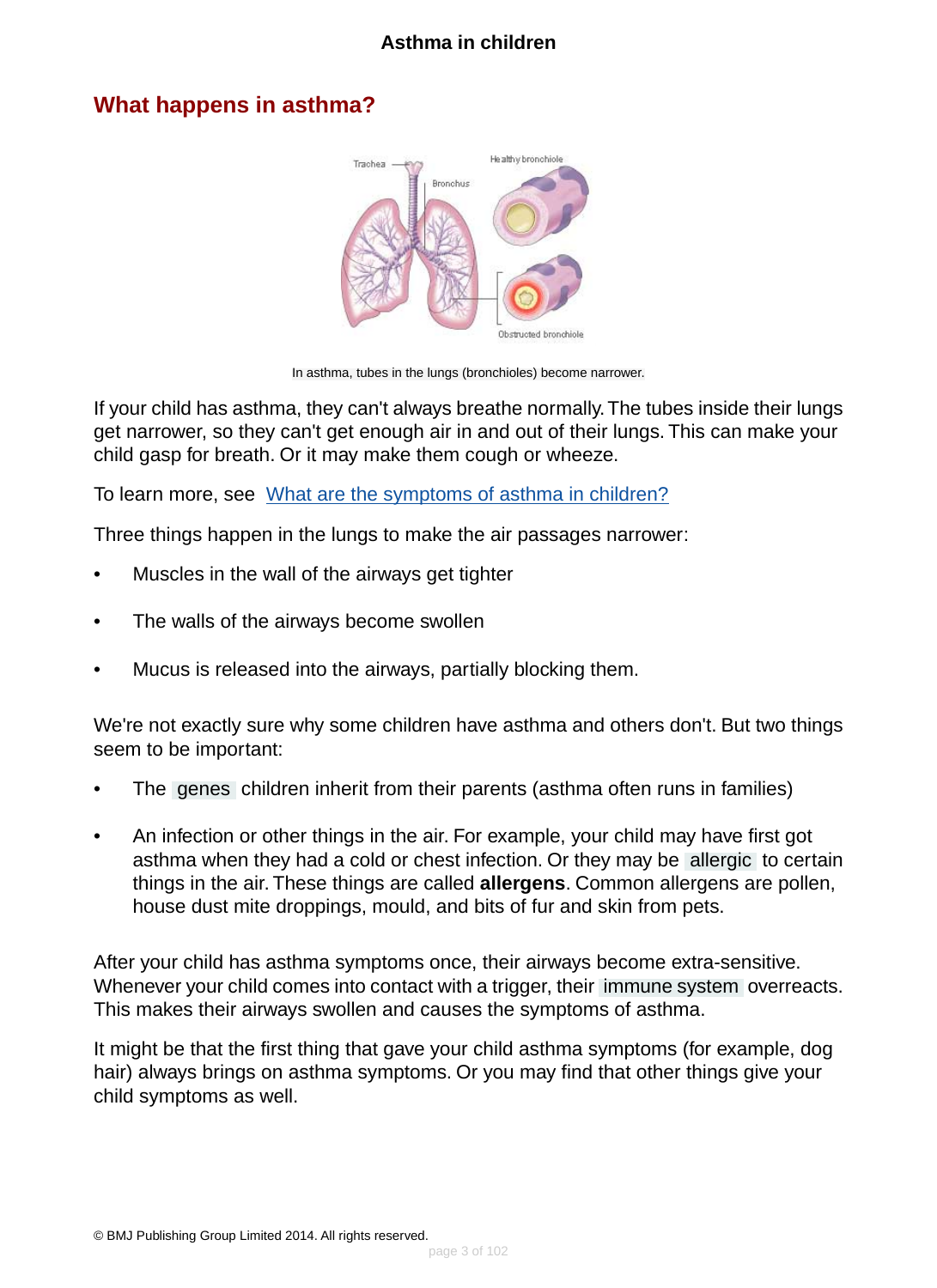# **Asthma triggers**

Things that can bring on your child's asthma symptoms are called **triggers**. It's useful to know what triggers set off your child's symptoms. If your child can avoid some of these triggers, they may be able to prevent their asthma symptoms happening. The most common triggers are:

- [Allergens](#page-81-0)
- [Smoke and air pollution](#page-82-0)
- [Exercise](#page-82-1)
- Other illnesses (such as a cold).

# **Asthma and wheezing in young children**

Many babies and young children get wheezy from time to time, especially if they've got a cold or are just getting over one. For children under about 5 or 6 years old, it can often be difficult for doctors to know whether wheezing is caused by asthma or a virus.Your doctor will want to be certain about what's causing the wheezing so that your child doesn't take medicines he or she doesn't need. And it's also important not to miss a case of asthma, as this can be dangerous.

Often, if a young child has had several bouts of wheezing, doctors give them a 'trial' of asthma medicines.Your doctor will check on your child every so often to make sure the treatment is the right one.

Many of the medicines used to treat asthma have not been formally tested on young children. So don't be surprised if your doctor is very careful about prescribing some drugs for your child. He or she just wants to keep a close eye on what is going on.

## **Asthma: why my child?**

Some children are more likely to get asthma than others.Things that increase someone's chances of getting a condition are called **risk factors**. The most important risk factor for asthma in children is having asthma in the family.

#### **Your child's genes**

A child who has a parent or other close relative with asthma is more likely to get asthma than a child who doesn't have any close relatives with asthma. [\[5\]](#page-94-2)

When a disease runs in a family, this means [genes](#page-93-1) linked to the illness are passed from parents to their children. But there is no single gene that causes asthma. It happens because of a combination of many different genes. Some of these genes change the way your [immune system](#page-93-3) works. But we don't know how these genes work together to cause asthma.<sup>[\[6\]](#page-94-3)</sup>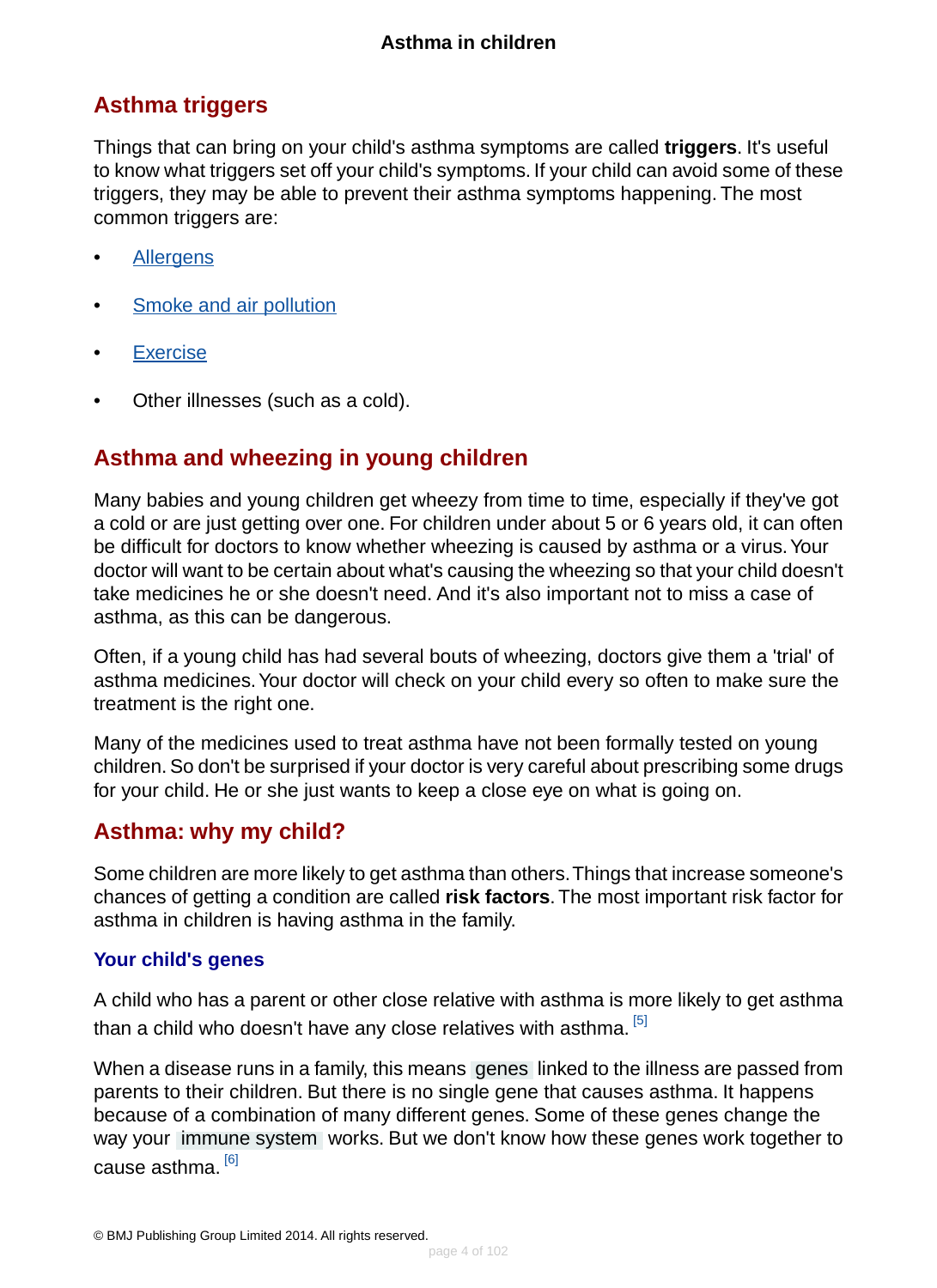If you inherit asthma from your parents, you may also inherit [eczema](#page-93-4) , [hay fever](#page-93-5) , or both.

#### **Smoking**

Having **parents who smoke** also increases a child's risk of getting asthma. There's a risk from:

- Smoking during pregnancy. If a woman smokes when she's pregnant, the chance that her baby will get asthma increases by more than 50 percent  $^{[7]}$  $^{[7]}$  $^{[7]}$
- Smoking around children. Children whose parents smoke are one and a half times more likely to get asthma than children whose parents don't smoke. <sup>[\[4\]](#page-94-5)</sup>

### **Having allergies**

There's a link between asthma and other allergic conditions, such as [eczema](http://besthealth.bmj.com) and [hay](http://besthealth.bmj.com) [fever](http://besthealth.bmj.com). About 1 in 3 children with eczema will go on to get asthma. <sup>[\[8\]](#page-94-6)</sup>

#### **Pollution**

Air pollution from traffic might make children more likely to get asthma.<sup>[\[9\]](#page-94-7)</sup> Children who live in areas with lots of traffic pollution are more likely to develop asthma by age 8.

#### **Antibiotics**

<span id="page-4-0"></span>Some studies have found a link between being treated with antibiotics as a baby and getting asthma in later life. <sup>[\[8\]](#page-94-6) [\[10\]](#page-94-8) [\[11\]](#page-94-9)</sup> But it's hard to know whether antibiotic use in babies could actually cause asthma. It might just be that when babies become wheezy, doctors may think they have a chest infection and treat them with antibiotics. So the children in the study might have been given antibiotics for a chest infection, when they really had asthma all along.

# **What are the symptoms of asthma in children?**

The symptoms of asthma vary enormously from child to child.

Your child may get some or all of the following.

- **A cough**. This is most common symptom of asthma in children. In many children it's the only one.
- **Wheezing**. A wheeze is a high-pitched whistling sound in your child's chest. It's the noise of the air vibrating though the air passages of the lungs. It happens when the air passages become narrower.
- **Gasping for breath**. Because your child's air passages get narrower, he or she finds it harder to get air in and out of the lungs.Your child may become breathless.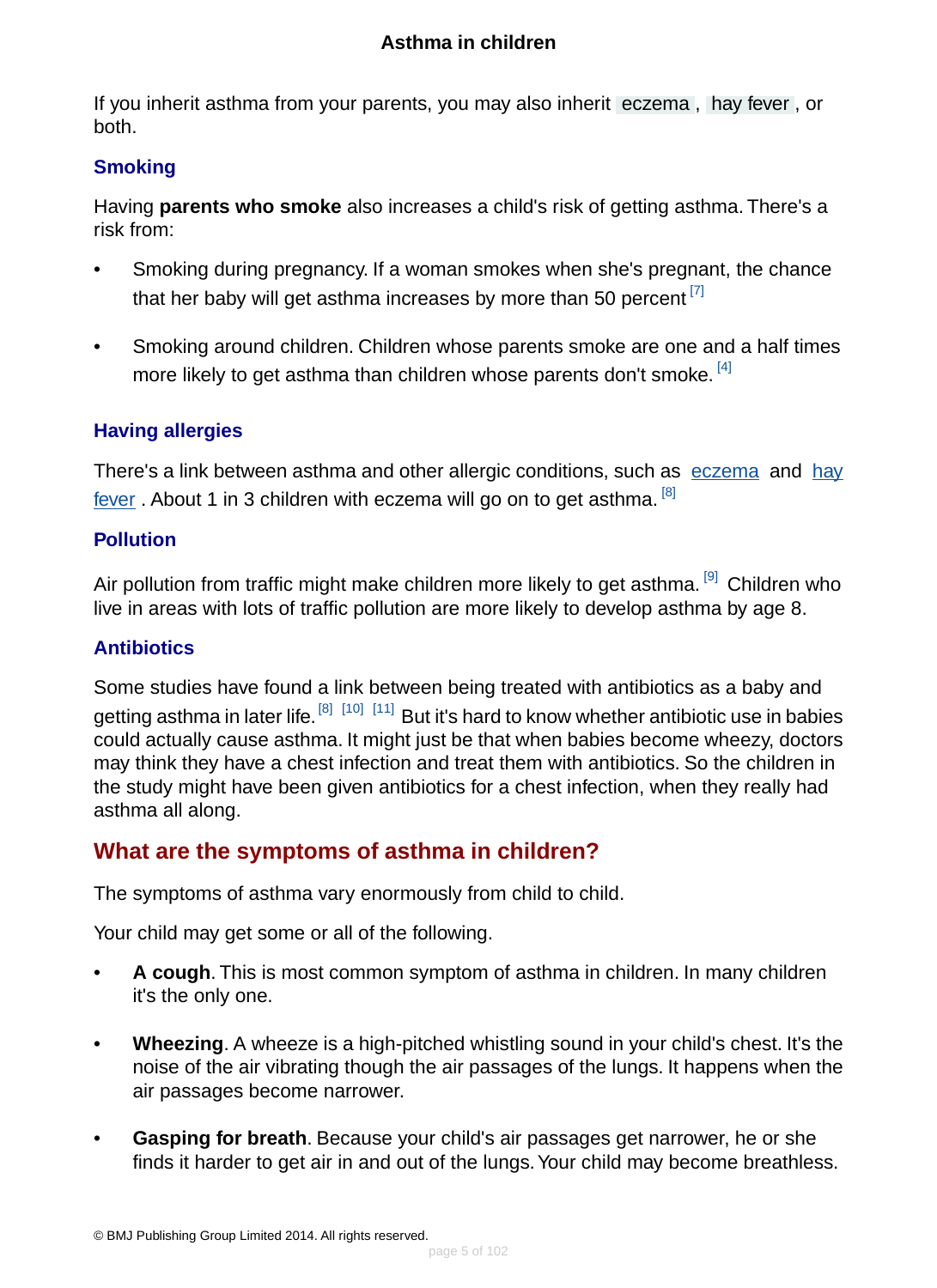• **A tight feeling in the chest**.This happens in part because breathing air out is often more difficult during an asthma attack.Your child's chest may feel tight and uncomfortable.

If your child has a bad asthma attack, they may not get enough oxygen into their body. This can mean they get blue lips, fingers, toes, tongue, or skin. If this happens, **it's an emergency**.You need to call 999 or get your child to hospital urgently.

Some children have mild asthma, with only occasional wheezing and coughing. Others have symptoms on most days and need to take long periods of time off school when symptoms get very bad. It's also hard to predict how long an asthma attack will last or how severe it will be. Some last just an hour or so, while others go on for days or even weeks.

#### **What's an asthma attack?**

When your child gets asthma symptoms it's called an asthma attack. It can be mild or severe.

#### **Mild attacks**



Using an inhaler can usually bring asthma symptoms under control.

Mild attacks are common.Your child may start to cough or get a feeling of tightness in the chest. He or she may make a whistling sound when breathing (called a wheeze). When this happens, your child should use his or her **quick-relief inhaler**. These are usually blue. They help your child's airways to open, making it easier to breathe.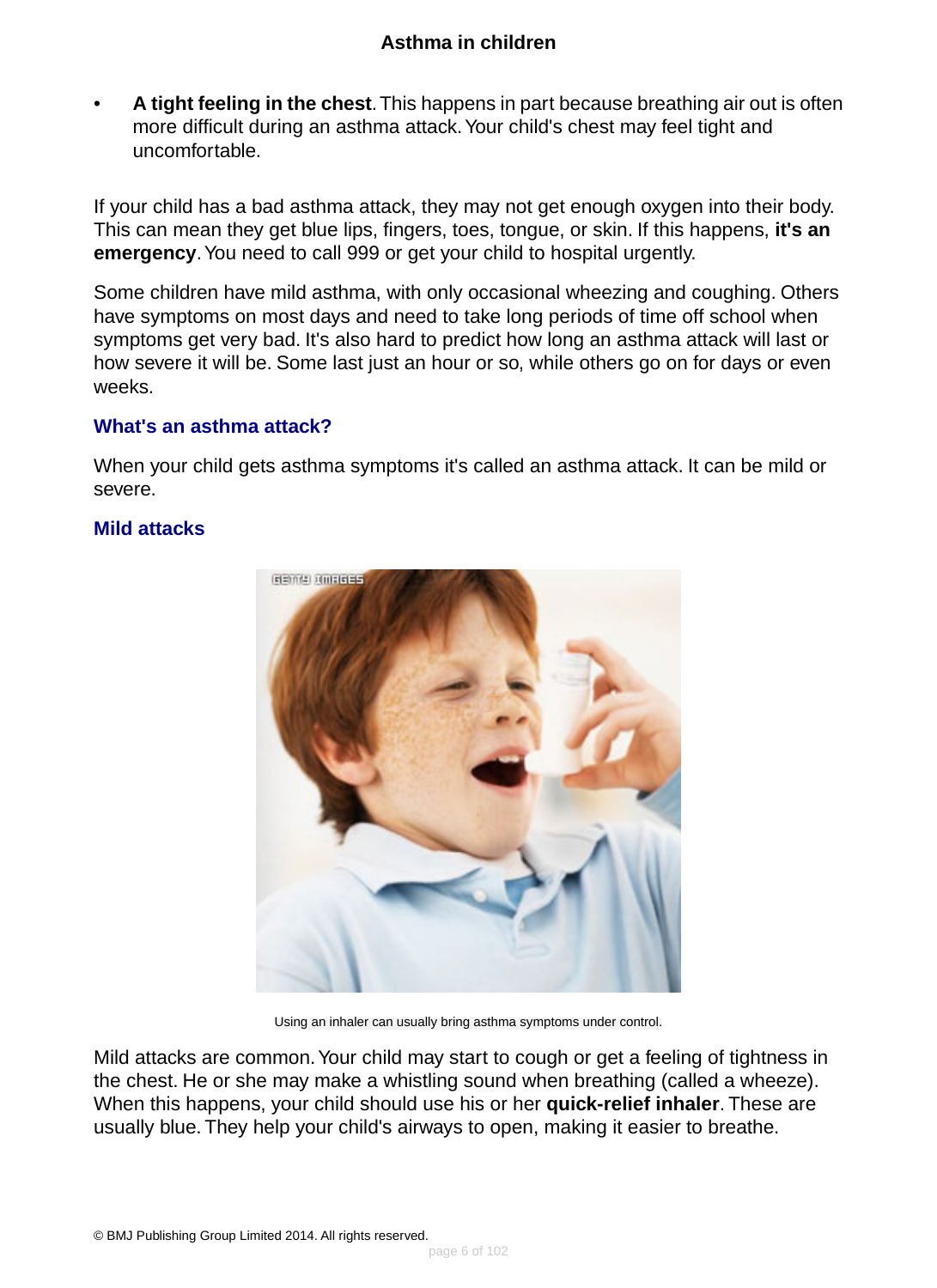If your child's medicine doesn't help or his or her symptoms get worse, you should call your doctor.

See [How can I tell when my child's asthma is getting out of control?](#page-83-0)

#### **Severe attacks**

In a severe asthma attack, symptoms become very severe very quickly.Your child will find it more and more difficult to breathe. You may also notice:

- It's hard for your child to talk
- Your child's lips or fingernails turn grey or blue
- Your child's nose opens wide to breathe
- Your child's skin is pulled in around the ribs and neck when he or she breathes
- Your child's heartbeat or pulse is very fast
- Your child finds it hard to walk.

<span id="page-6-0"></span>If this happens, call 999 or go to your nearest accident and emergency department as quickly as you can.

## **How do doctors diagnose asthma in children?**

Your GP will ask about your child's symptoms, how long he or she has had them, how often they occur, and whether you've noticed any factors that trigger the symptoms.

For example, your child's symptoms may start when he or she is running around or playing sport, or they may come on only at night.

Here's what your GP will ask you about, and look for: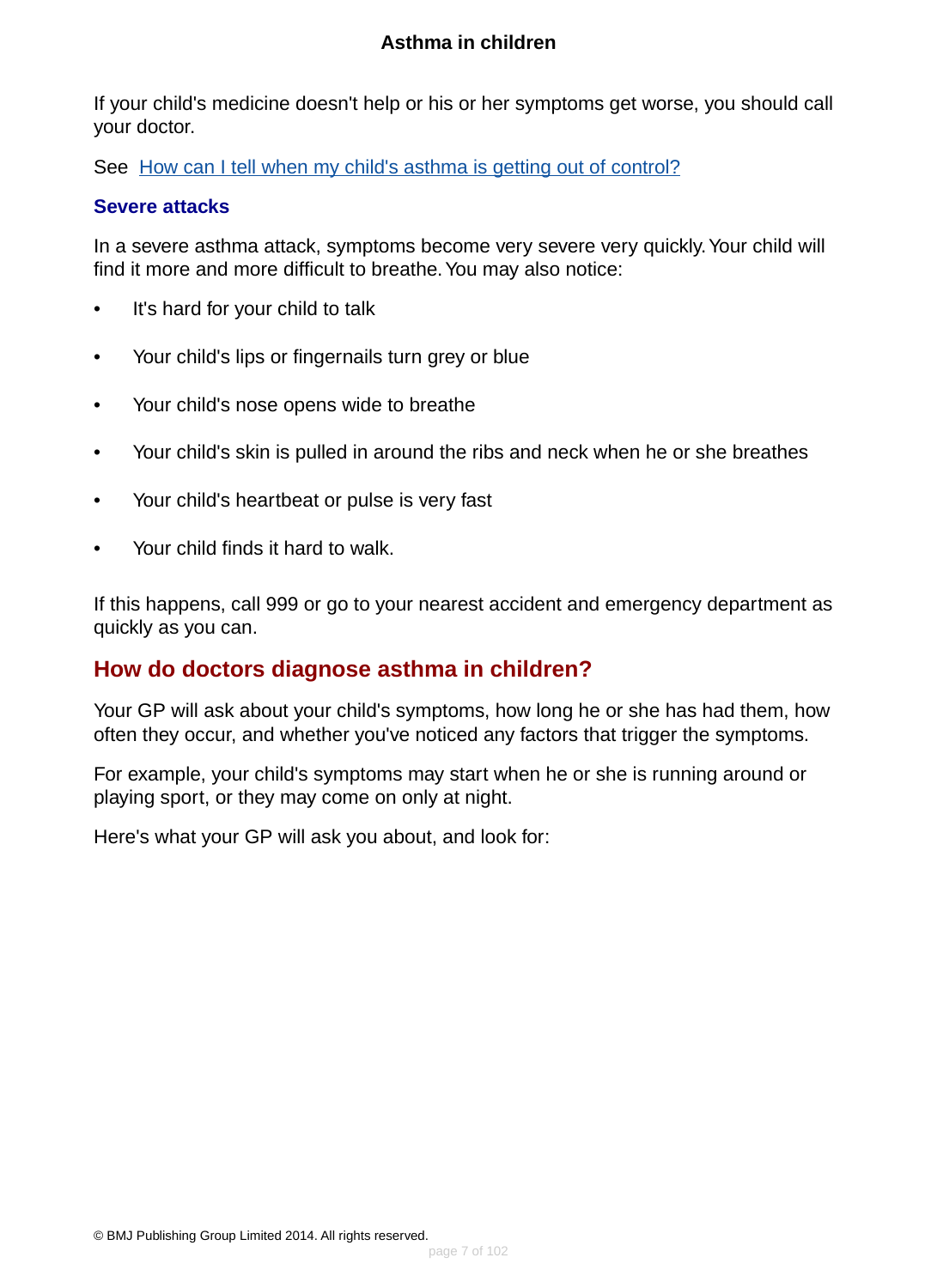

Your GP may listen to your child's lungs to detect any wheezing.

- Coughing, with or without mucus
- **Wheezing**
- Shortness of breath
- A tight feeling in the chest
- Trouble sleeping because of symptoms
- Symptoms that get worse at night
- Symptoms that get worse after exercise, with a cold, after contact with animals, when the weather changes, or when your child walks into a smoke-filled room
- Symptoms that come and go from day to day, week to week, or month to month
- Changes in the shape of the chest caused by trying to overcome breathing problems.

Your GP will also examine your child for physical signs of asthma and other allergic diseases, such as [eczema](#page-93-4) , and may listen to his or her chest for any wheezing.

Noisy breathing has many different causes. For example, your child may have another condition, such as a temporary infection caused by a virus.Your GP has to be sure that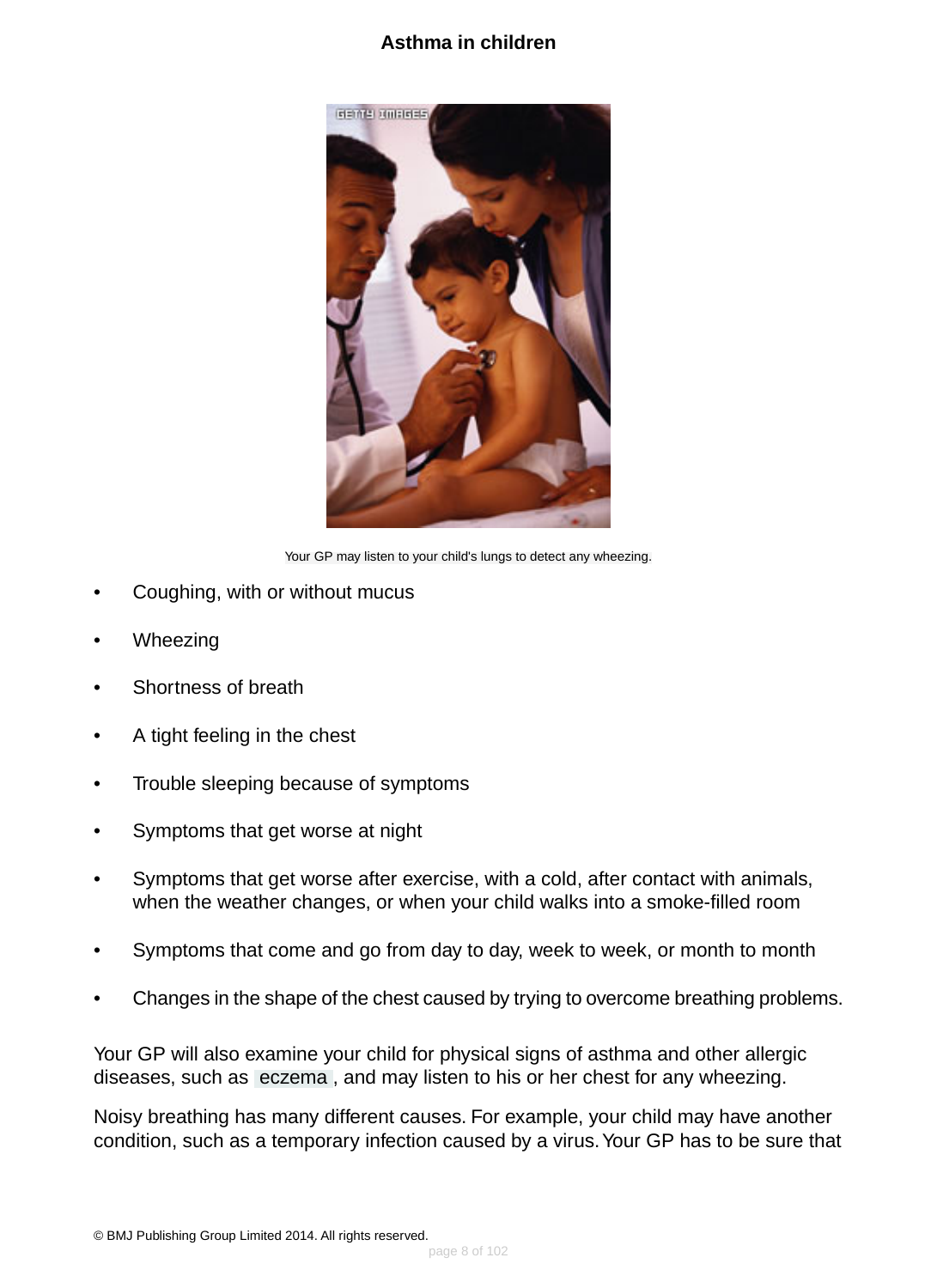your child hasn't got any of these conditions, so don't be surprised if you're asked a lot of questions about what your child has been doing.

Because conditions like asthma, eczema, and hay fever tend to run in families, you'll probably also be asked about your own health and the health of your relatives.

Your GP may be able to diagnose asthma just from what you tell him or her. But he or she may need to carry out some tests to help decide on the right diagnosis.Your child may be given a **peak flow test** or a **spirometry test** to measure how well his or her lungs are working.

Your child may also be asked to inhale an asthma medicine. If this improves his or her symptoms, it may mean your child has asthma.

#### **Peak flow test**

This is a simple test done by GPs and practice nurses. It can also be done at home. It is used to measure how easily your child can empty his or her lungs. Children with asthma can't breathe out as well as those without the condition, so this can help your GP make a diagnosis.



Your GP may need to carry out some tests to be certain that your child has asthma.

A **peak flow meter** is shaped like a cylinder and has a scale down one side. It's about the size of an electric toothbrush. To measure peak flow, your child will be asked to take a deep breath and breathe out as hard as he or she can into the mouthpiece of the meter. Your GP may take a reading before and after your child uses a [quick-relief inhaler](#page-37-0) (which contains a drug called a **bronchodilator** that helps to open up the airways). If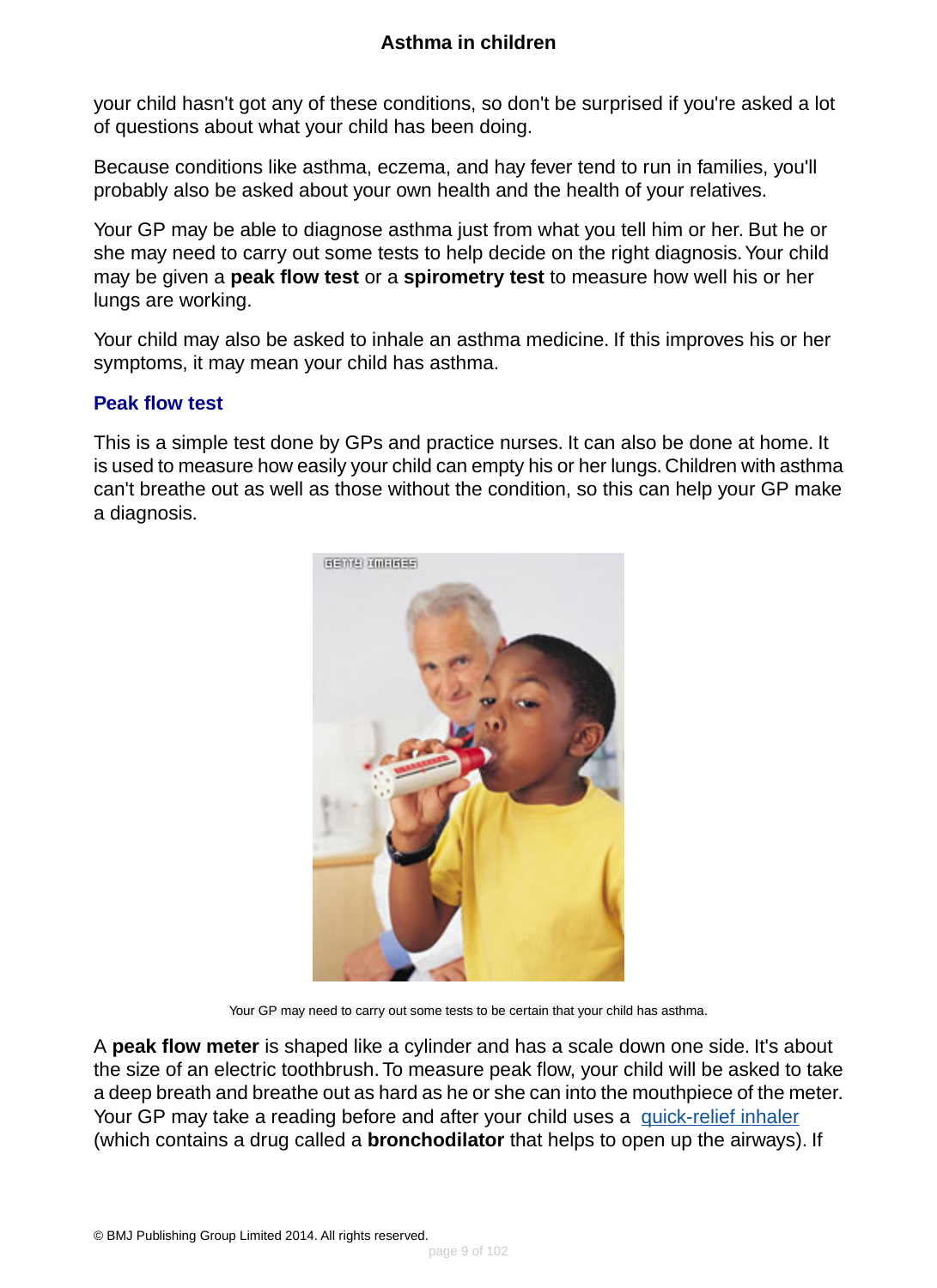your child's peak flow improves after taking the drug, it's usually a sign that he or she has asthma.

Your GP may give you a prescription for a peak flow meter, which you can get from a pharmacy, like a medicine.You can then measure your child's peak flow at home every day (or as often as your doctor suggests) and keep a diary of readings. This helps you to monitor your child's asthma and check that the medicines he or she is taking are working.

#### **Spirometry test**

This is another test to measure how your child's lungs are working, but it provides more detailed information than the peak flow test. A spirometer is a piece of equipment used by a specialist. It consists of a mouthpiece attached by a tube to a computer with a readout.

Your child will be asked to breathe out as hard as he or she can into the mouthpiece. The spirometer will produce a graph. From the reading, your doctor will be able to tell whether your child's airways are narrowed or not. Children with asthma cannot breathe out as fast as normal, because of the narrowed airways.

<span id="page-9-0"></span>If you're told your child has asthma, you might want to know how bad it is. Doctors grade asthma in children according to how often they get symptoms and what medicines they need to keep the condition under control. To learn more, see [How bad is my child's](#page-84-0) [asthma?](#page-84-0)

## **How common is asthma in children?**



About 1 in 10 children have asthma. Boys are more likely to get asthma than girls are.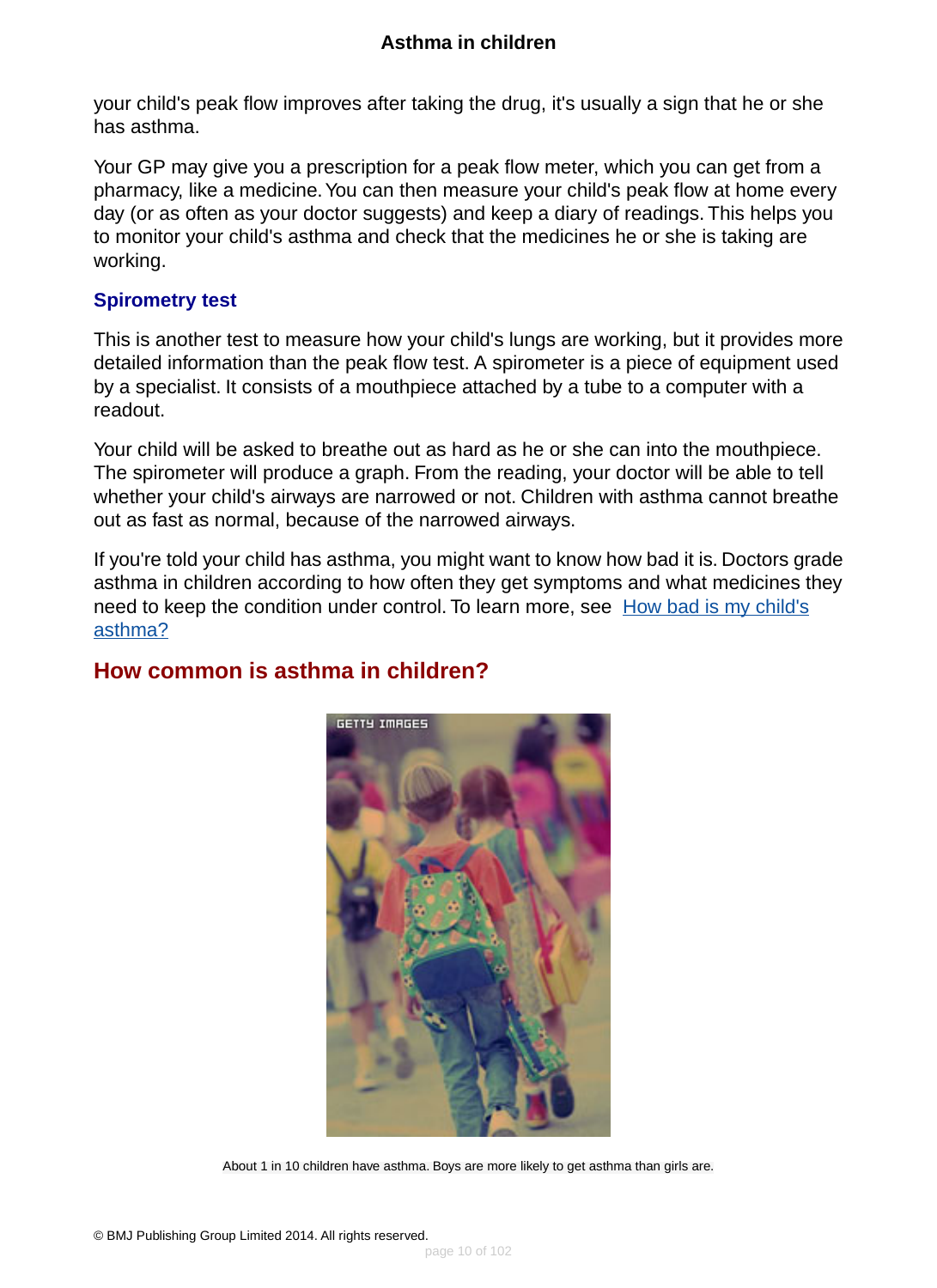The number of children with asthma has risen since the 1960s. One study in Scotland found that 10 in 100 children had asthma at the end of the 1980s, compared with only 4 in 100 in the 1960s. <sup>[\[13\]](#page-95-0)</sup> Today, Asthma UK estimates that 1.1 million children in the UK have asthma.<sup>[\[14\]](#page-95-1)</sup>

Why more children have asthma today than in earlier decades isn't clear. People used to blame an increase in air pollution for the rise in childhood asthma. But this seems unlikely, as many of the most polluted countries in the world, such as China and Eastern European countries, have low rates of asthma. [\[15\]](#page-95-2)

One of the most popular explanations at the moment for the increase in asthma is the 'hygiene hypothesis'. This blames increasing asthma rates on cleaner homes, which mean that children get fewer infections than they used to. Some scientists think that childhood infections help to build up the [immune system](#page-93-3) . So, since children are getting fewer infections, they have less protection against asthma. [\[16\]](#page-95-3)

Another idea is that central heating and having more soft furnishings in homes have allowed house dust mites to multiply (dust mite droppings are one of the main allergens that trigger asthma attacks).

Here are some facts about asthma in children.

- Boys are more likely than girls to get asthma. But girls are more likely than boys to continue to have asthma as adults. [\[12\]](#page-95-4)
- Up to 75 in 100 children with asthma grow out of it as teenagers.  $^{[2]}$  $^{[2]}$  $^{[2]}$
- <span id="page-10-0"></span>• In many other children, symptoms become less severe as they grow older.  $^{[17]}$  $^{[17]}$  $^{[17]}$

### **What treatments work for asthma in children?**

There is a whole range of treatments for asthma. Your doctor or practice nurse may offer your child a combination of treatments.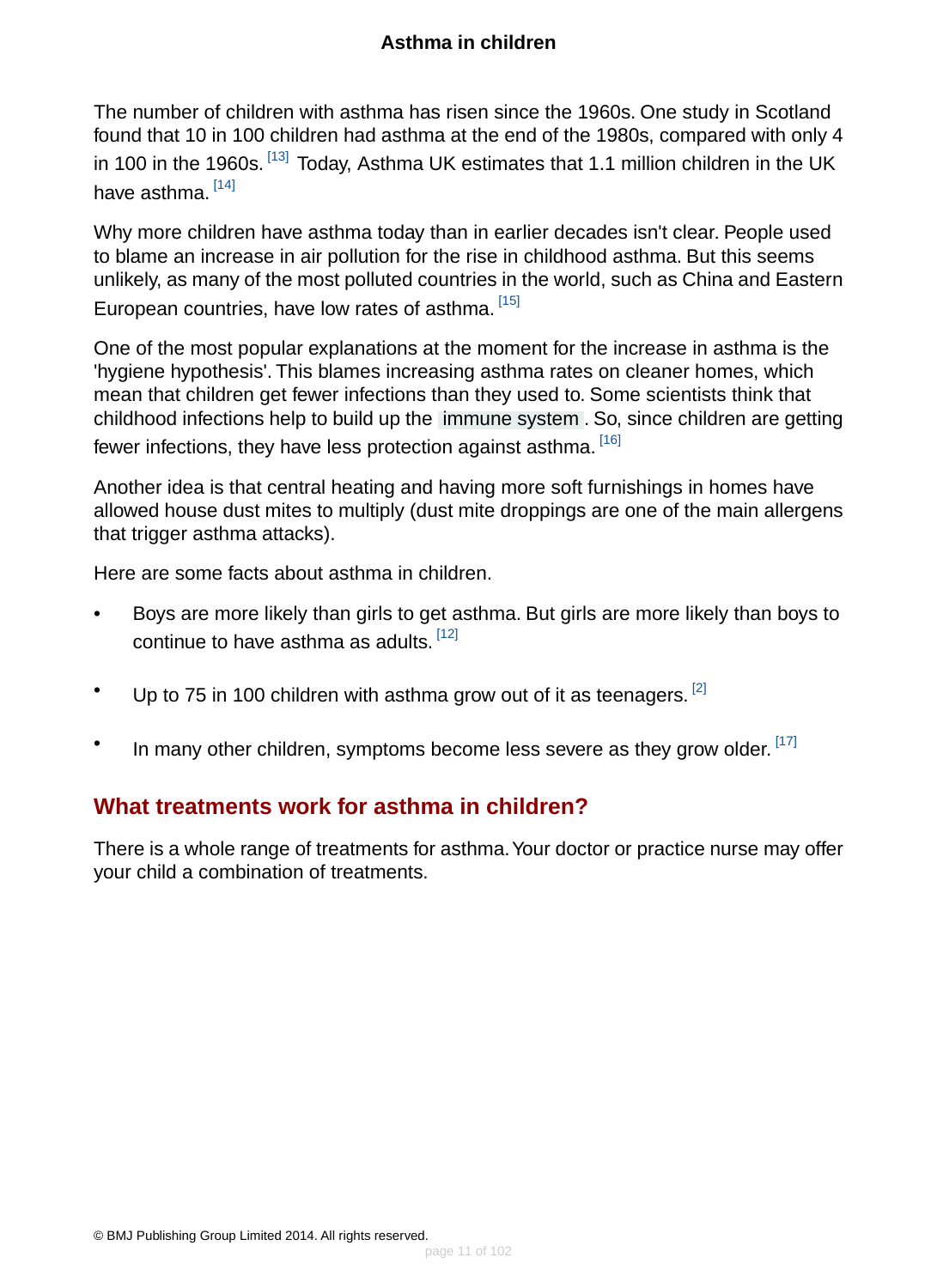

## **Key points about treating asthma in children**

Your doctor will choose treatment to suit your child.

- Asthma medicines can **treat asthma symptoms** as they happen.Your child may also need a treatment to **prevent symptoms**.
- Most asthma treatments are breathed in through an **inhaler** (a puffer). Some children might also need to take syrups or tablets from time to time. To learn more, see [How](#page-85-0) [asthma in children is treated](#page-85-0) .
- Inhalers used to prevent asthma attacks usually contain drugs called **corticosteroids** (often called **steroids** for short). These are not the same as the anabolic steroids used by some athletes and bodybuilders.They are very similar to natural hormones produced in the body to deal with inflammation. To learn more, see [More about](#page-89-0) [steroids and asthma](#page-89-0) .
- It's important for your child to use their inhaler properly. If they don't, they may not get the benefit from their medicine. To read more, see [How to take asthma drugs](#page-86-0) .
- You might be able to help control your child's asthma by getting them to avoid things that trigger their symptoms. To learn more, see [Avoiding allergens](#page-75-0) .

## **Treatments for asthma in children**

It's hard for doctors to tell if very young children or babies have asthma. Wheezing in young children could be caused by something else, such as a [virus](#page-93-6) . So children under around 5 to 6 years old are treated slightly differently.

• [What treatments work for wheezing in babies and young children?](#page-12-0) Babies and children under about 5 or 6 can be treated with an inhaler to prevent or relieve wheezing. Tablets or syrups are sometimes used too. But doctors are careful about giving drugs to very young children. [More...](#page-12-0)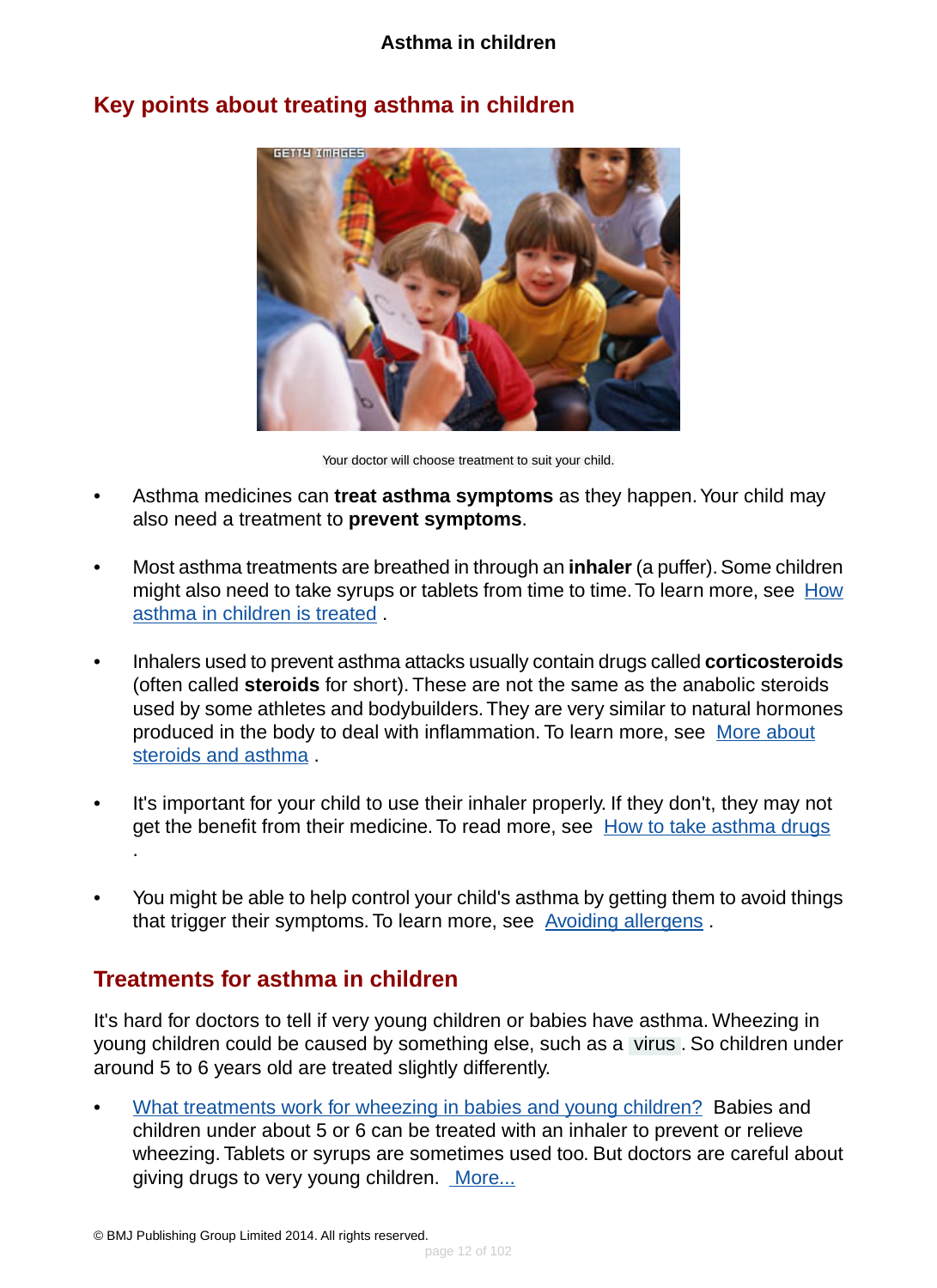• [What treatments work for asthma in older children?](#page-13-0) Children over about 5 or 6 can also use an inhaler to prevent or treat asthma. Children with more severe asthma may also need tablets or syrups. [More...](#page-13-0)

# <span id="page-12-1"></span><span id="page-12-0"></span>**Treatment Group 1**

## **What treatments work for wheezing in babies and young children?**

It can be hard for doctors to know how to treat babies or young children who are wheezy. It's difficult to tell whether children under about 5 or 6 have asthma or not. Wheezing in young children may be caused by a virus rather than asthma.

# **Key points for treating wheezing in babies and young children**

- Your doctor may give your baby or child a trial of an asthma medicine. If their symptoms improve, then they could have asthma.
- The medicines used to treat asthma are called **relievers** (they treat your child's symptoms) and **preventers** (they prevent your child getting symptoms).
- These medicines are usually breathed in through an **inhaler** so they get straight to your child's lungs, which is where they need to work.
- Relievers are usually in blue inhalers, and preventers are usually in brown, cream, red, or orange inhalers.
- Very young children may find it difficult to use asthma inhalers. Devices called **spacers** and **nebulisers** can make it easier for them to take their medicine. They make a mist of the medicine that your child breathes in through a mask. To read more, see [How to take asthma drugs](#page-86-0) .

Which treatments work best? We've looked at the best research and given a rating for each treatment according to how well it works.

Some treatments are used to relieve wheezing, and others are used to prevent it. There are also extra treatments for children having a more severe attack of wheezing.

To read about treatments for older children, see [What treatments work for asthma in](#page-13-1) [older children?](#page-13-1)

# **Treatments for wheezing in babies and young children**

#### **Treatments that are likely to work**

• [Quick-relief inhalers to treat wheezing](#page-18-0) : The only drugs that have been studied in babies and young children are salbutamol (brand names Airomir and Ventolin) and terbutaline (brand name Bricanyl). [More...](#page-18-0)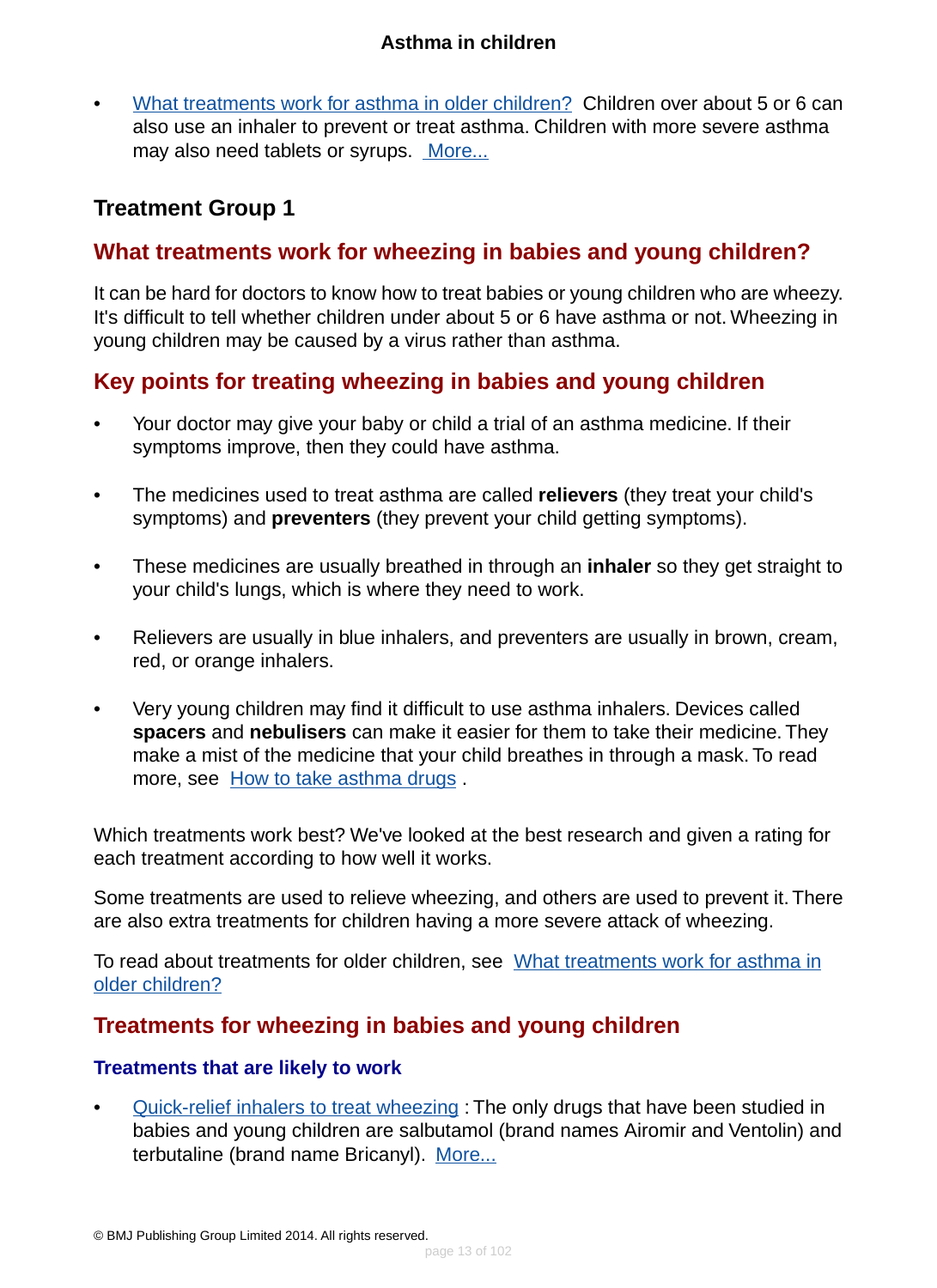#### **Treatments that work, but whose harms may outweigh benefits**

• [High doses of steroids from an inhaler to prevent wheezing](#page-20-0): Steroids aim to prevent wheezing by reducing inflammation in your child's lungs. When steroids are given to prevent wheezing, children usually take them using an inhaler. [More...](#page-32-0)

#### **Treatments that are unlikely to work**

• [Trying to get rid of dust mites from your home to prevent wheezing](#page-23-0) : House dust mites are tiny creatures that live in soft furnishings, such as carpets, mattresses, and sofas. Their droppings are a common trigger for asthma symptoms. [More...](#page-23-0)

#### **Treatments that need further study**

- [Avoiding allergens to prevent wheezing](#page-35-0) : This involves avoiding things that may trigger your child's wheezing, such as smoke, pollen, and pets. [More...](#page-35-0)
- [Ipratropium from an inhaler to prevent wheezing](#page-25-0) : This treatment opens up the airways in the lungs. The brand name for ipratropium is Atrovent. [More...](#page-25-0)
- [Salbutamol from an inhaler to prevent wheezing](#page-27-0) : Salbutamol is usually used to relieve wheezing quickly. But it has also been studied as a preventer in young children. Its brand names include Ventolin and Airomir. [More...](#page-27-0)
- [Low doses of steroids from an inhaler to prevent wheezing](#page-28-0) : Steroids aim to prevent wheezing by reducing inflammation in your child's lungs. When steroids are given to prevent wheezing, children usually take them using an inhaler. [More...](#page-28-0)
- [Steroid tablets to treat more severe wheezing](#page-30-0) : Steroid tablets or liquids are used as an emergency treatment for a more severe bout of wheezing. They're an extra treatment if a quick-relief inhaler doesn't help on its own. [More...](#page-30-0)
- [High doses of steroids from an inhaler to treat more severe wheezing](#page-32-0) : When steroids are given as a treatment for a more severe bout of wheezing, they're usually given as tablets. There hasn't been much research looking at steroid inhalers for young children with wheezing. [More...](#page-32-0)
- <span id="page-13-1"></span><span id="page-13-0"></span>• [Ipratropium from an inhaler to treat more severe wheezing](#page-33-0) : This treatment opens up the airways in the lungs. The brand name for ipratropium is Atrovent. [More...](#page-33-0)

# **Treatment Group 2**

# **What treatments work for asthma in older children?**

There are lots of treatments for asthma. The treatments we talk about here are used for children when they are older than around 5 or 6 years old.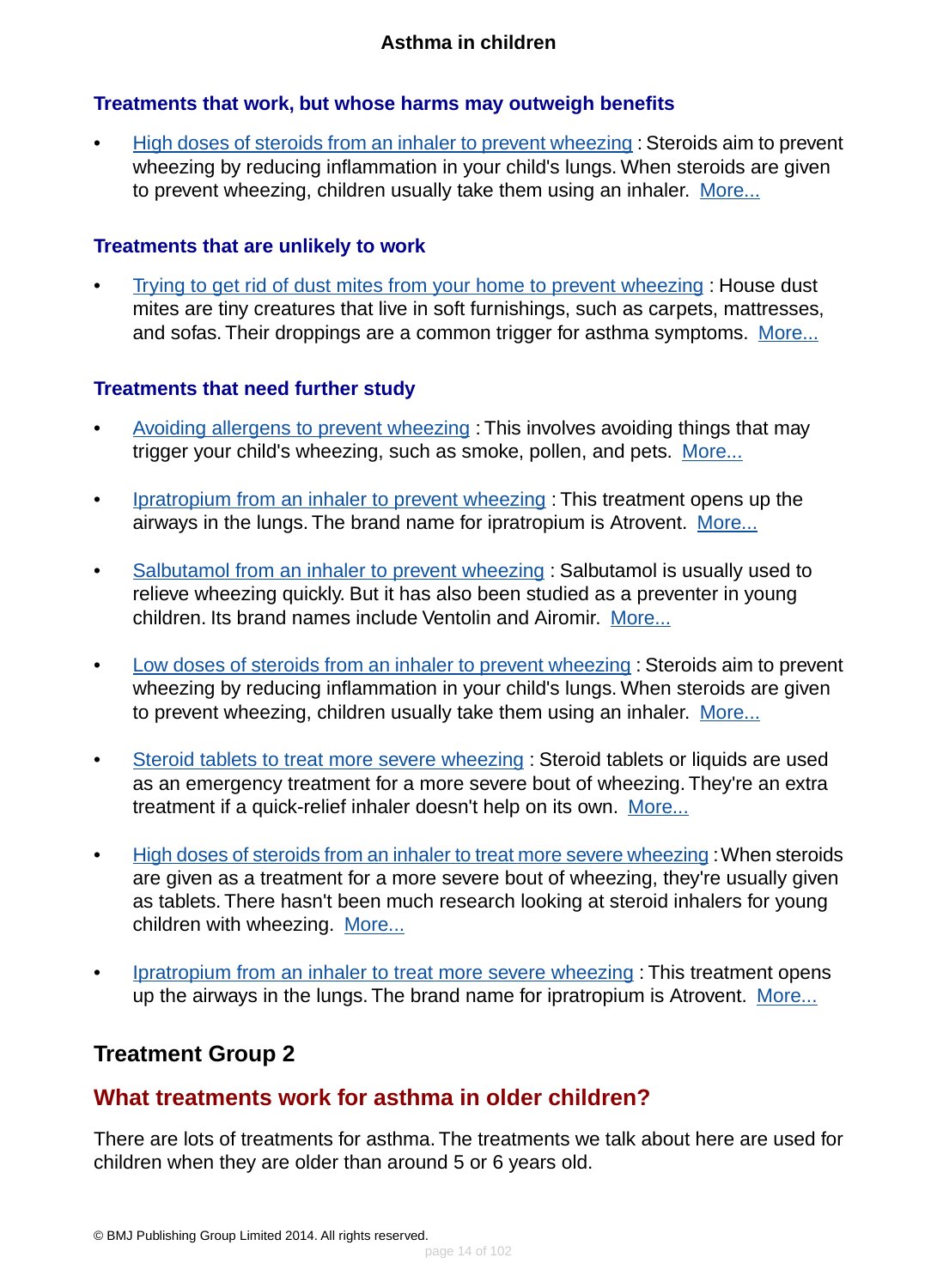Your doctor will help you decide which treatments are right for your child. The treatment your child needs will partly depend on how serious their asthma is.

# **Key points about treating asthma in older children**

- There are two main kinds of asthma medicine. **Relievers** can help your child's symptoms when they come on. **Preventers** can stop your child getting symptoms.
- Most asthma treatments are usually breathed in through an **inhaler** (a puffer). Breathing in the medicine lets it get straight to your child's lungs, where it's needed.
- Inhalers that **relieve** symptoms quickly contain salbutamol or terbutaline.
- Inhalers that **prevent** symptoms usually contain steroids. Many parents worry about their children taking steroids. To learn more, see [More about steroids and asthma](#page-89-0) .
- Relievers are usually in blue inhalers, and preventers are usually in brown, cream, red, or orange inhalers.
- It's important for your child to use their inhaler properly. If they don't, they may not get the benefit from their medicine. To read more, see [How to take asthma drugs](#page-86-0) . Some children may also need to take syrups or tablets. To learn more, see [How](#page-85-0) [asthma in children is treated](#page-85-0) .
- You might be able to help control your child's asthma by getting them to avoid things that trigger their symptoms. To learn more, see [Avoiding allergens](#page-75-0) .

Which treatments work best? We've looked at the best research and given a rating for each treatment according to how well it works.

Some treatments are used to relieve asthma symptoms, and others are used to prevent them.There are also extra treatments for children having a very bad asthma attack.They can be given in hospital or by a GP. Some can also be given in an ambulance.

To read about treatments for younger children and babies, see [What treatments work](#page-12-1) [for wheezing in babies and young children?](#page-12-1)

# **Treatments for asthma in older children**

#### **Treatments that work**

• [Quick-relief inhalers to treat asthma symptoms](#page-37-0) : These relax the muscles in the airways to help your child breathe more easily. They act fast but their effects last only a few hours. The common ones (with brand names) are salbutamol (Ventolin, Airomir) and terbutaline (Bricanyl). [More...](#page-37-0)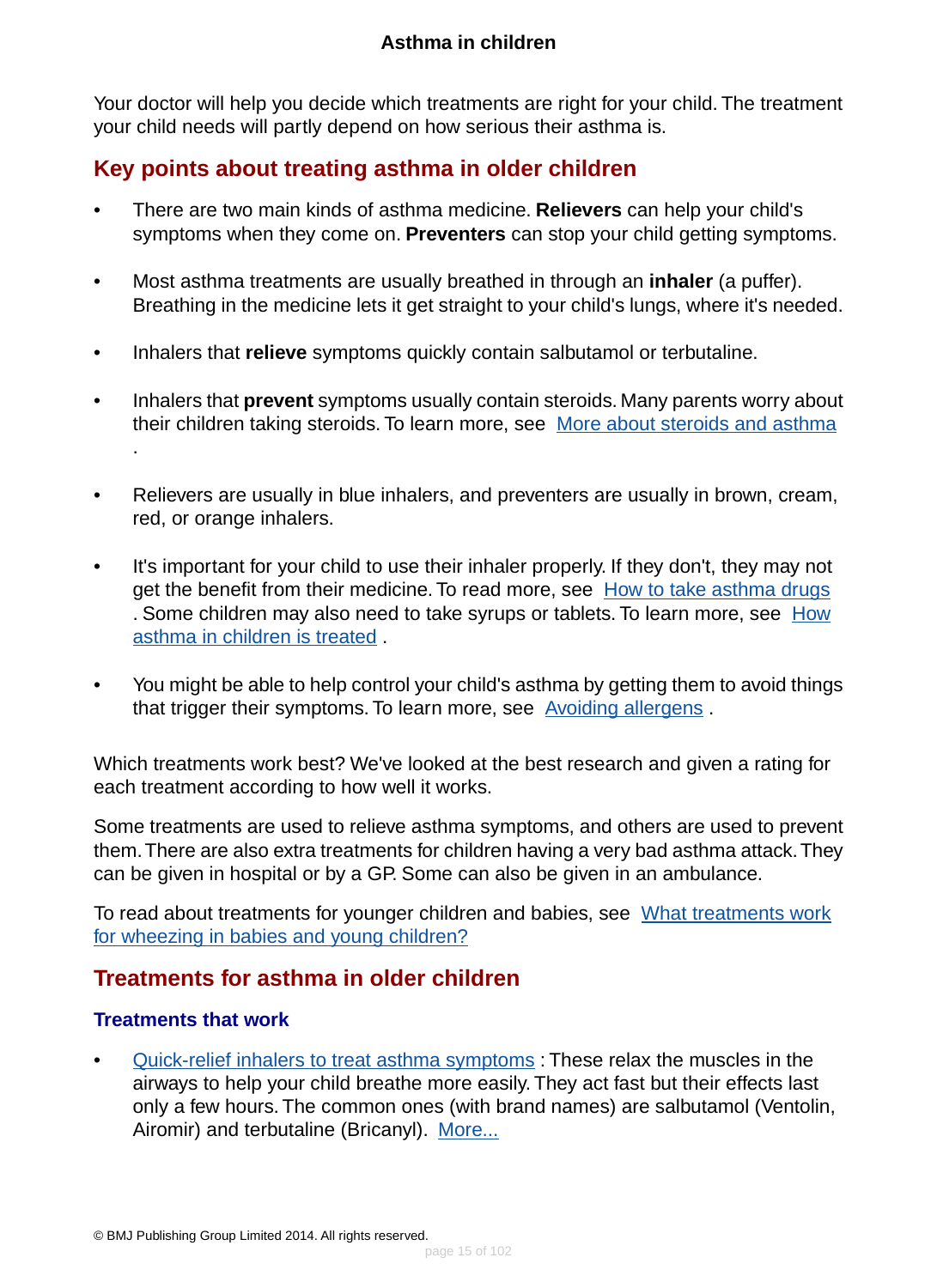- [Steroids from an inhaler to prevent asthma symptoms](#page-40-0) : These drugs reduce inflammation in your child's air passages. Some steroid inhalers (and their brand names) are beclometasone, budesonide (Pulmicort), fluticasone (Flixotide), and mometasone (Asmanex). [More...](#page-40-0)
- [Using spacer devices during more severe asthma attacks](#page-43-0) : Spacers make it easier for children to take drugs that they breathe in. [More...](#page-43-0)
- [Oxygen to treat more severe asthma attacks](#page-45-0): If your child has emergency treatment for a severe asthma attack, they may be given oxygen.This is to make sure enough oxygen gets into their lungs. [More...](#page-45-0)
- [Steroid tablets to treat more severe asthma attacks](#page-46-0) : If your child is having a severe asthma attack, they may be given steroids as tablets or a liquid, as well as a quick-relief inhaler. [More...](#page-46-0)
- [High doses of steroids from an inhaler to treat more severe asthma attacks](#page-49-0): When steroids are used to treat a severe asthma attack, they're usually given as tablets or a liquid. But some research shows they can also help when they're breathed in from an inhaler. [More...](#page-49-0)
- [Ipratropium from an inhaler to treat more severe asthma attacks](#page-50-0) : If your child has a severe asthma attack and needs to be treated in hospital, they may be given ipratropium from an inhaler. Ipratropium is used together with a quick-relief inhaler in hospitals. The brand name for ipratropium is Atrovent. [More...](#page-50-0)

#### **Treatments that are likely to work**

- [Leukotriene antagonist tablets to prevent asthma symptoms](#page-52-0) : These tablets reduce inflammation in your child's air passages. There are two leukotriene antagonists available in the UK. Montelukast (brand name Singulair) can be used in children over 2 years old, and zafirlukast (brand name Accolate) can be used only in children over 12 years old. [More...](#page-52-0)
- [Nedocromil from an inhaler to prevent asthma symptoms](#page-55-0) : This drug reduces inflammation in your child's air passages. The brand name for nedocromil is Tilade. [More...](#page-55-0)
- [Salmeterol or formoterol from an inhaler as an extra treatment to prevent asthma](#page-66-0) [symptoms](#page-66-0) : Your child's doctor might suggest these treatments, if a steroid inhaler on its own doesn't keep your child's asthma under control. But there's a risk that salmeterol or formoterol could cause serious side effects. The brand name for salmeterol is Serevent. Brand names for formoterol include Foradil and Oxis. [More...](#page-66-0)
- [Theophylline drips to treat more severe asthma attacks](#page-57-0): A drug called theophylline is sometimes given as a drip to children having very severe asthma attacks. When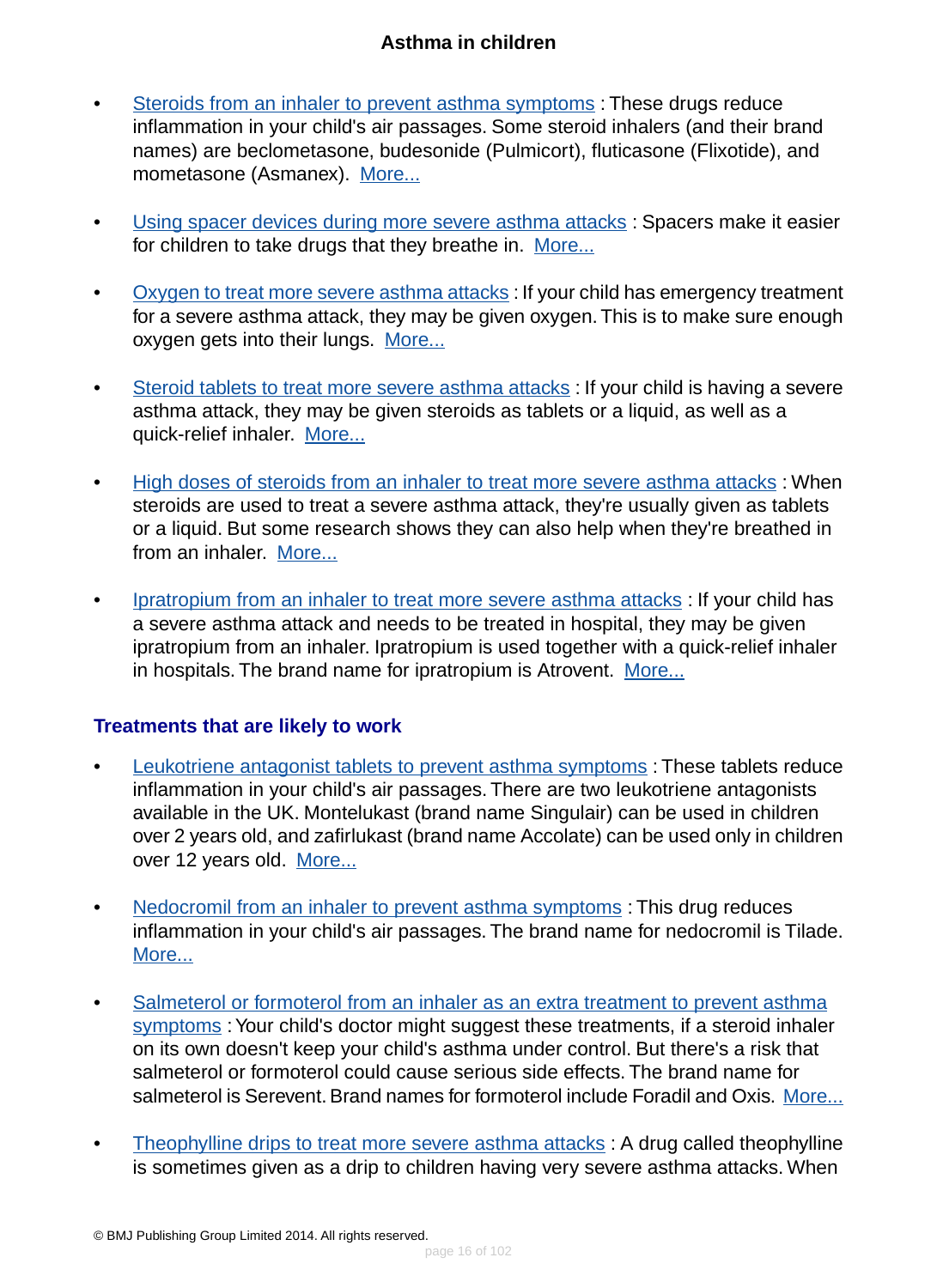it's given as a drip, a type of theophylline called aminophylline is usually used. [More...](#page-57-0)

• [Salbutamol drips to treat more severe asthma attacks](#page-72-0) : A drug called salbutamol is sometimes given as a drip to children having very severe asthma attacks. [More...](#page-72-0)

#### **Treatments that are unlikely to work**

- [Sodium cromoglicate from an inhaler to prevent asthma symptoms](#page-60-0) : The medicine in this inhaler is meant to reduce inflammation in the air passages. One brand name is Intal. [More...](#page-60-0)
- [Trying to get rid of dust mites in your home to prevent asthma symptoms](#page-62-0) : House dust mites are tiny creatures that live in soft furnishings, such as carpets, mattresses, and sofas. Their droppings are a common trigger for asthma symptoms. [More...](#page-62-0)

#### **Treatments that are likely to be ineffective or harmful**

• [Theophylline tablets to prevent asthma symptoms](#page-58-0) : Theophylline can have very nasty side effects. [More...](#page-58-0)

#### **Treatments that need further study**

- [Avoiding allergens to prevent asthma symptoms:](#page-75-0) This involves avoiding things that may trigger your child's asthma, such as smoke, pollen, and pets. [More...](#page-75-0)
- [Breathing exercises to prevent asthma symptoms](#page-77-0) : These are exercises designed to improve asthma by helping people to control their breathing. One of the best known breathing methods is the Buteyko breathing technique. [More...](#page-77-0)
- [Increasing the dose of steroids from an inhaler to prevent asthma symptoms](#page-64-0) : If your child still gets asthma symptoms while using a steroid inhaler, your doctor may suggest trying a higher dose. [More...](#page-64-0)
- [Omalizumab as an extra treatment to prevent asthma symptoms](#page-80-0) : Omalizumab (brand name Xolair) is a treatment for severe asthma caused by an allergy. It's recommended for people who need ongoing or frequent treatment with steroid tablets. [More...](#page-80-0)
- [Leukotriene antagonist tablets as an extra treatment to prevent asthma symptoms](#page-70-0) : There are two leukotriene antagonists available in the UK. Montelukast (brand name Singulair) can be used in children over 2 years old. Zafirlukast (brand name Accolate) can only be used in children over 12. [More...](#page-70-0)
- [Theophylline tablets as an extra treatment to prevent asthma symptoms](#page-68-0) : These tablets are not often used in the UK to try to prevent asthma. [More...](#page-68-0)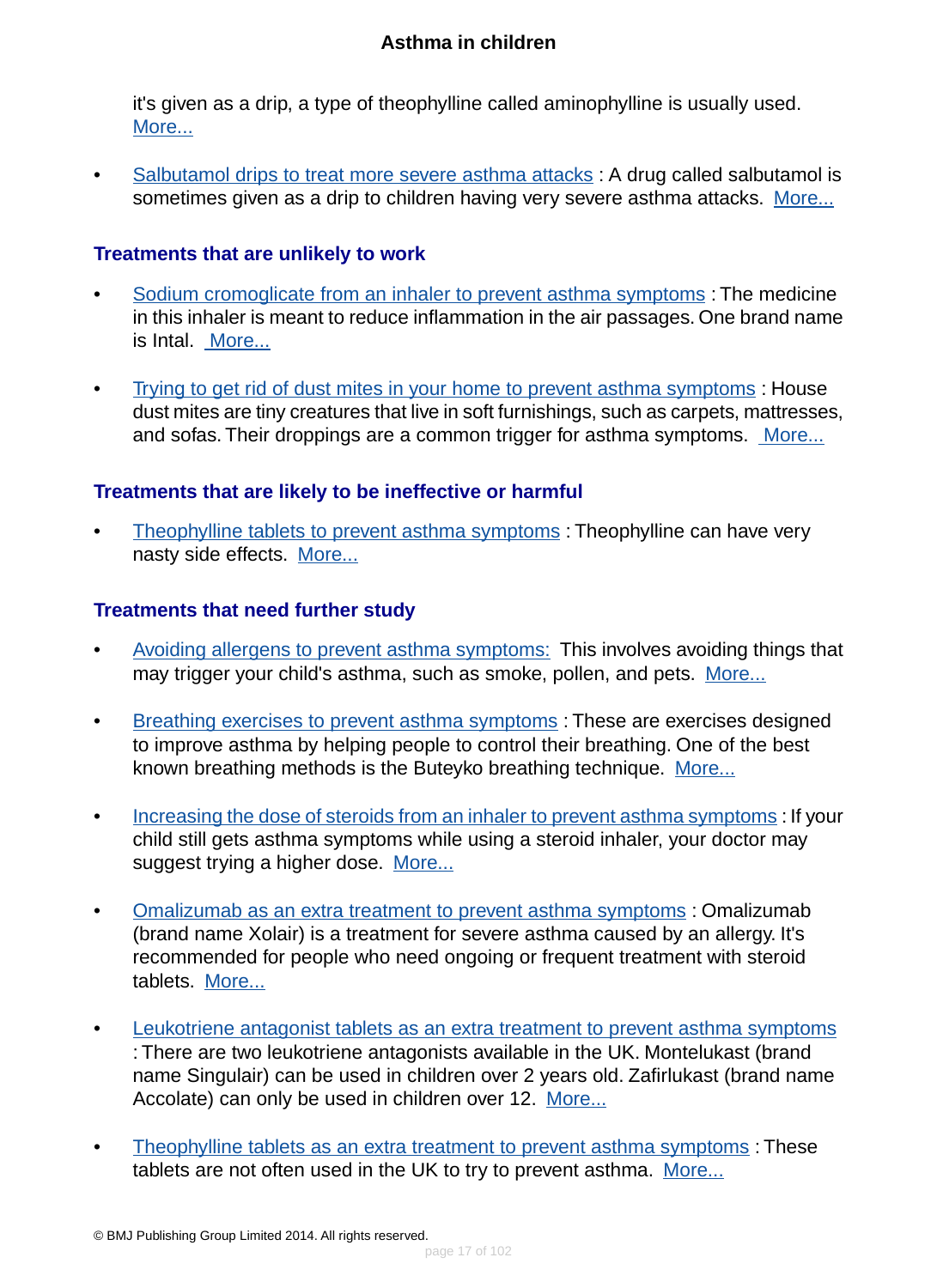• [Magnesium sulphate drips to treat more severe asthma attacks](#page-74-0) : A drug called magnesium sulphate is sometimes given as a drip to children having very severe asthma attacks. [More...](#page-74-0)

# <span id="page-17-0"></span>**What will happen to my child?**

It's hard to tell whether your child will grow out of asthma, but up to 75 in 100 children with asthma do. <sup>[\[2\]](#page-94-1)</sup>

Girls with asthma, children with severe asthma, and children who have relatives with allergic diseases are at greater risk of having asthma as an adult. [\[18\]](#page-95-6)

A bad asthma attack may mean your child needs treatment in hospital. But it's very rare for children to die of asthma in the UK.  $^{[1]}$  $^{[1]}$  $^{[1]}$ 

<span id="page-17-1"></span>Asthma doesn't usually stop children taking part in everyday activities, such as playing outdoors and doing sport.

# **Questions to ask your doctor**

If your child has been diagnosed with asthma, you may want to talk to your GP to find out more.

Here are some questions that you might want to ask.

### **Questions about the diagnosis**

- How do you know for certain my child has asthma?
- Could my child's symptoms be caused by something else, such as a cold?
- Why does my child have asthma?

### **Questions about treatment**

- What treatment does my child need?
- Can you explain the difference between the medicines?
- When should my child use a reliever and when should he or she use a preventer?
- Does this treatment have side effects?
- Can you show us how to use the inhaler correctly?
- Do you think my child needs a spacer or a nebuliser?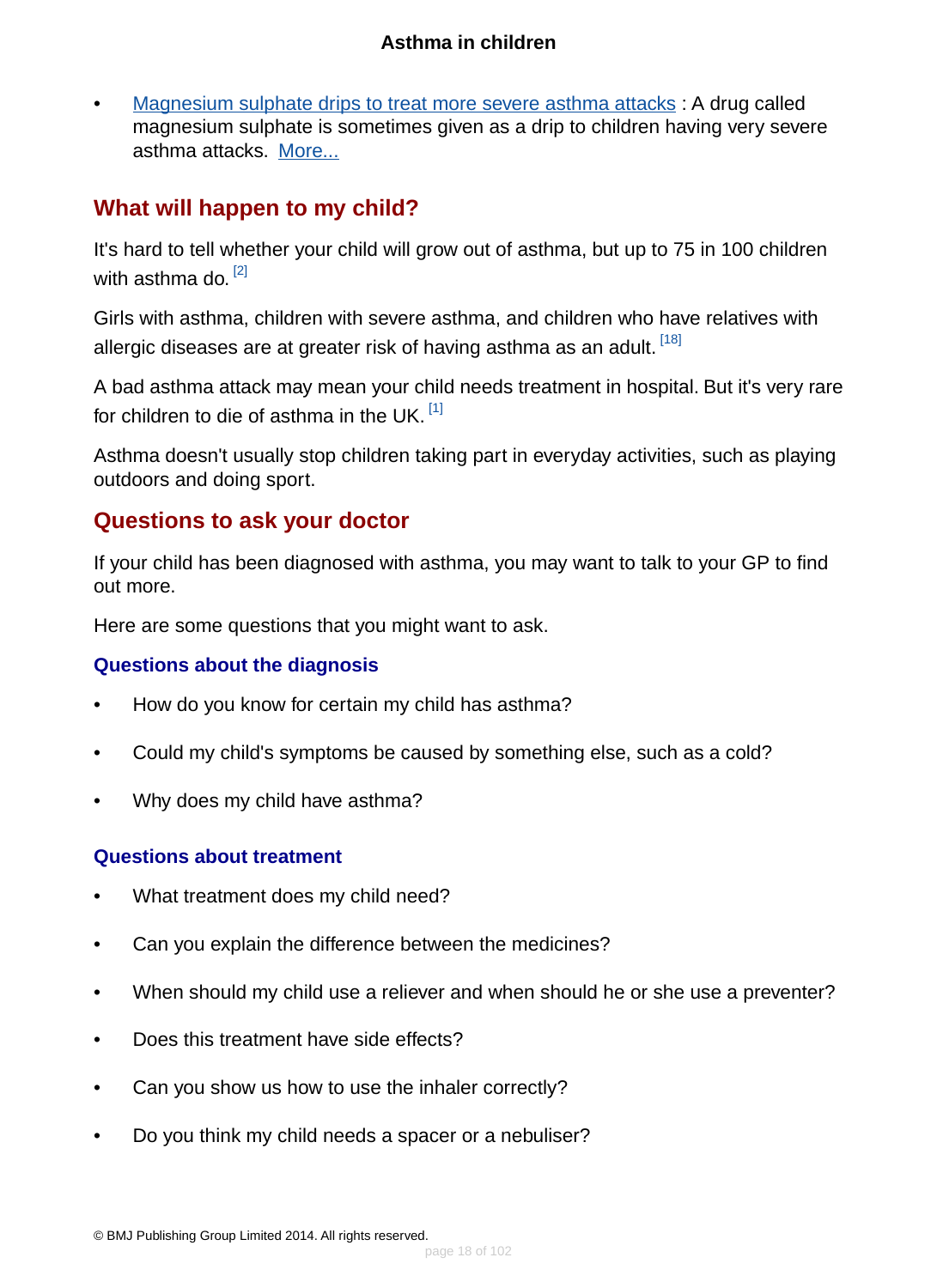- How can I tell if my child's asthma isn't being controlled well?
- What should I do if the reliever doesn't seem to be helping my child's breathing?
- When should I take my child to the accident and emergency department?

#### **Questions about other things you can do**

- Should my child have an allergy test?
- Is there anything I can do to prevent my child having asthma attacks?
- My child gets asthma during exercise. Should I stop him or her doing sport?
- What should I tell my child's teachers? Should the school keep medicines for my child?
- Will my child grow out of having asthma?

# <span id="page-18-0"></span>**Treatments:**

# **Quick-relief inhalers to treat wheezing in babies and young children**

In this section [Do they work?](#page-18-1) [What are they?](#page-18-2) [How can they help?](#page-19-0) [How do they work?](#page-20-1) [Can they be harmful?](#page-20-2) [How good is the research on quick-relief inhalers to treat wheezing in babies and young children?](#page-20-3)

<span id="page-18-1"></span>This information is for parents of a baby or young child with wheezing. It tells you about quick-relief inhalers, a treatment used for wheezing in babies and young children. It is based on the best and most up-to-date research.

# **Do they work?**

<span id="page-18-2"></span>Yes. Some research shows that when young children are having an attack of wheezing, a quick-relief inhaler can help to improve their symptoms.

Young children often find using a spacer device or a nebuliser easier to use than an inhaler.

## **What are they?**

Children with asthma have airways that are extra-sensitive to substances called **asthma triggers**. When they breathe in an asthma trigger, the muscles around the walls of the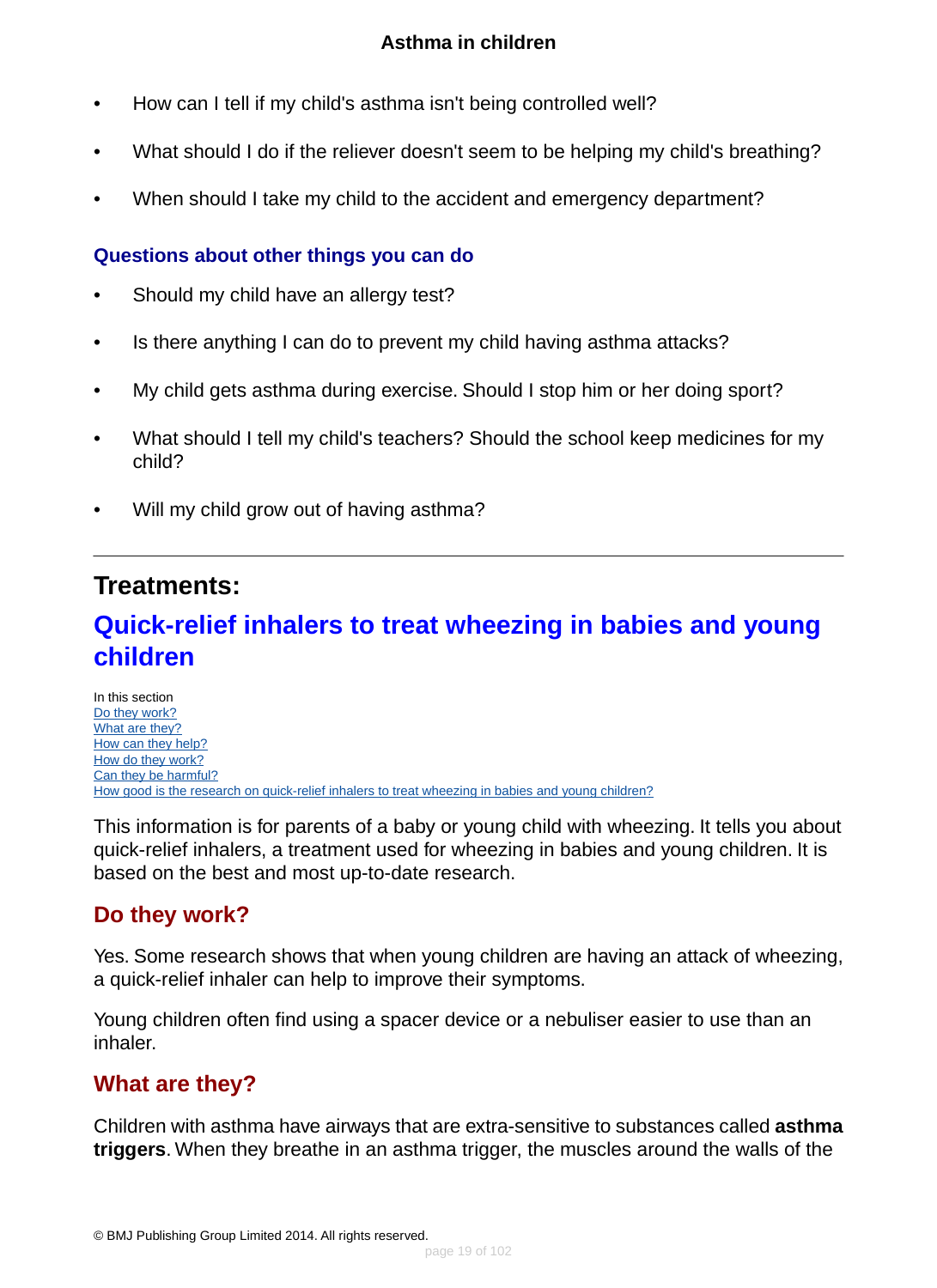airways tighten, and the passageways become narrower, making it difficult for air to get through.

Quick-relief inhalers help relax the muscles in the lungs so that the airways open up, making it easier for children to breathe.

Your doctor may call these medicines **bronchodilators**, because they **dilate** (open up) the **bronchial tubes** (airways).

Asthma medicine is often delivered through an inhaler. Inhalers that relieve wheezing quickly are usually blue.

The two inhalers that have been studied in babies and young children contain one of these drugs:

- Salbutamol (brand names are Ventolin and Airomir)
- Terbutaline (brand name Bricanyl).

Breathing in one of these drugs is a good way to make sure it gets straight to the lungs, which is where it is needed. Young children are usually given these medicines through a **spacer device attached to an inhaler**, or through a **nebuliser**. That's because it can be hard for them to use the same inhalers as older children. It can take quite a bit of coordination to press down on an inhaler and breathe in at the same time. To read more, see [How to take asthma drugs](#page-86-0) .

## <span id="page-19-0"></span>**How can they help?**

Inhaling the drug salbutamol may: [\[30\]](#page-95-7)

- Reduce your child's wheezing
- Help your child breathe more easily and make him or her more comfortable
- Slow down your child's breathing (breathing speeds up during an asthma attack so more air gets into the blocked airways).

But using salbutamol won't help to keep your child out of hospital. A child who takes salbutamol is just as likely to be admitted to hospital with asthma as a child who takes a dummy treatment (a [placebo](#page-93-7)).  $[30]$   $[31]$ 

Some studies have looked at the best way to give young children medicine that relieves asthma symptoms quickly. [\[32\]](#page-95-9) [\[33\]](#page-96-0) [\[34\]](#page-96-1) They showed that using a **spacer device** with a mask attached works as quickly as using a **nebuliser**. But how children take their asthma drugs does not change how likely it is that they will go to hospital because of their asthma.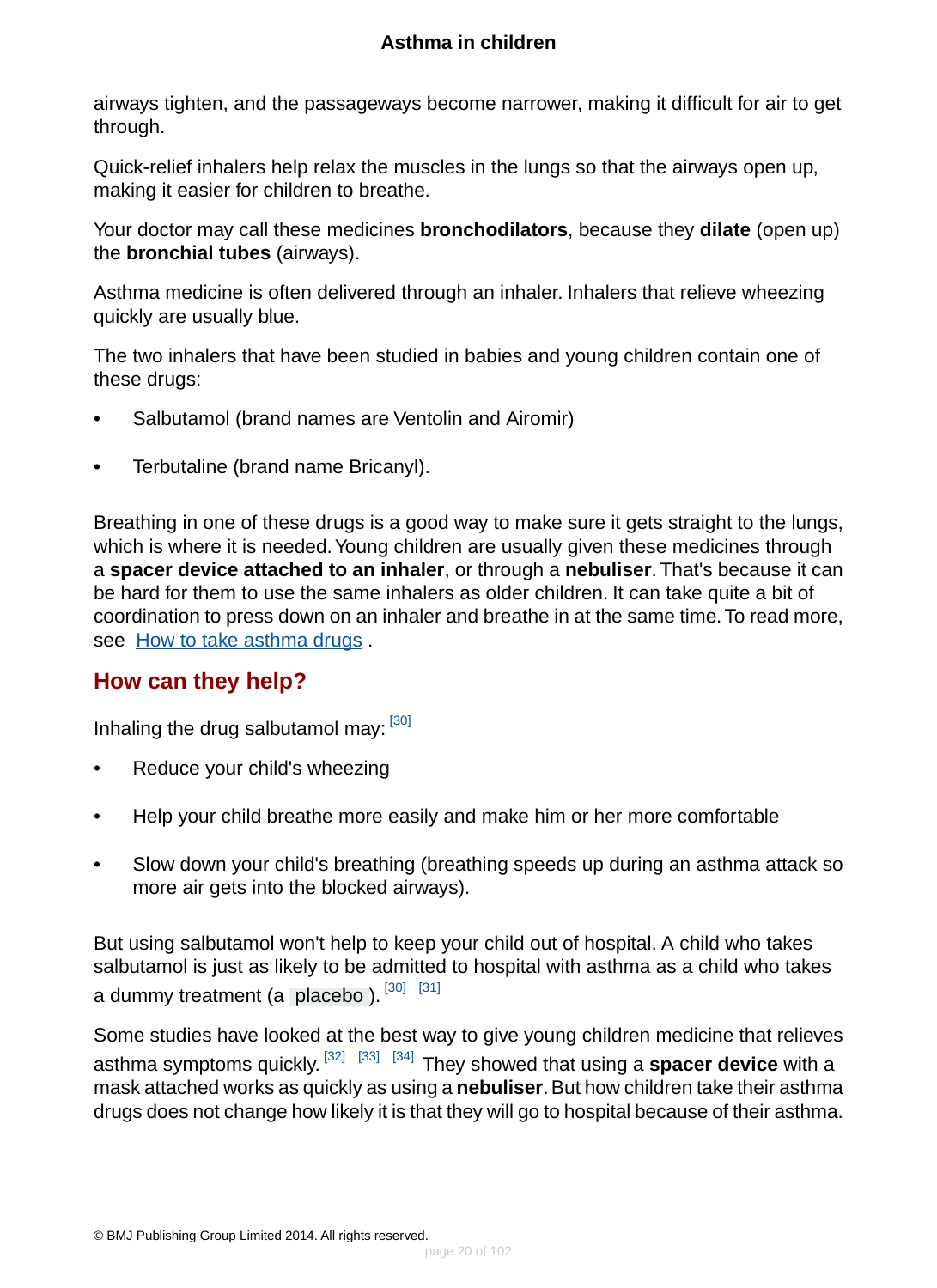# <span id="page-20-1"></span>**How do they work?**

Breathing in a drug that relieves wheezing quickly, such as salbutamol and terbutaline, helps your child breathe more easily by:

- Delivering the drug straight to your child's lungs, which is where it is needed
- Quickly relaxing the airways, which makes them wider and increases air flow
- Helping to clear sticky mucus from your child's lungs.

Both drugs work a bit like two of the body's natural chemicals, noradrenaline and adrenaline. These natural chemicals widen the lungs' airways by relaxing the muscles in their walls.Your child's airways get tight during an asthma attack because the muscles in the lungs' walls go into spasms (suddenly tighten). Quick-relief inhalers relieve the spasms by relaxing your child's airways and making them wider.  $^{\left[ 35\right] }$ 

## <span id="page-20-2"></span>**Can they be harmful?**

The most common side effect of breathing in drugs that relieve wheezing quickly is a rise in how fast the heart beats.This is because the types of cells these drugs affect are in the heart as well as in the lungs. But the studies didn't mention any side effects.  $^{\left[ 30 \right]}$ [\[31\]](#page-95-8) [\[32\]](#page-95-9) [\[34\]](#page-96-1)

<span id="page-20-3"></span>Breathing in salbutamol or terbutaline through a nebuliser may make your child shake (have tremors), increase his or her heartbeat, and lead to low levels of **potassium** in the blood, which can be dangerous. (Your body needs potassium to balance the amount of water in your blood and body tissues, and to help your nerves, muscles, and heart work properly.) [\[33\]](#page-96-0)

# **How good is the research on quick-relief inhalers to treat wheezing in babies and young children?**

<span id="page-20-0"></span>There is some evidence that quick-relief drugs can help reduce wheezing in young children. [\[30\]](#page-95-7) We also know from research that spacer devices work just as well as nebulisers. [\[32\]](#page-95-9) [\[33\]](#page-96-0) [\[34\]](#page-96-1)

# **High doses of steroids from an inhaler to prevent wheezing in babies and young children**

In this section [Do they work?](#page-21-0) [What are they?](#page-21-1) [How can they help?](#page-22-0) [How do they work?](#page-22-1) [Can they be harmful?](#page-22-2) [How good is the research on high doses of steroids from an inhaler to prevent wheezing in babies and young children?](#page-23-1)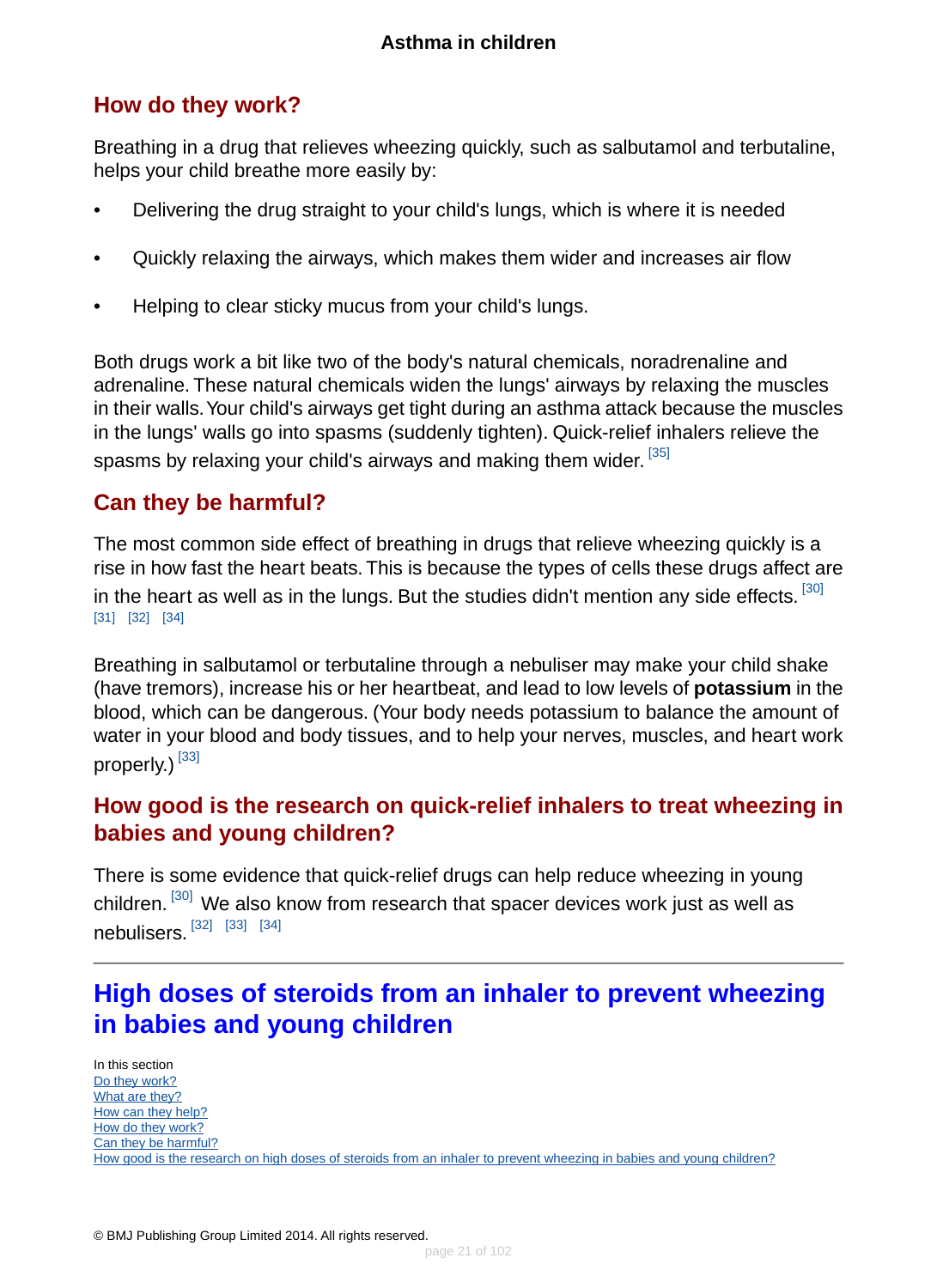This information is for parents of a baby or young child with wheezing. It tells you about high doses of steroids from an inhaler, a treatment used to prevent wheezing in babies and young children. It is based on the best and most up-to-date research.

### <span id="page-21-0"></span>**Do they work?**

Yes.There's good research to show that steroids from an inhaler can help prevent asthma symptoms in babies and young children. But doctors are careful about giving this treatment, because they don't know enough about the side effects of steroids in young children.

# <span id="page-21-1"></span>**What are they?**

#### **The medicine**

Steroids calm down and prevent swelling ( [inflammation](#page-93-0) ) in the airways of children with asthma.Your child can breathe them in through devices called **inhalers**, **spacers**, and **nebulisers**.

Inhaled steroids are usually used to prevent wheezing and asthma attacks.Your doctor may refer to these drugs as **preventers**.

It is important to remember that the steroids used to treat asthma are not the same as the anabolic steroids used by some athletes and bodybuilders. In fact, they are similar to the steroids produced naturally by our bodies to deal with inflammation.The full name for the steroids used to treat asthma is **corticosteroids**.To learn more, see [More about](#page-89-0) [steroids and asthma](#page-89-0) .

It's also worth noting that when steroids are inhaled, the medicine goes directly to the lungs, where it's needed. This means your child takes a much smaller dose than they would if they took steroid tablets - even if the inhaled dose is described as 'high'.

There are several inhaled steroids used to treat asthma.They include (with brand names):

- Beclometasone (Qvar)
- Budesonide (Pulmicort)
- Fluticasone (Flixotide)
- Mometasone (Asmanex).

#### **The inhaler**

There are lots of different types and brands of inhalers that your child can use to breathe in this medicine.The most common type is a metered-dose inhaler (MDI).This is a small plastic device with a slot for an aerosol canister that has the steroid drug inside. Pressing the inhaler releases the exact dose of the medicine as a cloud of tiny droplets that your child slowly breathes in through his or her mouth.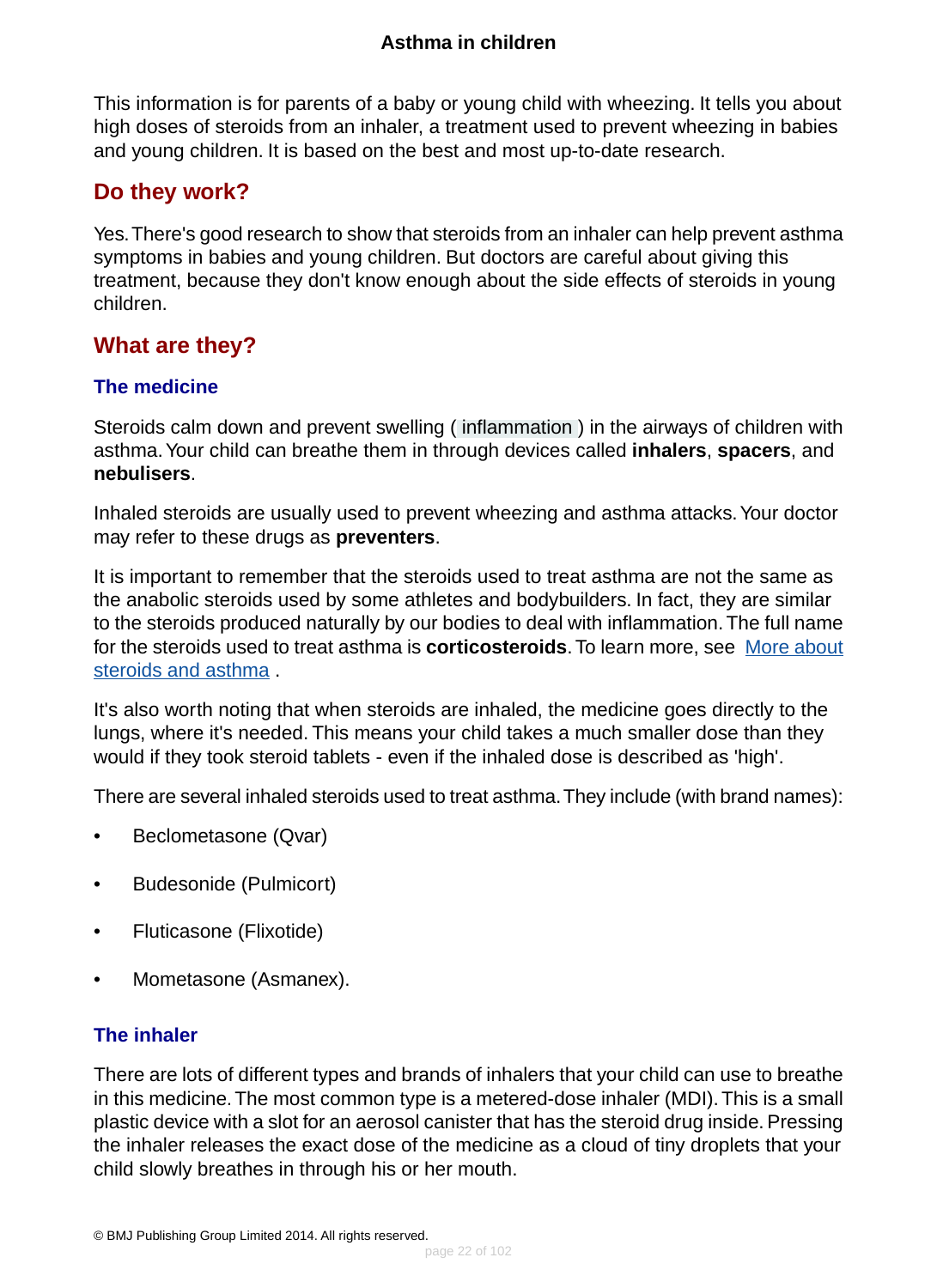Younger children and babies cannot use an MDI on its own because it takes quite a lot of coordination to be able to breathe in and release the dose at the same time.Two other devices can help younger children take inhaled medicine: a **spacer** device, which is often used with a face mask, and a **nebuliser**. To read more, see [How to take asthma drugs](#page-86-0)

#### **When are they given?**

.

<span id="page-22-0"></span>Your doctor may prescribe steroids from an inhaler if your child has been using a [quick-relief inhaler](#page-18-0) regularly but is still getting symptoms.

### **How can they help?**

Breathing in high doses of steroids may help your child in the following ways: [\[36\]](#page-96-3) [\[37\]](#page-96-4) [\[38\]](#page-96-5) [\[39\]](#page-96-6)

- Your child may be less wheezy
- Your child may sleep better
- Your child may need to take other asthma treatments less often.

<span id="page-22-1"></span>Young children sometimes have problems breathing in their medicine. If this happens, your doctor may suggest a higher dose of steroids to make sure your child gets enough of their treatment. [\[12\]](#page-95-4) But as a rule, doctors prescribe the lowest dose of steroids that works. This is to reduce the chance of getting side effects.

### **How do they work?**

In older children and adults, steroid inhalers are very helpful in preventing symptoms. There's also some research that suggests they also work for younger children.

Children who have asthma have swollen air passages. Steroids help because they reduce swelling, which opens up the airways.They also help prevent further [inflammation](#page-93-0) .This makes it easier for your child to breathe, and reduces wheezing.

<span id="page-22-2"></span>If the airways are less inflamed, they are less likely to be extra-sensitive to **asthma triggers** such as [allergens](#page-94-10) .

Steroids also help to reduce the amount of sticky fluid that can build up in air passages and block them.

## **Can they be harmful?**

Not much is known about the effects of using steroid inhalers in very young children.

In older children, a fungal infection (called thrush or candidiasis) in the throat is one of the most common problems when using a steroid inhaler. It's not usually serious.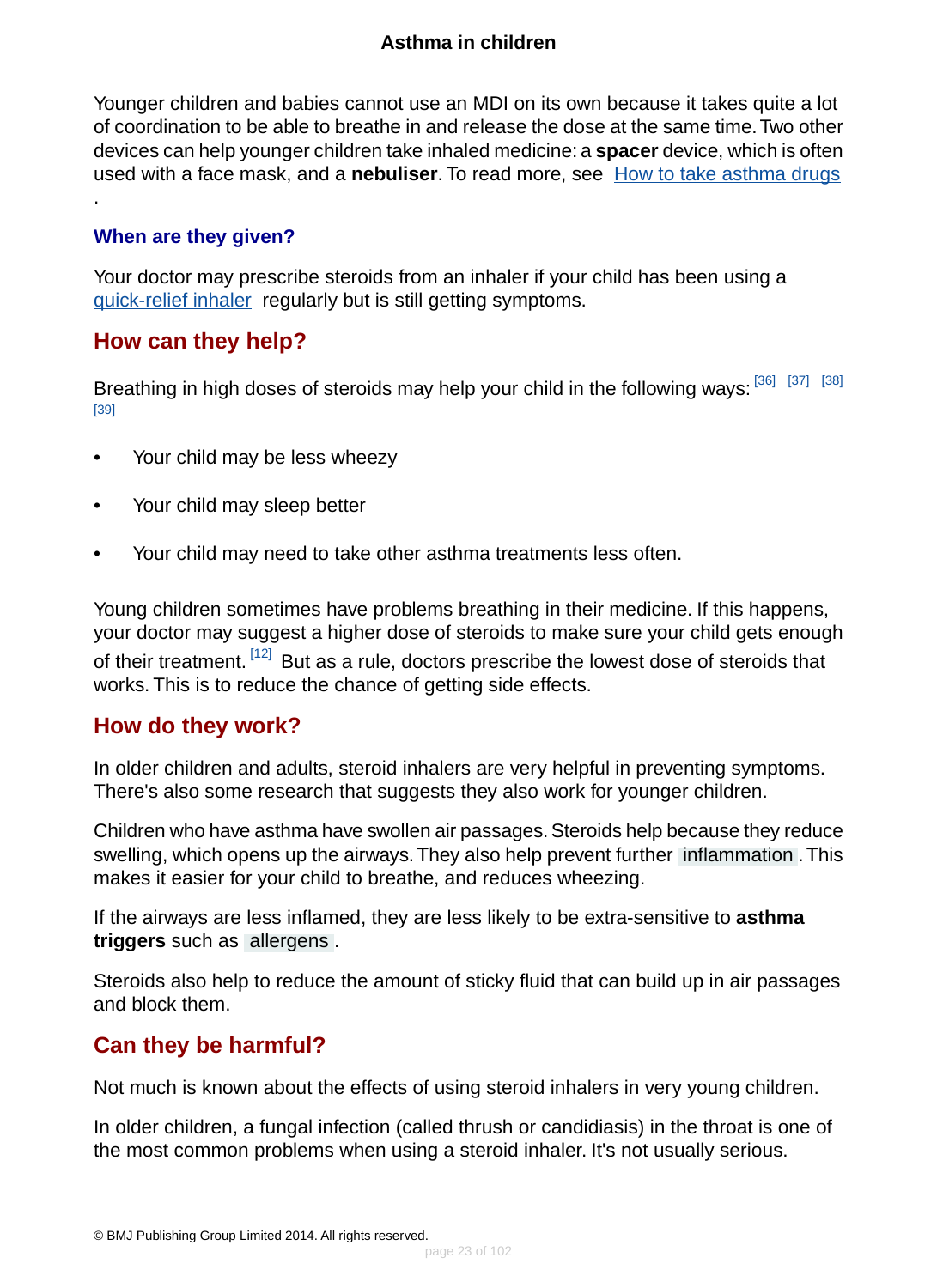There has been concern among doctors that high doses of steroids can sometimes stop the [adrenal glands](#page-94-11) working properly.<sup>[\[26\]](#page-95-10) [\[40\]](#page-96-7)</sup> Adrenal glands lie just above the kidneys. They make hormones that help the body run smoothly. For example, they help to regulate the heart and kidneys and the amount of glucose (sugar) in the blood. The reports of steroids affecting the adrenal glands have mainly involved the drug fluticasone. <sup>[\[26\]](#page-95-10)</sup> [<sup>27]</sup>

Perhaps the biggest worry for parents comes from reports that taking steroids can stunt the growth of children.The research seems to show that steroids may slow down growth in children in the first year or two of treatment, but it's not clear if this affects their adult height. It's important to remember that asthma that isn't properly treated could also stop your child growing as quickly. To learn more, see [More about steroids and asthma](#page-89-0) .

## <span id="page-23-1"></span>**How good is the research on high doses of steroids from an inhaler to prevent wheezing in babies and young children?**

There is good evidence that high doses of inhaled steroids can help prevent wheezing in very young children.  $^{[37]}$  $^{[37]}$  $^{[37]}$   $^{[38]}$  $^{[38]}$  $^{[38]}$   $^{[39]}$  $^{[39]}$  $^{[39]}$  But this treatment can also be harmful if taken for a long time at high doses. So doctors may not want to use them very much, especially in children who are young.

# <span id="page-23-0"></span>**Trying to get rid of dust mites in your home to prevent wheezing in babies and young children**

In this section [Does it work?](#page-23-2) [What is it?](#page-23-3) [How can it help?](#page-24-0) [How does it work?](#page-25-1) [Can it be harmful?](#page-25-2) [How good is the research on trying to get rid of dust mites in your home to prevent wheezing in babies and young children?](#page-25-3)

<span id="page-23-2"></span>This information is for parents of a baby or young child with wheezing. It tells you about trying to get rid of dust mites in your home, a treatment used to prevent wheezing and asthma. It is based on the best and most up-to-date research.

# <span id="page-23-3"></span>**Does it work?**

No. Although droppings left by house dust mites are a common asthma trigger, trying to get rid of mites from your home makes no difference to asthma symptoms.

## **What is it?**

House dust mites are tiny, eight-legged creatures that live in soft furnishings, such as mattresses, pillows, and carpets. Their droppings make up part of normal household dust.

Some studies have found that people's asthma improves when they stay at high-altitude hospitals in the Alps, where dust mites can't survive. This has led some doctors to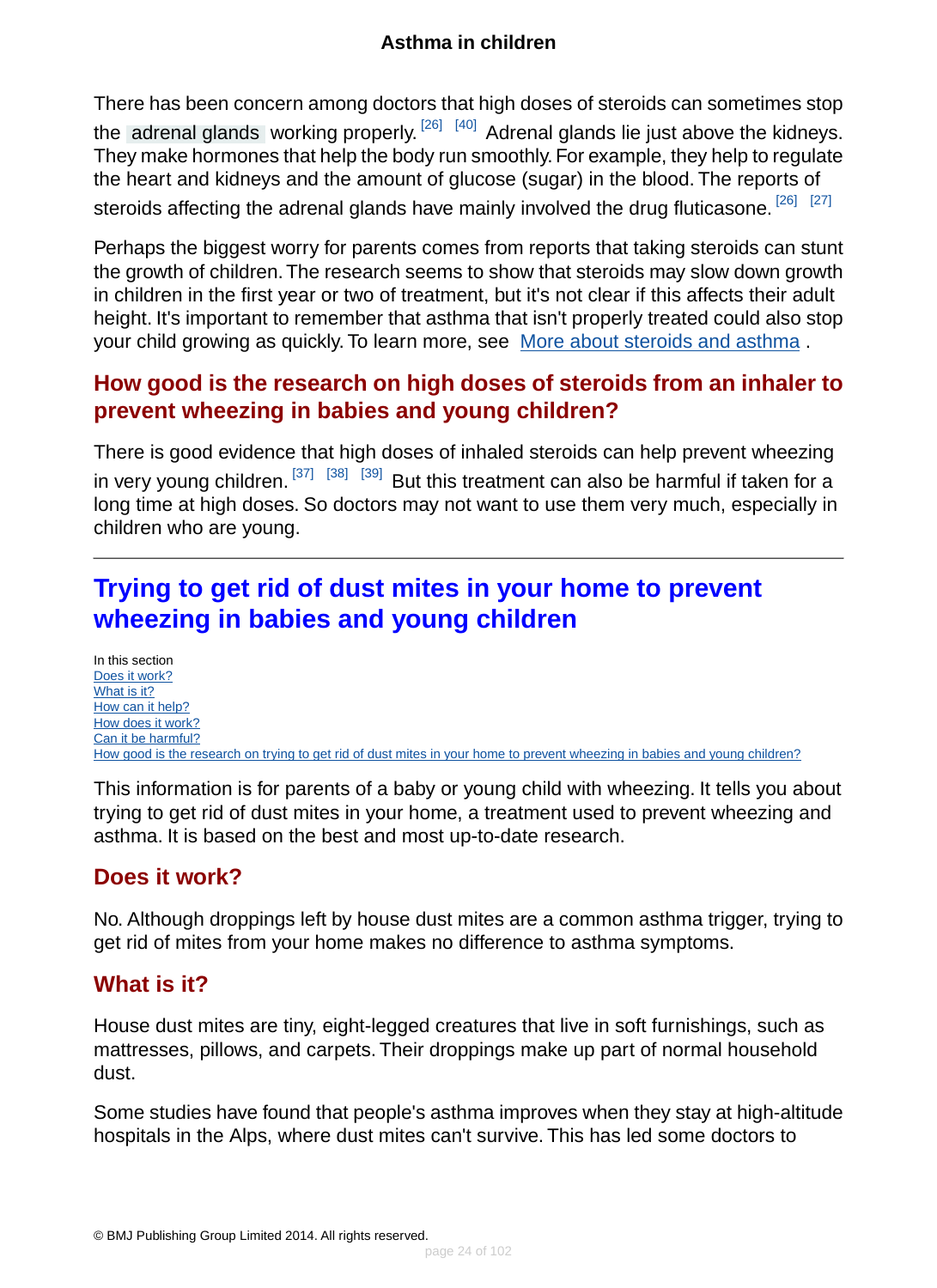recommend trying to control dust mites in your home as a way of preventing asthma attacks.

There are several ways of trying to get rid of dust mites.We've listed some of them below. But remember, all these things have been tested, and they don't help to improve asthma symptoms. Some of them can be expensive or hard work, so they're probably not worth trying.

Studies on getting rid of dust mites have looked at: [\[41\]](#page-96-8)

- Using mite-proof mattress, duvet, and pillow covers
- Washing bedding in hot water (say, 60°C) every week
- Hanging bed linen out in the sun to kill dust mites
- Using chemical sprays to kill dust mites on furniture
- Having an air filter or dehumidifier in your home
- Vacuuming regularly. Some studies looked at vacuums with special air filters
- Getting rid of soft toys, or putting them in the freezer every so often to kill dust mites
- Dusting with a damp cloth, to catch dust rather than stirring it up
- <span id="page-24-0"></span>• Getting rid of soft furnishings. For example, carpets were replaced with wood or linoleum floors. Curtains were replaced with blinds. In some studies, people even got rid of their sofas.

## **How can it help?**

It doesn't help. The research shows that trying to get rid of dust mites from your home makes no difference to asthma symptoms.  $^{[41]}$  $^{[41]}$  $^{[41]}$ 

In studies looking at both adults and children, measures to get rid of dust mites didn't affect people's asthma symptoms. <sup>[\[41\]](#page-96-8)</sup> People needed to use their inhalers just as often as before.

There's also no evidence that pillows or bedding made of synthetic fabrics are any better than natural materials. <sup>[\[41\]](#page-96-8)</sup>

It might seem strange that getting rid of mites makes no difference to people's asthma. But dust mites are very common. A mattress can contain millions of them. [\[42\]](#page-96-9) It's likely that, no matter what you do, there will still be enough mites left to trigger asthma symptoms.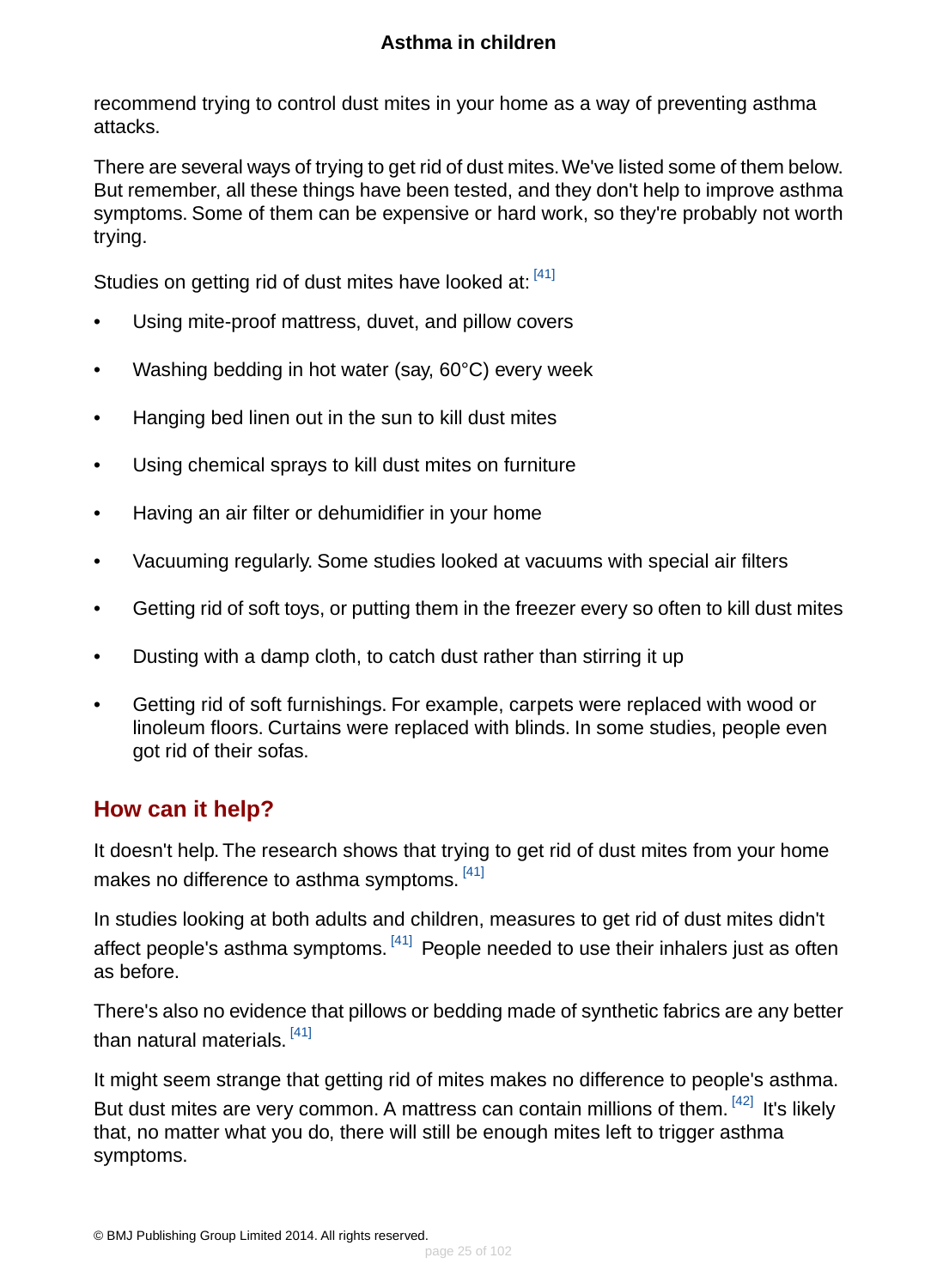It's also possible that killing dust mites doesn't get rid of all of their droppings. This may be another reason why trying to control dust mites doesn't help with asthma.

### <span id="page-25-1"></span>**How does it work?**

We know that droppings from house dust mites can trigger asthma symptoms. So it makes sense that getting rid of mites should help improve your child's asthma. But, sadly, this doesn't seem to work. It only takes a fairly small number of mites to trigger asthma symptoms. Mites are so common that nothing you can do will kill enough of them to make a difference.

# <span id="page-25-2"></span>**Can it be harmful?**

<span id="page-25-3"></span>Trying to get rid of house dust mites from your home isn't likely to be harmful to your health. But measures to get rid of mites can be hard work and expensive. The research shows that they're unlikely to work, so you would be wasting your time and money.

# **How good is the research on trying to get rid of dust mites in your home to prevent wheezing in babies and young children?**

There's some good research showing that trying to control dust mites doesn't help improve people's asthma.

A large review of the research (a [systematic review](#page-94-12) ) looked at 54 studies, which included over 3,000 people. <sup>[\[41\]](#page-96-8)</sup> As well as using mattress covers and mite-killing cleaning products, some of the people even got rid of their sofas or soft toys. But nothing helped. People's asthma symptoms stayed the same, and people needed to carry on using their inhalers in the same way as before.

# <span id="page-25-0"></span>**Ipratropium from an inhaler to prevent wheezing in babies and young children**

In this section [Does it work?](#page-25-4) [What is it?](#page-26-0) [How can it help?](#page-26-1) [How does it work?](#page-26-2) [Can it be harmful?](#page-26-3) [How good is the research on ipratropium from an inhaler to prevent wheezing in babies and young children?](#page-27-1)

<span id="page-25-4"></span>This information is for parents of a baby or young child with wheezing. It tells you about ipratropium from an inhaler, a treatment used to prevent wheezing in babies and young children. It is based on the best and most up-to-date research.

## **Does it work?**

We don't know. Ipratropium is normally used as an extra treatment for severe asthma attacks (where your child may need hospital treatment).There hasn't been much research on whether it can help prevent asthma attacks in babies and young children.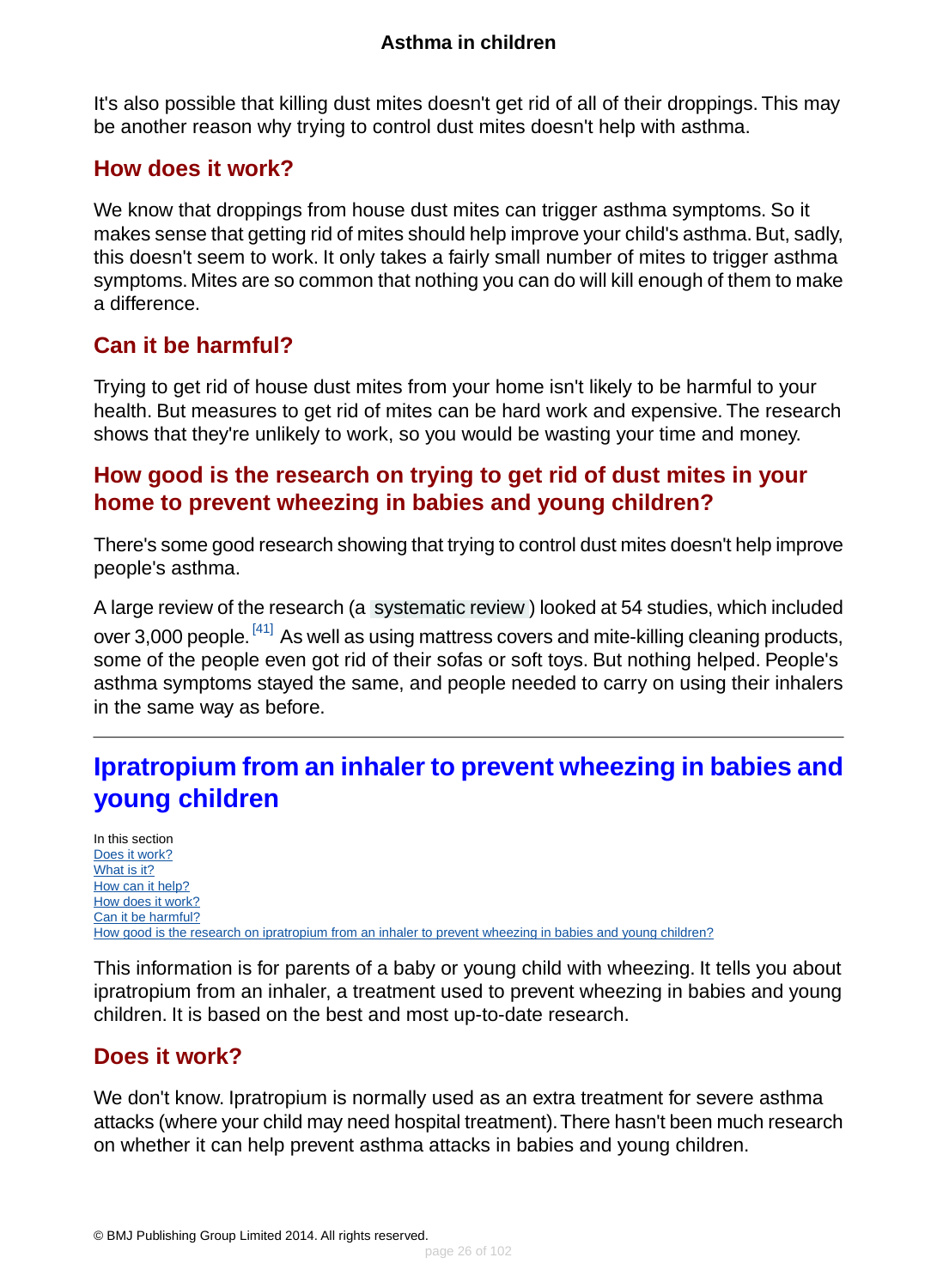## <span id="page-26-0"></span>**What is it?**

Ipratropium is usually used as an extra treatment for children who need to go to hospital for a severe asthma attack. It's given if a [quick-relief inhaler](#page-18-0), such as salbutamol or terbutaline, doesn't work on its own. It helps to open up your child's airways.You may hear doctors call ipratropium a **bronchodilator**.That's because it dilates (opens up) the bronchial tubes (airways).

Researchers are also interested in whether ipratropium can help prevent wheezing in young children, but more studies need to be done.

Ipratropium comes in a form that your child breathes in, which means the medicine gets right to the lungs, which is where it is needed.The brand name for the inhaler is Atrovert. Ipratropium also comes as a liquid that is used with a **nebuliser** (see below). The brand names for this are Ipratropium Steri-Neb and Respontin.

An inhaler is a device that holds the medicine.The most common type is a metered-dose inhaler (MDI). This is a small plastic device with a slot for an aerosol canister that has the drug inside. Pressing the canister releases the exact dose of the medicine as a cloud of tiny droplets that your child slowly breathes in through his or her mouth.

<span id="page-26-1"></span>Young children sometimes have trouble using an inhaler. A device called a spacer is usually used to make it easier for them. To read more, see [How to take asthma drugs](#page-86-0)

# **How can it help?**

.

<span id="page-26-2"></span>We don't know if it can help. There's no evidence that breathing in ipratropium can help to prevent wheezing in young children, whether the wheezing is caused by asthma or not. [\[43\]](#page-96-10)

### **How does it work?**

Ipratropium quickly opens up your child's airways. It does this by relaxing the muscles that can go into spasms (tighten suddenly) when your child inhales something he or she is sensitive to (an **asthma trigger**). Having clear airways makes it easier to breathe.

<span id="page-26-3"></span>Ipratropium stops a chemical called **acetylcholine** working. It latches on to cells in the airways and prevents acetylcholine from tightening up the muscles in the air passages.

## **Can it be harmful?**

If your child takes ipratropium, he or she may get a dry mouth, nose, and throat, as the drug can stop the body from making enough mucus in these airways. The drug may actually **increase wheezing** in some children.

In the studies we looked at, these side effects did not seem to be a problem.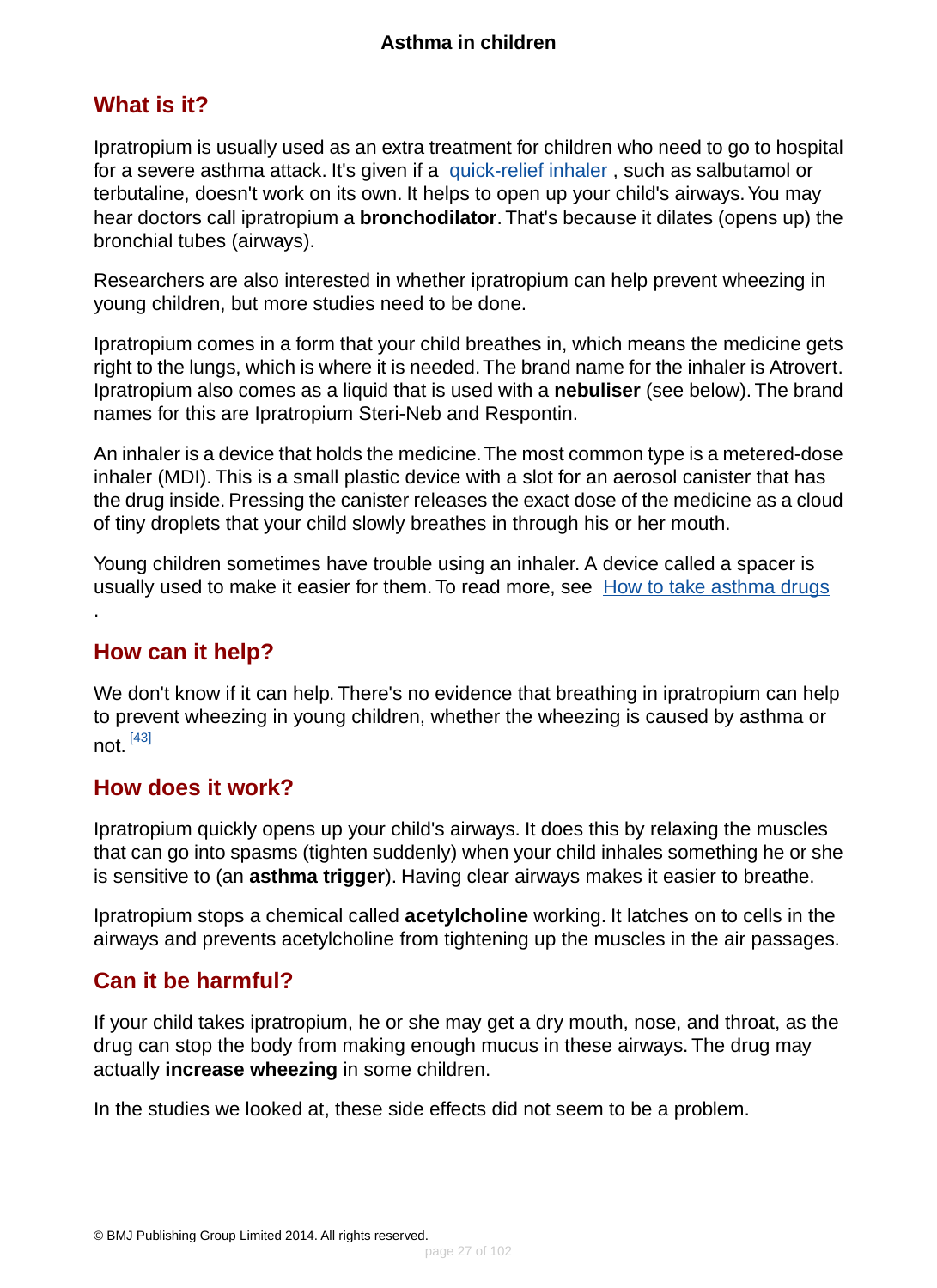# <span id="page-27-1"></span>**How good is the research on ipratropium from an inhaler to prevent wheezing in babies and young children?**

There's no evidence that breathing in ipratropium can help prevent wheezing in very young children. [\[44\]](#page-96-11)

# <span id="page-27-0"></span>**Salbutamol from an inhaler to prevent wheezing in babies and young children**

In this section [Does it work?](#page-27-2) [What is it?](#page-27-3) [How can it help?](#page-27-4) [How does it work?](#page-28-1) [Can it be harmful?](#page-28-2) [How good is the research on salbutamol from an inhaler to prevent wheezing in babies and young children?](#page-28-3)

<span id="page-27-2"></span>This information is for parents of a baby or young child with wheezing. It tells you about regular use of salbutamol from an inhaler, a treatment used to prevent wheezing in babies and young children. It is based on the best and most up-to-date research.

## **Does it work?**

<span id="page-27-3"></span>We're not certain. There's no evidence from the research that breathing in salbutamol every day will help to prevent your child wheezing.

# **What is it?**

Salbutamol inhalers are usually used to treat asthma symptoms when they happen. They're often called **quick-relief inhalers**. Researchers have also looked at whether using one of these inhalers regularly could prevent wheezing.

Salbutamol helps relax the muscles in the lungs so that the airways open up, making it easier for children to breathe.Your doctor may call this drug a **bronchodilator**, because it **dilates** (opens up) the **bronchial tubes** (airways).

Breathing in salbutamol is a good way to take the medicine, as the drug gets straight to the lungs, which is where it's needed. Brand names for salbutamol inhalers include Ventolin and Airomir.

<span id="page-27-4"></span>Young children are usually given this medicine through a **spacer** device attached to an inhaler or **nebuliser**. That's because it can be hard for them to use the same inhalers as older children. It can take quite a bit of coordination to press down on an inhaler and breathe in at the same time. To read more, see [How to take asthma drugs](#page-86-0) .

# **How can it help?**

Studies so far show that breathing in salbutamol every day will not prevent your young child getting wheezy. <sup>[\[45\]](#page-96-12) [\[46\]](#page-96-13)</sup> When doctors prescribe these inhalers, they usually suggest children only use them when they need them.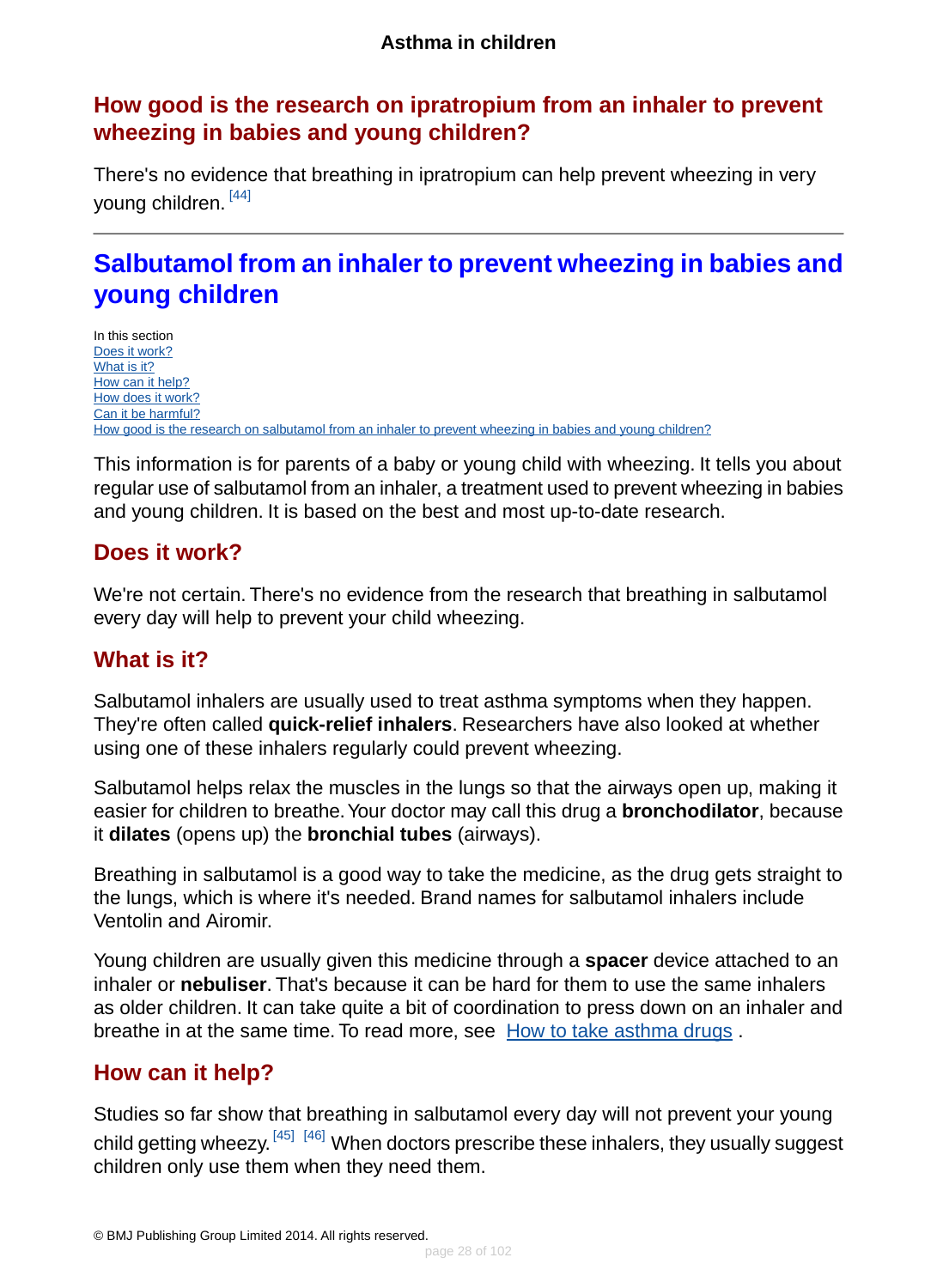# <span id="page-28-1"></span>**How does it work?**

Salbutamol inhalers work well to treat asthma symptoms when they happen. They help to open up the airways in your child's lungs. This makes breathing easier.

Doctors wanted to see whether using a salbutamol inhaler regularly could prevent asthma symptoms. But salbutamol inhalers don't seem to help when they're used in this way.

# <span id="page-28-2"></span>**Can it be harmful?**

The most common side effect of salbutamol in young children is a rise in how fast the heart beats. This is because the types of cells this drug affects are in the heart as well as in the lungs. But the studies didn't report any side effects.

Your child may also get shaking (tremors) and have low levels of **potassium** in the blood, which can be dangerous. (Your body needs potassium to balance the amount of water in your blood and body tissues, and to help your nerves and muscles work properly.) But the children in the studies we looked at did not get these effects.

# <span id="page-28-3"></span>**How good is the research on salbutamol from an inhaler to prevent wheezing in babies and young children?**

<span id="page-28-0"></span>There is no good evidence that inhaling salbutamol can help prevent wheezing in very young children. Neither of the studies we found showed this treatment to be helpful. [\[45\]](#page-96-12) [\[46\]](#page-96-13)

# **Low doses of steroids from an inhaler to prevent wheezing in babies and young children**

In this section [Do they work?](#page-28-4) [What are they?](#page-29-0) [How can they help?](#page-29-1) [How do they work?](#page-30-1) [Can they be harmful?](#page-30-2) [How good is the research on low doses of steroids from an inhaler to prevent wheezing in babies and young children?](#page-30-3)

<span id="page-28-4"></span>This information is for parents of a baby or young child with wheezing. It tells you about low doses of steroids from an inhaler, a treatment used to prevent wheezing in babies and young children. It is based on the best and most up-to-date research.

## **Do they work?**

We're not certain. Different studies say different things.We can't be sure whether breathing in low doses of steroids helps prevent young children wheezing, but it might help some symptoms. We need more research to know for certain.

Your doctor may prescribe a steroid inhaler if your child has been using a [quick-relief](#page-18-0) [inhaler](#page-18-0) regularly but is still getting symptoms. Doctors try to prescribe the lowest dose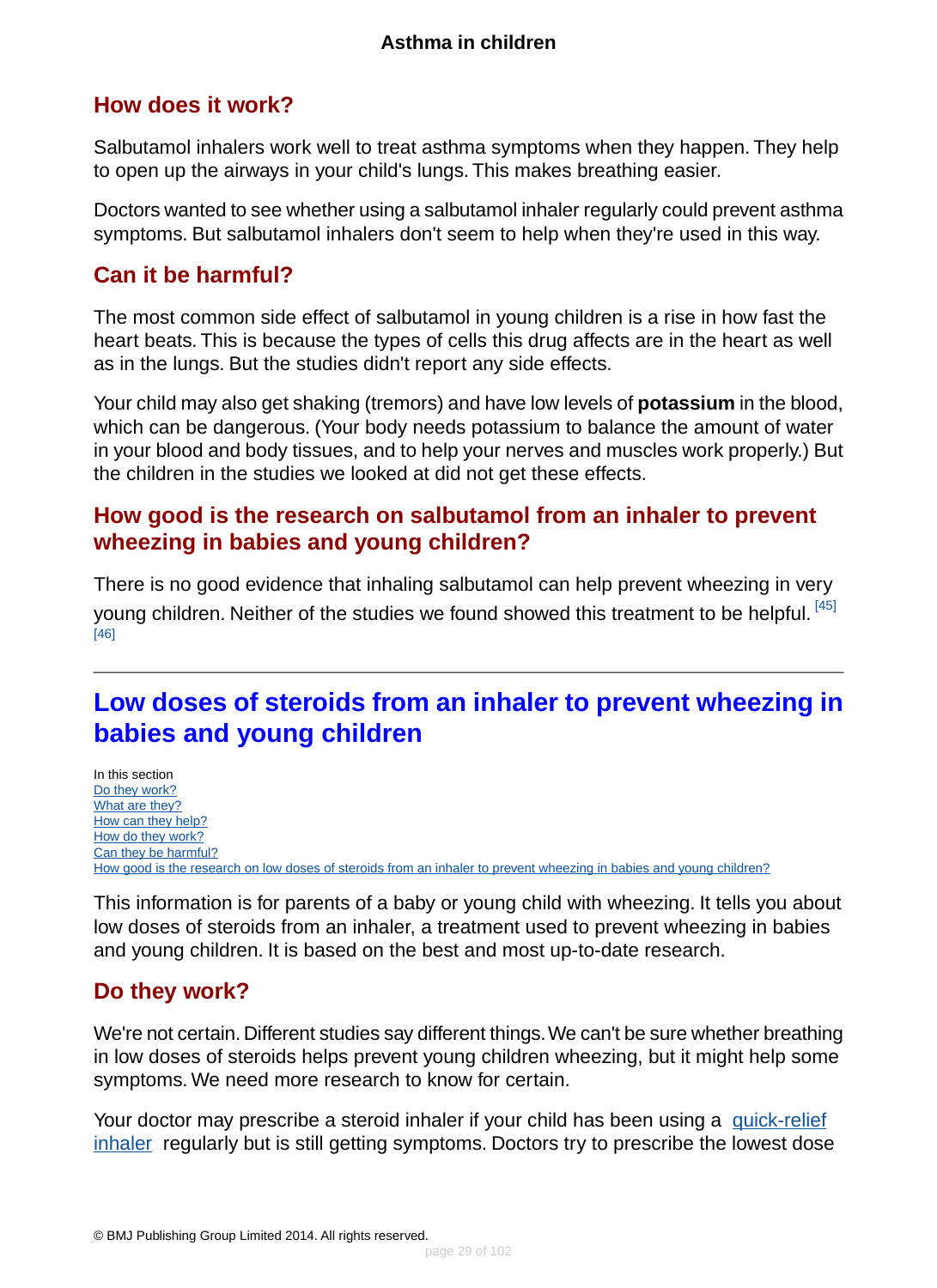of steroids that works. Higher doses aren't used very often, as doctors think they cause too many side effects.

# <span id="page-29-0"></span>**What are they?**

#### **The medicine**

Steroids calm down and prevent the swelling ( [inflammation](#page-93-0) ) in the airways of children with asthma.Your child can breathe in the medicine through a device called an **inhaler**.

Steroid inhalers are usually used to prevent wheezing and asthma attacks.Your doctor may refer to this medicine as a **preventer**.

It is important to remember that the steroids used to treat asthma are not the same as the anabolic steroids used by some athletes and bodybuilders. In fact, they are a direct copy of steroids produced naturally by our bodies to deal with inflammation. The full name for the steroids used to treat asthma is **corticosteroids**.To learn more, see [More](#page-89-0) [about steroids and asthma](#page-89-0) .

It's also worth noting that when steroids are inhaled, the medicine goes directly to the lungs, where it's needed. This means your child takes a much smaller dose than they would if they took steroid tablets.

There are several steroid inhalers used to treat asthma.They include (with brand names):

- Beclometasone (Qvar)
- Budesonide (Pulmicort)
- Fluticasone (Flixotide)

#### **The inhaler**

There are lots of different types and brands of inhalers that your child can use to breathe in this medicine.The most common type is a metered-dose inhaler (MDI).This is a small plastic device with a slot for an aerosol canister that has the steroid drug inside. Pressing the inhaler releases the exact dose of the medicine as a cloud of tiny droplets that your child slowly breathes in through his or her mouth.

<span id="page-29-1"></span>Younger children and babies cannot use an MDI on its own because it takes quite a lot of coordination to be able to breathe in and release at the same time. Two other devices can help younger children take inhaled medicine: a **spacer** device, which is often used with a face mask, and a **nebuliser**. To read more, see [How to take asthma drugs](#page-86-0) .

# **How can they help?**

The research isn't clear on whether low doses of steroids from an inhaler help children with asthma. <sup>[\[37\]](#page-96-4)</sup> But in some studies of children under 2 years old, a low dose of steroids helped them: [\[47\]](#page-96-14)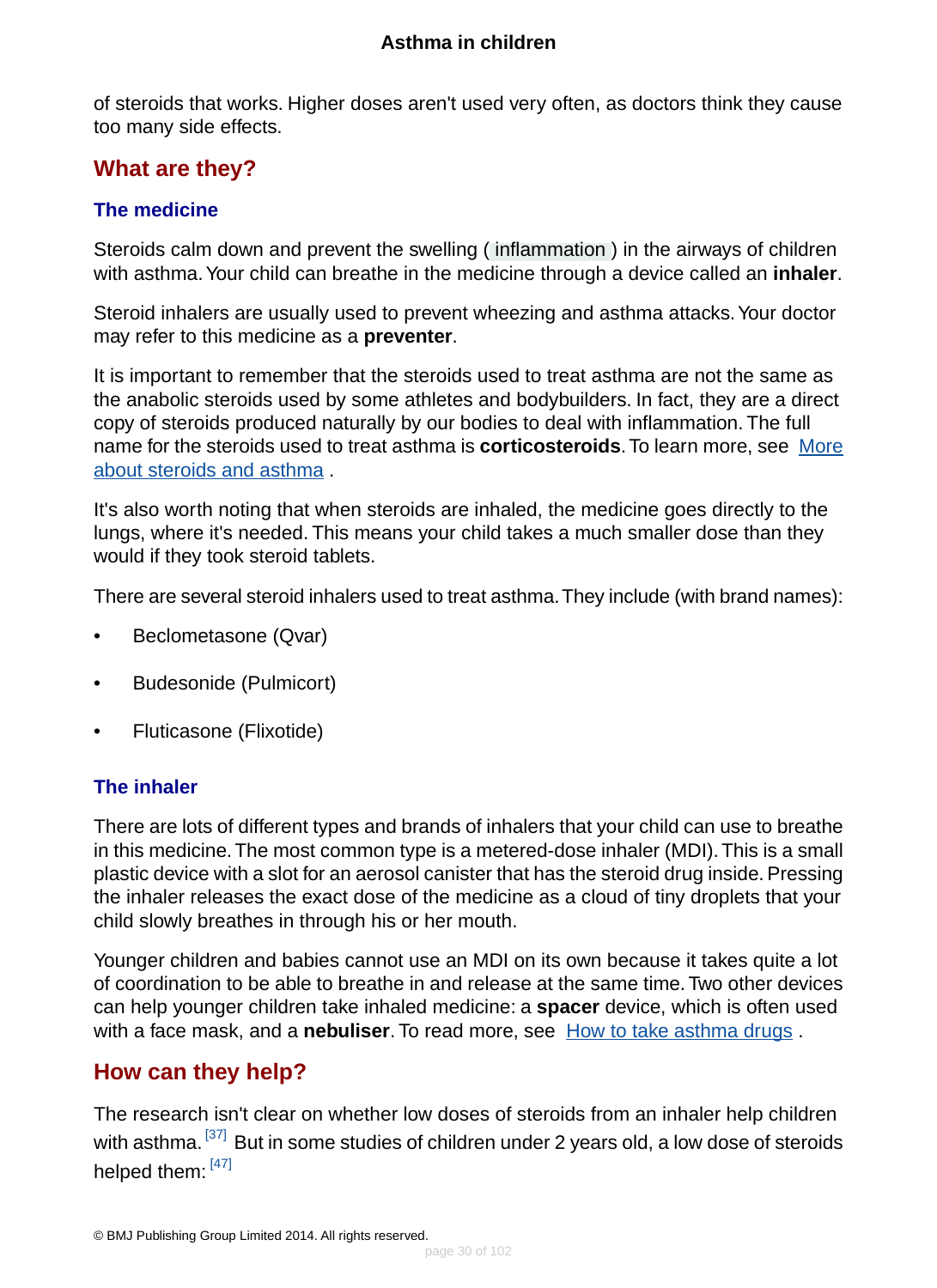- Get less breathless
- Wheeze less during the day
- Cough less during the day.

#### <span id="page-30-1"></span>**How do they work?**

Steroid inhalers are a good way of preventing asthma symptoms. Researchers thought a dose of steroids might help young children and babies. And a lower dose might have fewer side effects. But studies looking at low doses of steroids in young children have had mixed results.

The research seems more positive for higher doses of steroids. To learn more, see [High](#page-20-0) [doses of steroids from an inhaler to prevent wheezing in babies and young children](#page-20-0) . But steroids can have side effects.Your doctor will probably try to prescribe the lowest dose that works for your child. [\[12\]](#page-95-4)

### <span id="page-30-2"></span>**Can they be harmful?**

Not much is known about the effects of using steroid inhalers in very young children.

In older children, a fungal infection (called thrush or candidiasis) in the throat is one of the most common problems of using a steroid inhaler. It's not usually serious.

<span id="page-30-3"></span>Perhaps the biggest worry for parents comes from reports that taking steroids can stunt the growth of children.The research seems to show that steroids may slow down growth in children in the first year or two of treatment, but it's not clear if this affects their adult height. It's important to remember that asthma that isn't properly treated could also stop your child growing as quickly. To learn more, see [More about steroids and asthma](#page-89-0).

### **How good is the research on low doses of steroids from an inhaler to prevent wheezing in babies and young children?**

<span id="page-30-0"></span>There is not enough good enough evidence to say whether low doses of steroids can help prevent wheezing in very young children. [\[37\]](#page-96-4) [\[47\]](#page-96-14) [\[48\]](#page-96-15)

# **Steroid tablets to treat more severe wheezing in babies and young children**

In this section [Do they work?](#page-31-0) [What are they?](#page-31-1) [How can they help?](#page-31-2) [How do they work?](#page-31-3) [Can they be harmful?](#page-32-1) [How good is the research on steroid tablets to treat more severe wheezing in babies and young children?](#page-32-2)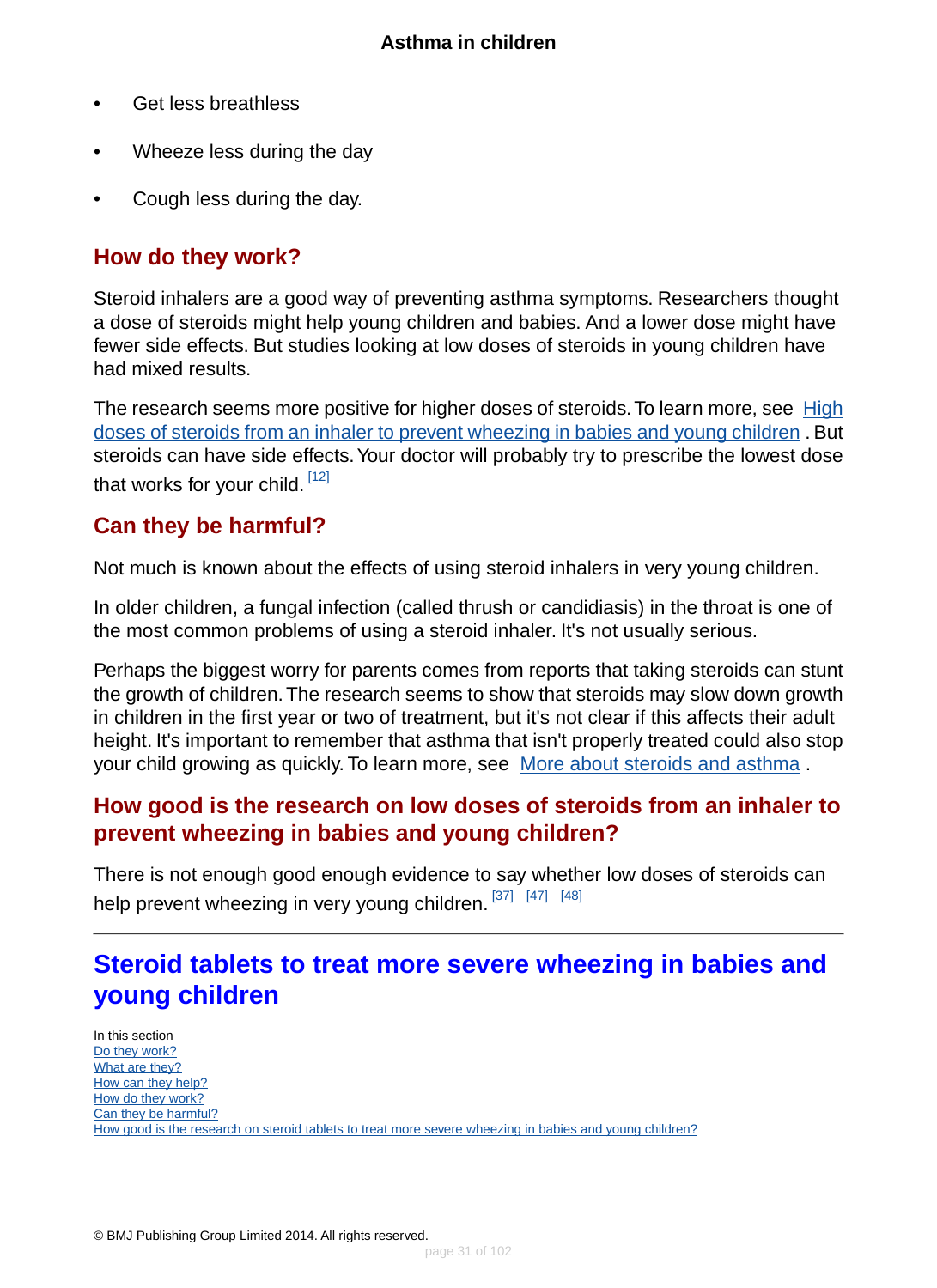This information is for parents of a baby or young child with wheezing. It tells you about steroid tablets, a treatment used for more severe wheezing in babies and young children. It is based on the best and most up-to-date research.

### <span id="page-31-0"></span>**Do they work?**

Steroid tablets are often used in hospital for babies and young children who get more severe wheezing. They're used together with other treatments. These drugs have been used for a long time, and doctors think they work. But there's not much research on them.

### <span id="page-31-1"></span>**What are they?**

Steroids are anti-inflammatory medicines. They calm down and prevent swelling ( [inflammation](#page-93-0) ) in the airways of children with asthma.

If your child is having moderate or severe asthma attacks, your doctor may prescribe the steroids as tablets or a liquid, usually for about three days, to bring his or her asthma under control.

The name for steroid tablets used to treat asthma is prednisolone (brand name Deltacortril).

<span id="page-31-2"></span>Steroids used to treat asthma are not the same as anabolic steroids used by some athletes and bodybuilders. In fact, asthma steroids are a direct copy of steroids produced naturally by our bodies to deal with inflammation. To learn more, see [More about steroids](#page-89-0) [and asthma](#page-89-0) .

## **How can they help?**

If your child has a moderate to severe asthma attack and is taken to the accident and emergency department in hospital, your doctor may prescribe steroid tablets.

Often this is just one part of the treatment. Children may also be given other drugs or [oxygen](#page-45-0) . This is because steroid tablets take three to four hours to work. Once your child's asthma is under control and you return home, he or she may be given steroid tablets for a few days. This is to help prevent your child having another attack.

<span id="page-31-3"></span>Steroid tablets are helpful in [treating asthma attacks in older children](#page-46-0). Doctors think they also help younger children. But there's not much research on this.

### **How do they work?**

Children who have asthma have swollen air passages. Steroids help because they open up the airways by reducing the swelling. They also help prevent further [inflammation](#page-93-0) . This makes it easier for your child to breathe, and reduces wheezing.

Steroid tablets work by getting into the cells in the lining of the airways and sticking on to specific sites in these cells (called **receptor sites**). Once inside, they stop cells from producing chemicals that cause inflammation.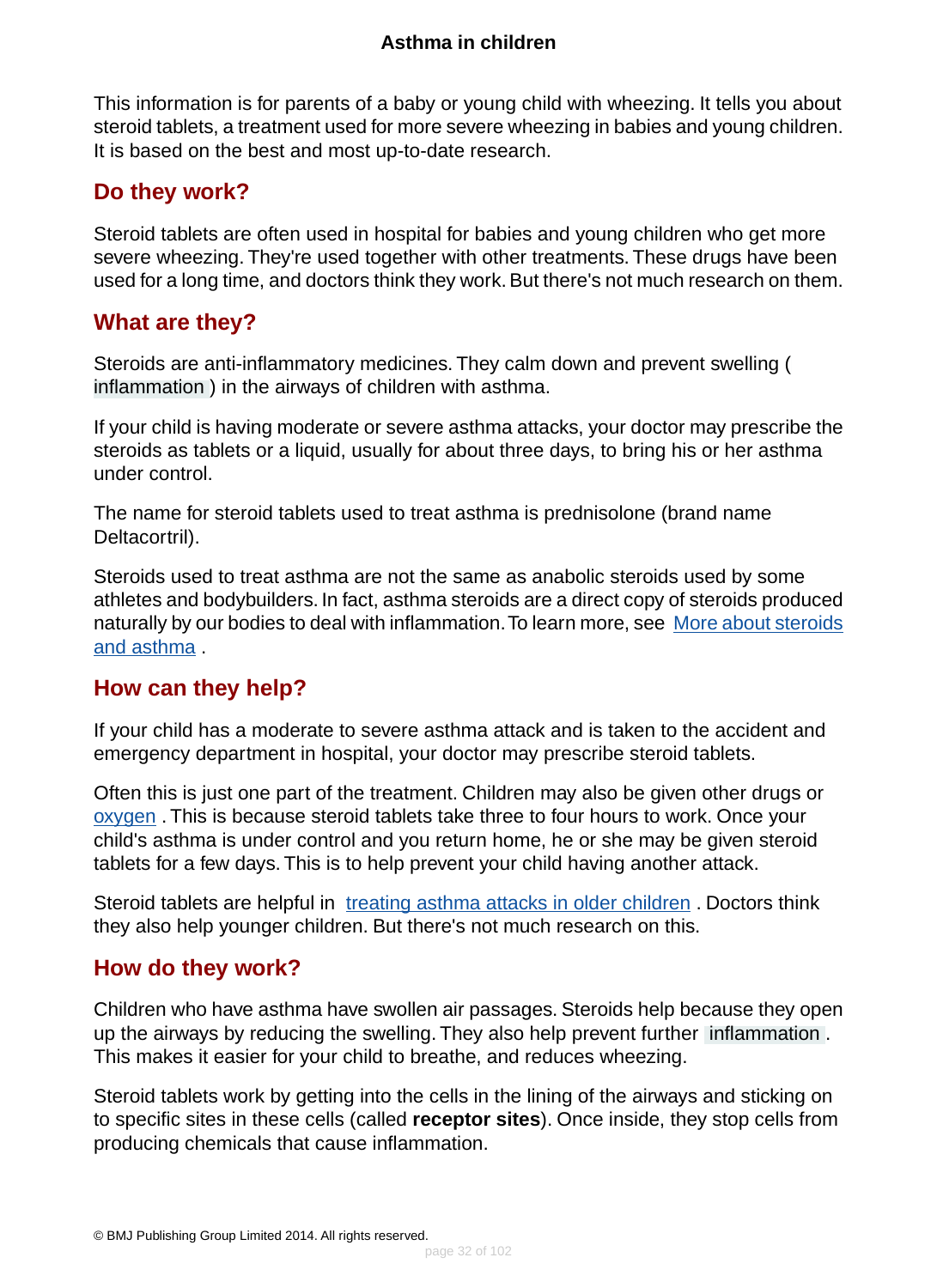If the airways are less inflamed, they are less likely to be extra-sensitive to **asthma triggers** such as [allergens](#page-94-10) .

# <span id="page-32-1"></span>**Can they be harmful?**

Steroid tablets have side effects, which can sometimes be serious. But when steroids are used as an emergency treatment for severe asthma, they're only given for a few days. Because your child will only be taking them for a short time, it cuts the risk of side effects.<sup>[\[49\]](#page-96-16)</sup>

<span id="page-32-2"></span>If your child gets any worrying symptoms while they're taking steroids, take them to see a doctor straight away.

## **How good is the research on steroid tablets to treat more severe wheezing in babies and young children?**

We found just one study that looked at whether steroid tablets can help very young children who are having a bad wheezing attack.<sup>[\[50\]](#page-96-17)</sup> The steroid tablets made no difference to the babies' symptoms. But doctors think that this treatment helps, even though there's not much research.

# <span id="page-32-0"></span>**High doses of steroids from an inhaler to treat more severe wheezing in babies and young children**

In this section [Do they work?](#page-32-3) [What are they?](#page-32-4) [How can they help?](#page-33-1) [How do they work?](#page-33-2) [Can they be harmful?](#page-33-3) [How good is the research on high doses of steroids from an inhaler to treat more severe wheezing in babies and young children?](#page-33-4)

<span id="page-32-3"></span>This information is for parents of a baby or young child with wheezing. It tells you about high doses of steroids from an inhaler, a treatment used for more severe wheezing in babies and young children. It is based on the best and most up-to-date research.

# <span id="page-32-4"></span>**Do they work?**

We're not certain. More research is needed into this treatment.

# **What are they?**

The steroids used for asthma are anti-inflammatory medicines. They calm down and prevent [inflammation](#page-93-0) in the airways. Steroids from an inhaler are often used to [prevent](#page-40-0) [asthma](#page-40-0) .

If children have to go to hospital because of an asthma attack, they are usually given a [quick-relief inhaler](#page-37-0) . Sometimes they will be given steroids at the same time. When steroids are used like this, they're usually given as [tablets](#page-46-0) or a liquid. <sup>[\[51\]](#page-96-18)</sup> Some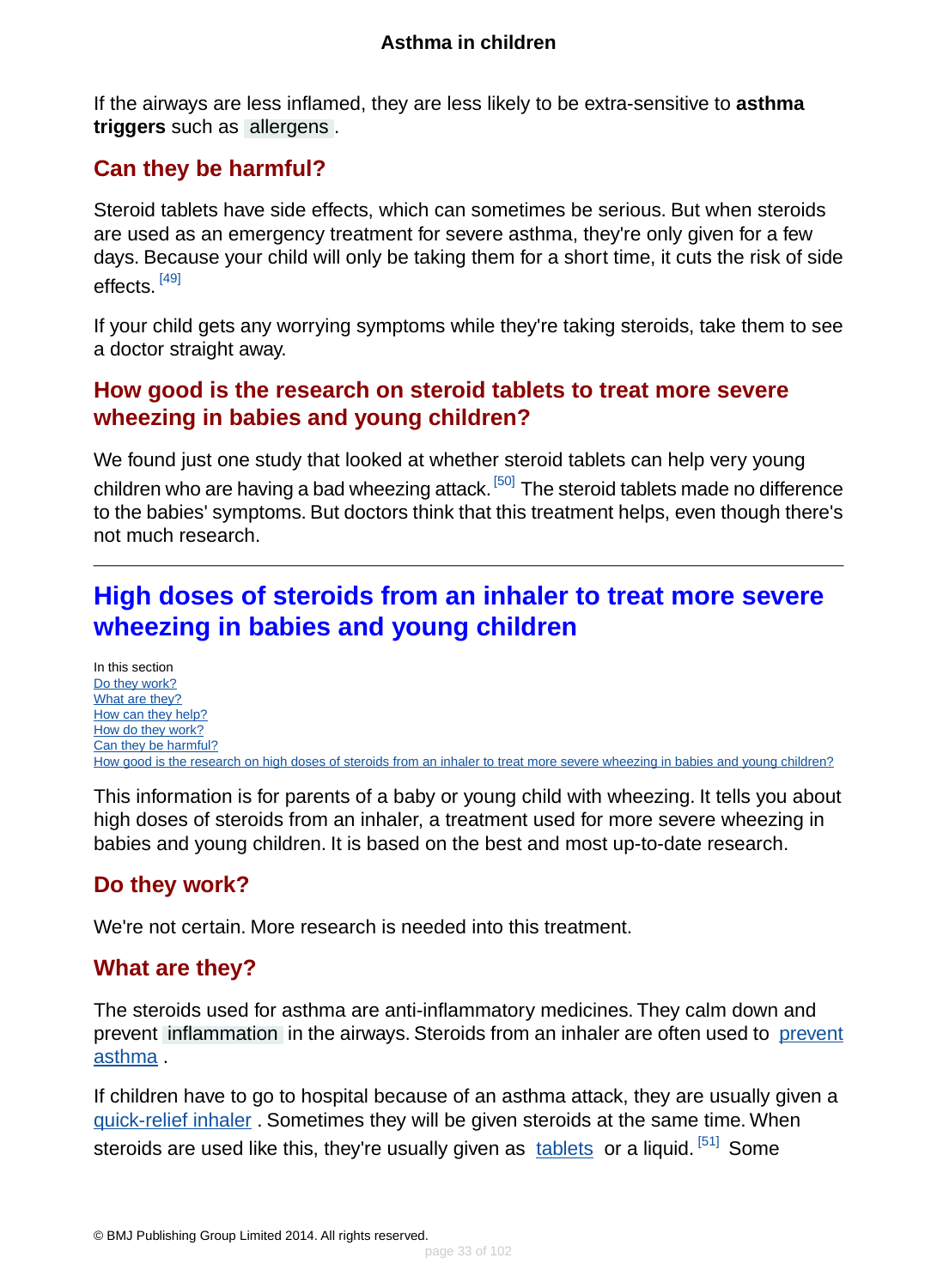researchers have looked at whether steroids can help treat an asthma attack if they're inhaled. But steroids aren't usually used this way.

It is important to remember that the steroids used to treat asthma are not the same as the anabolic steroids used by some athletes and bodybuilders. In fact, they are a direct copy of steroids produced naturally by our bodies to deal with inflammation. The full name for the steroids used to treat asthma is **corticosteroids**.To learn more, see [More](#page-89-0) [about steroids and asthma](#page-89-0) .

It's also worth noting that when steroids are inhaled, the medicine goes directly to the lungs, where it's needed. This means your child takes a much smaller dose than they would if they took steroid tablets - even if the inhaled dose is described as 'high'.

## <span id="page-33-1"></span>**How can they help?**

<span id="page-33-2"></span>There is no evidence that breathing in high doses of steroids helps to relieve asthma symptoms or wheezing in very young children. [\[37\]](#page-96-4)

### **How do they work?**

Steroids can help to reduce swelling in the lungs and open up the airways.They're often used to prevent asthma symptoms. Steroid tablets are also used to treat severe asthma attacks.

<span id="page-33-3"></span>Some researchers have looked at whether breathing in these drugs can help young children and babies who are having an asthma attack.The research doesn't give a clear answer about whether steroids work when they're used in this way.

# **Can they be harmful?**

We don't know much about the side effects of inhaled steroids in very young children. If steroids are given as emergency treatment for an asthma attack, they're not usually used for very long. This may mean they're less likely to cause side effects.

<span id="page-33-4"></span>In older children, a fungal infection (called thrush or **candidiasis**) in the throat is one of the most common problems when using steroid inhalers. It's not usually serious.

## **How good is the research on high doses of steroids from an inhaler to treat more severe wheezing in babies and young children?**

<span id="page-33-0"></span>There isn't any good evidence to say whether high does of steroids from an inhaler really help treat wheezing in young children. Although there have been some studies looking into this, the results have not been clear enough to say for certain.  $[37]$   $[52]$ 

# **Ipratropium from an inhaler to treat more severe wheezing in babies and young children**

In this section [Does it work?](#page-34-0)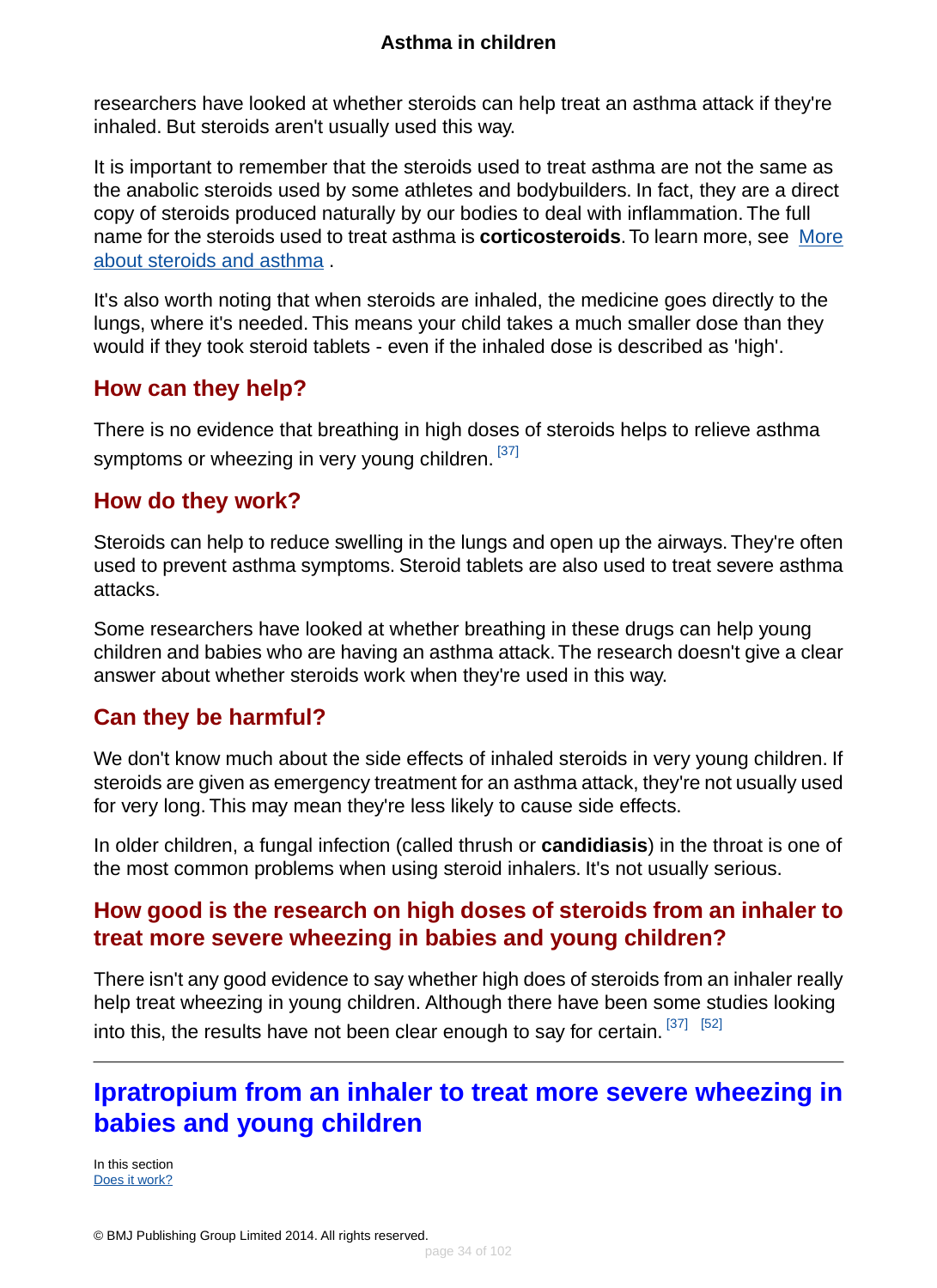This information is for parents of a baby or young child with wheezing. It tells you about ipratropium from an inhaler, a treatment for more severe wheezing in babies and young children. It is based on the best and most up-to-date research.

### <span id="page-34-0"></span>**Does it work?**

<span id="page-34-1"></span>We don't know. There's not much research on how well this treatment works for young children.

### **What is it?**

Ipratropium is usually used as an extra treatment for children who need to go to hospital for a severe asthma attack. It's given if a [quick-relief inhaler](#page-18-0), such as salbutamol or terbutaline, doesn't work on its own. It helps to open up your child's airways. There's some research to show that it can help older children. But we don't know if it works for young children and babies.

You may hear doctors call ipratropium a **bronchodilator**.That's because it **dilates** (opens up) the **bronchial tubes** (airways).

Ipratropium comes in a form that your child breathes in with an **inhaler**. This means the medicine gets right to the lungs, which is where it is needed. The brand name for this is Atrovert. Ipratropium also comes as a liquid that is used with a **nebuliser** (see below). The brand names for this are Ipratropium Steri-Neb and Respontin.

An inhaler is a device that holds the medicine.The most common type is a metered-dose inhaler. This is a small plastic device with a slot for an aerosol canister that has the drug inside. Pressing the canister releases the exact dose of the medicine as a cloud of tiny droplets that your child slowly breathes in through his or her mouth.

<span id="page-34-2"></span>Young children sometimes have trouble using an inhaler. A device called a spacer is usually used to make it easier for them. A nebuliser can also be used. To read more, see [How to take asthma drugs](#page-86-0) .

### **How can it help?**

We don't know if it does. One study looked at children who were given ipratropium and a quick-relief drug called fenoterol. [\[53\]](#page-97-0) Children who took both drugs were less likely to need more treatment than children who just took fenoterol.

The research found that ipratropium can help pre-school and school-age children. [\[54\]](#page-97-1) But there's not enough research to know whether it helps very young children.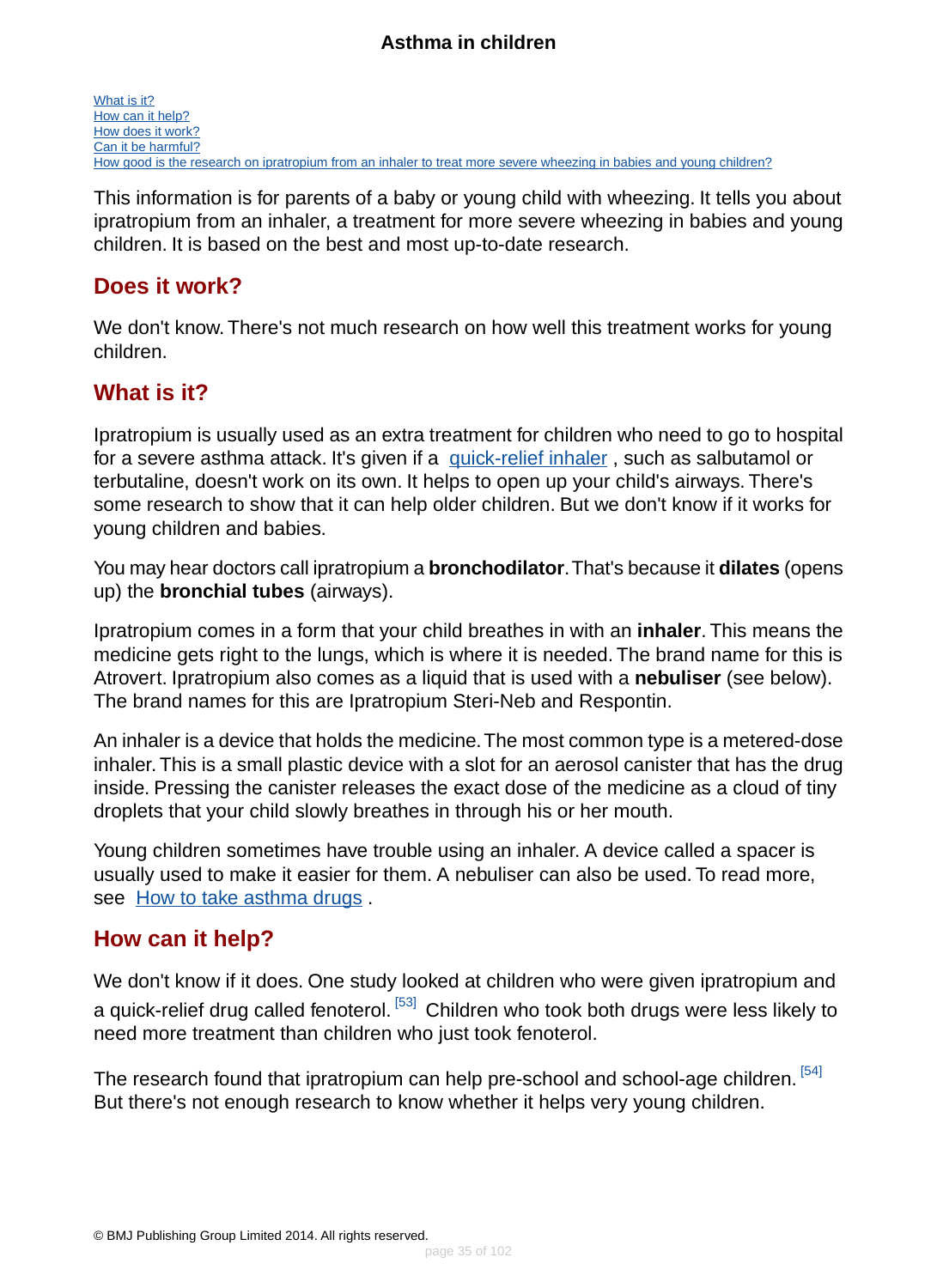### <span id="page-35-1"></span>**How does it work?**

Ipratropium can help to relieve asthma symptoms because it quickly opens up your child's airways. It does this by relaxing the muscles that can go into spasms (tighten suddenly) when your child breathes in something he or she is sensitive to (an **asthma trigger**). Having clear airways makes it easier to breathe.

Ipratropium stops a chemical called **acetylcholine** working. It latches on to cells in the airways and prevents acetylcholine from tightening up the muscles in the air passages.

## <span id="page-35-2"></span>**Can it be harmful?**

If your child takes ipratropium, he or she may get a dry mouth, nose, and throat, as the drug can stop the body from making enough mucus in these airways. The drug may actually **increase wheezing** in some children. But in the studies we looked at, these effects did not seem to be a problem.

## <span id="page-35-3"></span>**How good is the research on ipratropium from an inhaler to treat more severe wheezing in babies and young children?**

There's not much research on how well ipratropium works as a treatment for asthma attacks in babies and young children. [\[54\]](#page-97-1)

<span id="page-35-0"></span>One study looked at children who were given ipratropium and a quick-relief drug called fenoterol.<sup>[\[53\]](#page-97-0)</sup> Children who took both drugs were less likely to need more treatment than children who just took fenoterol. But there's not enough research to know for certain that it helps.

# **Avoiding allergens to prevent wheezing in babies and young children**

In this section [Does it work?](#page-35-4) [What is it?](#page-36-0) [How can it help?](#page-36-1) [How does it work?](#page-37-1) [Can it be harmful?](#page-37-2) [How good is the research on avoiding allergens to prevent wheezing in babies and young children?](#page-37-3)

<span id="page-35-4"></span>This information is for parents of a baby or young child with wheezing. It tells you about avoiding allergens, a treatment used to prevent wheezing and asthma.

## **Does it work?**

We're not certain. There hasn't been enough research yet to know whether avoiding allergens will improve your child's wheezing and asthma.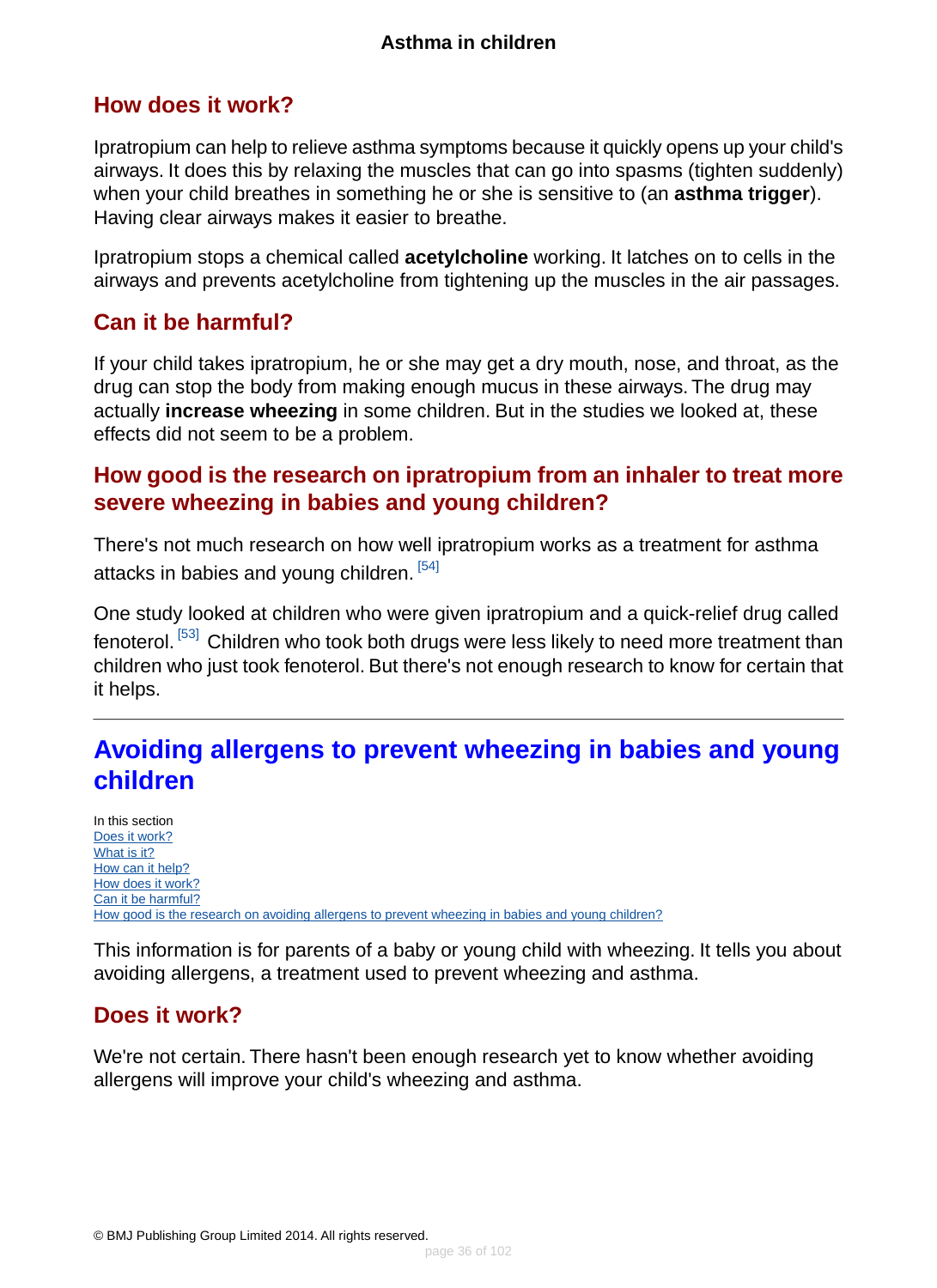### **What is it?**

There may be things in your home and outdoors that can trigger your child's asthma. [\[55\]](#page-97-0) These are known as [allergens](#page-94-0) . For example, you may find that being around pollen or pets brings on your child's symptoms. About 30 in 100 to 50 in 100 people with asthma also get these symptoms again six to 10 hours after they breathe in an allergen. This is a **late reaction**. <sup>[\[3\]](#page-94-1)</sup> Staying away from allergens may help keep your child's asthma under control.

Some doctors call all asthma triggers allergens, but others group them into **allergens** and **environmental factors**.

- The most common allergens are droppings from dust mites, pollen, and flakes of skin or hair from animals.
- Environmental factors include tobacco smoke and air pollution.

#### **How to avoid allergens**

You can take steps to avoid allergens. This may help keep your child's asthma under control. [\[12\]](#page-95-0) [\[56\]](#page-97-1)

- Keep your child away from the things that start their asthma attacks, such as pollen or animals.
- Don't smoke. Keep your child away from smoky places.
- Make certain your child washes their hands after touching things that trigger their asthma (a friend's dog or cat, for example).
- Remember that pet hair is hard to get rid of. It's possible to get asthma symptoms for months after a pet last lived in a house.
- Use solid or liquid cleaning products rather than sprays.
- Keep strong smells and perfumes out of your home.
- Open your windows regularly to air the rooms. But close the windows if there are exhaust fumes or smoke coming in.

As well as avoiding allergens, make sure your child takes his or her asthma medicines the way your doctor or nurse advises.

### **How can it help?**

There isn't much good research on avoiding allergens.  $^{\left[ 57\right] }$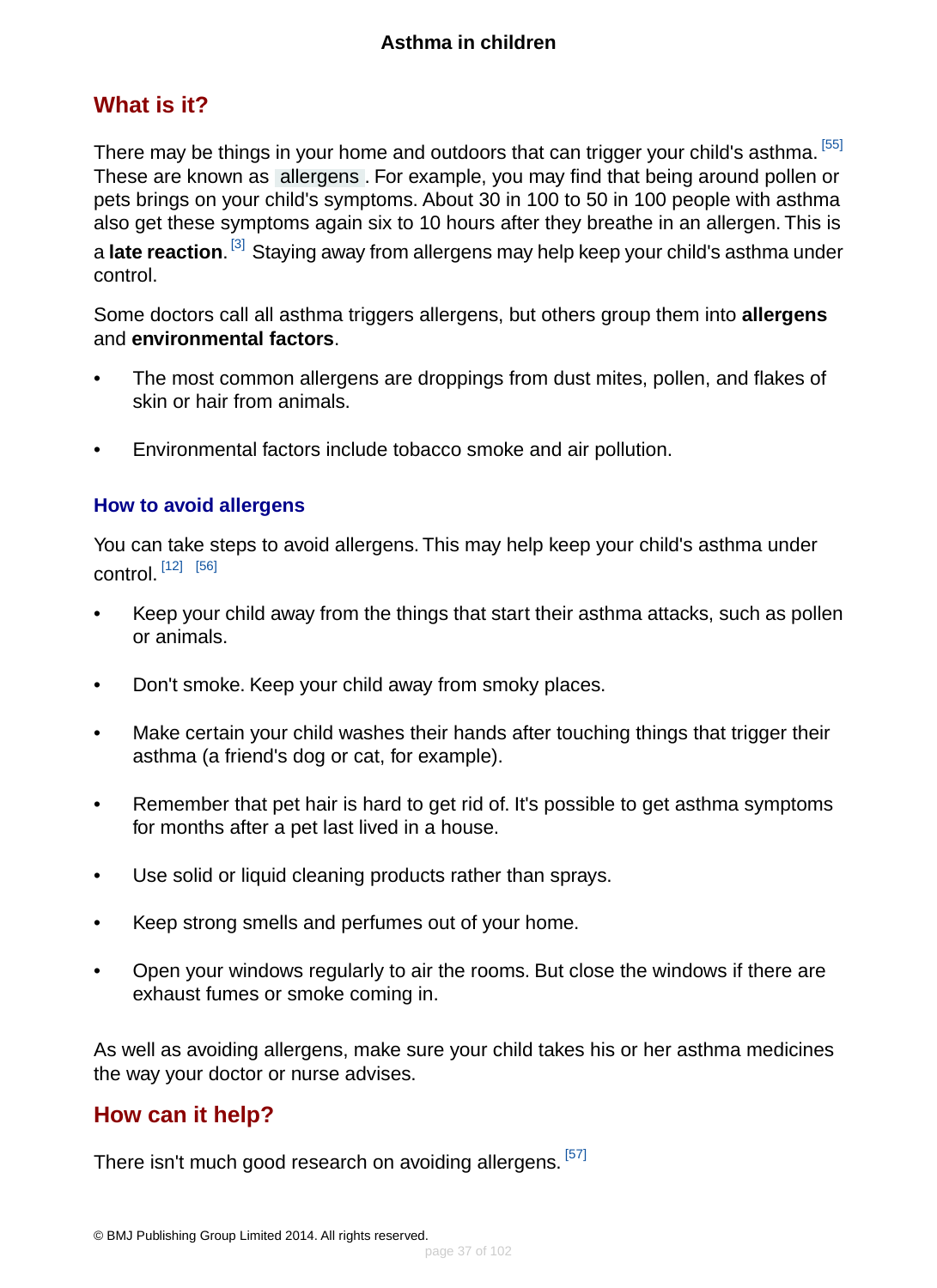Researchers have looked at whether avoiding tobacco smoke helps asthma symptoms.

- One review of studies found that pre-school children who were around a moderate amount of smoke in their home had a 30 percent higher chance of getting asthma symptoms. <sup>[\[58\]](#page-97-3)</sup>
- Another study with 807 children found that children's asthma symptoms seemed to improve when parents smoked less around them. [\[59\]](#page-97-4)

Dust mite droppings are a common asthma trigger. Unfortunately, research shows that trying to rid your home of dust mites is unlikely to make any difference to your child's asthma. To read more, see [Trying to get rid of dust mites in your home to prevent](#page-23-0) [wheezing in babies and young children](#page-23-0) .

#### **How does it work?**

When your child breathes in an allergen, their [immune system](#page-93-0) overreacts because it thinks the allergen is dangerous. It pumps lots of chemicals into the blood. These chemicals make your child's airways swollen and [inflamed](#page-93-1) .The muscles in their airways also tighten, the air passages get narrower, and your child has trouble breathing. It all happens very quickly. They may also have a second reaction six to 10 hours later.

Avoiding the allergens that trigger these reactions may help keep your child's asthma under control.

### **Can it be harmful?**

Avoiding allergens is unlikely to be harmful. However, it may mean that your child won't be able to go to certain places if an allergen is present (for example, to a friend's house if the family has a dog).

### **How good is the research on avoiding allergens to prevent wheezing in babies and young children?**

<span id="page-37-0"></span>There isn't enough good research to know whether avoiding allergens will help your child's asthma. [\[57\]](#page-97-2) Some research suggests that avoiding cigarette smoke may reduce symptoms. <sup>[\[58\]](#page-97-3) [\[59\]](#page-97-4)</sup> Other studies have found that avoiding [dust mite droppings](#page-23-0) may not. [\[41\]](#page-96-0)

# **Quick-relief inhalers to treat asthma symptoms in older children**

In this section [Do they work?](#page-38-0) [What are they?](#page-38-1) [How can they help?](#page-39-0) [How do they work?](#page-39-1) [Can they be harmful?](#page-39-2)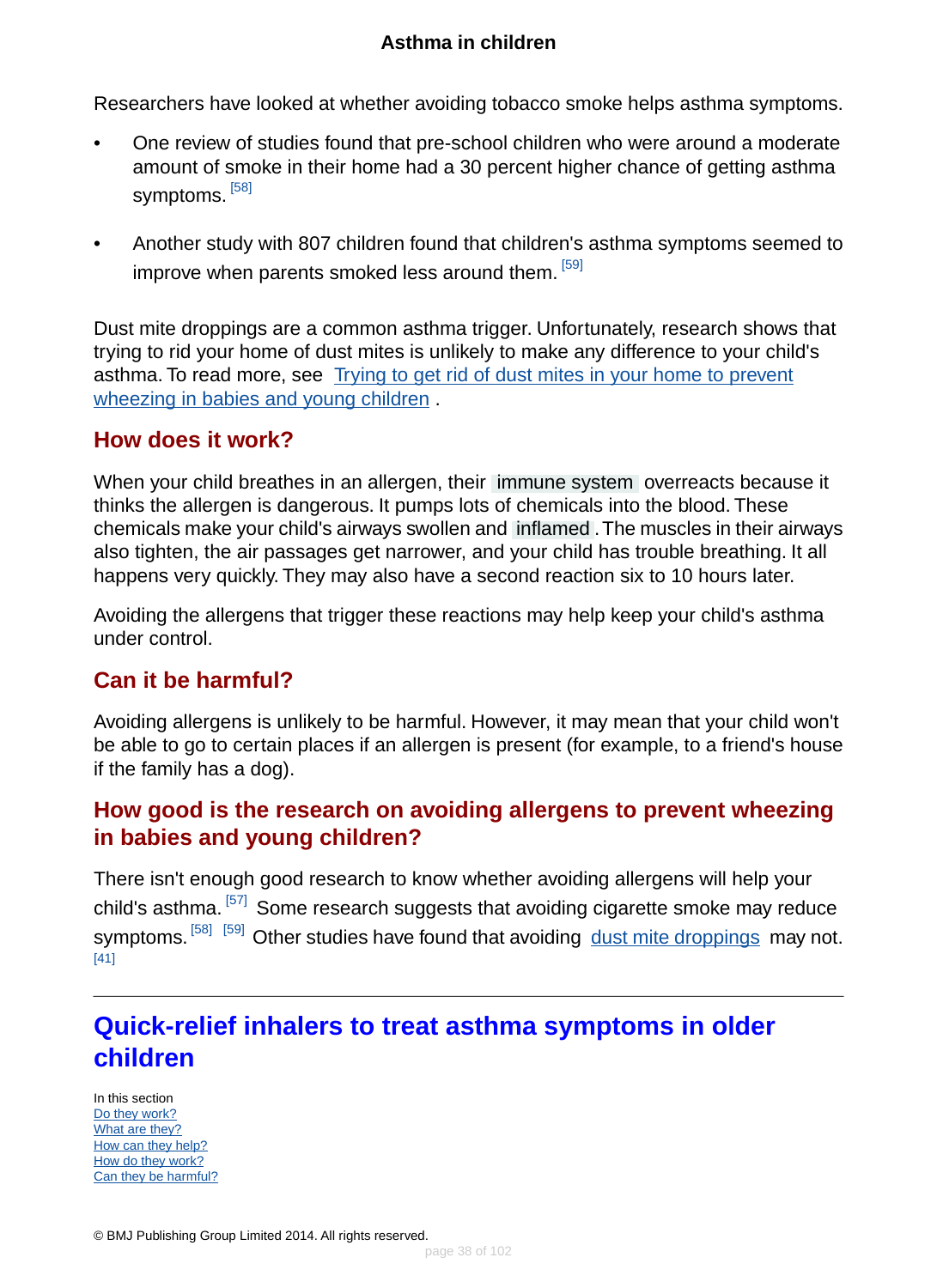[How good is the research on quick-relief inhalers to treat asthma symptoms in older children?](#page-39-3)

This information is for parents of a child who has asthma. It tells you about quick-relief inhalers, a treatment used for asthma symptoms. It is based on the best and most up-to-date research.

#### <span id="page-38-0"></span>**Do they work?**

Yes, a quick-relief inhaler is the best way to help your child's breathing when they get asthma symptoms.These inhalers are called **relievers** and are usually blue.They contain medicines such as salbutamol or terbutaline.

<span id="page-38-1"></span>If your child has mild asthma, one of these inhalers may be the only treatment they need. They'll be able to use their inhaler whenever they get asthma symptoms.

### **What are they?**

Quick-relief inhalers (salbutamol or terbutaline) are the main treatments used to improve breathing in children with asthma. They act fast so your child should find it easier to breathe within a few minutes of using their inhaler. But their effects don't last very long.

If your child gets wheezy during exercise, a puff or two from one of these inhalers before they start may help prevent the wheezing. In general, though, quick-relief inhalers such as salbutamol or terbutaline are for treating asthma symptoms, not preventing them.

Your doctor may refer to these drugs as **bronchodilators** because they open up (**dilate**) the airways (**bronchial tubes**).You may also hear them called either **fast-acting** or **short-acting inhalers**.

Quick-relief asthma treatments such as salbutamol and terbutaline are usually breathed in through an inhaler (puffer). They also come as tablets or syrup. But they work faster as inhalers because the drug gets straight to your child's lungs, which is where it is needed.

There are many different quick-relief inhalers.The common ones are (with brand names):

- Salbutamol (Ventolin, Airomir)
- Terbutaline (Bricanyl).

These inhalers are usually blue.

Your doctor may ask you to keep a record of how often your child needs to use a quick-relief inhaler. If your child needs a quick-relief inhaler three times a week or more, they may need a preventer medicine too (probably a [steroid inhaler](#page-40-0)).

Young children usually need a spacer device attached to an inhaler or nebuliser to take their inhaled drug. That's because it can be hard for them to use the same inhalers as older children. It can take quite a bit of coordination to press down on an inhaler and breathe in at the same time. To learn more, see [How to take asthma drugs](#page-86-0).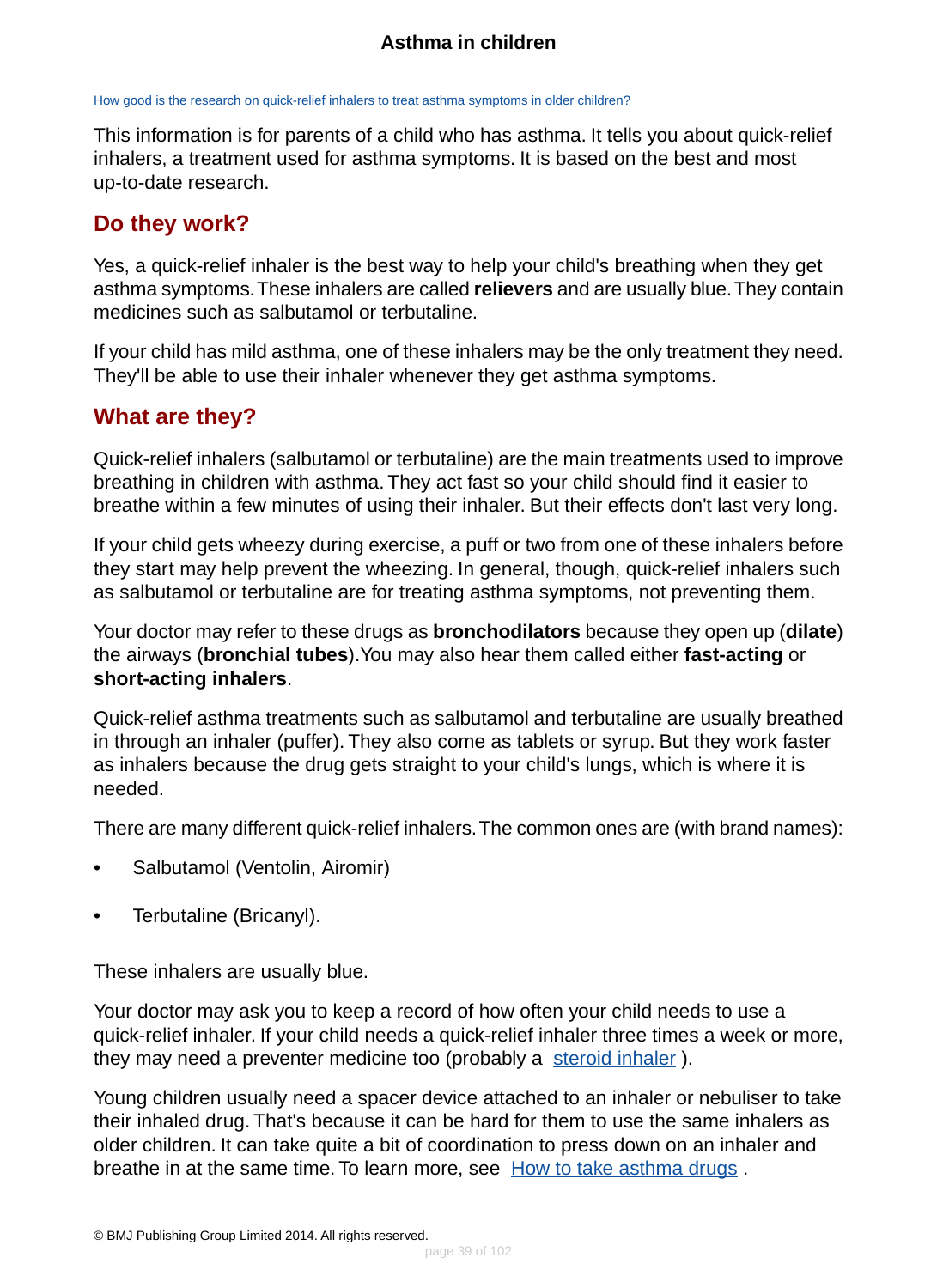### <span id="page-39-0"></span>**How can they help?**

When your child gets asthma symptoms such as wheezing, a quick-relief inhaler should make their symptoms better and help them breathe more easily. Salbutamol and terbutaline inhalers work fast: usually within a few minutes. But their effects last only a few hours. <sup>[\[35\]](#page-96-1)</sup>

#### <span id="page-39-1"></span>**How do they work?**

Quick-relief inhalers such as salbutamol and terbutaline help your child breathe more easily by:

- Delivering the drug straight to your child's lungs, which is where it is needed
- Quickly relaxing the airways, making them wider and increasing air flow
- Helping to clear sticky mucus from your child's lungs.

Both drugs work a bit like two of the body's natural chemicals, noradrenaline and adrenaline. These natural chemicals widen the lungs' airways by relaxing the muscles in their walls. Airways get tight during an asthma attack because the muscles in their walls go into spasms. Quick-relief inhalers relieve the spasms, relaxing the airways and making them wider.

#### <span id="page-39-2"></span>**Can they be harmful?**

Your child may get headaches and trembling, especially of the hands, and your child's heart may beat faster. More rarely, children taking these drugs get dizzy or light-headed.

Inhalers are less likely to cause side effects than tablets or syrup, because very little of the inhaled drug gets into your child's bloodstream. However, side effects are more likely if your child inhales a high dose. <sup>[\[60\]](#page-97-5)</sup>

<span id="page-39-3"></span>Children who use a quick-relief inhaler (salbutamol or terbutaline) can become 'high' and hyperactive. Don't be surprised, for example, if your child has trouble getting to sleep if he or she uses an inhaler just before bedtime.

### **How good is the research on quick-relief inhalers to treat asthma symptoms in older children?**

Quick-relief inhalers have been used to treat asthma for a long time, and doctors are certain that they work. So most of the research has looked at the best way to use these drugs.

Studies in adults have looked at whether it's better to use an inhaler regularly, or just when you need it. <sup>[\[61\]](#page-97-6)</sup> Another study compared children who took an asthma treatment every half hour with children who breathed it in continuously thorough a mask. <sup>[\[62\]](#page-97-7)</sup> The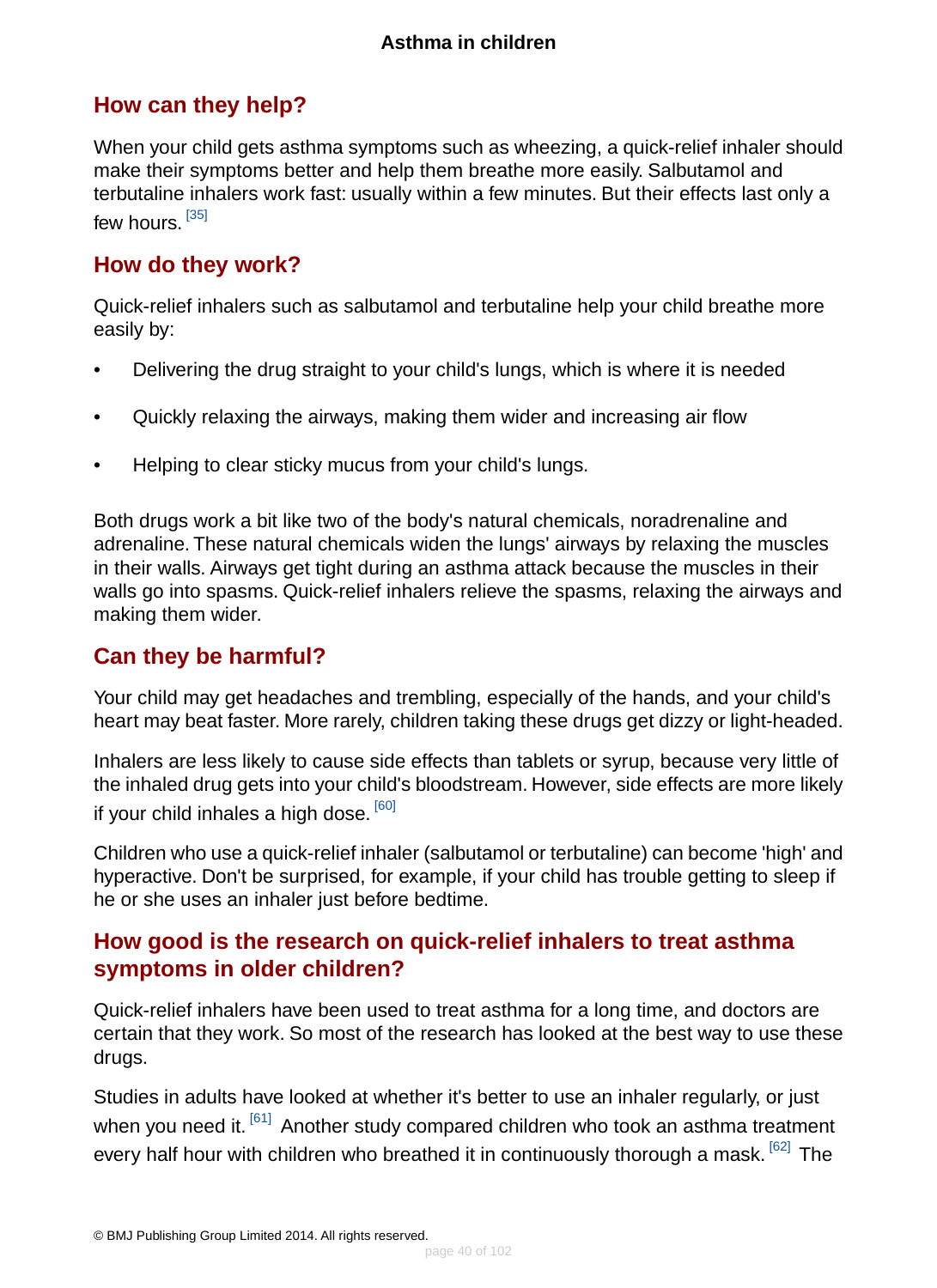research shows that these drugs help however they're used. Most doctors recommend that your child just uses their inhaler when they need to.

# <span id="page-40-0"></span>**Steroids from an inhaler to prevent asthma symptoms in older children**

In this section [Do they work?](#page-40-1) [What are they?](#page-40-2) [How can they help?](#page-41-0) [How do they work?](#page-42-0) [Can they be harmful?](#page-42-1) [How good is the research on steroids from an inhaler to prevent asthma symptoms in older children?](#page-43-0)

<span id="page-40-1"></span>This information is for parents of a child who has asthma. It tells you about steroids from an inhaler, a treatment used to prevent asthma symptoms. It is based on the best and most up-to-date research.

### **Do they work?**

<span id="page-40-2"></span>Yes. A regular dose of steroids from an inhaler can help prevent your child's symptoms, such as wheezing and coughing, and help your child's lungs work better. It can also reduce the number of asthma attacks he or she has and make the attacks less severe.

### **What are they?**

Your GP or nurse may refer to the inhaled steroid as a **preventer**. He or she will also usually advise your child to have a **reliever inhaler** to help out if symptoms get suddenly worse. For more information about relievers, see [Quick-relief inhalers to treat asthma](#page-37-0) [symptoms](#page-37-0) .

There are no definite rules about when a child needs a preventer inhaler. But doctors often recommend them for children who need to use their quick-relief inhaler three times a week or more, get asthma attacks, or have trouble sleeping because of their asthma. [\[12\]](#page-95-0)

Many parents worry about giving their children steroids. It is important to remember that they are not the same as the anabolic steroids used by some athletes and bodybuilders. In fact, the steroids used to treat asthma are like **steroids** produced naturally by our bodies to deal with [inflammation](#page-93-1) . To learn more, see [More about steroids and asthma](#page-89-0)

It's also worth noting that when steroids are inhaled, the medicine goes directly to the lungs, where it's needed. This means your child takes a much smaller dose than they would if they took steroid tablets.

Several different types of steroid inhaler are available. Examples (with brand names) include:

• Beclometasone (Qvar)

.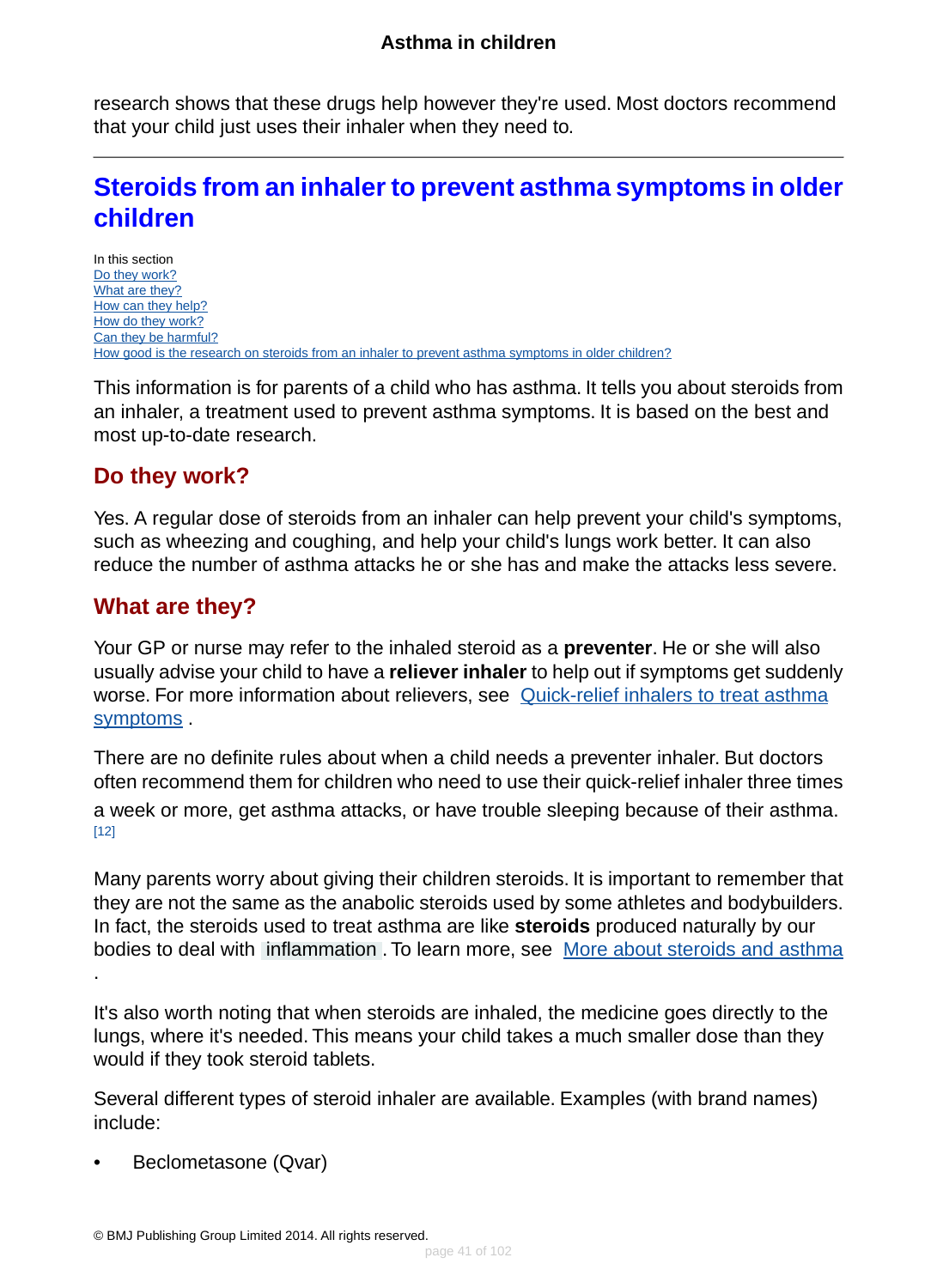- Budesonide (Pulmicort)
- Ciclesonide (Alvesco)
- Fluticasone (Flixotide)
- Mometasone (Asmanex).

## **The inhaler**

There are lots of different types and brands of inhalers. The most common type is a pressurised **metered-dose inhaler** (MDI). This is a small plastic device with a hole for an aerosol canister that has the drug inside. One press on the aerosol releases the exact dose of the medicine as a puff of tiny droplets that your child slowly breathes in through his or her mouth. To learn more about how to use an MDI and other asthma devices, see [How to take asthma drugs](#page-86-0) .

Your child will usually use a steroid inhaler once a day, although the dose may vary. Your GP or nurse will want to start your child on the lowest dose that works. This may take a few attempts, and your child may be given a dose that's higher than needed at first.Your doctor or nurse can then gradually reduce the dose to find the lowest dose that works. [\[63\]](#page-97-8) [\[64\]](#page-97-9) [\[65\]](#page-97-10) [\[66\]](#page-97-11)

### <span id="page-41-0"></span>**How can they help?**

If your child uses a steroid inhaler on a regular basis (every day or every other day):  $[63]$ [\[67\]](#page-97-12) [\[68\]](#page-97-13) [\[69\]](#page-97-14) [\[21\]](#page-95-1) [\[70\]](#page-97-15) [\[71\]](#page-97-16) [\[72\]](#page-97-17) [\[73\]](#page-98-0)

- They are less likely to have an asthma attack
- Their lungs should work better
- They are less likely to need other asthma medicine, including their [quick-relief](#page-37-0) [inhaler](#page-37-0) and [steroid tablets](#page-46-0) .
- Their symptoms should get better. They should cough and wheeze less.

Steroid inhalers are more effective than other medicines for controlling asthma symptoms (including [theophylline](#page-58-0), [sodium cromoglicate](#page-60-0), [nedocromil](#page-55-0), or [salmeterol](#page-66-0)). [\[64\]](#page-97-9) [\[65\]](#page-97-10) [\[66\]](#page-97-11) [\[21\]](#page-95-1) [\[22\]](#page-95-2) [\[23\]](#page-95-3) [\[74\]](#page-98-1) [\[75\]](#page-98-2) [\[76\]](#page-98-3) [\[77\]](#page-98-4) [\[78\]](#page-98-5) [\[79\]](#page-98-6) [\[80\]](#page-98-7)

How well a steroid works for your child may depend on how well they can use an inhaler. Using a spacer (a device that your child fits between the inhaler and their mouth) may help make it more effective. To learn more, see [How to take asthma drugs](#page-86-0) .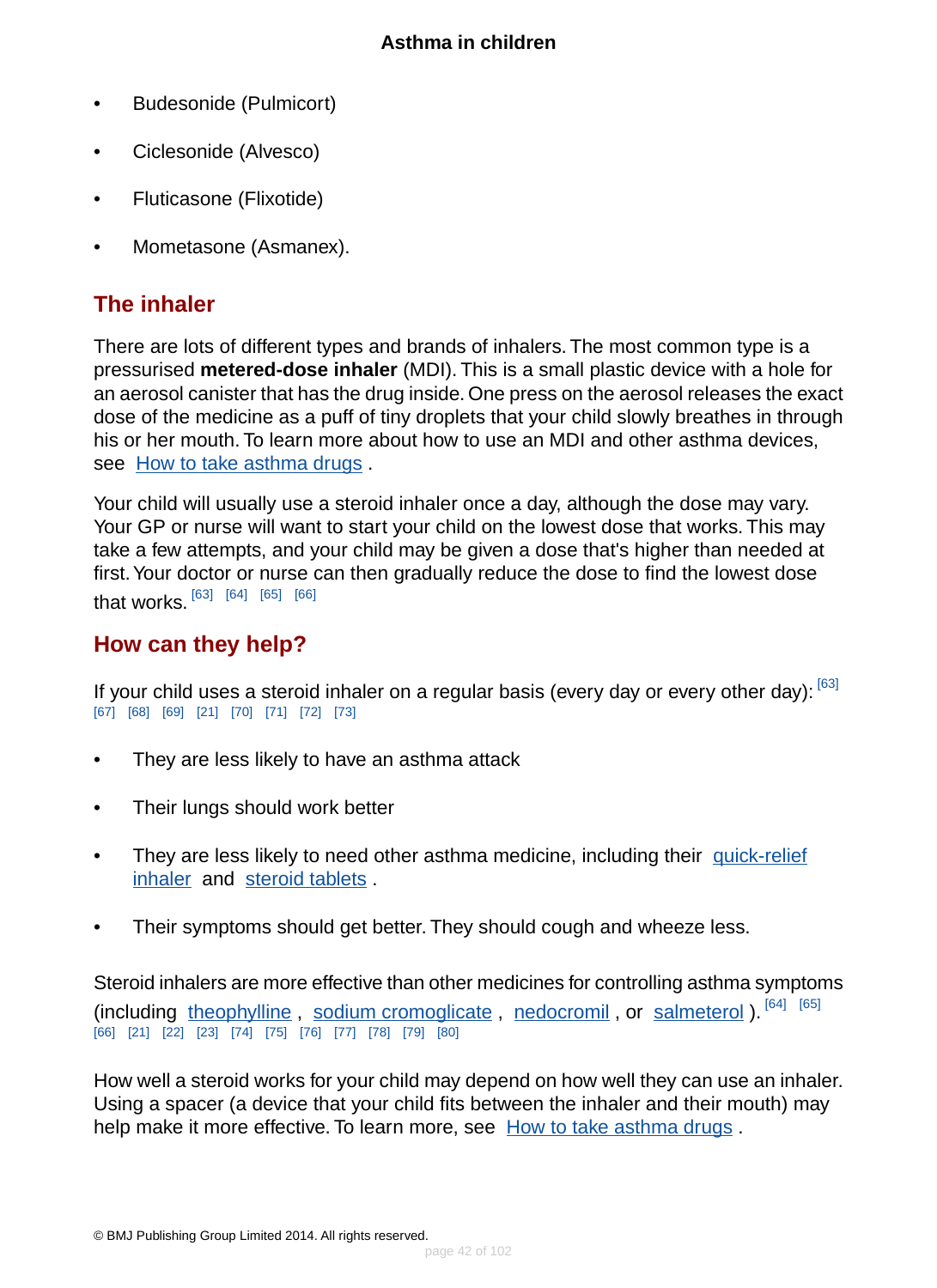Some parents wonder whether they should wait to see how their child's asthma progresses, or even to see if it stops, before starting their child on steroids. There is no good research on what happens to children who wait before starting treatment with a steroid inhaler. However, it does seem that even children with mild asthma have inflamed airways, and steroids can reduce this [inflammation](#page-93-1) .

### <span id="page-42-0"></span>**How do they work?**

Children who have asthma have [inflamed](#page-93-1) air passages. Steroids help by reducing the swelling and opening up the airways.They also prevent further inflammation.This makes it easier for your child to breathe, and reduces wheezing.

Steroids do their job by getting into cells in and around the lungs' airways. Once inside, the steroids stop these cells from releasing chemicals that cause inflammation.

If the airways are less inflamed, they are less likely to be sensitive to **asthma triggers** such as pet hair or house dust mites.

<span id="page-42-1"></span>Steroids also help to reduce the amount of sticky fluid (mucus) that can build up in air passages and block them.

## **Can they be harmful?**

A fungal infection (called thrush or candidiasis) in the throat is one of the most common downsides of taking an inhaled steroid. Around one-third of children using steroid inhalers get this at some point. In one study, between 1 in 100 and 2 in 100 children who used a steroid inhaler got an infection.  $[81]$  It happened to less than 1 in 100 children who took a dummy treatment (a [placebo](#page-93-2) ).

To reduce the chance of getting this side effect, experts advise children to use a spacer device and to rinse out their mouth after using the inhaler. This may reduce the amount of drug that's left behind in the throat.

Your child may also sound a bit hoarse, as steroids can temporarily affect the vocal cords.

Perhaps the biggest worry for parents comes from reports that taking steroids can stunt the growth of children.The research seems to show that steroids may slow down growth in children in the first year or two of treatment, but it's not clear if this affects their adult height. It's important to remember that asthma that isn't properly treated could also stop your child growing as quickly. To learn more, see [More about steroids and asthma](#page-89-0) .

There has been concern among doctors that, very rarely, high doses of steroids could stop your child's adrenal glands working properly. <sup>[\[26\]](#page-95-4) [\[40\]](#page-96-2)</sup> The adrenal glands lie just above the kidneys.They make hormones that help your body run smoothly.The hormones your adrenal glands make help to regulate your heart and kidneys and the amount of glucose (sugar) in your blood.The cases of steroids affecting someone's adrenal glands have mainly involved the drug fluticasone. The doses involved were 500 micrograms to 2,000 micrograms a day.  $^{[26]}$  $^{[26]}$  $^{[26]}$   $^{\,[40]}$  $^{\,[40]}$  $^{\,[40]}$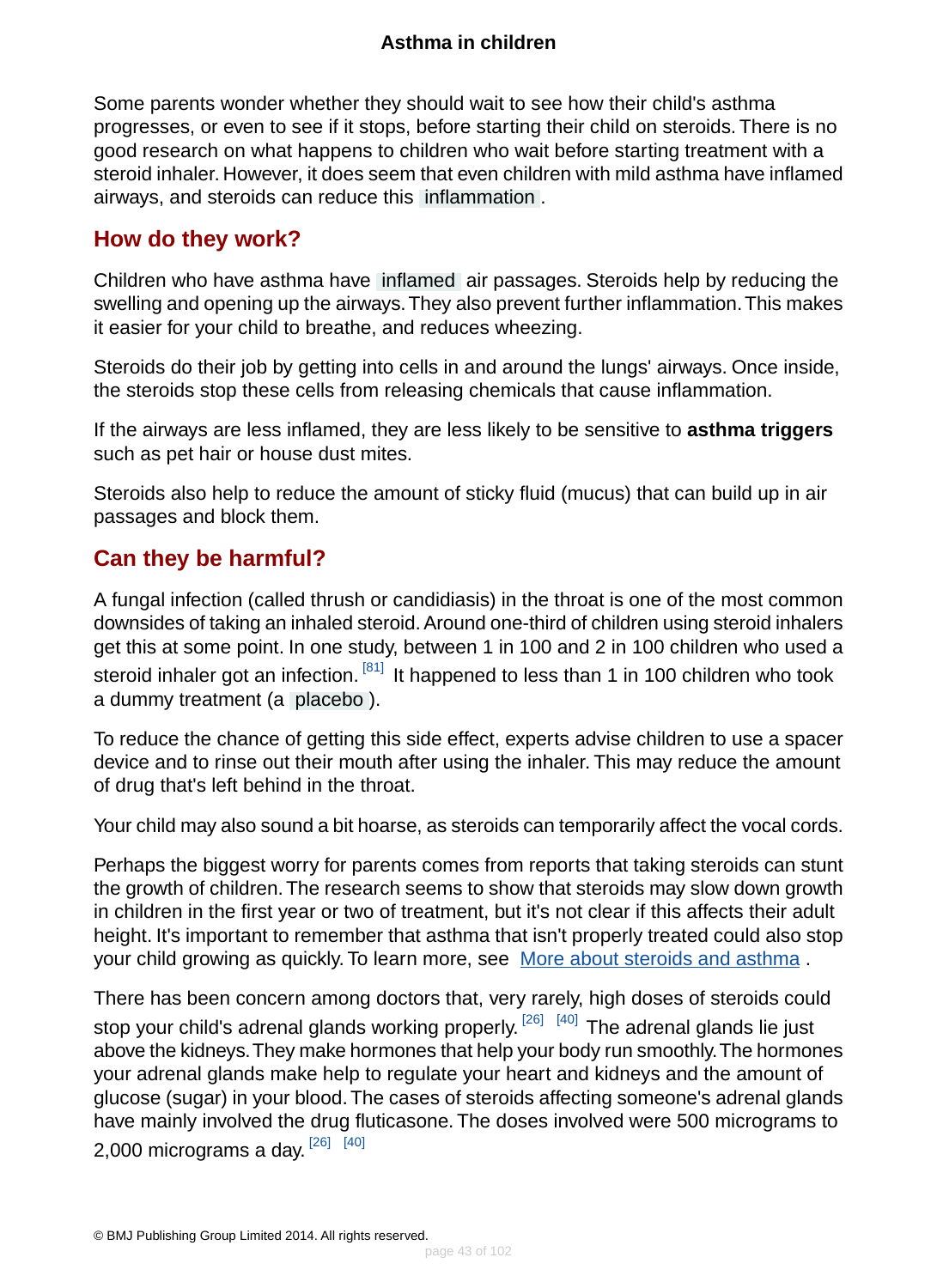### <span id="page-43-0"></span>**How good is the research on steroids from an inhaler to prevent asthma symptoms in older children?**

If your child has asthma, there is very good evidence that using a steroid inhaler will improve their symptoms and prevent asthma attacks.  $^{[21]}$  $^{[21]}$  $^{[21]}$   $^{[63]}$  $^{[63]}$  $^{[63]}$   $^{[70]}$  $^{[70]}$  $^{[70]}$   $^{[67]}$  $^{[67]}$  $^{[67]}$   $^{[68]}$  $^{[68]}$  $^{[68]}$   $^{[69]}$  $^{[69]}$  $^{[69]}$   $^{[71]}$  $^{[71]}$  $^{[71]}$   $^{[72]}$  $^{[72]}$  $^{[72]}$   $^{[73]}$  $^{[73]}$  $^{[73]}$ There is also good evidence that a steroid inhaler is a better 'preventer' than any other treatment available. [\[63\]](#page-97-8) [\[64\]](#page-97-9) [\[65\]](#page-97-10) [\[66\]](#page-97-11) [\[74\]](#page-98-1) [\[75\]](#page-98-2) [\[76\]](#page-98-3) [\[77\]](#page-98-4) [\[78\]](#page-98-5) [\[79\]](#page-98-6) [\[80\]](#page-98-7) [\[82\]](#page-98-9) [\[83\]](#page-98-10) [\[84\]](#page-98-11)

# **Using spacer devices during more severe asthma attacks in older children**

In this section [Do they work?](#page-43-1) [What are they?](#page-43-2) [How can they help?](#page-44-0) [How do they work?](#page-44-1) [Can they be harmful?](#page-45-0) [How good is the research on using spacer devices during more severe asthma attacks in older children?](#page-45-1)

<span id="page-43-1"></span>This information is for parents of a child who has asthma. It tells you about using spacer devices to breathe in asthma medicine. It is based on the best and most up-to-date research.

### **Do they work?**

Yes. Breathing in an asthma drug using a spacer is a good way to make sure the drug gets straight into the lungs, where it's needed.

<span id="page-43-2"></span>A spacer is a plastic container that fits on to an inhaler. It makes it easier for your child to breathe in their medicine. Spacers seem to work just as well as a more complicated device called a **nebuliser**.

### **What are they?**

A spacer or nebuliser is used to take many different types of asthma drugs. Here we look at whether using a spacer is a good way for your child to take his or her treatments during a more severe asthma attack. To find out about other devices, see [How to take asthma](#page-86-0) [drugs](#page-86-0). These treatments may include [salbutamol or terbutaline](#page-37-0), which are used to relieve symptoms quickly.

#### **Spacers**

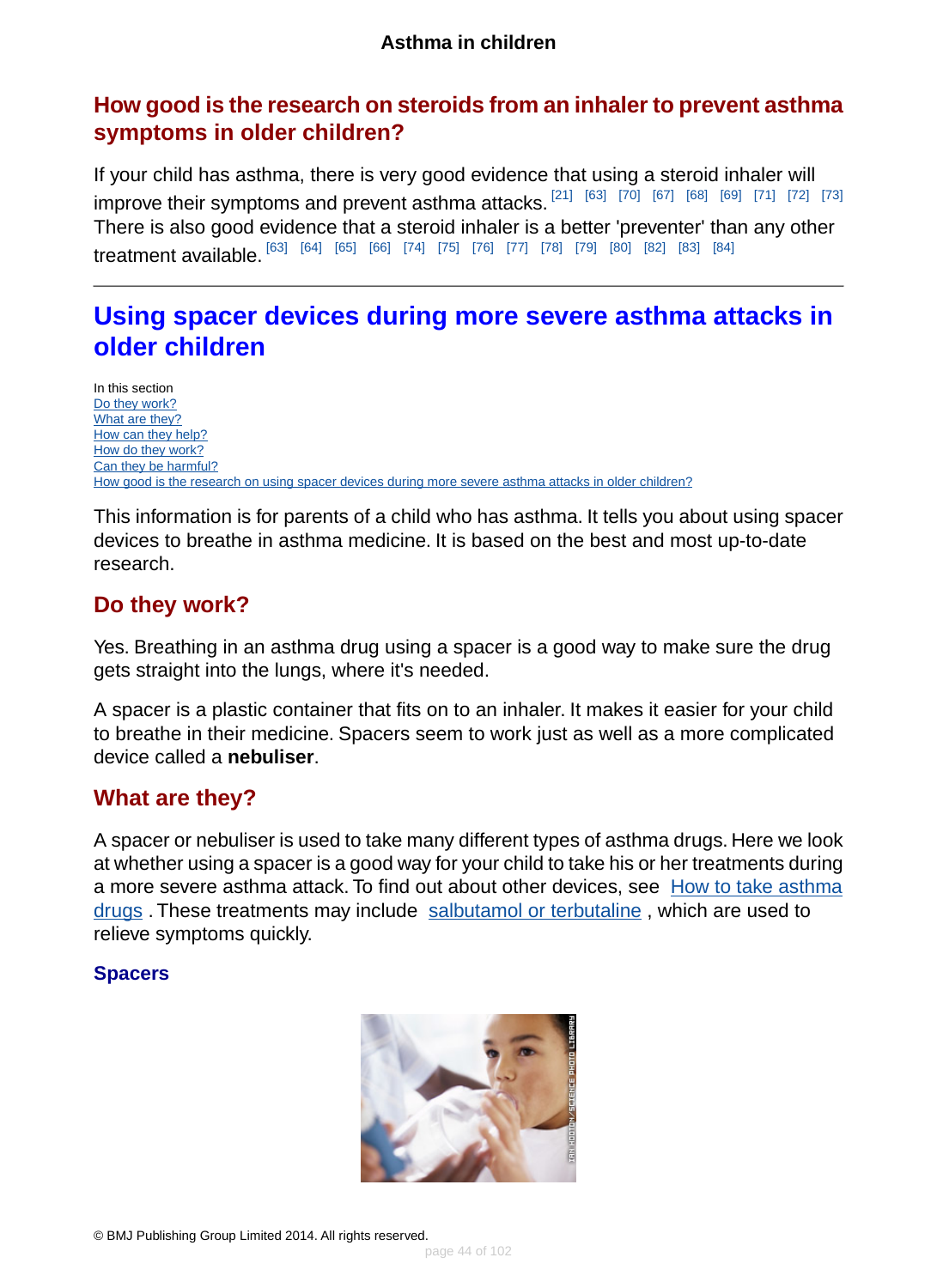Using a spacer can make it easier to breathe in asthma medicine.

A spacer is a device that helps your child to relax and breathe normally while still getting their medicine. It is a large plastic container, usually in two halves that slot together. At one end there is a mouthpiece, and at the other a hole where an inhaler fits in.

When you press the aerosol of the inhaler, a puff of drug is released into the container. Your child can then breathe it in through the mouthpiece at the other end. Here are [tips](#page-92-0) [for using a spacer](#page-92-0) .

A spacer gives your child more time to inhale the medicine. With a simple inhaler there is just one chance to breathe in the drug: when the aerosol is pressed down. A spacer holds the drug in a chamber so that your child can then breathe in the drug through the mouthpiece in his or her own time. With a spacer, the drug is also more likely to end up in the lungs, where it's supposed to go. With an ordinary inhaler, the medicine can stay in the throat if the inhaler isn't used correctly.

There are several different brands of spacers that fit different makes of inhalers. It is possible to fit a face mask onto some types of spacers, instead of a mouthpiece. This makes them useful for giving inhaled medicines to young children and babies.

#### **Nebulisers**

Nebulisers are sometimes used to help children take asthma drugs. A nebuliser is a device for breaking up asthma drugs into very tiny droplets before your child breathes them in. In theory, tiny droplets can get further into the lungs than the bigger droplets that come out of an inhaler.

<span id="page-44-0"></span>The nebuliser is driven by a machine. It creates a mist of medicine that your child can breathe in through a mask. Some nebulisers use regular air to create the mist, while others use oxygen from a tank. Nebulisers are bulky but allow big doses of asthma drugs to be given.Your child will not have to coordinate pressing down and breathing in to use this machine.

## **How can they help?**

Research has found that spacers work just as well as a nebuliser for children who are old enough to use them. [\[85\]](#page-98-12) [\[86\]](#page-98-13)

- Children who use a spacer are no more likely to have to be admitted to hospital during a bad asthma attack than children who use a nebuliser.
- <span id="page-44-1"></span>• Children who use a spacer may spend a little less time in the accident and emergency department.

## **How do they work?**

If your child breathes in his or her asthma drugs with a spacer (or a nebuliser), it is more likely to go directly to your child's lungs, where it is needed. Ordinary inhalers can be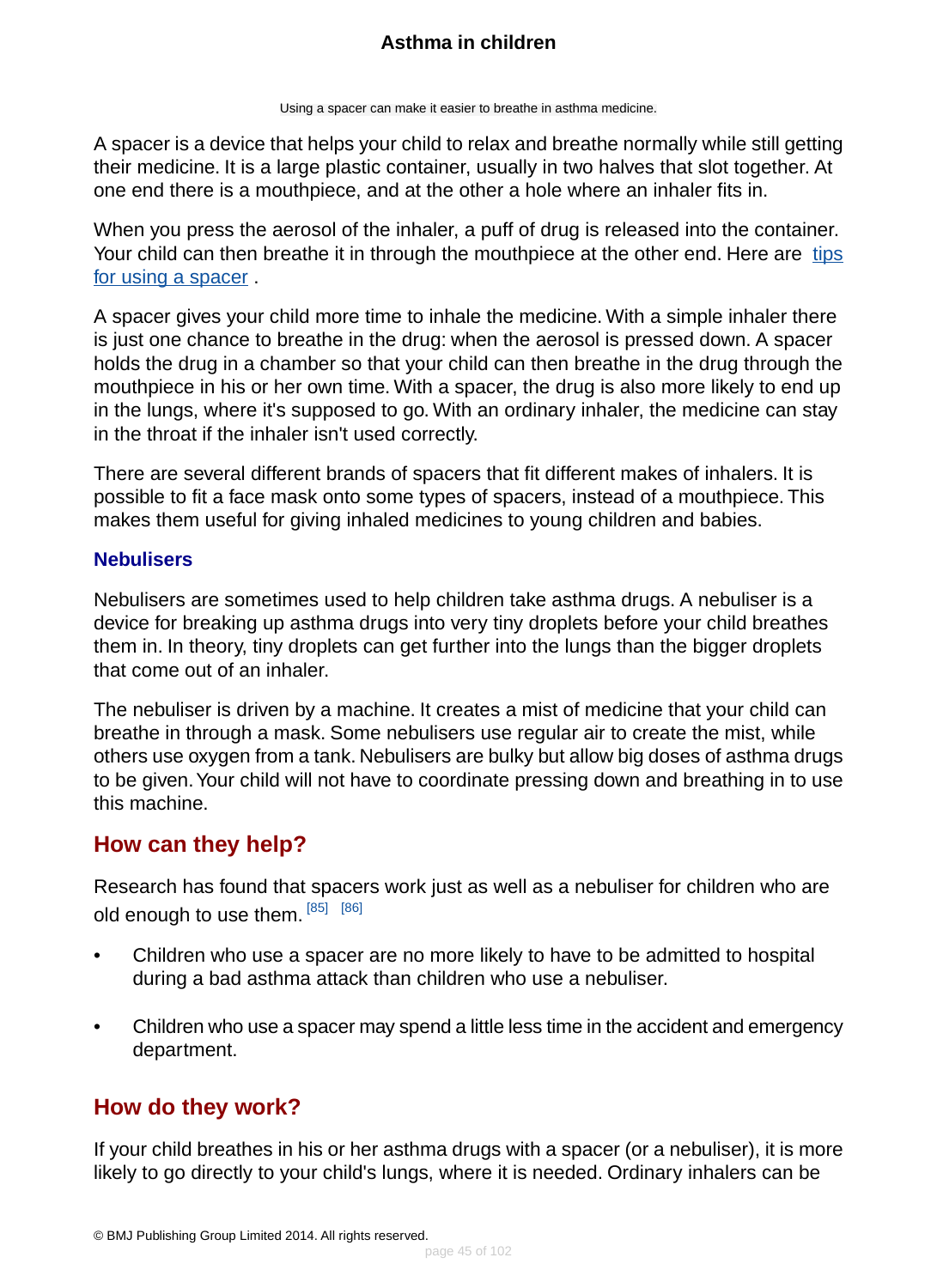tricky to use. If your child gets it wrong, the drug can end up caught in the back of their throat, not in their lungs.

Also, using an inhaler on its own can be difficult during an attack. But with a spacer attached, an ordinary inhaler can work as well as a nebuliser in delivering high doses of medicine.

### <span id="page-45-0"></span>**Can they be harmful?**

No, using a spacer is unlikely to harm your child. In fact, spacers may reduce the side effects caused by some drugs, as they make sure that the medicine goes straight to the lungs rather than to other parts of the body.

In the studies we found, children who used a spacer were less likely than children who used a nebuliser to have a fast heartbeat. And children who used a spacer had more oxygen in their bloodstream. [\[85\]](#page-98-12)

However, some very young children may find it difficult to use a spacer, as these devices require more coordination than nebulisers.

<span id="page-45-1"></span>If your child needs high doses of a quick-relief inhaler during an attack, you should contact your doctor or go to the accident and emergency department immediately.Your child may need other treatments.

### **How good is the research on using spacer devices during more severe asthma attacks in older children?**

<span id="page-45-3"></span>There is good evidence that children who use a spacer to take salbutamol and terbutaline during an asthma attack recover as well as children who use a nebuliser. <sup>[\[85\]](#page-98-12) [\[86\]](#page-98-13)</sup>

# **Oxygen to treat more severe asthma attacks in older children**

In this section [Does it work?](#page-45-2) [What is it?](#page-46-1) [How can it help?](#page-46-2) [How does it work?](#page-46-3) [Can it be harmful?](#page-46-4) [How good is the research on oxygen to treat more severe asthma attacks in older children?](#page-46-5)

<span id="page-45-2"></span>This information is for parents of a child who has asthma. It tells you about using oxygen, a treatment used for more severe asthma attacks. It is based on the best and most up-to-date research.

## **Does it work?**

Yes, if your child is having a bad asthma attack, and needs hospital treatment, they may be given oxygen. Giving your child extra oxygen to breathe helps to get enough of it to important parts of their body.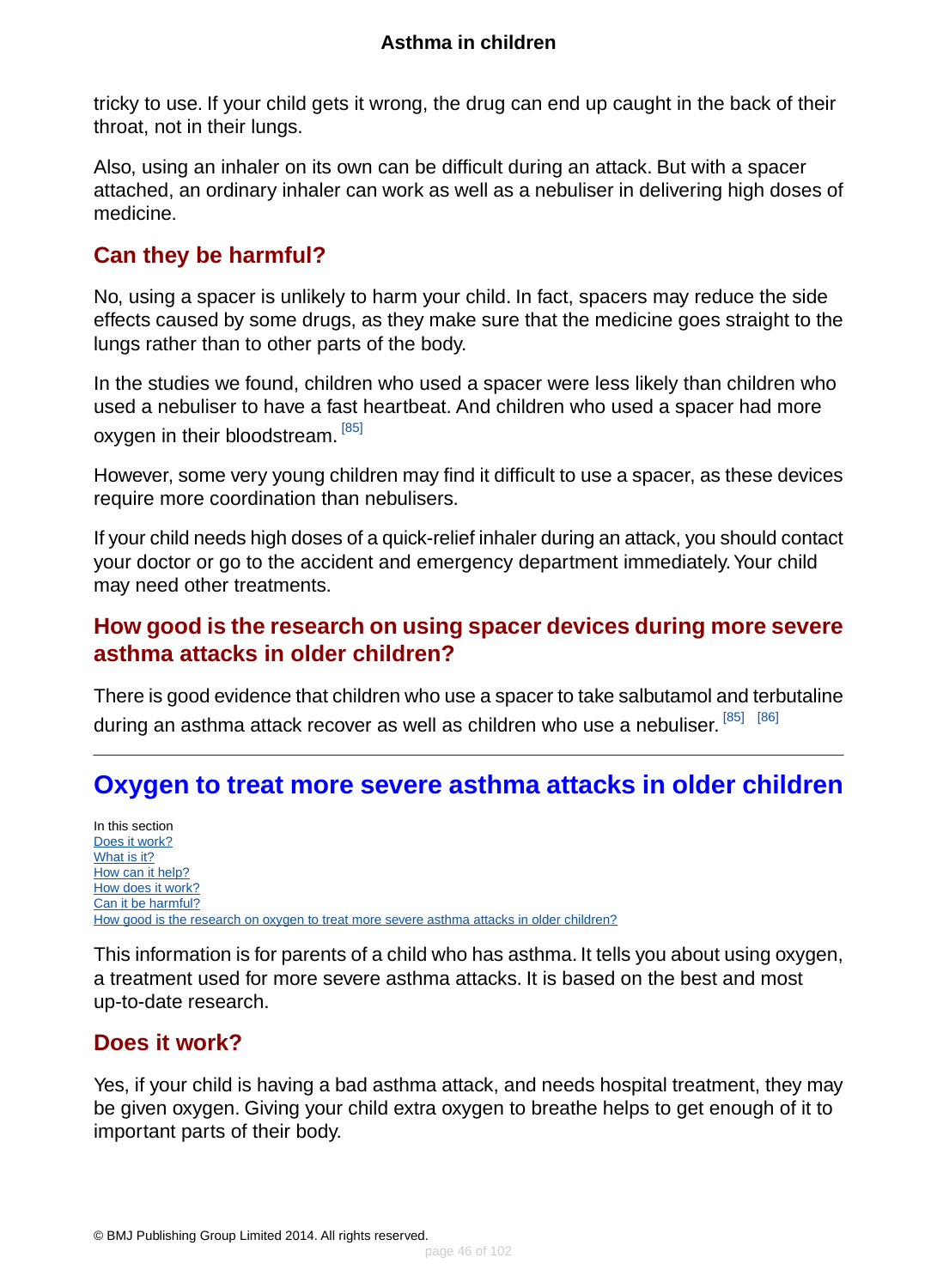### <span id="page-46-1"></span>**What is it?**

Oxygen is one of the gases in the air we breathe. If you can't breathe in enough oxygen, your body can't work properly.

If your child has a severe asthma attack and is taken to hospital, he or she may be given oxygen to breathe in through a mask. This is to be certain they're getting all the oxygen they need.

#### <span id="page-46-2"></span>**How can it help?**

If your child has problems breathing, being given extra oxygen to breathe can help keep their body working properly. They may be less likely to: [\[87\]](#page-98-14)

- Be admitted to the hospital (and stay overnight)
- <span id="page-46-3"></span>• Need steroids and other drugs to treat the asthma attack.

#### **How does it work?**

<span id="page-46-4"></span>Children who are having a bad asthma attack can have dangerously low levels of oxygen in their blood. The body's organs, including the heart and brain, cannot work properly without enough oxygen. When doctors, nurses, or paramedics give your child extra oxygen to breathe, they are trying to increase the supply of oxygen going to important parts of the body.

### <span id="page-46-5"></span>**Can it be harmful?**

There is no evidence that extra oxygen can harm children having an asthma attack.

#### **How good is the research on oxygen to treat more severe asthma attacks in older children?**

It wouldn't be fair to do studies comparing children who got oxygen during an asthma attack with children who didn't. That's because doctors have known for a long time that oxygen helps children who are having difficulty breathing because of an asthma attack.

<span id="page-46-0"></span>We did find one study that showed that children did better after an asthma attack if they had higher amounts of oxygen in their blood.<sup>[\[87\]](#page-98-14)</sup>

# **Steroid tablets to treat more severe asthma attacks in older children**

In this section [Do they work?](#page-47-0) [What are they?](#page-47-1) [How can they help?](#page-48-0) [How do they work?](#page-48-1) [Can they be harmful?](#page-48-2) [How good is the research on steroid tablets to treat more severe asthma attacks in older children?](#page-48-3)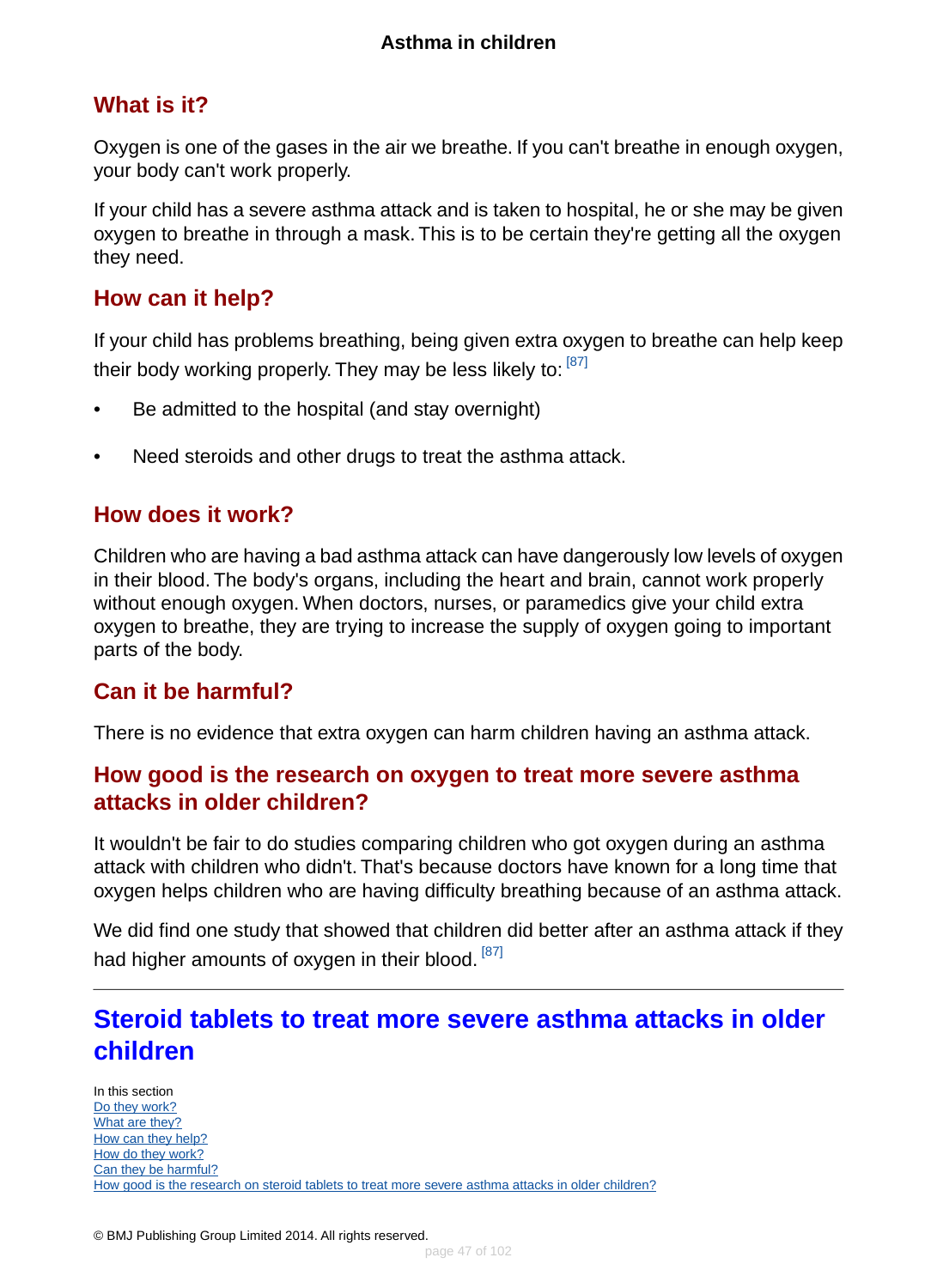This information is for parents of a child who has asthma. It tells you about steroid tablets, a treatment used for more severe asthma attacks. It is based on the best and most up-to-date research.

### <span id="page-47-0"></span>**Do they work?**

Yes. If your child has a more severe asthma attack, their doctor may suggest steroid tablets alongside other treatments. Steroid tablets are often given to children who get taken to hospital with severe asthma.

Steroid tablets can improve how well your child's lungs are working, help your child get better faster, and prevent further attacks. Steroid tablets may also reduce the chances that your child will need to stay in hospital.

### <span id="page-47-1"></span>**What are they?**

Steroids are medicines that help with [inflammation](#page-93-1) .They calm down and prevent swelling in the airways of children with asthma.

If your child is having a moderate or severe asthma attack, your doctor may prescribe steroid tablets or syrup to control the attack and help prevent another one. Treatment usually lasts for about three days. <sup>[\[88\]](#page-98-15)</sup>

Steroid tablets can be given to your child by a GP, and may stop your child needing treatment in hospital. Or they may be started in hospital if your child's asthma is very bad.

Steroids are usually used to treat attacks alongside other treatments such as [oxygen](#page-45-3) (in hospital) and [quick-relief inhalers](#page-37-0) (salbutamol or terbutaline). Steroid tablets take three to four hours to work. In the meantime, the other drugs help relieve symptoms.

If your child can't take tablets or syrups for some reason, he or she may be given a steroid drip. In a drip, steroids get into the bloodstream through a needle that's put in a vein in your child's arm.

Prednisolone, hydrocortisone, and methylprednisolone are all steroids that are used to treat asthma. Steroid tablets are usually prednisolone.

It is important to remember that steroids used to treat asthma are not the anabolic steroids used by some athletes and bodybuilders. The full name for the steroids used in asthma is **corticosteroids**.These are produced naturally by our bodies to deal with inflammation.

If your child is admitted to hospital with an asthma attack, he or she may be given steroid tablets to take for a short time when he or she returns home.This helps prevent another attack.

However, if your child has very bad asthma that isn't being controlled with other treatments, they might need to take steroids on a regular basis for a longer period.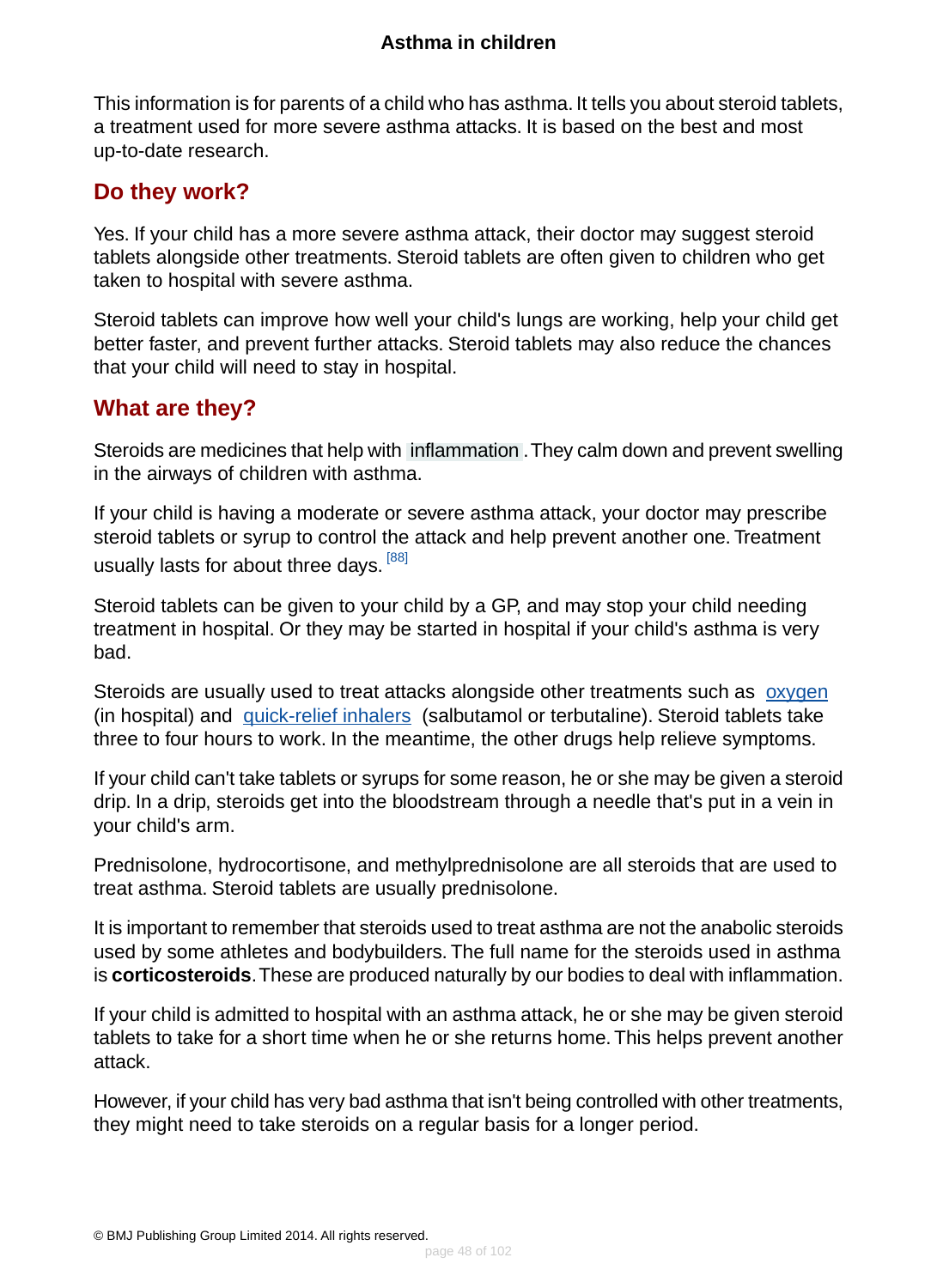## <span id="page-48-0"></span>**How can they help?**

Having steroid tablets or a steroid drip may: [\[89\]](#page-98-16)

- Speed up your child's recovery and help prevent the attack from getting worse
- Reduce the chances that your child will have to be admitted to hospital
- Reduce the chances of your child having another attack in the first few weeks or months after treatment
- <span id="page-48-1"></span>• Reduce the amount of time your child needs to stay in hospital because of the attack.

### **How do they work?**

Children who have asthma have [inflamed](#page-93-1) air passages. The swelling makes it hard for them to breathe. Steroids open up the airways by reducing the swelling. They also help stop the inflammation getting worse.This makes breathing easier, and reduces wheezing.

Steroids work by getting inside the cells in your child's airways. Once inside, they stop these cells from releasing chemicals that cause inflammation.

If the airways are less inflamed, they are less sensitive to **asthma triggers** such as cigarette smoke or pet hair.

<span id="page-48-2"></span>Steroids also help to reduce excess sticky fluid (mucus) that can build up in airways and block them.

### **Can they be harmful?**

Steroid tablets work well, but they do have [side effects](#page-89-0). When steroids are used as an emergency treatment for an asthma attack, they're only given for a few days. So the chance of serious side effects is low.

Children with very bad asthma who take steroid tablets for longer periods are at higher risk of side effects. However, their risk of harm from uncontrolled asthma is greater than their risk of possible problems from steroids.

<span id="page-48-3"></span>If your child gets any worrying symptoms while they're taking steroids, take them to see a doctor straight away.

### **How good is the research on steroid tablets to treat more severe asthma attacks in older children?**

There is reasonably good evidence that steroid tablets will help your child get over an asthma attack, and help prevent another one. Although the studies tend to have very few people in them, the results are quite consistent. [\[89\]](#page-98-16)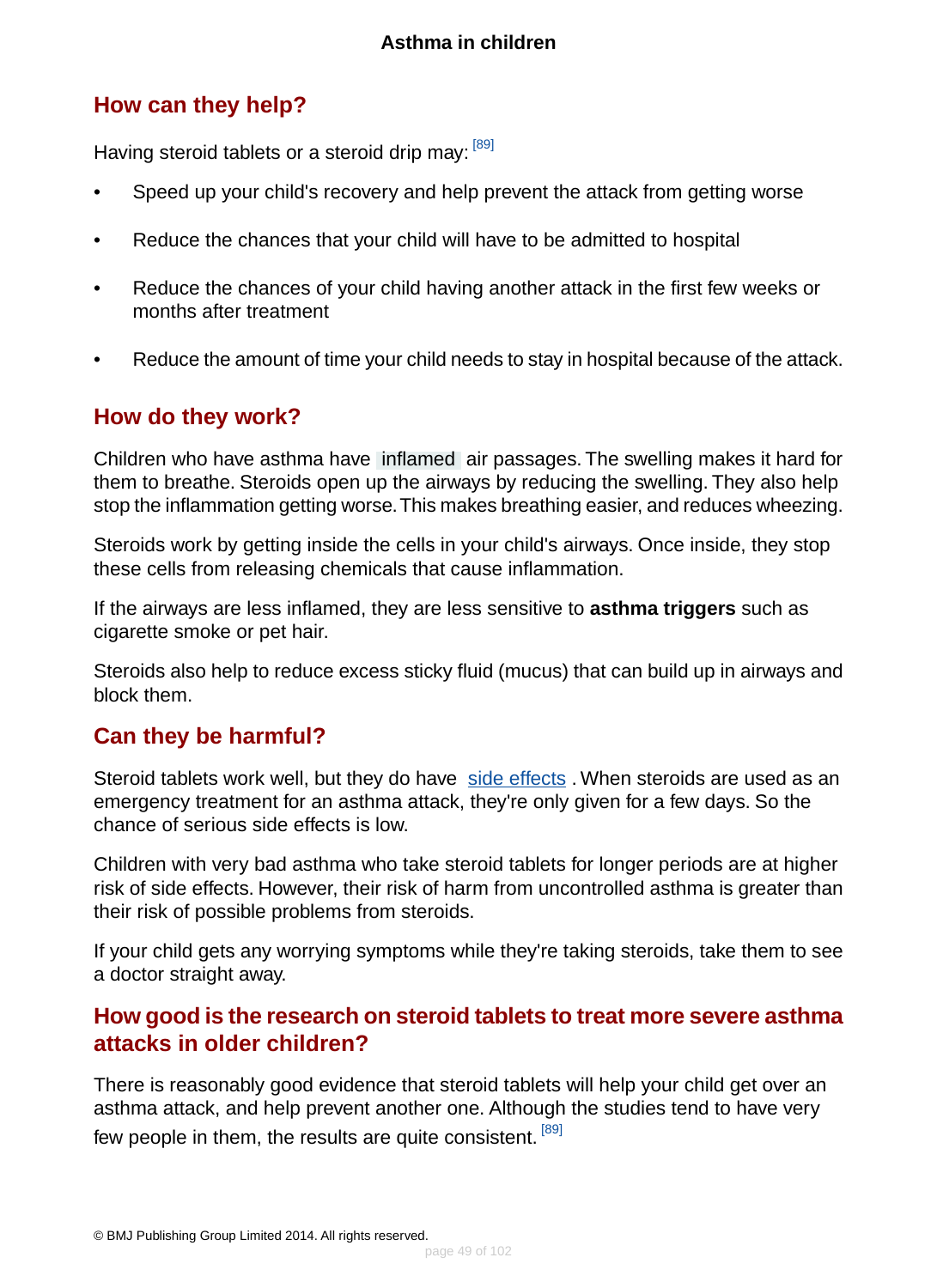# <span id="page-49-2"></span>**High doses of steroids from an inhaler to treat more severe asthma attacks in older children**

In this section [Do they work?](#page-49-0) [What are they?](#page-49-1) [How can they help?](#page-50-0) [How do they work?](#page-50-1) [Can they be harmful?](#page-50-2) [How good is the research on high doses of steroids from an inhaler to treat more severe asthma attacks in older children?](#page-50-3)

This information is for parents of a child who has asthma. It tells you about high doses of steroids from an inhaler, a treatment for more severe asthma attacks. It is based on the best and most up-to-date research.

### <span id="page-49-0"></span>**Do they work?**

<span id="page-49-1"></span>Yes. Breathing in high doses of steroids can help treat moderate to severe asthma attacks. Inhaling a high dose of steroids seems to work as well as taking [steroid tablets](#page-46-0) and may cause fewer side effects. However, when steroids are given as a treatment for more severe asthma attacks, they're usually given as tablets, not through an inhaler.

### **What are they?**

.

Steroids are chemicals that help by calming down and preventing the [inflammation](#page-93-1) in the airways of children with asthma. Steroid inhalers are usually used to prevent asthma attacks. But steroids are also used as an **emergency treatment** for a severe asthma attack. They're used together with a quick-relief inhaler.

If your child needs emergency treatment for a severe asthma attack, steroids are usually given as tablets. However, high doses of steroids from an inhaler may be given:

- If your child vomits up a steroid tablet
- If your child needs a lot of emergency treatment for his or her asthma.This is because of worries about the side effects of steroid tablets. The more often your child takes them, the greater the chance of side effects. There is less chance of getting side effects when using steroids from an inhaler.

High doses of steroids from an inhaler are usually given with a spacer or a nebuliser. To read more, see [How to take asthma drugs](#page-86-0).

It is important to remember that the steroids used to treat asthma are not the same as the anabolic steroids used by some athletes and bodybuilders.The full name for steroids used in asthma is **corticosteroids**.They're similar to steroids produced naturally by our bodies to deal with inflammation. To learn more, see [More about steroids and asthma](#page-89-0)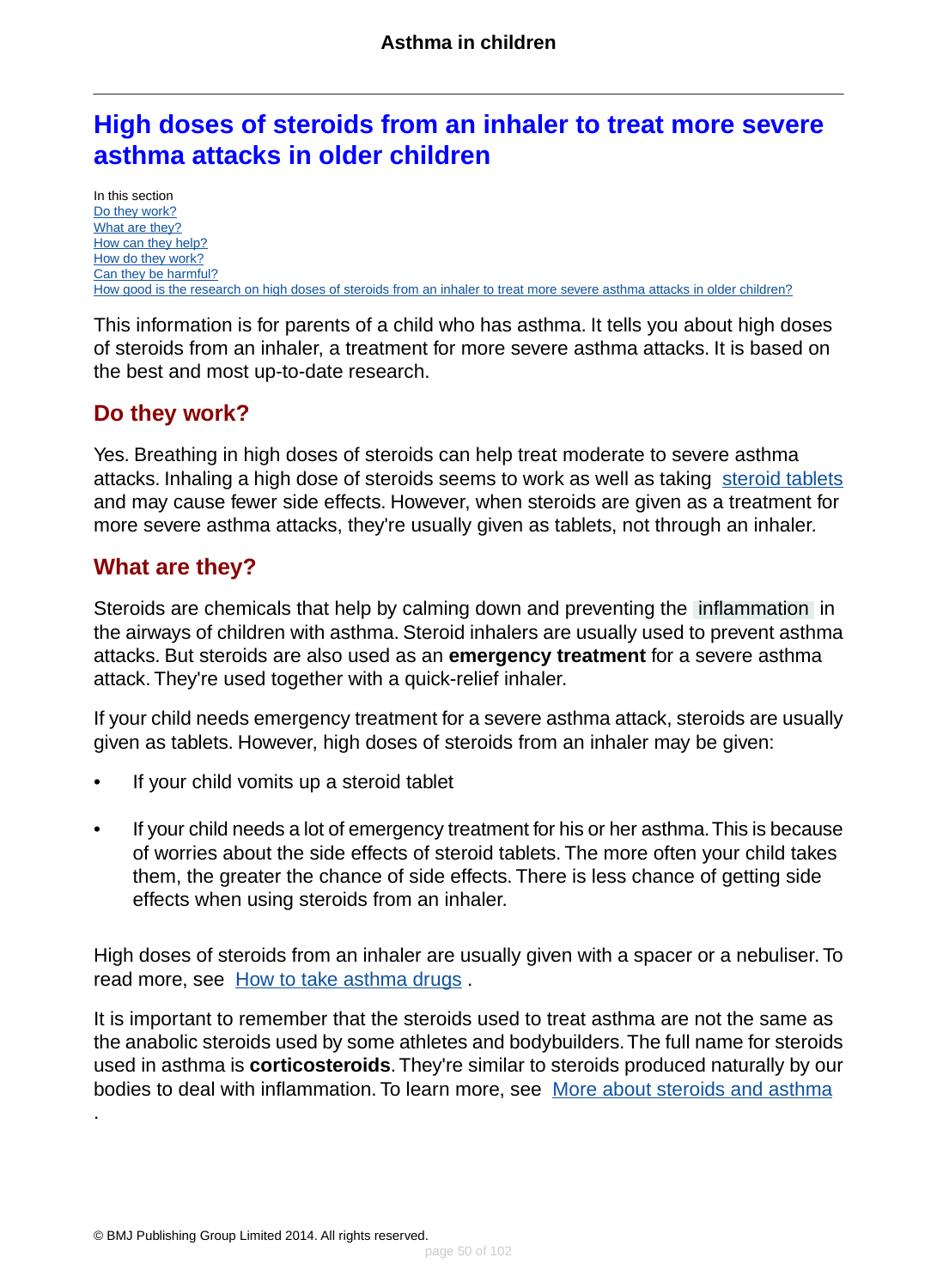It's also worth noting that when steroids are inhaled, the medicine goes directly to the lungs, where it's needed. This means your child takes a much smaller dose than they would if they took steroid tablets - even if the inhaled dose is described as 'high'.

### <span id="page-50-0"></span>**How can they help?**

When steroids are used to treat an asthma attack, they're usually given as tablets.There's some research to show that steroids from an inhaler work just as well as tablets.  $^{[90]}$  $^{[90]}$  $^{[90]}$   $^{[91]}$  $^{[91]}$  $^{[91]}$  $[92]$   $[93]$  But there's not enough evidence yet for doctors to think that it would be better to switch from tablets to inhalers.

### <span id="page-50-1"></span>**How do they work?**

Children who have asthma have [inflamed](#page-93-1) air passages. Steroids help because they open up the airways by reducing the swelling.They also help prevent further inflammation. This makes it easier for your child to breathe, and reduces wheezing.

Inhaled steroids do their job by getting into cells in the lining of the airways. Once inside, they stop these cells from releasing chemicals that cause inflammation.

If the airways are less inflamed, they are less likely to be sensitive to asthma triggers such as cigarette smoke or house dust mites.

<span id="page-50-2"></span>Steroids also help to reduce excess sticky fluid (mucus) that can build up in airways and block them.

### **Can they be harmful?**

Most studies we found did not mention any side effects from high doses of inhaled steroids. If steroids are given as emergency treatment for an asthma attack, they're not usually used for very long. This may mean they're less likely to cause side effects.

<span id="page-50-3"></span>In one study, children given high doses of inhaled steroids were slightly more likely to get an infection called thrush (candidiasis) in the mouth than children who had steroid tablets. <sup>[\[91\]](#page-98-18)</sup> Of the children given high doses of inhaled steroids, 8 in 100 got this kind of infection. This compared with 3 in 100 children who took tablets.

### **How good is the research on high doses of steroids from an inhaler to treat more severe asthma attacks in older children?**

There is reasonably good evidence that breathing in high doses of steroids from an inhaler can relieve the symptoms of an asthma attack. They can make it easier for your child to breathe, improve how well the lungs are working, and help stop your child's coughing and wheezing. [\[90\]](#page-98-17) [\[91\]](#page-98-18) [\[93\]](#page-99-0)

# **Ipratropium from an inhaler to treat more severe asthma attacks in older children**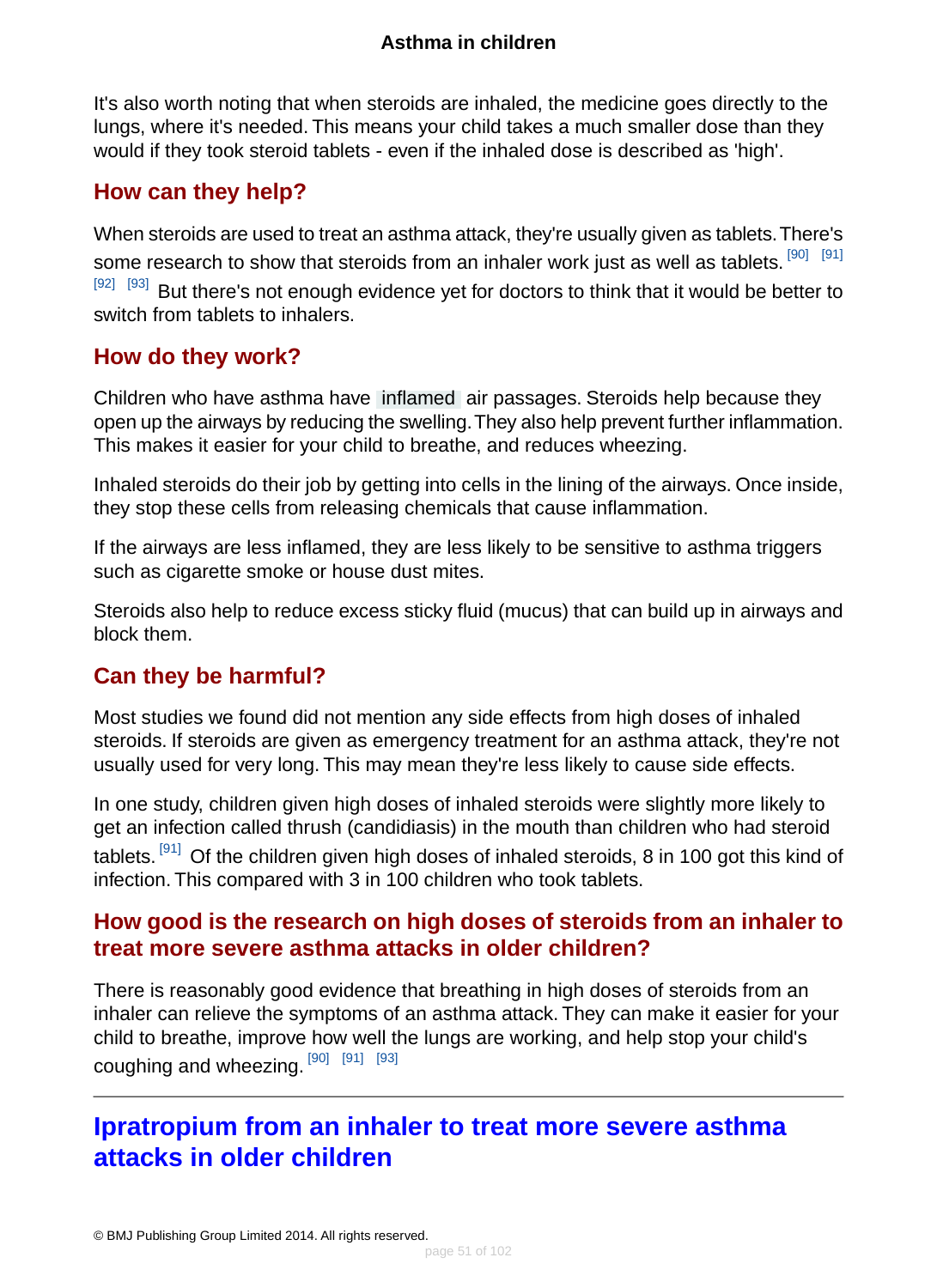In this section [Does it work?](#page-51-0) [What is it?](#page-51-1) [How can it help?](#page-51-2) [How does it work?](#page-52-0) [Can it be harmful?](#page-52-1) [How good is the research on ipratropium from an inhaler to treat more severe asthma attacks in older children?](#page-52-2)

This information is for parents of a child who has asthma. It tells you about ipratropium from an inhaler, a treatment for more severe asthma attacks. It is based on the best and most up-to-date research.

### <span id="page-51-0"></span>**Does it work?**

Yes. Using ipratropium with other treatments can help children who are having a severe asthma attack.

Usually, a [quick-relief inhaler](#page-37-0) will help bring your child's asthma attack under control. But if the attack is severe and this doesn't work, your child might need treatment in hospital. In hospital, your child may be given ipratropium at the same time as a quick-relief inhaler. This combination should work better than a quick-relief inhaler on its own.

### <span id="page-51-1"></span>**What is it?**

Ipratropium is a treatment for severe asthma attacks. It's used in hospital together with quick-relief inhalers, such as salbutamol and terbutaline.Your child's doctor may suggest ipratropium if quick-relief inhalers don't work on their own.

<span id="page-51-2"></span>The brand name for ipratropium is Atrovent.Your child breathes it in through an inhaler, spacer, or nebuliser. They'll probably be given several doses, 20 or 30 minutes apart. To learn more about inhalers, spacers, and nebulisers, see [How to take asthma drugs](#page-86-0) ).

### **How can it help?**

Adding ipratropium to treatment with a quick-relief inhaler: <sup>[\[54\]](#page-97-18)</sup>

- Can help bring the asthma attack under control
- Can improve how well your child's lungs are working and help them breathe more easily
- Can improve their symptoms enough to go home (or stay home), and reduce their chances of being admitted to hospital from the accident and emergency department.

One study shows that ipratropium works best in the early stages of an asthma attack. Once your child is getting better, adding ipratropium to their other treatments probably won't help. <sup>[\[94\]](#page-99-1)</sup>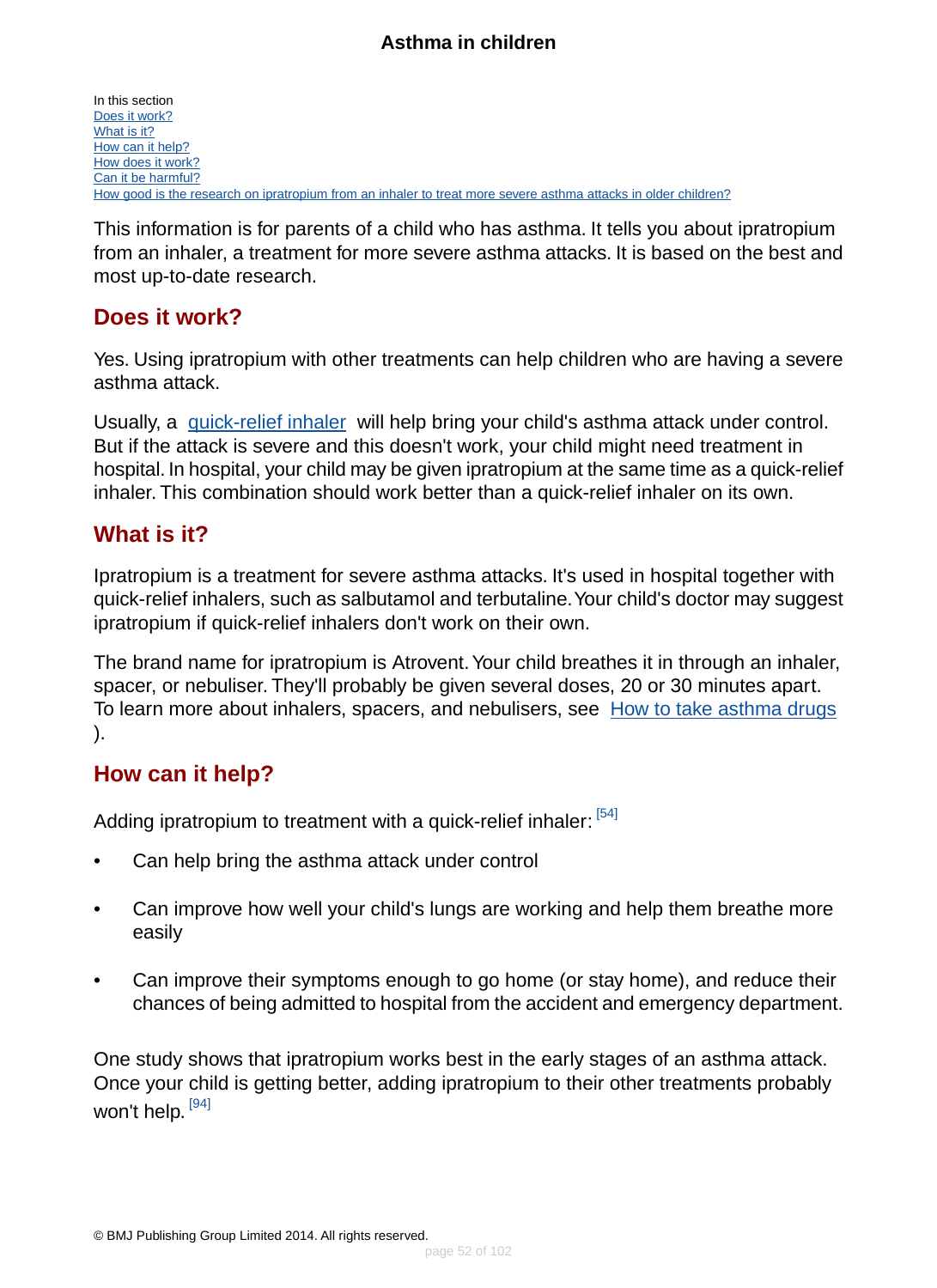### <span id="page-52-0"></span>**How does it work?**

Ipratropium and the quick-relief treatments salbutamol and terbutaline quickly open up your child's airways. During an asthma attack, the muscles in your child's airways go into spasm, making the airways narrower. Ipratropium and quick-relief treatments such as salbutamol relax the muscles, widen the airways, and make it easier for your child to breathe.

Although ipratropium and quick-relief treatments do the same thing, they do it in different ways.<sup>[\[35\]](#page-96-1) [\[95\]](#page-99-2)</sup> So, for some children, using both treatments together works better than using one on its own.

### <span id="page-52-1"></span>**Can it be harmful?**

If your child takes ipratropium, he or she may get a dry mouth, nose, and throat, as the drug can stop the body from making enough mucus. The drug may increase wheezing in some children. It can also make their heart beat faster. <sup>[\[94\]](#page-99-1)</sup>

We cannot say for certain whether taking ipratropium bromide together with a quick-relief inhaler increases the chances of side effects. Most studies found no increase in side effects, even in children who had several doses of ipratropium. <sup>[\[54\]](#page-97-18)</sup> Some studies also found that children who take both treatments may be less likely to get nausea or shaking (tremors), compared with those who use a quick-relief inhaler alone.

<span id="page-52-2"></span>Take care that your child does not spray the ipratropium inhaler into their eyes. It can cause blurred vision, and increase the pressure inside the eye. <sup>[\[96\]](#page-99-3)</sup>

### **How good is the research on ipratropium from an inhaler to treat more severe asthma attacks in older children?**

There is reasonably good evidence that taking ipratropium along with salbutamol or terbutaline can help relieve an asthma attack in some children. [\[54\]](#page-97-18) [\[94\]](#page-99-1)

A good review of the research looked at the results of 20 separate studies. <sup>[\[54\]](#page-97-18)</sup> It found that taking ipratropium with a quick-relief inhaler worked better than a quick-relief inhaler on its own.

# **Leukotriene antagonist tablets to prevent asthma symptoms in older children**

In this section [Do they work?](#page-53-0) [What are they?](#page-53-1) [How can they help?](#page-53-2) [How do they work?](#page-54-0) [Can they be harmful?](#page-54-1) [How good is the research on leukotriene antagonist tablets to prevent asthma symptoms in older children?](#page-54-2)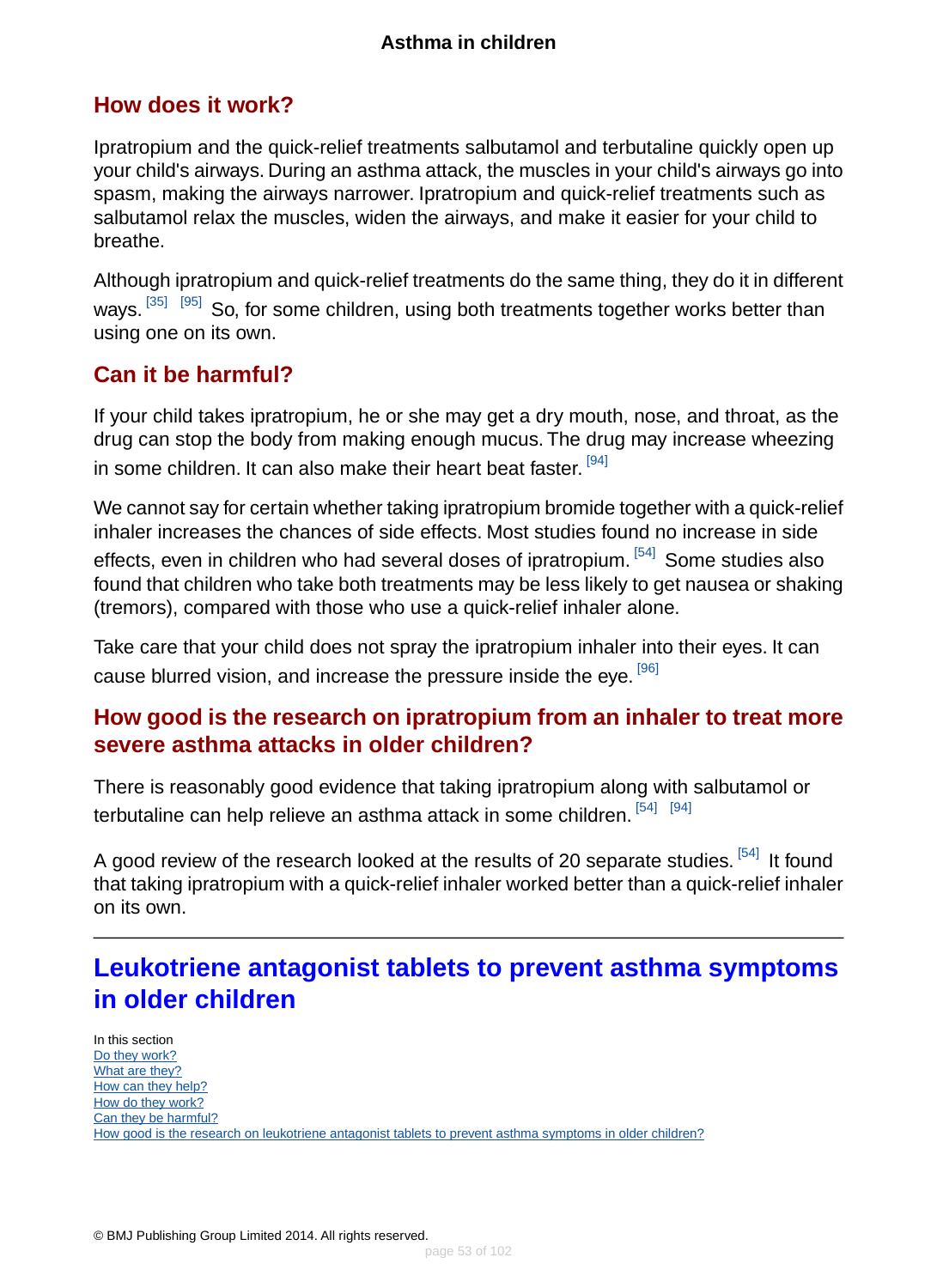This information is for parents of a child who has asthma. It tells you about leukotriene antagonist tablets, a treatment used to prevent asthma symptoms. It is based on the best and most up-to-date research.

### <span id="page-53-0"></span>**Do they work?**

Yes. A leukotriene antagonist tablet called montelukast (brand name Singulair) can help to prevent asthma symptoms in children over 2 years old.

<span id="page-53-1"></span>But these tablets may not work quite as well as [steroids from an inhaler](#page-40-0) , the main treatment to prevent asthma attacks in children.

### **What are they?**

Leukotrienes are natural chemicals your child's body makes when he or she comes into contact with an **asthma trigger** (such as house dust mite droppings). It is these chemicals that make the muscles in the airways tighten and make your child's breathing more difficult.

Leukotrienes also help the lungs produce mucus, making your child cough and the airways in the lungs [inflamed](#page-93-1) and swollen.

Leukotriene antagonists are drugs that prevent asthma symptoms by stopping leukotrienes from making the airways in your child's lungs inflamed.

There are two leukotriene antagonists: zafirlukast (brand name Accolate) and montelukast (brand name Singulair). Both come as tablets. Zafirlukast is not recommended for children under 12 years old. All the research in children looks at montelukast.

<span id="page-53-2"></span>Your doctor or nurse may refer to this medicine as a **preventer**.These drugs are designed to be used together with other asthma treatments such as [quick-relief inhalers](#page-37-0) (salbutamol or terbutaline) and sometimes [steroids from an inhaler](#page-40-0) .

### **How can they help?**

If your child takes leukotriene antagonist tablets (the only one studied in children is montelukast), this is how they might help: [\[97\]](#page-99-4) [\[98\]](#page-99-5) [\[99\]](#page-99-6) [\[100\]](#page-99-7)

- Your child may get fewer symptoms during the day and at night
- Your child may get better scores on lung tests
- Your child may not need to use their quick-relief inhaler (salbutamol or terbutaline) so often

Montelukast doesn't seem to work as well as steriods from an inhaler.<sup>[\[76\]](#page-98-3) [\[77\]](#page-98-4)</sup> [\[78\]](#page-98-5) [\[79\]](#page-98-6) [\[80\]](#page-98-7) [\[101\]](#page-99-8)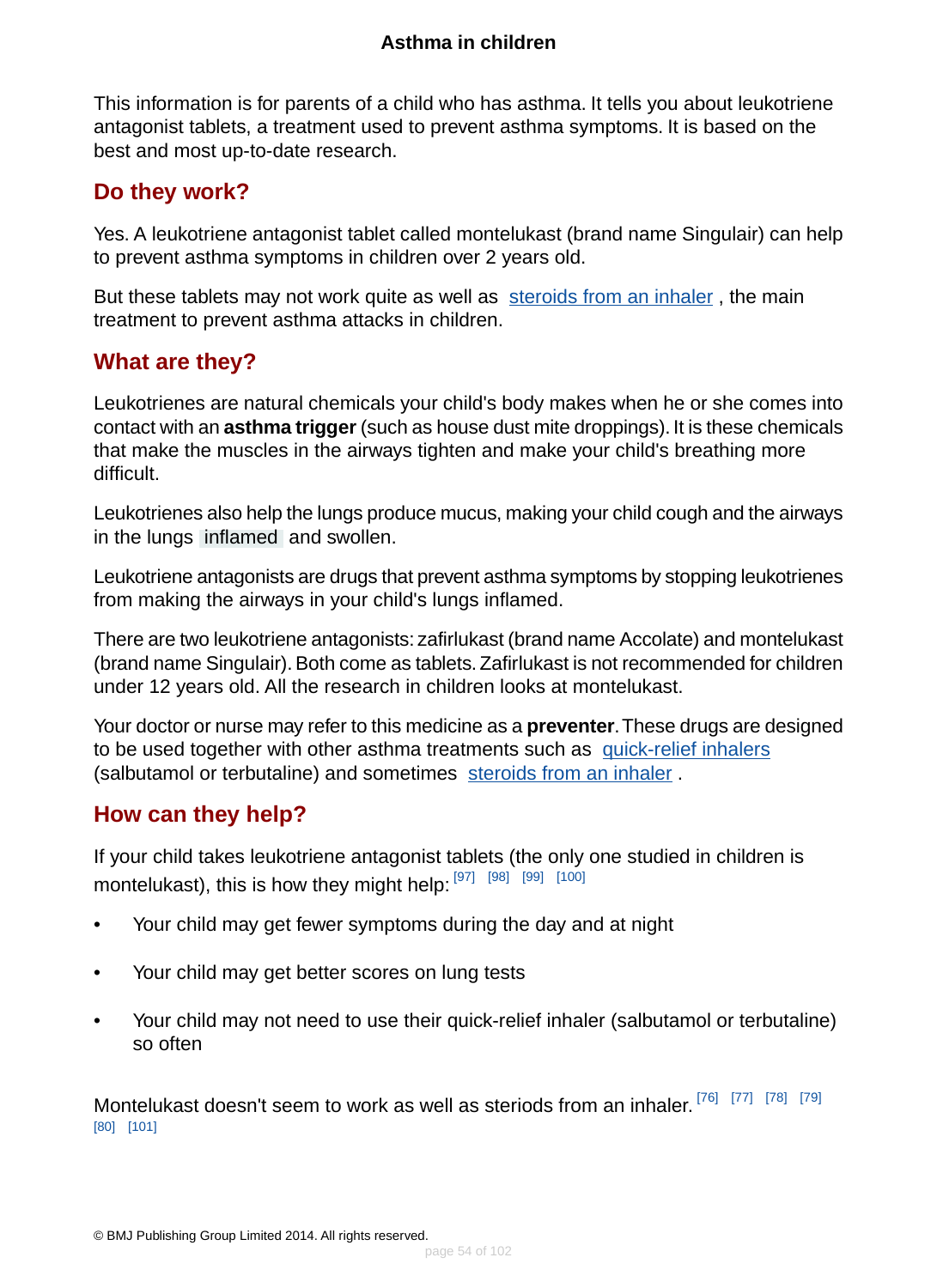### <span id="page-54-0"></span>**How do they work?**

Children who have asthma have [inflamed](#page-93-1) air passages. Leukotriene antagonists help because they open up the airways by reducing the swelling. They also help prevent further inflammation.This makes it easier for your child to breathe, and reduces wheezing.

They do their job by preventing leukotrienes from doing what they normally do. Leukotrienes are released into the blood by your child's immune system after he or she breathes in an **asthma trigger** (such as house dust mites or smoke). Leukotrienes are one of many chemicals that make the air passages swell up and breathing more difficult in children with asthma.

If the airways are less inflamed, breathing becomes easier.

<span id="page-54-1"></span>Leukotriene antagonists also help to reduce the amount of sticky fluid (excess mucus) that can build up in air passages and block them.

### **Can they be harmful?**

Leukotriene antagonists have been linked with a condition called **Churg-Strauss syndrome**. [\[102\]](#page-99-9) But this is very rare, and it's not completely clear whether leukotriene antagonists really cause the condition. People with Churg-Strauss syndrome get very severe asthma along with other symptoms, such as a rash, numbness in the hands and feet, and a high level of white blood cells. If it's not treated, it can lead to heart and kidney problems and very severe breathing difficulties. Treatment usually involves high-dose steroid tablets. If your child gets a rash or their asthma gets worse, **see your doctor immediately**.

<span id="page-54-2"></span>Some people taking montelukast have found they get changes in their mood. In severe cases, these can be bad enough for someone to feel suicidal. In the US, the Food and Drug Administration is investigating to find out whether these mood changes were caused by montelukast. [\[103\]](#page-99-10) If you're concerned about any thoughts or feelings your child expresses while they're taking montelukast, talk to their doctor as soon as you can.

### **How good is the research on leukotriene antagonist tablets to prevent asthma symptoms in older children?**

We found several good-quality studies ( [randomised controlled trials](#page-94-2) ) showing that a leukotriene antagonist called montelukast can improve how well a child's lungs work, prevent symptoms of asthma, and reduce the amount of other drugs a child needs to control their asthma. [\[97\]](#page-99-4) [\[98\]](#page-99-5) [\[99\]](#page-99-6) [\[100\]](#page-99-7)

We also found several studies comparing montelukast tablets with [steroids from an](#page-40-0) [inhaler](#page-40-0) . [\[69\]](#page-97-14) [\[71\]](#page-97-16) [\[76\]](#page-98-3) [\[77\]](#page-98-4) [\[78\]](#page-98-5) [\[79\]](#page-98-6) [\[80\]](#page-98-7) [\[104\]](#page-99-11) [\[105\]](#page-99-12) [\[106\]](#page-99-13) [\[101\]](#page-99-8) Overall, these studies found that montelukast doesn't work as well as inhaled steroids.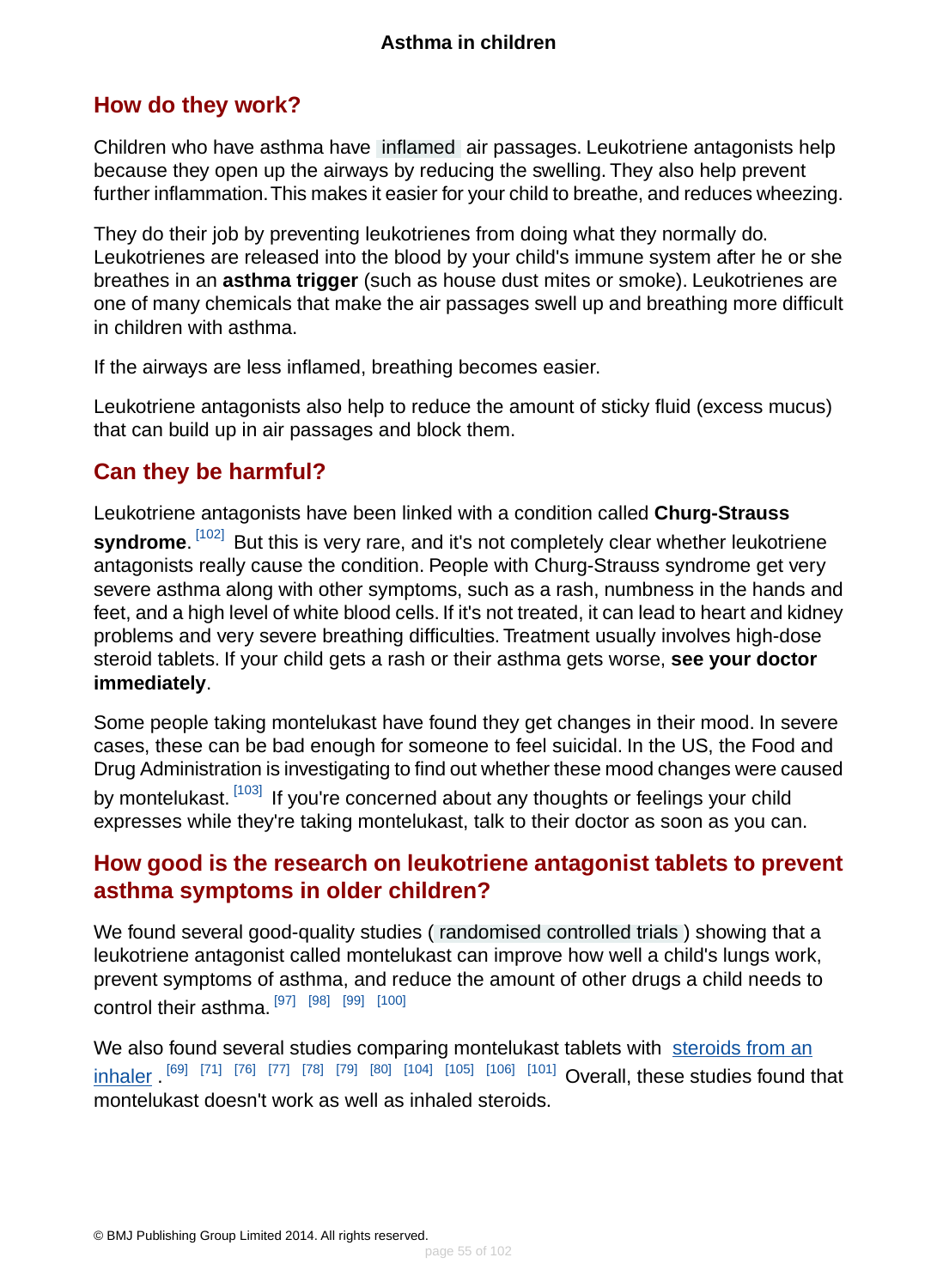# <span id="page-55-0"></span>**Nedocromil from an inhaler to prevent asthma symptoms in older children**

In this section [Does it work?](#page-55-1) [What is it?](#page-55-2) [How can it help?](#page-56-0) [How does it work?](#page-56-1) [Can it be harmful?](#page-56-2) [How good is the research on nedocromil from an inhaler to prevent asthma symptoms in older children?](#page-56-3)

This information is for parents of a child who has asthma. It tells you about nedocromil from an inhaler, a treatment used to prevent asthma symptoms. It is based on the best and most up-to-date research.

### <span id="page-55-1"></span>**Does it work?**

Yes, nedocromil seems to work for many children. Taking it regularly helps improve their asthma symptoms and makes attacks less likely and less severe.

<span id="page-55-2"></span>But it does not work as well as [steroids from an inhaler](#page-40-0).

### **What is it?**

Nedocromil is an anti-inflammatory drug that is breathed in through an inhaler. Its job is to reduce the swelling ( [inflammation](#page-93-1) ) in the airways and prevent asthma symptoms. It is not designed to treat an asthma attack.

Your doctor or nurse may refer to this medicine as a **preventer**. Its brand name is Tilade.

Breathing in nedocromil is a good way to take the medicine, as the drug gets straight to the lungs, where it's needed.The most common type of inhaler is a metered-dose inhaler. This is a small plastic device with a slot for an aerosol canister that has the nedocromil inside. One press on the aerosol releases the exact dose of the medicine as a puff of tiny droplets that your child slowly breathes in through his or her mouth.

A nedocromil inhaler can be used with a spacer. To learn more, see [How to take asthma](#page-86-0) <u>[drugs](#page-86-0)</u> .

Your child may need to take nedocromil two to four times a day for a couple of weeks before it starts working properly. It may be a month or so before they get the full effects.

Your doctor might suggest a nedocromil inhaler if your child has mild or moderate asthma. But he or she will probably suggest your child tries a steroid inhaler first.

Research shows that steroids from an inhaler are better at preventing asthma symptoms than nedocromil from an inhaler.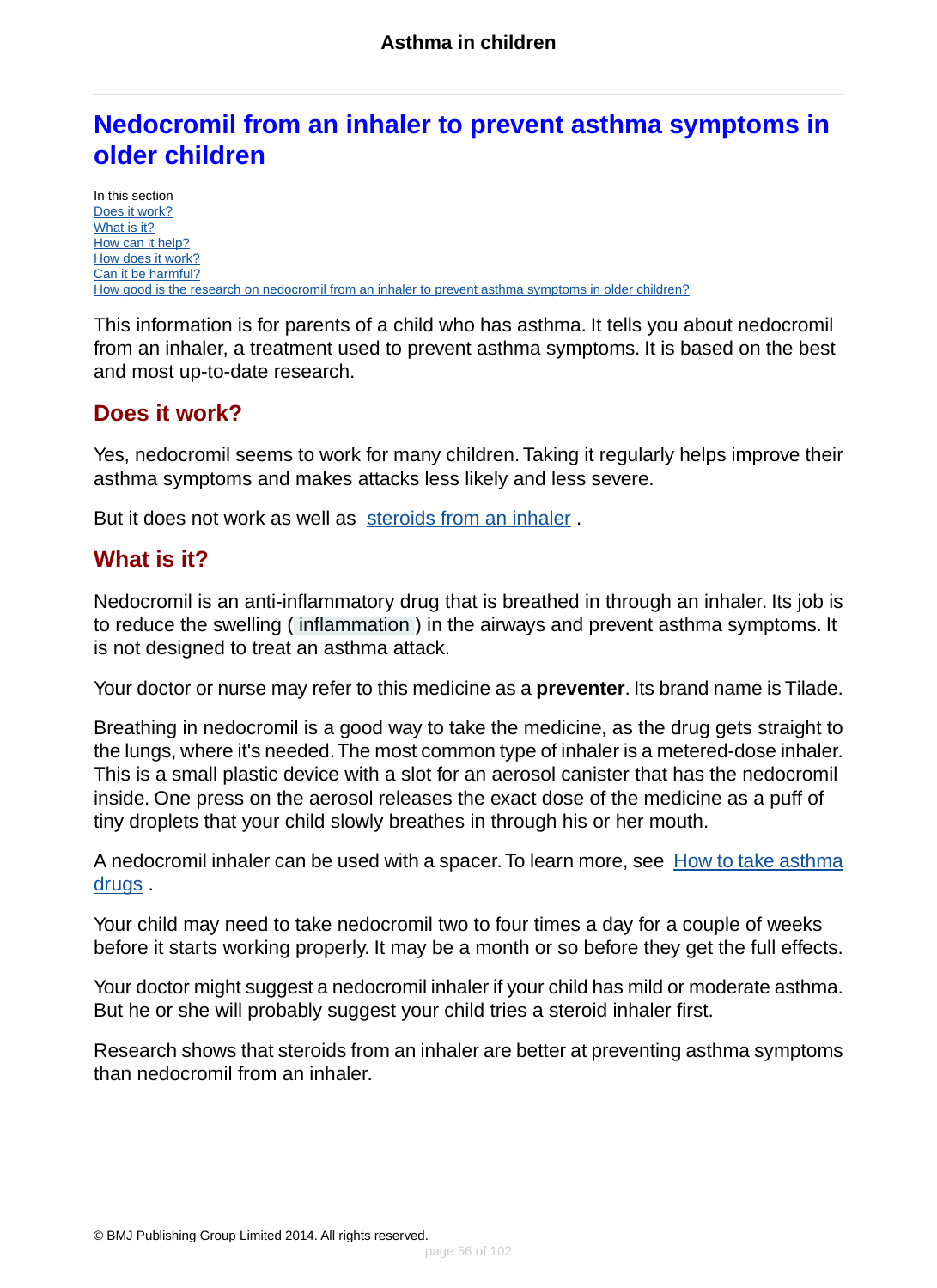## <span id="page-56-0"></span>**How can it help?**

If your child is more than 5 years old and has mild to moderate asthma, this is how inhaling nedocromil each day can help: [\[107\]](#page-99-14) [\[108\]](#page-99-15) [\[109\]](#page-99-16)

- It may improve asthma symptoms such as coughing and wheezing
- Your child may be less likely to wake up at night because of symptoms
- It may reduce how often your child has an asthma attack where he or she needs to use a [quick-relief inhaler](#page-37-0)
- It can mean fewer emergency trips to the doctor because of asthma attacks.

<span id="page-56-1"></span>Nedocromil is not as good at preventing asthma symptoms as steroids from an inhaler. [\[107\]](#page-99-14)

#### **How does it work?**

Nedocromil seems to help prevent swollen airways, making it easier for your child to breathe and less likely that he or she will react to asthma triggers (such as house dust mite droppings and smoke).

Experts are not exactly sure how nedocromil works to reduce swelling and sensitivity in the airways. It probably stabilises the outer layer of cells (called mast cells) in the lining of the airways, which stops them from releasing the chemicals that cause [inflammation](#page-93-1) .

<span id="page-56-2"></span>Nedocromil also seems to stop your child's [immune system](#page-93-0) from reacting suddenly to exercise, cold air, and pollution.

#### **Can it be harmful?**

<span id="page-56-3"></span>Although children in the study we looked at did not seem to get any side effects, nedocromil may irritate your child's throat, restrict the airways slightly, and cause coughing. Your child may also get headaches, nausea, and an upset stomach.

### **How good is the research on nedocromil from an inhaler to prevent asthma symptoms in older children?**

There is good evidence that breathing in nedocromil can help to prevent symptoms of asthma in children.  $\left[107\right]$   $\left[108\right]$   $\left[109\right]$  It is also likely to reduce the amount of quick-relief inhaler your child needs. But this treatment may take some time to work. It might be six weeks before you notice any benefit.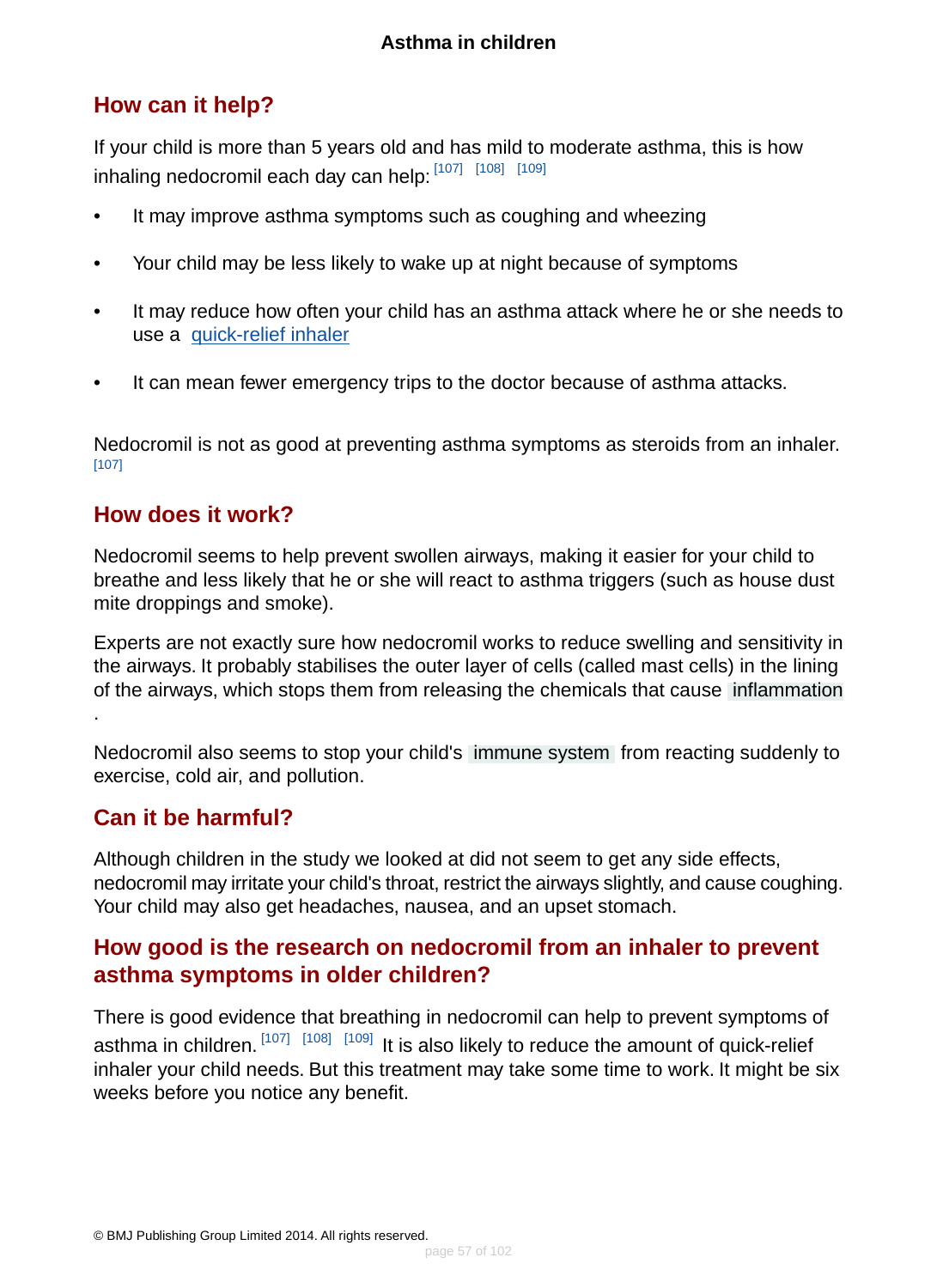# <span id="page-57-3"></span>**Theophylline drips to treat more severe asthma attacks in older children**

In this section [Do they work?](#page-57-0) [What are they?](#page-57-1) [How can they help?](#page-57-2) [How do they work?](#page-58-1) [Can they be harmful?](#page-58-2) [How good is the research on theophylline drips to treat more severe asthma attacks in older children?](#page-58-3)

This information is for parents of a child who has asthma. It tells you about theophylline drips, a treatment used to treat more severe asthma attacks. It is based on the best and most up-to-date research.

### <span id="page-57-0"></span>**Do they work?**

If your child is having an asthma attack, putting theophylline into their vein with a drip might help unblock their air passages, making it easier and more comfortable to breathe. The evidence is conflicting, though, and theophylline can have some unpleasant side effects. For this reason, theophylline drips are rarely used. If they are used, it's for very

<span id="page-57-1"></span>bad asthma attacks where other treatments haven't helped. [\[12\]](#page-95-0) When it's given as a drip, a version of theophylline called aminophylline is usually used.

### **What are they?**

Asthma attacks happen when your child's airways come into contact with an asthma trigger they are sensitive to (such as house dust mites). The airway muscles react by going into spasms, which narrows the air passages. Theophylline relaxes the muscles so that the airways open up, making it easier for your child to breathe.

Your doctor may refer to theophylline as a **bronchodilator** because it opens up (**dilates**) the airways (**bronchial tubes**).

Theophylline comes as a tablet, liquid, or drip. Here, we talk about the drip. When your child has a drip, the medicine is given through a tube directly into a vein. It is also called an IV or [intravenous infusion](#page-93-3) .

Theophylline drips are not often used to help relieve asthma attacks because they do not work as well as some of the newer asthma drugs. If your child is having a bad attack, your doctor is more likely to prescribe a [quick-relief inhaler](#page-37-0) , containing either salbutamol or terbutaline (to breathe in), and steroids ([to breathe in at a high dose](#page-49-2) or to [take as](#page-46-0) [tablets](#page-46-0) ). These work for most children.

<span id="page-57-2"></span>If your child is having a severe asthma attack and other treatments do not help, a theophylline drip may be a reasonable option.

## **How can they help?**

A theophylline drip may: [\[110\]](#page-99-17)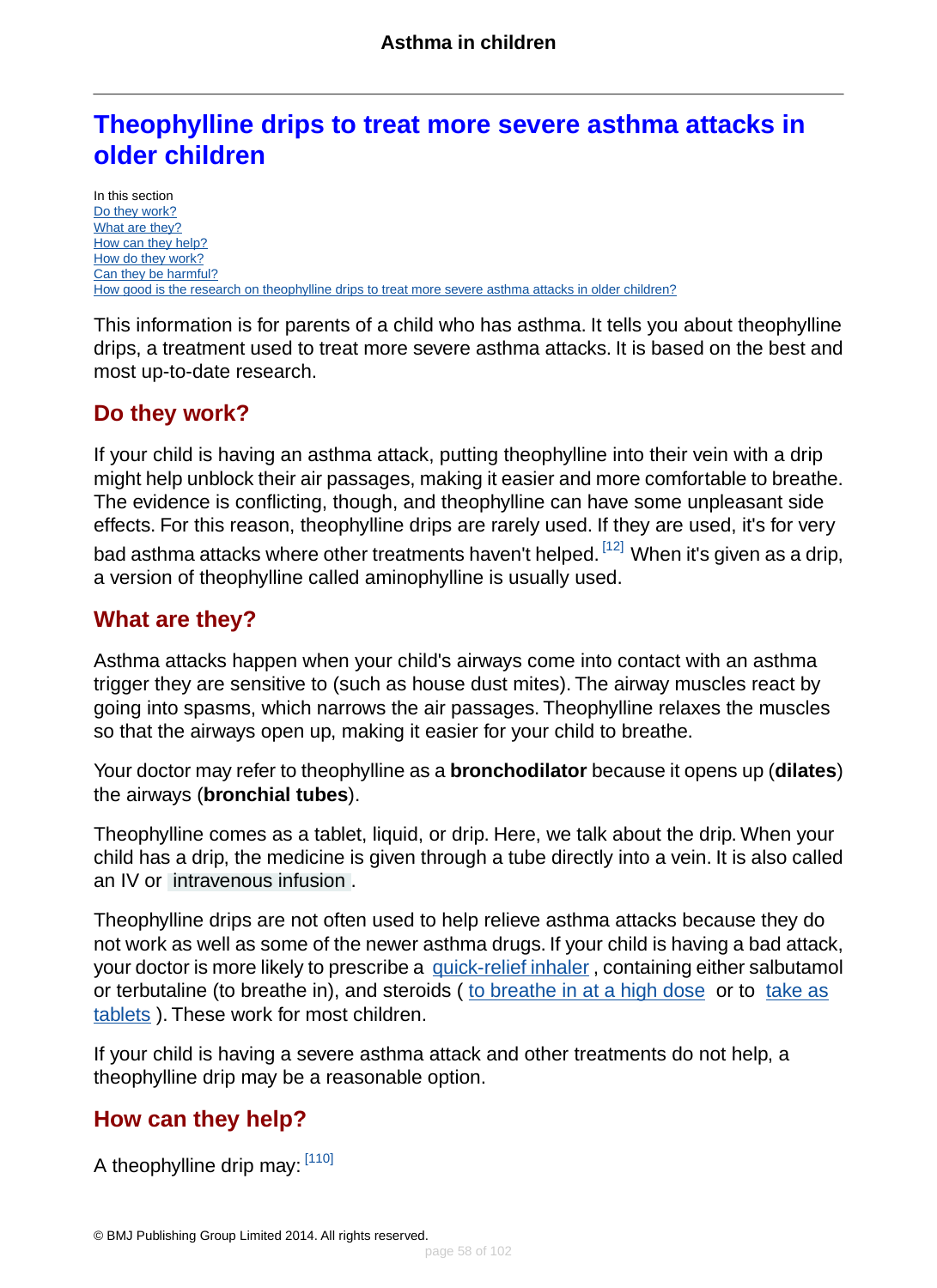- Improve how well your child's lungs work and increase the amount of oxygen that gets into the bloodstream
- Help your child's asthma get better faster than if they didn't have a theophylline drip.

### <span id="page-58-1"></span>**How do they work?**

The purpose of theophylline drips is to help keep the airways open, making it easier for air to get into your child's lungs. Theophylline does this by relaxing the muscles in the air passages, preventing them from going into spasms and closing up when your child breathes in **asthma triggers** such as house dust mites.

<span id="page-58-2"></span>Experts are not exactly sure how theophylline works. It seems to keep the muscles relaxed by stopping certain cells (called mast cells) in the lining of the air passages from releasing chemicals that cause muscles to tighten up.

### **Can they be harmful?**

Theophylline drips may make your child vomit or feel quite sick. About one-third of the children given this drug in studies were sick. [\[110\]](#page-99-17)

<span id="page-58-3"></span>Theophylline drips have to be given slowly and carefully. If theophylline is put into the body too fast, it can cause seizures (fits) or heart [palpitations](#page-94-3) . <sup>[\[111\]](#page-100-0)</sup>

### **How good is the research on theophylline drips to treat more severe asthma attacks in older children?**

<span id="page-58-0"></span>The evidence is conflicting on whether theophylline is worth trying when other treatments do not relieve an asthma attack. There is no really strong evidence either way. The few studies that have been done have not had very many people in them. [\[110\]](#page-99-17) Also, some studies were stopped because many of the children felt sick or vomited.

# **Theophylline tablets to prevent asthma symptoms in older children**

In this section [Do they work?](#page-59-0) [What are they?](#page-59-1) [How can they help?](#page-59-2) [How do they work?](#page-59-3) [Can they be harmful?](#page-60-1) [How good is the research on theophylline tablets to prevent asthma symptoms in older children?](#page-60-2)

This information is for parents of a child who has asthma. It tells you about theophylline tablets, a treatment used to prevent asthma symptoms. It is based on the best and most up-to-date research.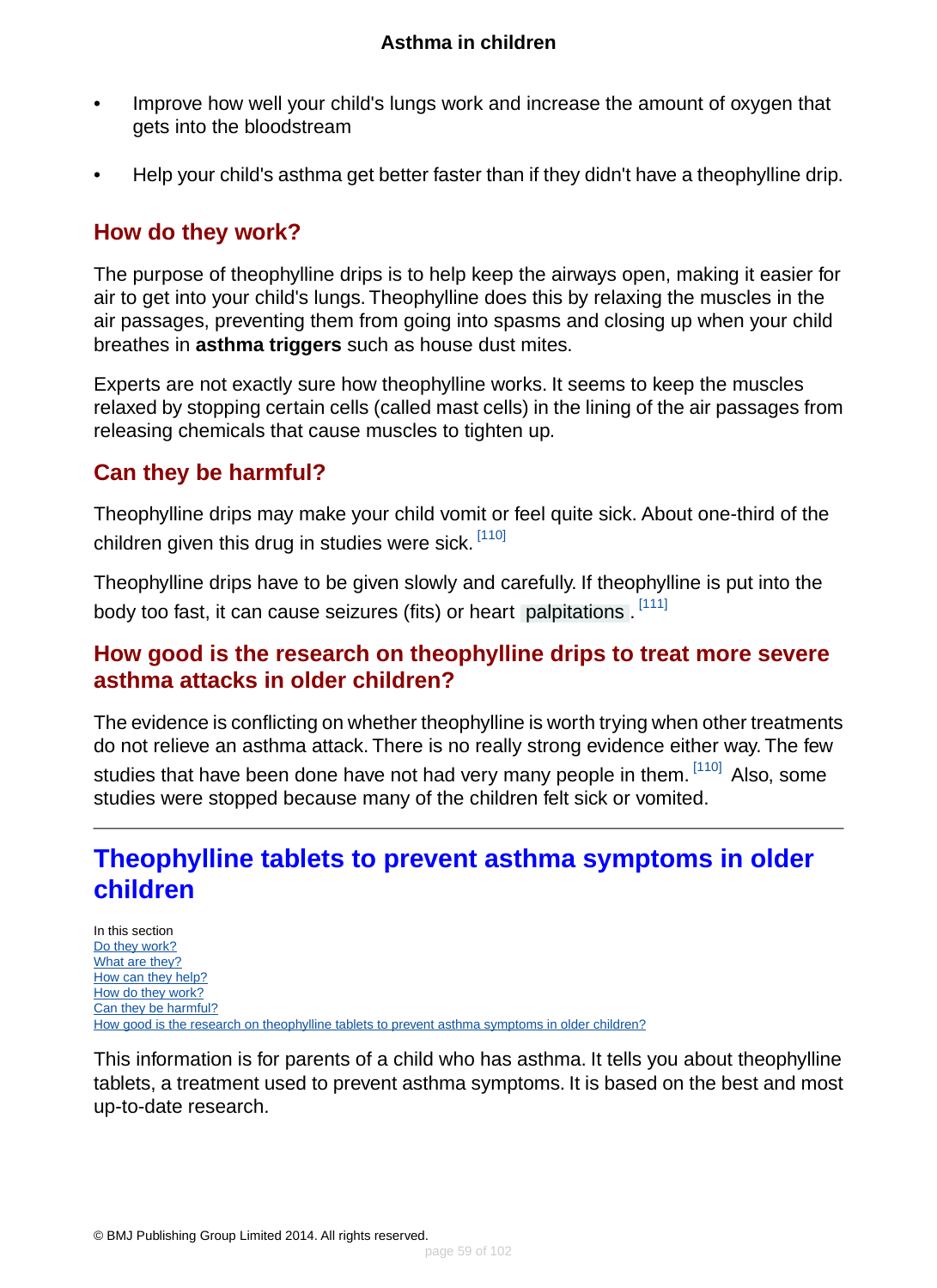### <span id="page-59-0"></span>**Do they work?**

Taking theophylline tablets might help improve how well your child's lungs work. But they can have **serious side effects**. So most doctors try other treatments first, such as [steroids from an inhaler](#page-40-0) .

### <span id="page-59-1"></span>**What are they?**

Theophylline is a drug that opens up the air passages. Asthma symptoms are triggered when your child breathes in something they are sensitive to, such as house dust mites or pet hair. The airway muscles react by going into spasms, which narrows the air passages. Theophylline helps relieve symptoms by keeping the muscles relaxed and the airways open. This makes it easier for your child to breathe.

Theophylline tablets do not start working straight away, so they should not be used to provide quick relief in an asthma attack. For quick relief, theophylline has to be injected through a drip. For more details, see [Theophylline drips to treat more severe asthma](#page-57-3) [attacks](#page-57-3) .

Your child may need blood tests to check that they are getting the right dose of theophylline. It can be difficult for doctors to get the dose right.

<span id="page-59-2"></span>Theophylline tablets can be used alongside [steroids from an inhaler](#page-40-0) in children with poorly controlled asthma, especially if night-time symptoms are a problem.To learn more, see [Theophylline tablets as an extra treatment to prevent asthma symptoms](#page-68-0). But for these children, it's more usual for doctors to prescribe a [salmeterol inhaler](#page-66-0) .

### **How can they help?**

If your child takes theophylline: [\[112\]](#page-100-1)

- Their lungs may work better (their lung function may improve)
- They may not need to take reliever medicines as frequently to treat asthma symptoms and attacks.

<span id="page-59-3"></span>But theophylline tablets can have serious side effects. And research doesn't show that they work any better than [inhaled steroids](#page-40-0), which are a safer treatment. [\[64\]](#page-97-9)

#### **How do they work?**

The main job of theophylline tablets is to help keep the airways open, making it easier for air to get into your child's lungs. Theophylline does this by relaxing the muscles in the air passages, stopping them from going into spasm and closing up when your child breathes in an asthma trigger.

Experts are not exactly sure how theophylline does its job. It seems to keep the muscles relaxed by stopping certain cells (called mast cells) from releasing chemicals that cause the muscles in your child's airways to tighten up. These chemicals are called histamine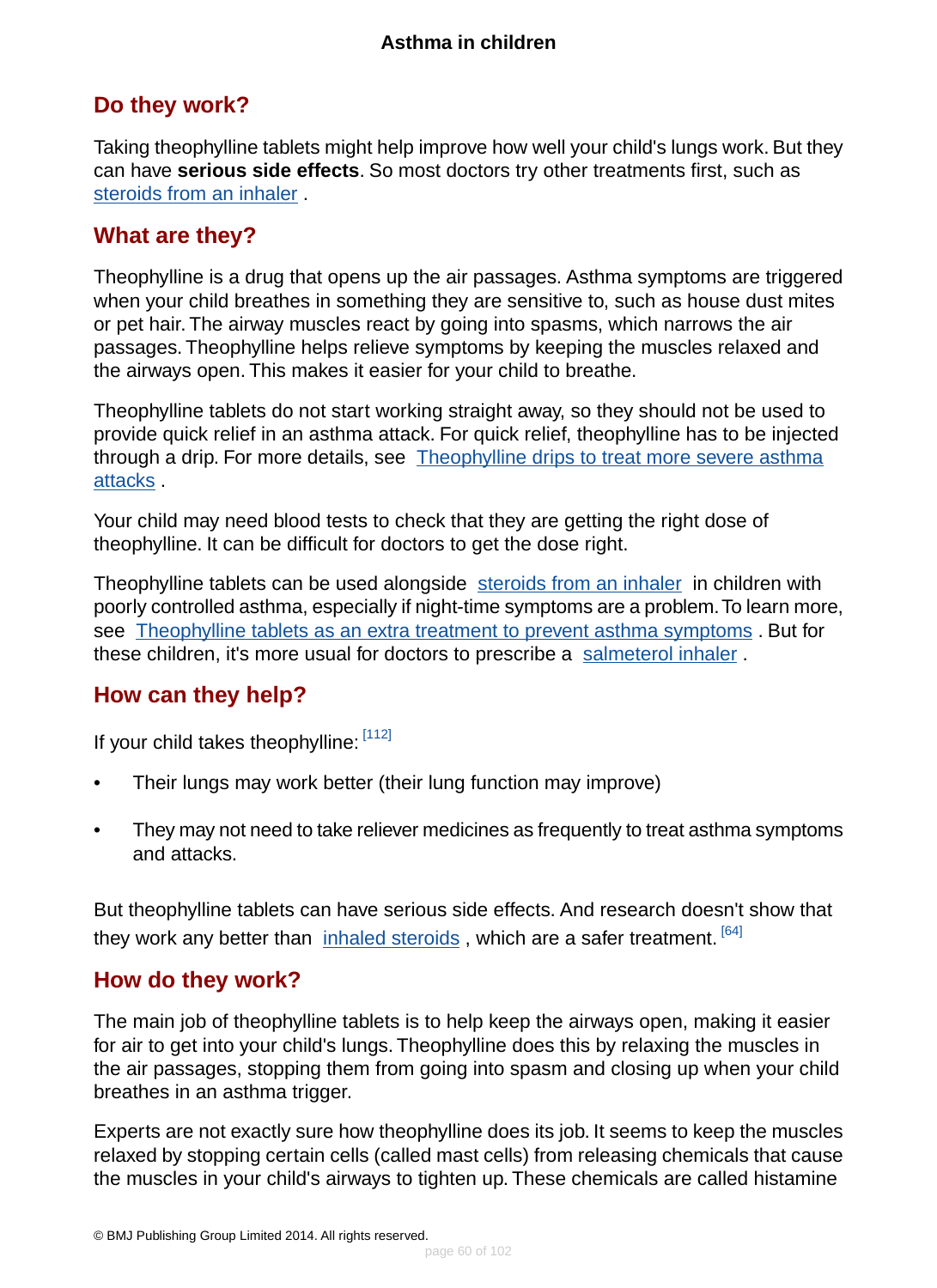and prostaglandin.Theophylline may also stop the airways from becoming extra-sensitive to these chemicals in the first place, so the muscles are less likely to tighten up when the chemicals are released.

Theophylline tablets also seem to help control [inflammation](#page-93-1) and swelling in the airways. They are not as good at this as other treatments, such as steroids from an inhaler.

## <span id="page-60-1"></span>**Can they be harmful?**

This medicine can have side effects such as indigestion, feeling sick, or vomiting. [\[112\]](#page-100-1) Theophylline tablets are more likely than steroid inhalers to cause headaches, stomach problems, and shaking (tremor).

<span id="page-60-2"></span>If your child gets too much of the drug, there's a chance he or she could get serious heart [palpitations](#page-94-3) or have a [seizure](#page-94-4) (fit). [\[113\]](#page-100-2)

### **How good is the research on theophylline tablets to prevent asthma symptoms in older children?**

We found one good-quality study (a [randomised controlled trial](#page-94-2) ) showing that theophylline may help children's lungs work better and prevent asthma attacks. <sup>[\[112\]](#page-100-1)</sup> However, we also found another good study showing that theophylline doesn't work any better than [steroids](#page-40-0) [from an inhaler](#page-40-0), which are a safer treatment.  $[64]$  For this reason, doctors usually recommend using inhaled steroids first.

# <span id="page-60-0"></span>**Sodium cromoglicate from an inhaler to prevent asthma symptoms in older children**

In this section [Does it work?](#page-60-3) [What is it?](#page-61-0) [How can it help?](#page-61-1) [How does it work?](#page-61-2) [Can it be harmful?](#page-61-3) [How good is the research on sodium cromoglicate from an inhaler to prevent asthma symptoms in older children?](#page-61-4)

<span id="page-60-3"></span>This information is for parents of a child who has asthma. It tells you about sodium cromoglicate from an inhaler, a treatment used to prevent asthma symptoms. It is based on the best and most up-to-date research.

### **Does it work?**

Not very well.The research on sodium cromoglicate has found that it doesn't help children with asthma, or only helps a small amount. [Steroids from an inhaler](#page-40-0) are usually a better treatment for preventing asthma.Your child's doctor may recommend sodium cromoglicate if steroids don't help or aren't suitable for some reason.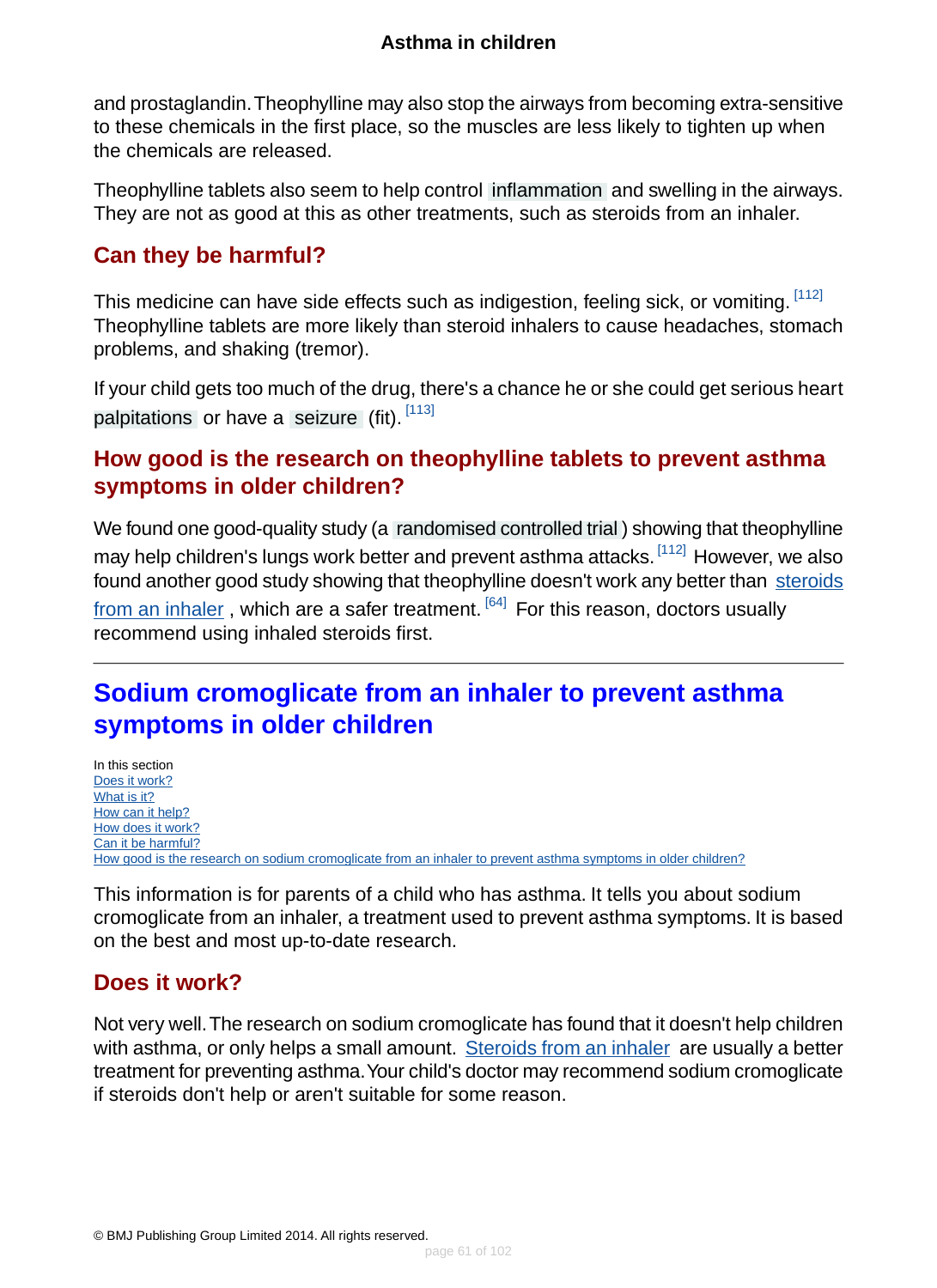### <span id="page-61-0"></span>**What is it?**

Sodium cromoglicate is an anti-inflammatory medicine that is breathed in through an inhaler to help keep asthma symptoms at bay. Its job is to prevent the swelling ( [inflammation](#page-93-1) ) in the airways to keep asthma under long-term control. It isn't designed to treat an asthma attack.

Your doctor or nurse may refer to this medicine as a **preventer**. One brand is Intal.

Breathing in sodium cromoglicate is a good way to take the drug, as it gets straight to the lungs, where it's needed. Sodium cromoglicate comes in a dry powder inhaler called a Spinhaler.

Sodium cromoglicate is generally prescribed for children with relatively mild asthma. Your doctor may suggest trying this treatment if your child needs their [quick-relief inhaler](#page-37-0) more than once a day. But your doctor will probably recommend that your child tries [steroids from an inhaler](#page-40-0) first. [\[12\]](#page-95-0)

### <span id="page-61-1"></span>**How can it help?**

If your child gets asthma symptoms often, a sodium cromoglicate inhaler might improve their symptoms a little. <sup>[\[114\]](#page-100-3)</sup>

<span id="page-61-2"></span>Most children find that steroid inhalers work better than sodium cromoglicate inhalers.

### **How does it work?**

Sodium cromoglicate seems to calm down and prevent swollen airways, making it easier for your child to breathe and less likely that he or she will react to asthma triggers (such as house dust mites and smoke).

<span id="page-61-3"></span>Experts are not exactly sure how sodium cromoglicate works.They think that it probably stabilises the outer layer of cells, called mast cells, in the lining of the airways.This stops them from releasing the chemicals that cause [inflammation](#page-93-1) .

### **Can it be harmful?**

<span id="page-61-4"></span>Not many children in the studies got side effects. And the side effects children did get weren't usually serious. They included coughing, a bad taste in the mouth, irritation around the mouth, and a sore throat.

### **How good is the research on sodium cromoglicate from an inhaler to prevent asthma symptoms in older children?**

The research on sodium cromoglicate is mixed. <sup>[\[114\]](#page-100-3)</sup> Some research says it doesn't help any more than a pretend treatment (a [placebo](#page-93-2) ). Some says that it only helps a little bit. There's reasonably good research showing that sodium cromoglicate does not work as well as [steroids from an inhaler](#page-40-0) at preventing asthma symptoms.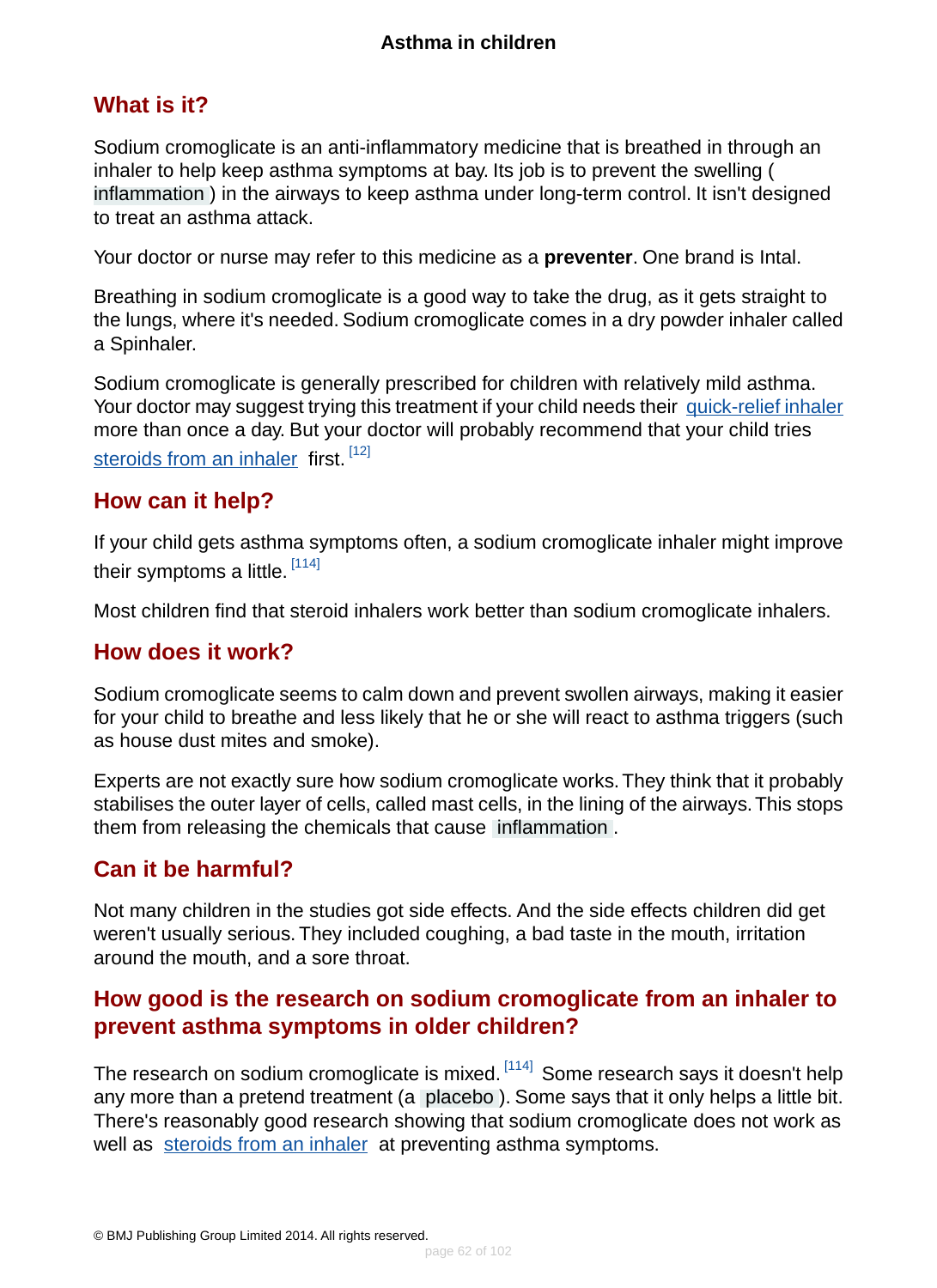# **Trying to get rid of dust mites in your home to prevent asthma symptoms in older children**

In this section [Does it work?](#page-62-0) [What is it?](#page-62-1) [How can it help?](#page-63-0) [How does it work?](#page-63-1) [Can it be harmful?](#page-63-2) [How good is the research on trying to get rid of dust mites in your home to prevent asthma symptoms in older children?](#page-63-3)

This information is for parents of a child who has asthma. It tells you about trying to get rid of dust mites in your home, a treatment used to prevent asthma symptoms. It is based on the best and most up-to-date research.

### <span id="page-62-0"></span>**Does it work?**

<span id="page-62-1"></span>No. Although droppings left by house dust mites are a common asthma trigger, trying to get rid of mites from your home doesn't make any difference.

### **What is it?**

House dust mites are tiny, eight-legged creatures that live in soft furnishings, such as mattresses, pillows, and carpets. Their droppings make up part of normal household dust.

Some studies have found that people's asthma improves when they stay at high-altitude hospitals in the Alps, where dust mites can't survive. This has led some doctors to recommend trying to control dust mites in your home as a way of preventing asthma attacks.

There are several ways of trying to get rid of dust mites.We've listed some of them below. But remember, all these things have been tested, and they don't help to improve asthma symptoms. Some of them can be expensive or hard work, so they're probably not worth trying.

Studies on getting rid of dust mites have looked at:  $[41]$ 

- Using mite-proof mattress, duvet, and pillow covers
- Washing bedding in hot water (say 60°C) every week
- Hanging bed linen out in the sun to kill dust mites
- Using chemical sprays to kill dust mites on furniture
- Having an air filter or dehumidifier in your home
- Vacuuming regularly. Some studies looked at vacuums with special air filters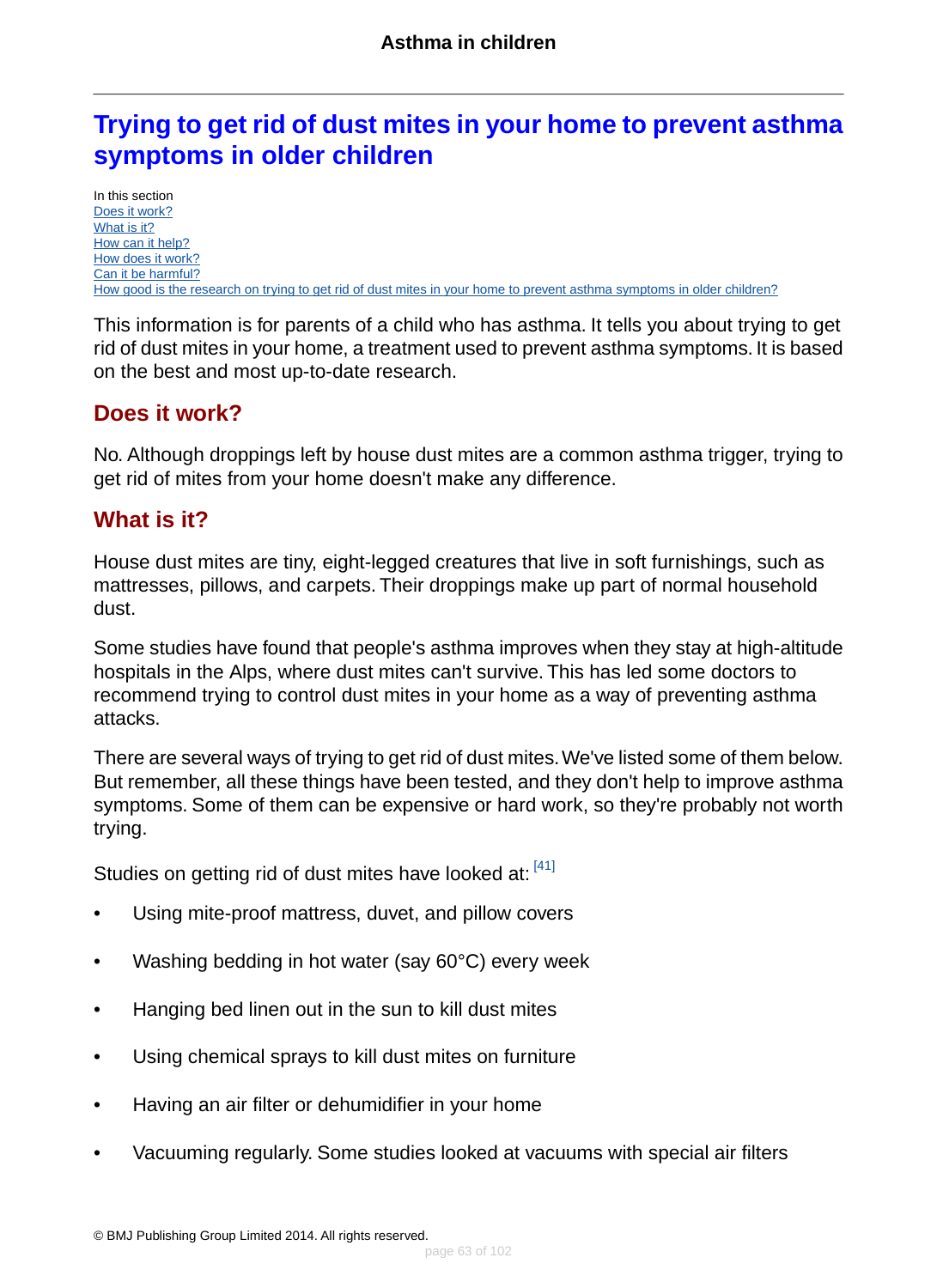- Getting rid of soft toys, or putting them in the freezer every so often to kill dust mites
- Dusting with a damp cloth, to catch dust rather than stirring it up
- Getting rid of soft furnishings. For example, carpets were replaced with wood or linoleum floors. Curtains were replaced with blinds. In some studies, people even got rid of their sofas.

### <span id="page-63-0"></span>**How can it help?**

It doesn't help. The research shows that trying to get rid of dust mites from your home makes no difference to asthma symptoms. <sup>[\[41\]](#page-96-0)</sup>

In studies looking at both adults and children, measures to get rid of dust mites didn't affect people's asthma symptoms. <sup>[\[41\]](#page-96-0)</sup> People needed to use their inhalers just as often as before.

There's also no evidence that pillows or bedding made of synthetic fabrics are any better than natural materials. <sup>[\[41\]](#page-96-0)</sup>

It might seem strange that getting rid of mites makes no difference to people's asthma. But dust mites are very common. A mattress can contain millions of them. [\[42\]](#page-96-3) It's likely that, no matter what you do, there will still be enough mites left to trigger asthma symptoms.

<span id="page-63-1"></span>It's also possible that killing dust mites doesn't get rid of all of their droppings. This may be another reason why trying to control dust mites doesn't help with asthma.

### **How does it work?**

<span id="page-63-2"></span>We know that droppings from house dust mites can trigger asthma symptoms. So it makes sense that getting rid of mites should help improve your child's asthma. But, sadly, this doesn't seem to work. It only takes a fairly small number of mites to trigger asthma symptoms. Mites are so common that nothing you can do will kill enough of them to make a difference.

## **Can it be harmful?**

<span id="page-63-3"></span>Trying to get rid of house dust mites from your home isn't likely to be harmful to your health. But measures to get rid of mites can be hard work and expensive. The research shows that they're unlikely to work, so you would be wasting your time and money.

### **How good is the research on trying to get rid of dust mites in your home to prevent asthma symptoms in older children?**

There's some good research showing that trying to control dust mites doesn't help improve people's asthma.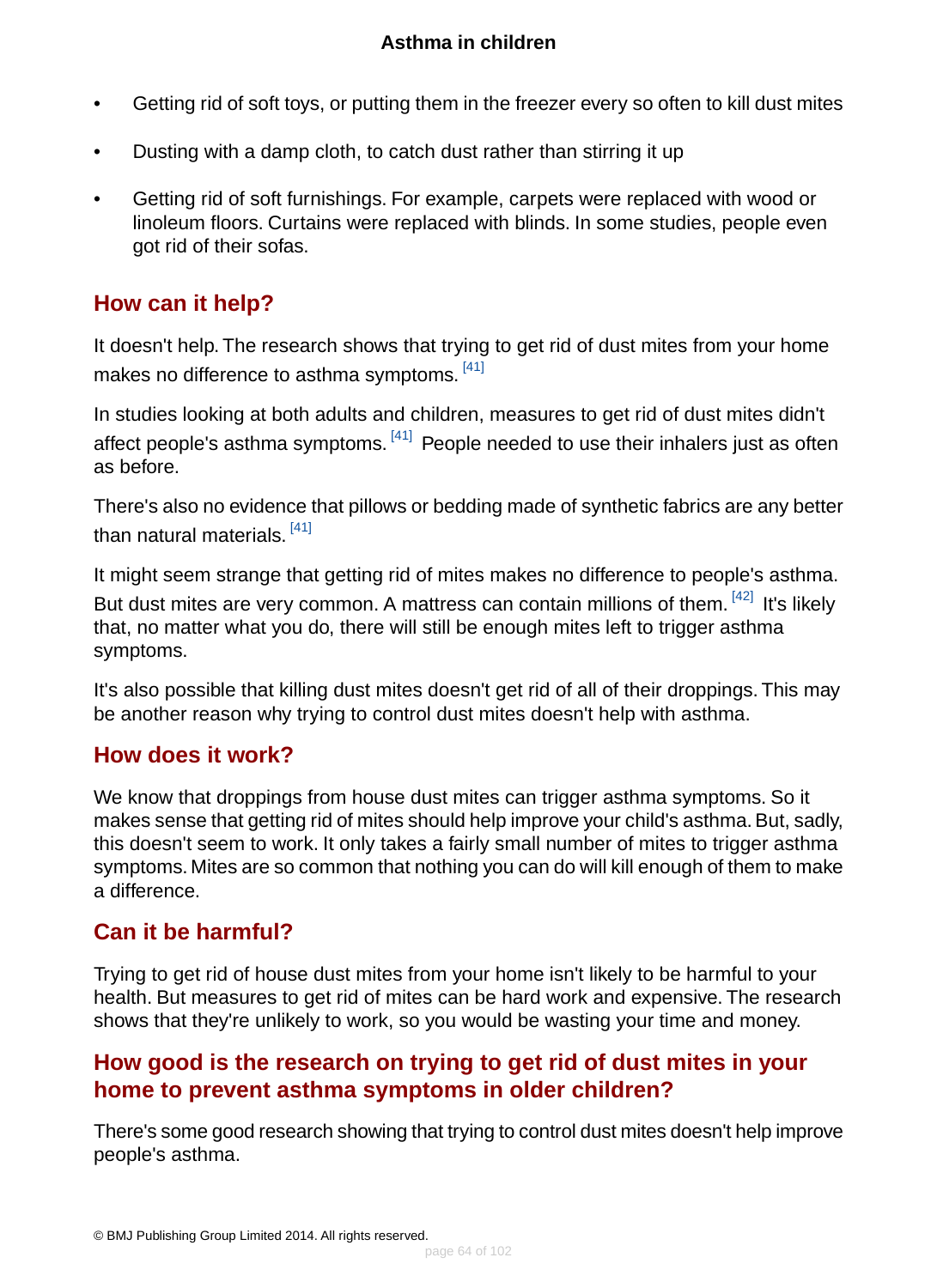A large review of the research (a [systematic review](#page-94-5) ) looked at 54 studies that included over 3,000 people. <sup>[\[41\]](#page-96-0)</sup> As well as using mattress covers and mite-killing cleaning products, some of the people even got rid of their sofas or soft toys. But nothing helped. People's asthma symptoms stayed the same, and people needed to carry on using their inhalers in the same way as before.

# **Increasing the dose of steroids from an inhaler to prevent asthma symptoms in older children**

In this section [Does it work?](#page-64-0) [What is it?](#page-64-1) [How can it help?](#page-65-0) [How does it work?](#page-65-1) [Can it be harmful?](#page-65-2) [How good is the research on increasing the dose of steroids from an inhaler to prevent asthma symptoms in older children?](#page-66-1)

<span id="page-64-0"></span>This information is for parents of a child who has asthma. It tells you about increasing the dose of steroids from an inhaler, a treatment used to prevent asthma symptoms. It is based on the best and most up-to-date research.

#### **Does it work?**

<span id="page-64-1"></span>We're not certain. There isn't enough research to give a clear answer. Inhaled steroids are one of the best treatments to help prevent asthma attacks and improve how well the lungs work. But if your child still has poorly controlled asthma, we don't know whether increasing their dose of inhaled steroids will help.

#### **What is it?**

Steroids calm down and prevent swelling ( [inflammation](#page-93-1) ) in the airways of children with asthma.To prevent asthma symptoms, steroids are usually breathed in (inhaled) through an inhaler. Breathing in the medicine is a good way of making sure it gets straight to the lungs, where it's needed. To learn more, see [How to take asthma drugs](#page-86-0).

If your child's asthma is not under control even though he or she regularly uses a steroid inhaler, your doctor or nurse may suggest that you increase the amount of medicine he or she takes.This may mean your child takes a larger dose of inhaled medicine, or takes it more often.

Many parents worry about giving their children steroids. It is important to remember that the steroids used to treat asthma are not the same type as the anabolic steroids used by some athletes and bodybuilders. In fact, they are a direct copy of corticosteroids produced naturally by our bodies to deal with inflammation. To learn more, see [More](#page-89-0) [about steroids and asthma](#page-89-0) .

It's also worth noting that when steroids are inhaled, the medicine goes directly to the lungs, where it's needed. This means your child takes a much smaller dose than they would if they took steroid tablets - even if the inhaled dose is described as 'high'.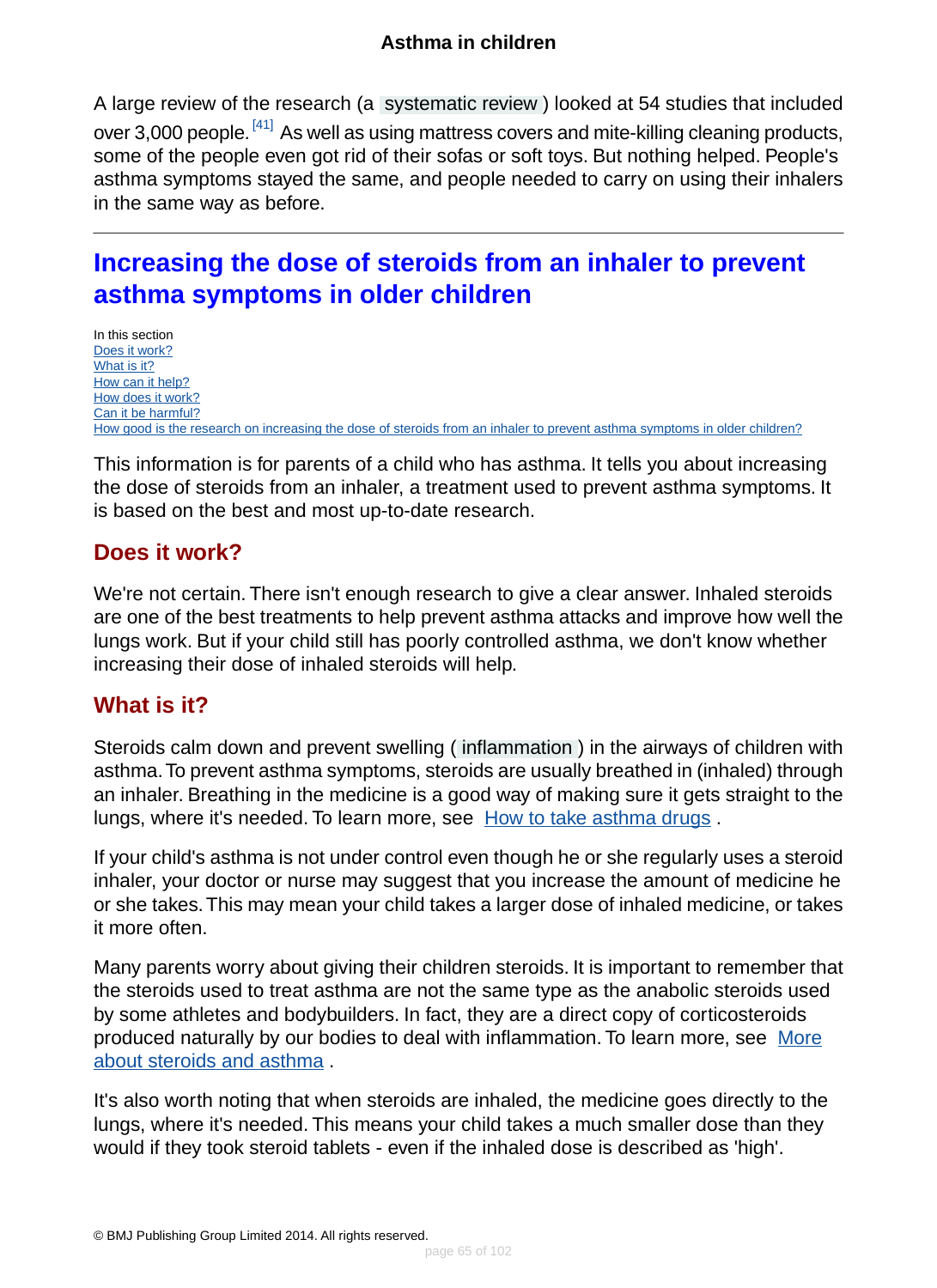Several different types of inhaled steroids are available, including (with brand names):

- Beclometasone (Qvar)
- Budesonide (Pulmicort)
- Fluticasone (Flixotide)
- Mometasone (Asmanex).

<span id="page-65-0"></span>These inhalers are usually brown, cream, red, or orange.

### **How can it help?**

We know that taking steroids regularly from an inhaler helps to prevent asthma symptoms. To read more, see [Steroids from an inhaler to prevent asthma symptoms](#page-40-0) . But we don't know whether increasing the dose has any additional benefits. Studies so far suggest that it doesn't help.  $^{\left[115\right]}$   $^{\left[116\right]}$ 

Some research suggests that [adding salmeterol or formoterol from an inhaler](#page-66-2) works better than increasing the dose of steroids.<sup>[\[117\]](#page-100-6)</sup>[\[118\]](#page-100-7)[\[119\]](#page-100-8)

<span id="page-65-1"></span>How well a steroid works for your child may depend on how well he or she can use an inhaler.

#### **How does it work?**

<span id="page-65-2"></span>Steroids from an inhaler are a good way of preventing asthma symptoms. But some children still get asthma symptoms even when they use their steroid inhaler regularly. So researchers have looked at whether a higher dose works better than an ordinary dose.

#### **Can it be harmful?**

The main concern with steroids is their effect on children's growth. In one study, the growth of children who were given high doses of inhaled steroids was slower than that of children taking on an ordinary dose. <sup>[\[115\]](#page-100-4)</sup> For more about steroids and growth, see [More about steroids and asthma](#page-89-0) .

There has been concern among doctors that, very rarely, high doses of steroids could stop the adrenal glands working properly. <sup>[\[26\]](#page-95-4) [\[120\]](#page-100-9)</sup> The adrenal glands lie just above the kidneys. They make hormones that help the body run smoothly. The hormones your adrenal glands make help to regulate your heart and kidneys and the amount of glucose (sugar) in your blood. The cases of steroids affecting someone's adrenal glands have mainly involved the drug fluticasone. The doses involved were 500 micrograms to 2,000 micrograms a day. <sup>[\[26\]](#page-95-4) [\[27\]](#page-95-5)</sup>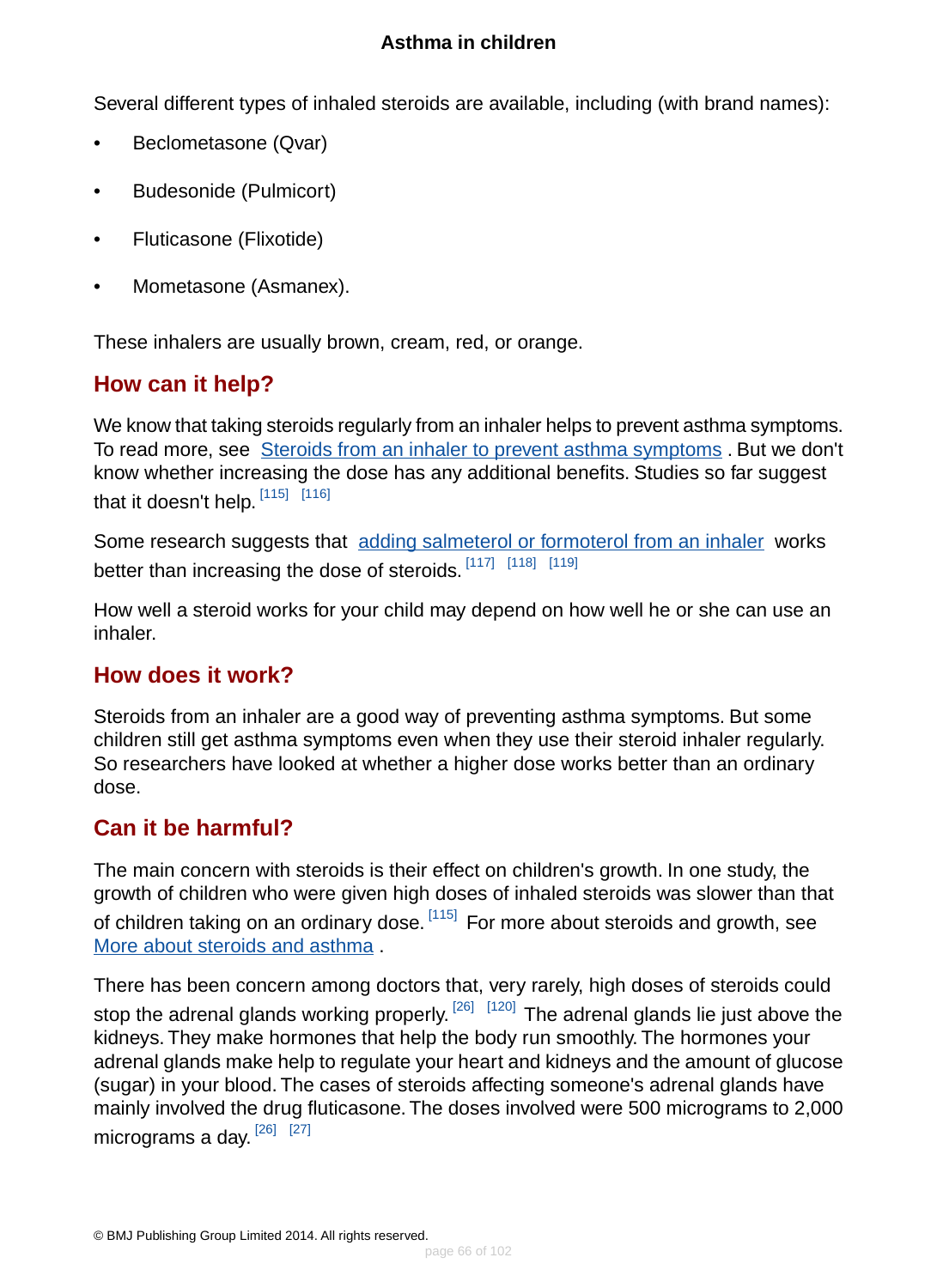### <span id="page-66-1"></span>**How good is the research on increasing the dose of steroids from an inhaler to prevent asthma symptoms in older children?**

Not many studies have looked at whether a higher dose of steroids from an inhaler helps to prevent asthma symptoms any better than the normal dose. So far, the research suggests that raising the dose doesn't help. <sup>[\[115\]](#page-100-4)</sup> <sup>[\[116\]](#page-100-5)</sup> One study looked at 177 children between 6 years old and 16 years old. <sup>[\[115\]](#page-100-4)</sup> It found that higher doses of steroids didn't help any more than the normal dose.

A summary of studies (a [systematic review](#page-94-5) ) plus two additional studies also suggest that [adding salmeterol or formoterol from an inhaler](#page-66-0) works better than increasing the dose of steroids. [\[117\]](#page-100-6) [\[118\]](#page-100-7) [\[119\]](#page-100-8)

# <span id="page-66-0"></span>**Salmeterol or formoterol from an inhaler as an extra treatment to prevent asthma symptoms in older children**

In this section [Do they work?](#page-66-3) [What are they?](#page-66-2) [How can they help?](#page-67-0) [How do they work?](#page-67-1) [Can they be harmful?](#page-67-2) [How good is the research on salmeterol or formoterol from an inhaler as an extra treatment to prevent asthma symptoms in older](#page-68-1) [children?](#page-68-1)

<span id="page-66-3"></span>This information is for parents of a child who has asthma. It tells you about taking salmeterol or formoterol from an inhaler, as an extra treatment to prevent asthma symptoms. It is based on the best and most up-to-date research.

### **Do they work?**

Yes. Research shows that using a salmeterol or formoterol inhaler as well as a [steroid](#page-40-0) [inhaler](#page-40-0) is likely to help children control their asthma.

<span id="page-66-2"></span>Salmeterol and formoterol aren't usually used on their own to prevent or control asthma symptoms.They tend to be used as an extra treatment for children who are already using a steroid inhaler. [\[12\]](#page-95-0) [\[60\]](#page-97-5) That's because salmeterol and formoterol can actually **make** asthma symptoms worse if they're used on their own. [\[121\]](#page-100-10)

### **What are they?**

Salmeterol and formoterol inhalers help relax the muscles in the airways. This opens them up and makes it easier for your child to breathe.Your child's doctor might suggest these treatments if a steroid inhaler on its own doesn't keep your child's asthma under control. [\[12\]](#page-95-0)

Salmeterol and formoterol are long-acting drugs used to prevent asthma symptoms. They take about half an hour to work, and the effects last for about 12 hours.Your child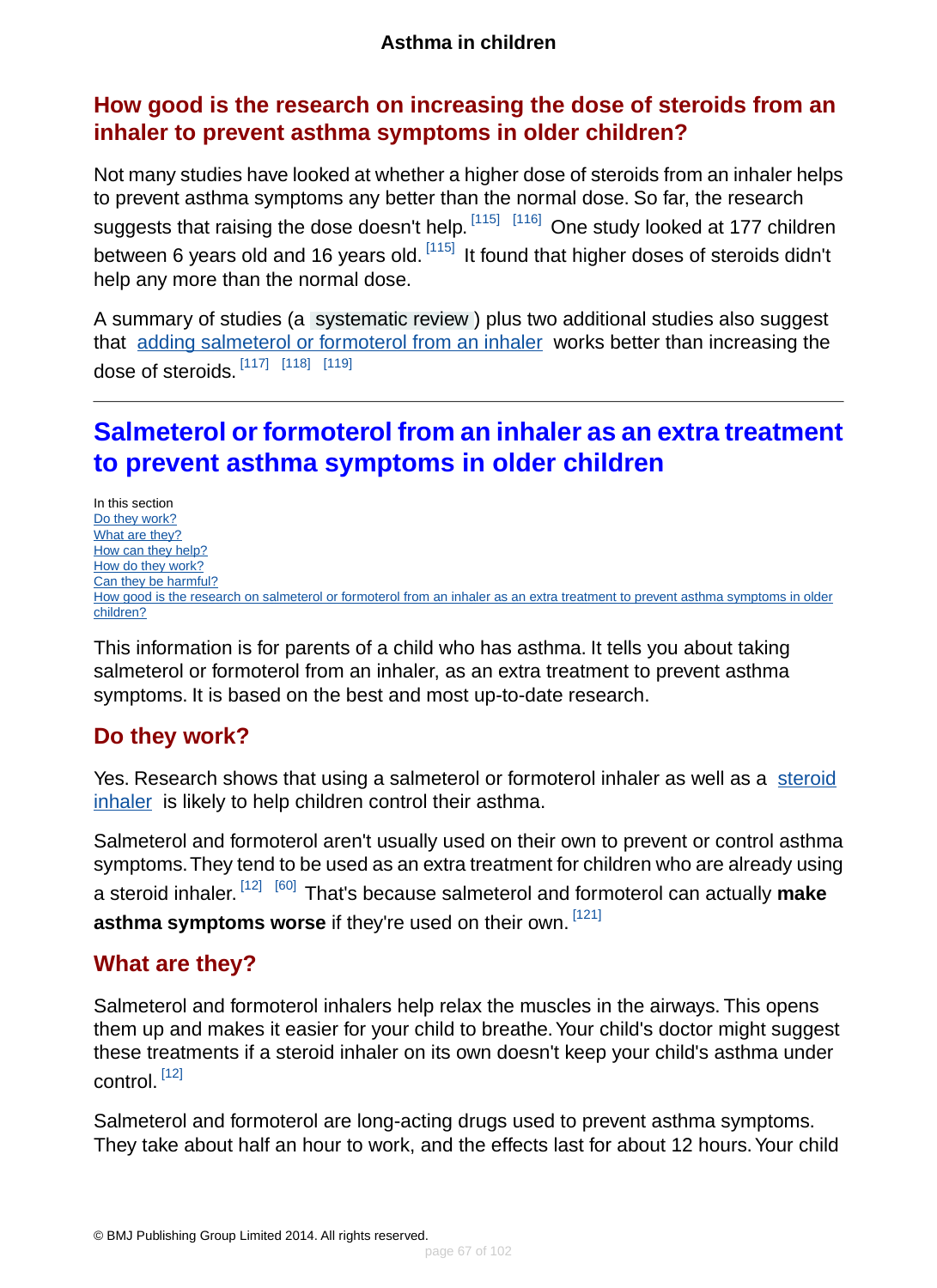**shouldn't use these drugs to treat an asthma attack**.Your child should have a [quick-relief inhaler](#page-37-0) to use when he or she gets symptoms.

Your doctor may call salmeterol or formoterol **bronchodilators** because they dilate (open up) the bronchial tubes (airways).You may also hear these drugs called **long-acting beta-2 agonists**.

The brand name for salmeterol is Serevent. Brand names for formoterol include Foradil and Oxis.Your child takes them using an inhaler. But these drugs shouldn't be used on their own to help control asthma symptoms.  $^{\lceil 12 \rceil - \lceil 60 \rceil}$  Children should carry on taking their [inhaled steroids](#page-40-0). Your child's doctor may also prescribe a single inhaler that combines both a steroid and a long-acting beta-2 agonist.

<span id="page-67-0"></span>If these drugs don't seem to be working as well as they used to, your child should see their doctor or practice nurse. <sup>[\[60\]](#page-97-5)</sup> It could be a sign that their asthma is getting worse.

## **How can they help?**

If a steroid inhaler is not controlling your child's asthma, adding a salmeterol or formoterol inhaler is likely to help. Research shows that these medicines may help your child breathe better. <sup>[\[117\]](#page-100-6)</sup> Studies also suggest that using a salmeterol or formoterol inhaler in addition to a steroid inhaler can help children control their asthma symptoms better than just increasing the dose of their steroid inhaler. [\[118\]](#page-100-7) [\[119\]](#page-100-8)

### <span id="page-67-1"></span>**How do they work?**

Salmeterol and formoterol are designed to help control asthma symptoms by keeping the airways open, making it easier for your child to breathe. They work by relaxing the muscle in the lining of the air passages that can go into spasm when your child comes into contact with an asthma trigger.

Salmeterol and formoterol inhalers may also help symptoms by clearing any sticky fluid (excess mucus) that might be blocking your child's airways.

<span id="page-67-2"></span>These treatments may also help stop the airways reacting to triggers such as house dust mite droppings and exercise.

### **Can they be harmful?**

Although taking salmeterol or formoterol might mean your child has fewer asthma attacks, there's a danger that the attacks they do get could be more severe. <sup>[\[122\]](#page-100-11)</sup> A severe asthma attack could even be fatal.

One study looked at about 26,000 people. <sup>[\[123\]](#page-100-12)</sup> Half of them took salmeterol as well as their usual asthma treatment. In this study, 13 of the 13,000 people died while taking salmeterol.This compared with 3 in 13,000 people who were taking a dummy treatment (a [placebo](#page-93-2) ). Other studies have also found a risk, which seems to be higher among children than adults. <sup>[\[124\]](#page-100-13)</sup>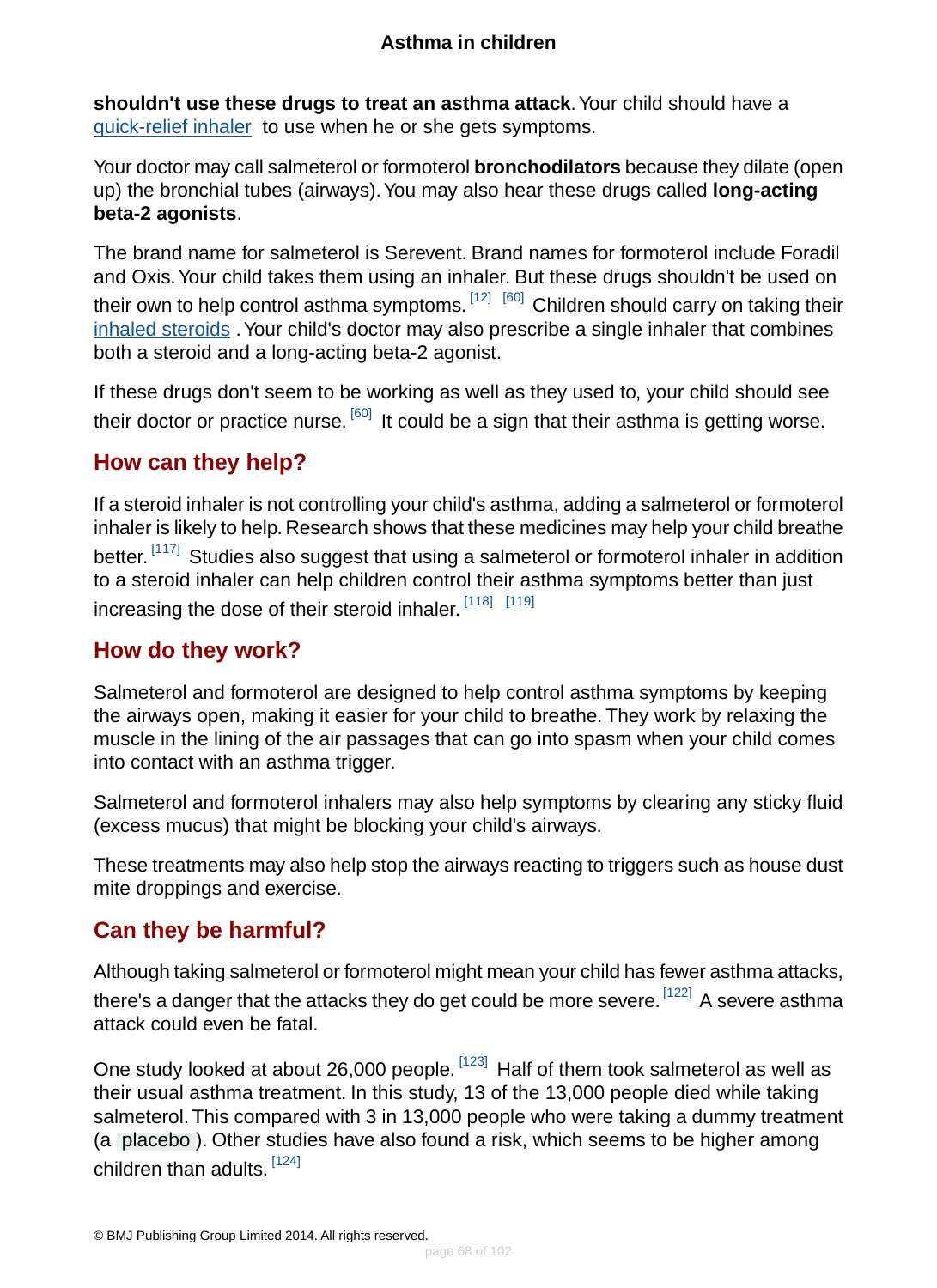Because of these risks, salmeterol and formoterol are only recommended if a steroid inhaler hasn't helped your child. Your doctor might suggest them as an extra treatment if your child is already using a steroid inhaler.  $^{\lceil 12 \rceil - \lceil 60 \rceil}$  They shouldn't be the only treatment your child uses.

Salmeterol and formoterol inhalers can cause shaking (especially in the hands), headaches, a rapid heartbeat, low levels of potassium in the blood (which can lead to a dangerous disturbance of the heart's rhythm), and sleep and behaviour problems. But children didn't get these side effects in the studies we looked at.

### <span id="page-68-1"></span>**How good is the research on salmeterol or formoterol from an inhaler as an extra treatment to prevent asthma symptoms in older children?**

We found a summary of the research (a [systematic review](#page-94-5)) that looked at 16 studies with more than 4,600 children.  $[117]$  The review found that adding a salmeterol or formoterol inhaler to *inhaled steroids* can help children's lungs work better. Combining these treatments also seems to help children control their asthma symptoms better than simply increasing the dose of their steroid inhaler. [\[118\]](#page-100-7) [\[119\]](#page-100-8)

# <span id="page-68-0"></span>**Theophylline tablets as an extra treatment to prevent asthma symptoms in older children**

In this section [Do they work?](#page-68-2) [What are they?](#page-68-3) [How can they help?](#page-69-0) [How do they work?](#page-69-1) [Can they be harmful?](#page-70-0) [How good is the research on theophylline tablets as an extra treatment to prevent asthma symptoms in older children?](#page-70-1)

<span id="page-68-2"></span>This information is for parents of children who have asthma. It tells you about theophylline tablets as an extra treatment to prevent asthma symptoms. It is based on the best and most up-to-date research.

## **Do they work?**

<span id="page-68-3"></span>There's not enough research to say whether taking theophylline tablets at the same time as another treatment can help to prevent asthma symptoms.We do know that theophylline tablets can make children feel sick and give them headaches.

### **What are they?**

Theophylline tablets are sometimes used as an extra treatment for children who still get bad asthma despite treatment with [steroids from an inhaler](#page-40-0).

Children with asthma have airways that are sensitive to certain substances (called triggers). When they breathe in an asthma trigger, the muscles around the walls of the airways go into spasm and the passageways become narrower, making it difficult for air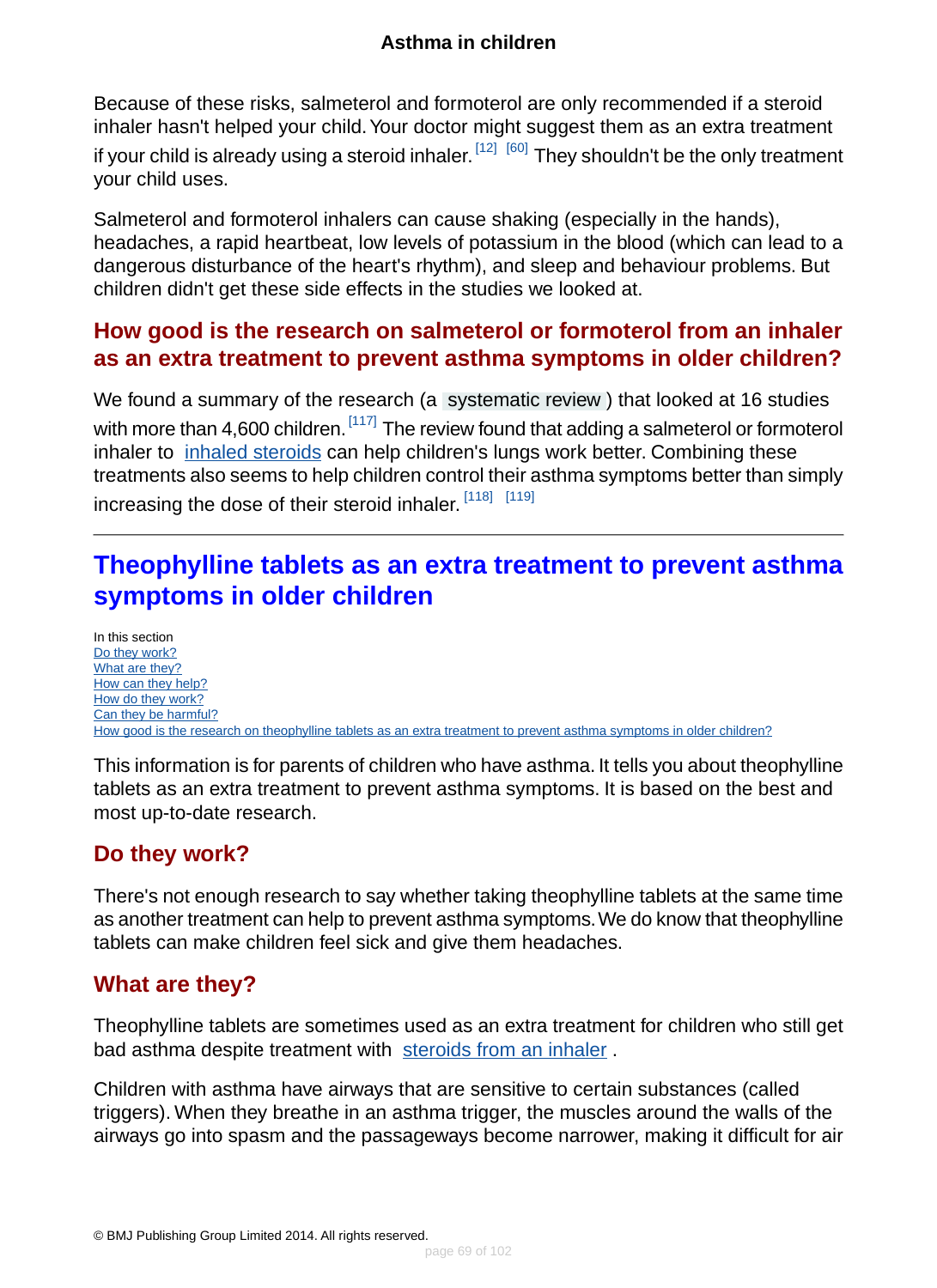to get through. The main job of theophylline is to relax the muscles so the airways open up, making it easier for your child to breathe.

Your doctor may call these types of drugs **bronchodilators** because they open up (**dilate**) the airways (**bronchial tubes**).

The job of theophylline tablets is to keep your child's asthma symptoms, such as coughing and wheezing, under long-term control. The medicine does not start working straight away, so it should not be used to provide quick relief in an asthma attack. However, theophylline is not used very often now because of side effects.

Your child may need blood tests to check that he or she is getting the right dose.

Your doctor will usually prescribe theophylline alongside other asthma treatments, such as [steroids from an inhaler](#page-40-0) and a [quick-relief inhaler](#page-37-0) . But occasionally it can be given on its own: for example, if your child has problems using an inhaler so cannot take steroids from an inhaler.

## <span id="page-69-0"></span>**How can they help?**

In one study, theophylline tablets helped to: [\[125\]](#page-100-14)

- Increase the number of days when children had no symptoms
- Reduce the amount of other treatments they need, such as quick-relief inhalers, inhaled steroids, or steroid tablets.

<span id="page-69-1"></span>But another study found that theophylline tablets didn't reduce the amount of other medicines children needed. Also, theophylline didn't reduce the number of times children got asthma symptoms. <sup>[\[126\]](#page-100-15)</sup> We need more research to say whether theophylline tablets are useful. But we do know that they can cause side effects.

### **How do they work?**

#### **They open up the airways**

The main job of theophylline is to help keep the airways open, making it easier for air to get into your child's lungs. It does this by relaxing the muscles in the air passages, stopping them from going into spasms, and closing up when your child comes into contact with an asthma trigger.

Experts are not exactly sure how theophylline does its job. It seems to keep the muscles relaxed by stopping certain cells (called **mast cells**) in the lining of the air passages from releasing chemicals that cause muscles to tighten up. These chemicals are called **histamine** and **prostaglandin**. Theophylline may also stop the airways from becoming sensitive to these chemicals in the first place, so the muscles are less likely to tighten up when the chemicals are released.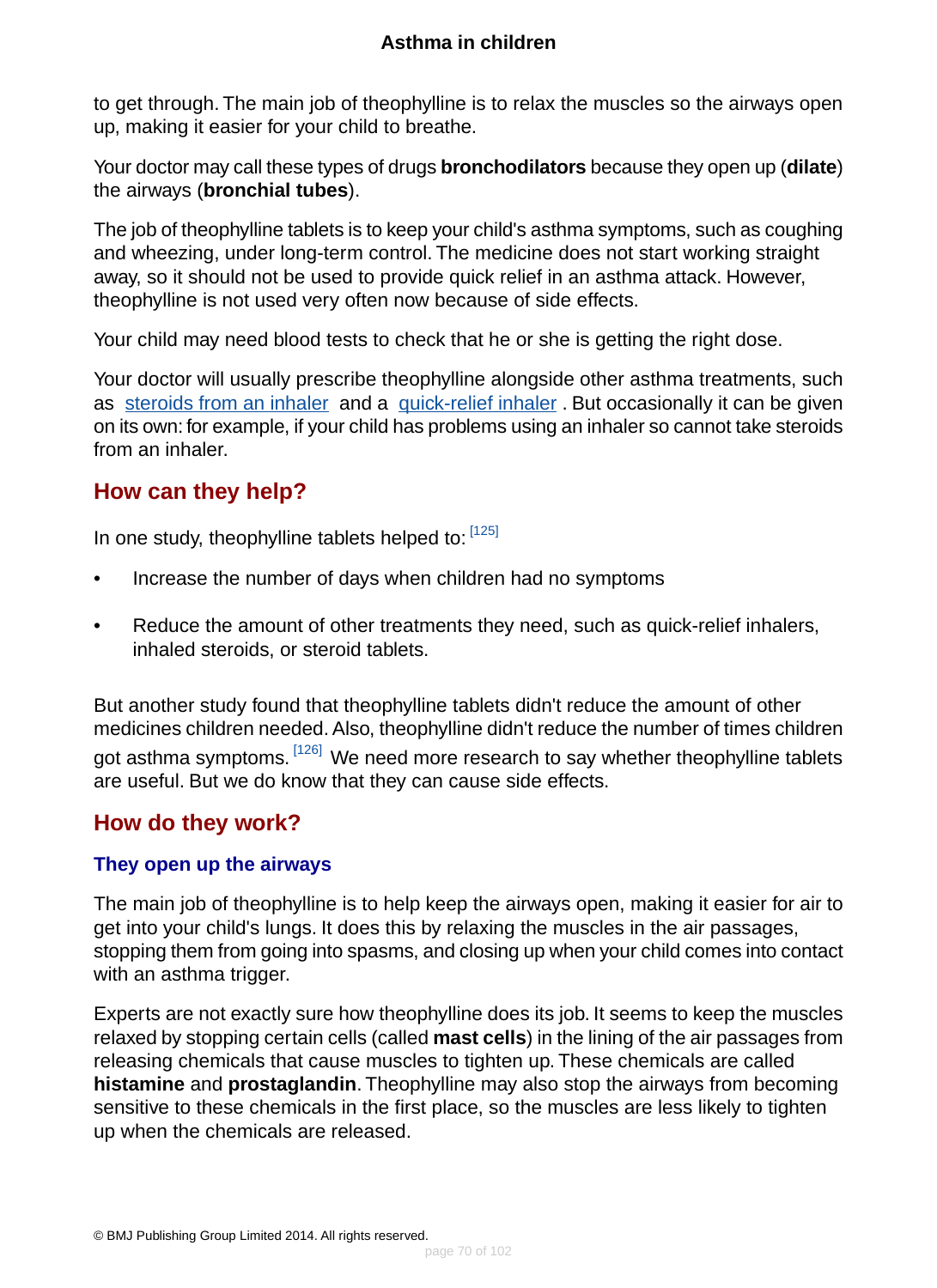Theophylline also seems to help control [inflammation](#page-93-1) and swelling in the airways. It is not as good at this as other treatments, such as [steroids from an inhaler](#page-40-0) .

## <span id="page-70-0"></span>**Can they be harmful?**

Theophylline tablets may make your child feel sick or vomit and give him or her headaches. <sup>[\[127\]](#page-100-16)</sup>

A disadvantage of theophylline is that it is difficult to get the dose right. [\[127\]](#page-100-16) This means that your child may need to have regular blood tests to check the levels of the drug in his or her blood.Too much theophylline can cause serious side effects, such as [seizures](#page-94-4) (fits) and heart [palpitations](#page-94-3) .

### <span id="page-70-1"></span>**How good is the research on theophylline tablets as an extra treatment to prevent asthma symptoms in older children?**

There isn't very good evidence that theophylline tablets help children who still have asthma symptoms despite taking *[inhaled steroids](#page-40-0)*. The studies that have been done have mixed results and didn't last very long. [\[125\]](#page-100-14) [\[126\]](#page-100-15) We need more research to say for certain whether adding theophylline tablets is helpful.

# **Leukotriene antagonist tablets as an extra treatment to prevent asthma symptoms in older children**

In this section [Do they work?](#page-70-2) [What are they?](#page-70-3) [How can they help?](#page-71-0) [How do they work?](#page-71-1) [Can they be harmful?](#page-71-2) [How good is the research on leukotriene antagonist tablets as an extra treatment to prevent asthma symptoms in older children?](#page-72-0)

<span id="page-70-2"></span>This information is for parents of children who have asthma. It tells you about using leukotriene antagonist tablets as an extra treatment to prevent asthma symptoms. It is based on the best and most up-to-date research.

## **Do they work?**

<span id="page-70-3"></span>We're not certain.There isn't enough research to know whether adding these tablets will help if your child still has asthma symptoms or asthma attacks despite taking other treatments (including [steroids from an inhaler](#page-40-0) ).

## **What are they?**

Leukotrienes are natural chemicals that your child's body makes when he or she breathes in an asthma trigger, such as the droppings of house dust mites. Leukotrienes make the muscles in the airways tighten and make your child's breathing more difficult.

Leukotrienes also help the lungs produce mucus, making your child cough and the airways in the lungs [inflamed](#page-93-1) .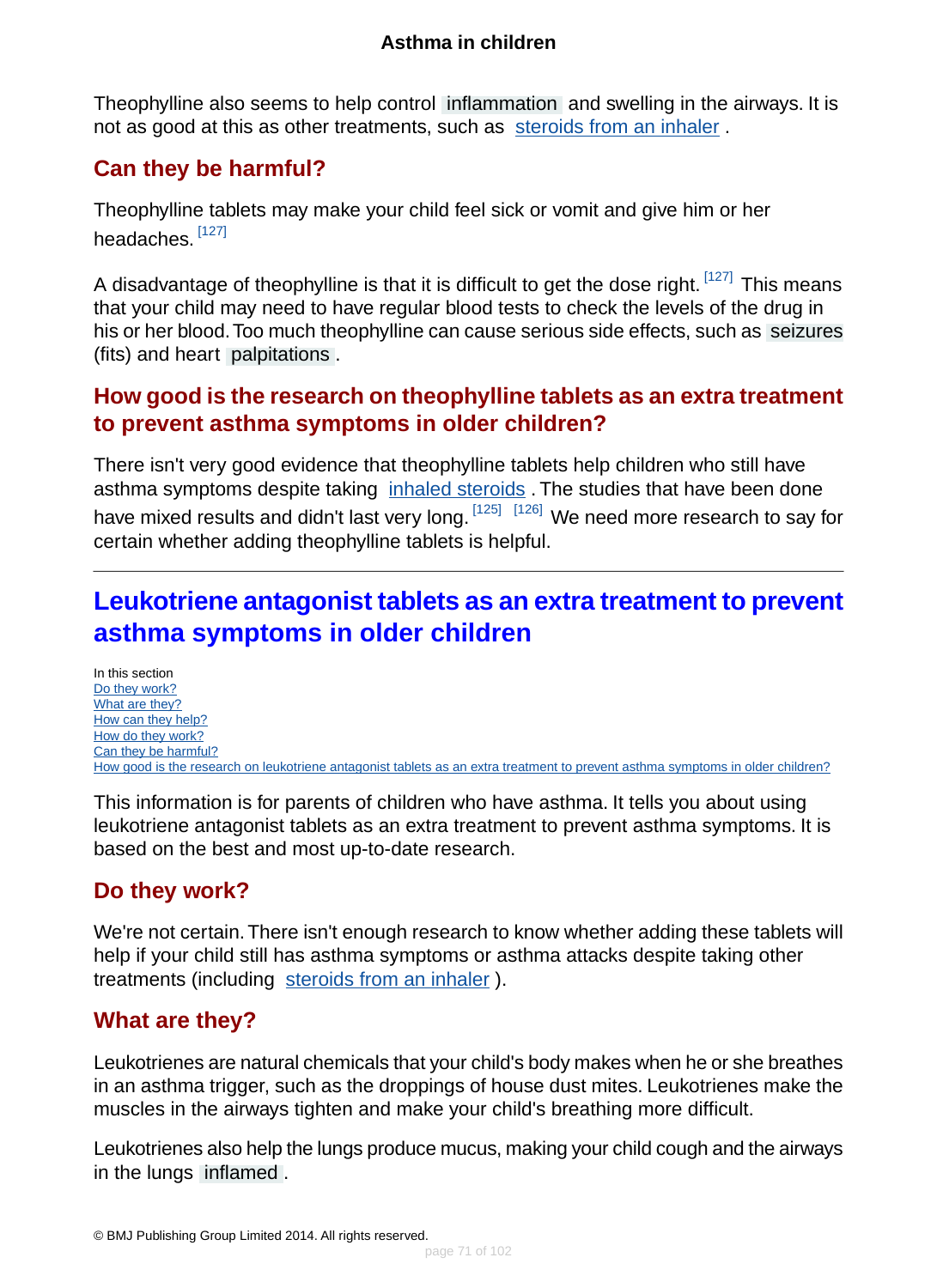Leukotriene antagonists can help prevent asthma symptoms by stopping the leukotrienes tightening the muscles in your child's airways.

There are two leukotriene antagonists: zafirlukast (brand name Accolate) and montelukast (brand name Singulair). Both are tablets. Zafirlukast is not recommended for children under 12 years old. All the research in children looks at montelukast.

Your doctor or nurse may refer to these drugs as **preventers**.These drugs are designed to be used together with other asthma treatments, including [steroids from an inhaler](#page-40-0) and [quick-relief inhalers](#page-37-0) (salbutamol or terbutaline). Leukotriene antagonist tablets **should not be used to treat an asthma attack**.

### <span id="page-71-0"></span>**How can they help?**

There isn't enough research to know whether leukotriene antagonist tablets will help if your child still has bad asthma despite taking other treatments. One summary of studies found that using these tablets along with a steroid inhaler may not work better than just using the steroid inhaler on its own, or increasing its dose. <sup>[\[128\]](#page-100-17)</sup> However, there haven't been enough good studies to know for certain.

### <span id="page-71-1"></span>**How do they work?**

Children who have asthma have [inflamed](#page-93-1) air passages. Leukotriene antagonists can open up the airways by reducing the swelling. They can also help prevent further inflammation. This can make it easier for your child to breathe, and reduces wheezing.

The antagonists do their job by preventing **leukotrienes** from making your child's air passages swell up. Leukotrienes are released into the blood by your child's immune system after he or she breathes in an **asthma trigger** (such as house dust mites or smoke). Leukotrienes are just one of many chemicals that make breathing more difficult in children with asthma.

If the airways are less inflamed and swollen, breathing becomes easier.

<span id="page-71-2"></span>Leukotriene antagonists can also help to reduce the amount of mucus that can build up in air passages and block them.

However, taking leukotriene antagonist tablets as an extra treatment may not provide an added benefit.

## **Can they be harmful?**

Side effects of leukotriene antagonists include a headache, an upset stomach or tummy pain, and feeling thirsty. [\[102\]](#page-99-9)

Leukotriene antagonists have been linked with a condition called Churg-Strauss syndrome.

[\[102\]](#page-99-9) But this is very rare, and it's not completely clear whether leukotriene antagonists really cause the condition. Someone with Churg-Strauss syndrome gets very severe asthma along with other symptoms, such as a rash or numbness in their hands and feet.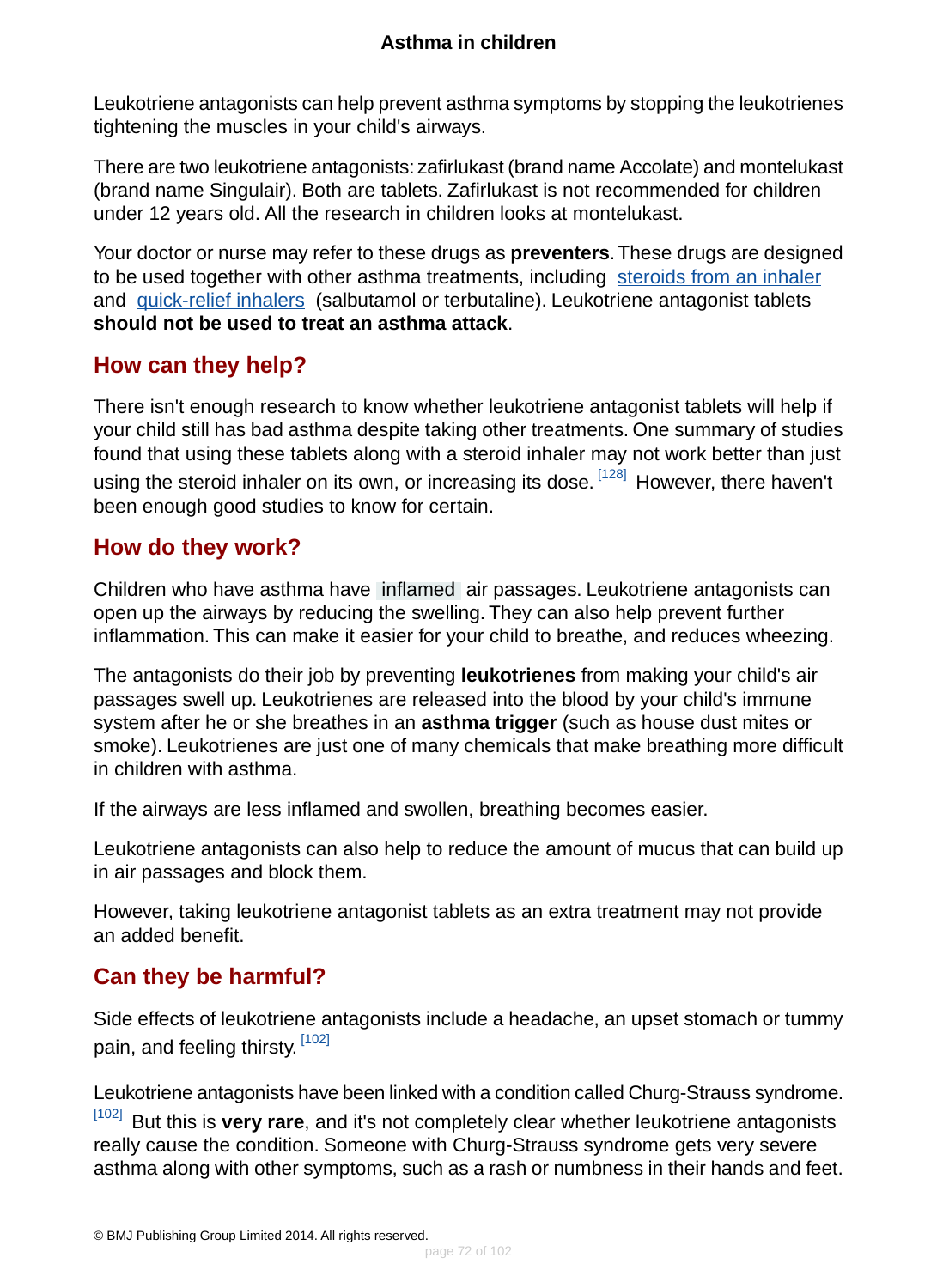Their body also makes too many white blood cells.White blood cells usually fight disease, but if you have Churg-Strauss syndrome, they make a mistake and attack your body's own tissues instead. If Churg-Strauss syndrome is not treated, it can lead to heart and kidney problems and very severe breathing difficulties. Treatment usually involves high-dose steroid tablets. If your child gets a rash, or their asthma gets worse, **see your doctor immediately**.

Some people taking montelukast have found they get changes in their mood. In severe cases, these can be bad enough for someone to feel suicidal. In the US, the Food and Drug Administration is investigating to find out whether these mood changes were caused by montelukast. [\[103\]](#page-99-0) If you're concerned about any thoughts or feelings your child expresses while they're taking montelukast, talk to their doctor as soon as you can.

## **How good is the research on leukotriene antagonist tablets as an extra treatment to prevent asthma symptoms in older children?**

There isn't much research on taking leukotriene antagonist tablets as an extra treatment to prevent asthma symptoms. We found one summary of the research (a [systematic](#page-94-0) [review](#page-94-0) ) that included five studies looking at school-aged children with asthma. It suggested that adding these tablets may not work better than using a steroid inhaler on its own, or increasing the dose of the steroid inhaler. <sup>[\[128\]](#page-100-0)</sup> However, there haven't been enough good studies to know for certain.

# **Salbutamol drips to treat more severe asthma attacks in older children**

In this section [Do they work?](#page-72-0) [What are they?](#page-72-1) [How can they help?](#page-73-0) [How do they work?](#page-73-1) [Can they be harmful?](#page-73-2) [How good is the research on salbutamol drips to treat more severe asthma attacks in older children?](#page-74-0)

<span id="page-72-0"></span>This information is for parents of a child who has asthma. It tells you about salbutamol drips, a treatment used for more severe asthma attacks. It is based on the best and most up-to-date research.

## **Do they work?**

<span id="page-72-1"></span>If your child is having a severe asthma attack, putting salbutamol into their vein with a drip might help relax the muscles in their air passages, making it easier and more comfortable to breath. Salbutamol drips can have side effects and are only used for very bad asthma attacks when other treatments have not helped. [\[57\]](#page-97-0)

### **What are they?**

A salbutamol drip is a treatment for a severe asthma attack.  $[129]$  It may be given to vour child if their inhaler does not seem to be helping to stop the attack.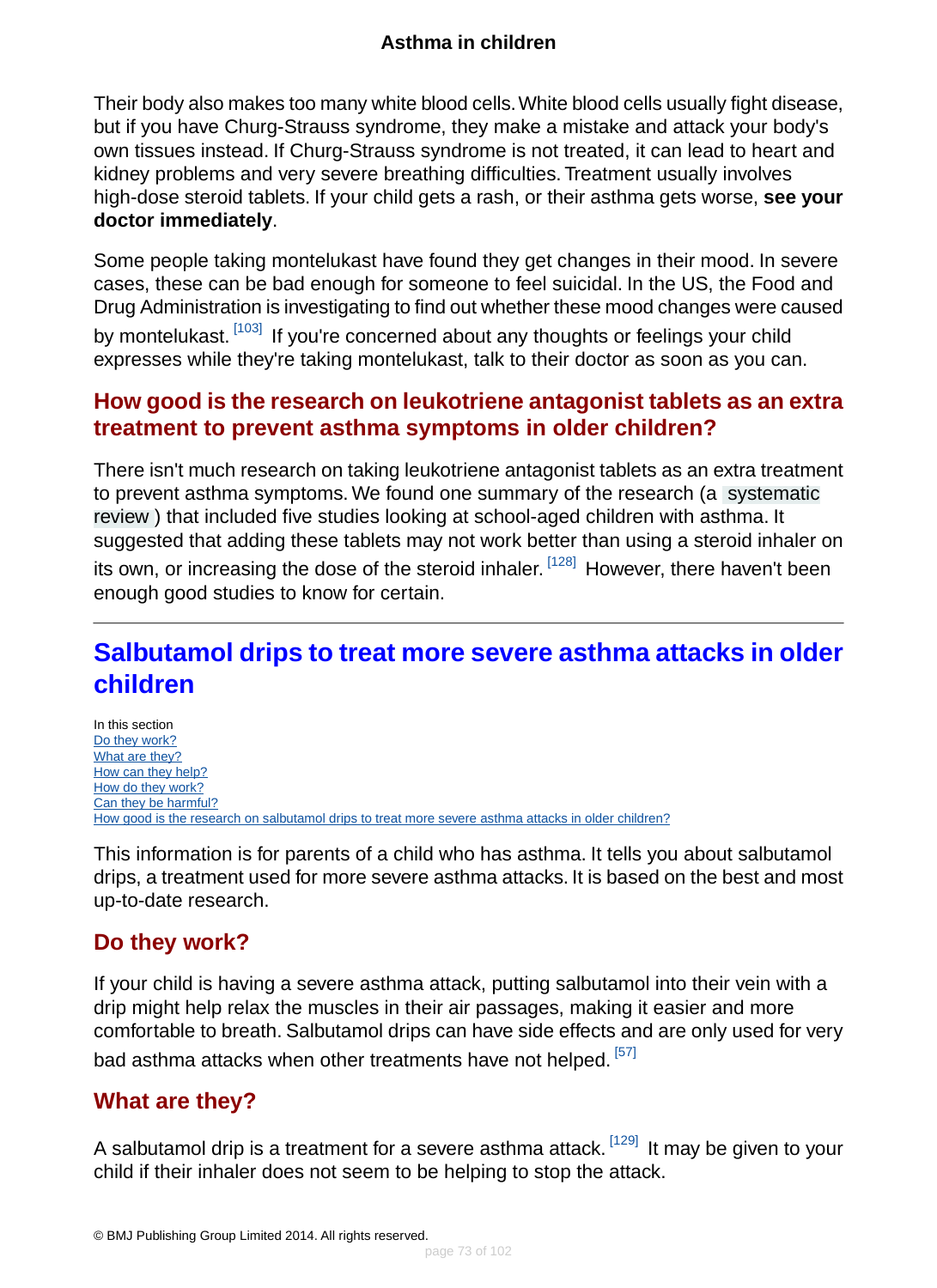Asthma attacks happen when your child's airways come into contact with an asthma trigger they are sensitive to (such as house dust mites). The airway muscles go into spasms, which narrows the air passages.

Salbutamol works by relaxing the muscles so that the airways open up, making it easier for your child to breathe. Your doctor may call this drug a bronchodilator, because it dilates (opens up) the bronchial tubes (airways).

Salbutamol can be breathed in with an inhaler or given as a drip. Here, we talk about the drip which means the medicine is given through a tube directly into your child's vein. It is also called an intravenous infusion or IV. The salbutamol travels through your child's bloodstream to their lungs. Giving the medicine in this way means that it can reach the airways even if the air passages are very narrowed because of a severe asthma attack.

<span id="page-73-0"></span>If your child is having a bad asthma attack and other treatments do not help, the doctor may decide to give salbutamol as a drip.

## **How can they help?**

Compared with children who did not have a salbutamol drip, adding a salbutamol drip to an inhaler may: <sup>[\[129\]](#page-100-1)</sup> [<sup>130]</sup>

- Help bring your child's asthma attack under control
- Reduce the time it takes your child to recover from an asthma attack
- <span id="page-73-1"></span>• Improve how well your child's lungs are working and help them breathe more easily.

## **How do they work?**

Salbutamol drips can open your child's airways during an asthma attack, helping your child breathe more easily.

<span id="page-73-2"></span>Salbutamol works like two of the body's natural chemicals, noradrenaline and adrenaline, by relaxing the muscles in the walls of the airways. Airways can get tight during an asthma attack because the muscles in their walls go into spasms. Salbutamol drips can relieve the spasms, relaxing the airways and making them wider.

## **Can they be harmful?**

The most common side effect of salbutamol in children is a rise in how fast the heart beats. This is because the types of cells this drug affects are in the heart as well as in the lungs.

Your child may also get shaking (tremors) and have low levels of potassium in the blood, which can be dangerous. (Your body needs potassium to balance the amount of water in your blood and body tissues, and to help your nerves and muscles work properly.)

The children in the studies we looked at did not get serious side effects. [\[130\]](#page-100-2) [\[131\]](#page-101-0) [\[132\]](#page-101-1)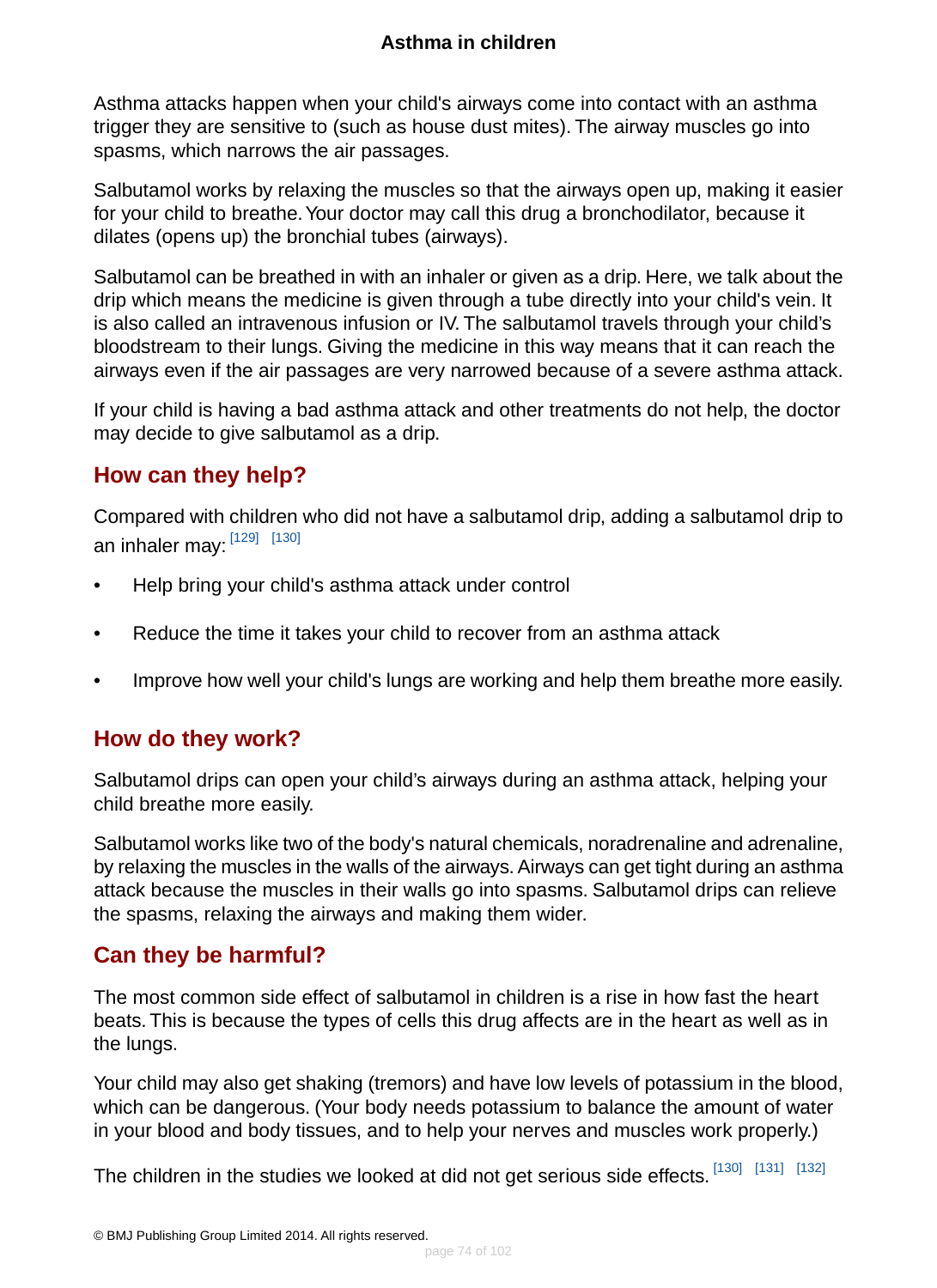## <span id="page-74-0"></span>**How good is the research on salbutamol drips to treat more severe asthma attacks in older children?**

There is good evidence that adding a salbutamol drip to an inhaler is a more effective treatment for severe asthma attacks than not having a salbutamol drip. [\[132\]](#page-101-1) [\[131\]](#page-101-0) [\[133\]](#page-101-2)

# **Magnesium sulphate drips to treat more severe asthma attacks in older children**

In this section [Do they work?](#page-74-1) [What are they?](#page-74-2) [How can they help?](#page-74-3) [How do they work?](#page-75-0) [Can they be harmful?](#page-75-1) [How good is the research on magnesium sulphate drips to treat more severe asthma attacks in older children?](#page-75-2)

<span id="page-74-1"></span>This information is for parents of a child who has asthma. It tells you about magnesium sulphate drips, a treatment used for more severe asthma attacks. It is based on the best and most up-to-date research.

### **Do they work?**

<span id="page-74-2"></span>We don't know. If your child is having a severe asthma attack, putting magnesium sulphate into their vein with a drip may help them breathe more easily. However, there isn't enough research to know for certain.

## **What are they?**

Magnesium is a mineral that you get from food. It does many different jobs in your body, and it can widen the airways in your lungs.

When magnesium sulphate is used to treat asthma it is usually given as a drip, which means the medicine is given through a tube directly into your child's vein (also called an intravenous infusion or IV). The magnesium travels through your child's bloodstream to their lungs.

<span id="page-74-3"></span>Doctors might try magnesium sulphate if your child is having a bad asthma attack and other treatments haven't worked. [\[134\]](#page-101-3) [\[135\]](#page-101-4)

## **How can they help?**

There isn't much research on using magnesium sulphate drips in children. More studies are needed. In reviews of the research, adding a magnesium sulphate drip to an inhaler helped some children with severe asthma symptoms breathe better compared with children who did not have a magnesium sulphate drip. [\[134\]](#page-101-3) [\[135\]](#page-101-4)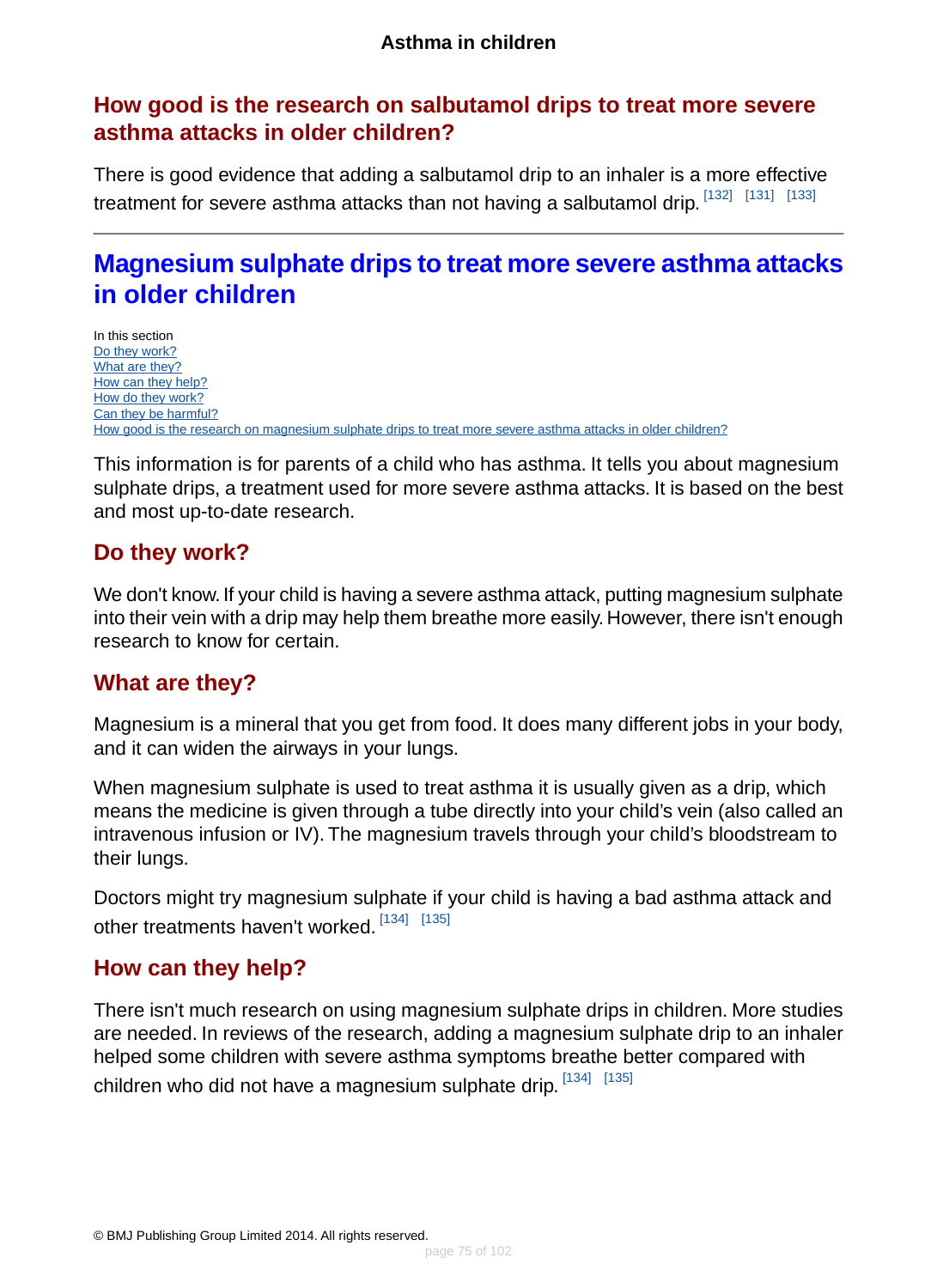## <span id="page-75-0"></span>**How do they work?**

Magnesium helps to widen the air passages in your child's lungs. This lets air get in and out of your child's lungs more easily. So breathing is easier for them. But no one knows exactly how it works. [\[135\]](#page-101-4)

## <span id="page-75-1"></span>**Can they be harmful?**

There isn't much research on the side effects of using magnesium sulphate drips in children. More studies are needed. Studies so far have not found any serious side effects. [\[135\]](#page-101-4)

## <span id="page-75-2"></span>**How good is the research on magnesium sulphate drips to treat more severe asthma attacks in older children?**

There isn't much research looking at using magnesium sulphate drips in children. We found two reviews of the research which showed that adding a magnesium sulphate drip to an inhaler helped some children with severe asthma symptoms breathe better compared with children who did not have a magnesium sulphate drip.<sup>[\[135\]](#page-101-4)</sup> [<sup>134]</sup> But we need more research to know how well magnesium sulphate works compared with other treatments.

# **Avoiding allergens to prevent asthma symptoms in older children**

In this section [Does it work?](#page-75-3) [What is it?](#page-75-4) [How can it help?](#page-76-0) [How does it work?](#page-77-0) [Can it be harmful?](#page-77-1) [How good is the research on avoiding allergens to prevent asthma symptoms in older children?](#page-77-2)

<span id="page-75-3"></span>This information is for parents of a child who has asthma. It tells you about avoiding allergens, a treatment used to prevent asthma symptoms.

## <span id="page-75-4"></span>**Does it work?**

We're not certain. There hasn't been enough research yet to know whether avoiding allergens will improve your child's asthma.

## **What is it?**

There may be things in your home and outdoors that can trigger your child's asthma.<sup>[\[55\]](#page-97-1)</sup> These are known as [allergens](#page-94-1) . For example, you may find that being around pollen or pets brings on your child's symptoms. About 30 in 100 to 50 in 100 people with asthma also get these symptoms again six to 10 hours after they breathe in an allergen. This is a **late reaction**. <sup>[\[3\]](#page-94-2)</sup> Staying away from allergens may help keep your child's asthma under control.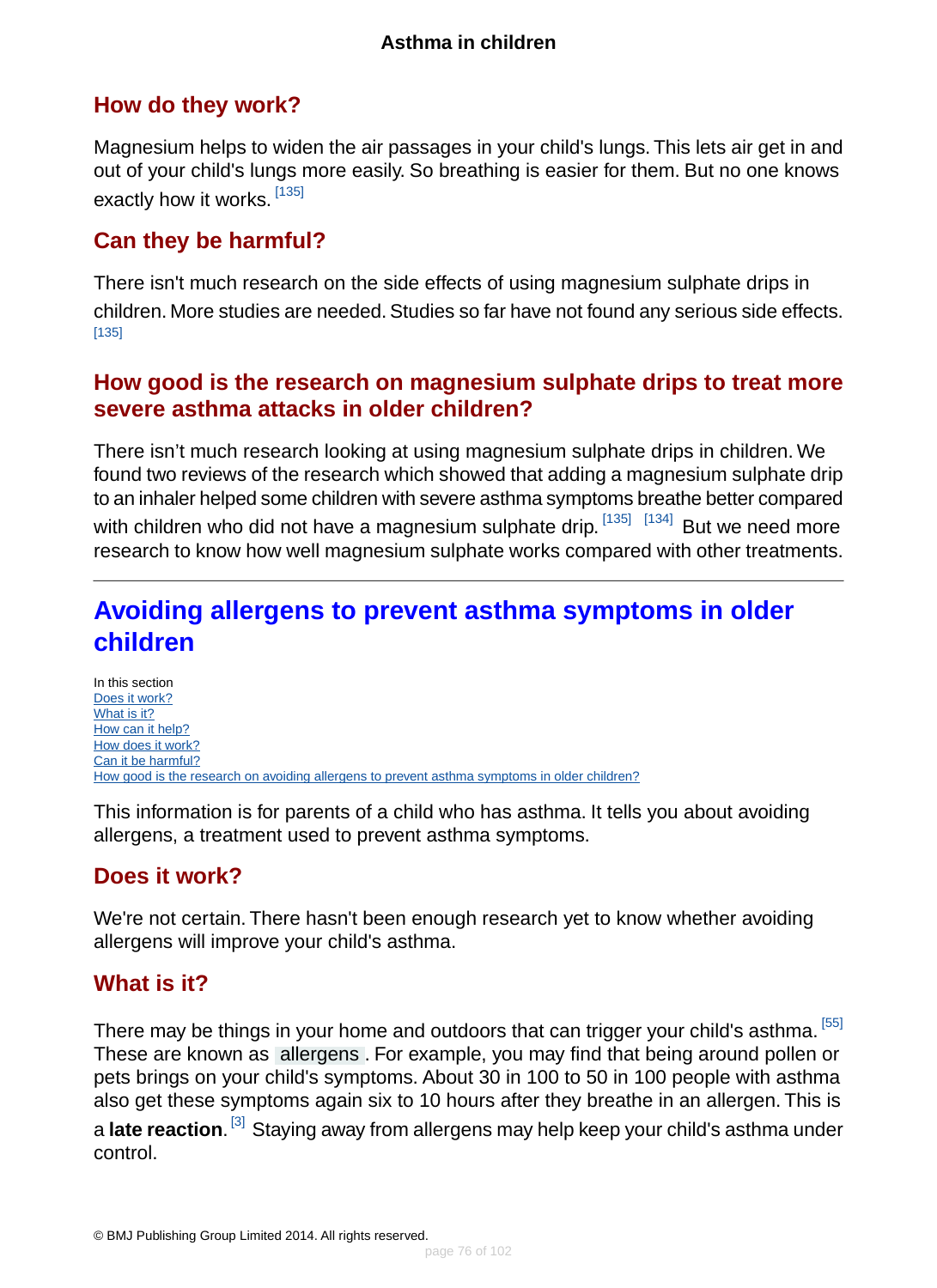Some doctors call all asthma triggers allergens, but others group them into **allergens** and **environmental factors**.

- The most common allergens are droppings from dust mites, pollen, and flakes of skin or hair from animals.
- Environmental factors include tobacco smoke and air pollution.

#### **How to avoid allergens**

You can take steps to avoid allergens. This may help keep your child's asthma under control. [\[12\]](#page-95-0) [\[56\]](#page-97-2)

- Keep your child away from the things that start their asthma attacks, such as pollen or animals.
- Don't smoke. Keep your child away from smoky places.
- Make certain your child washes their hands after touching things that trigger their asthma (a friend's dog or cat, for example).
- Remember that pet hair is hard to get rid of. It's possible to get asthma symptoms for months after a pet last lived in a house.
- Use solid or liquid cleaning products rather than sprays.
- Keep strong smells and perfumes out of your home.
- Open your windows regularly to air the rooms. But close the windows if there are exhaust fumes or smoke coming in.

<span id="page-76-0"></span>As well as avoiding allergens, make sure your child takes his or her asthma medicines the way your doctor or nurse advises.

### **How can it help?**

There isn't much good research on avoiding allergens. <sup>[\[57\]](#page-97-0)</sup>

Researchers have looked at whether avoiding tobacco smoke helps asthma symptoms.

- One review of studies found that pre-school children who were around a moderate amount of smoke in their home had a 30 percent higher chance of getting asthma symptoms. <sup>[\[58\]](#page-97-3)</sup>
- Another study with 807 children found that children's asthma symptoms seemed to improve when parents smoked less around them. [\[59\]](#page-97-4)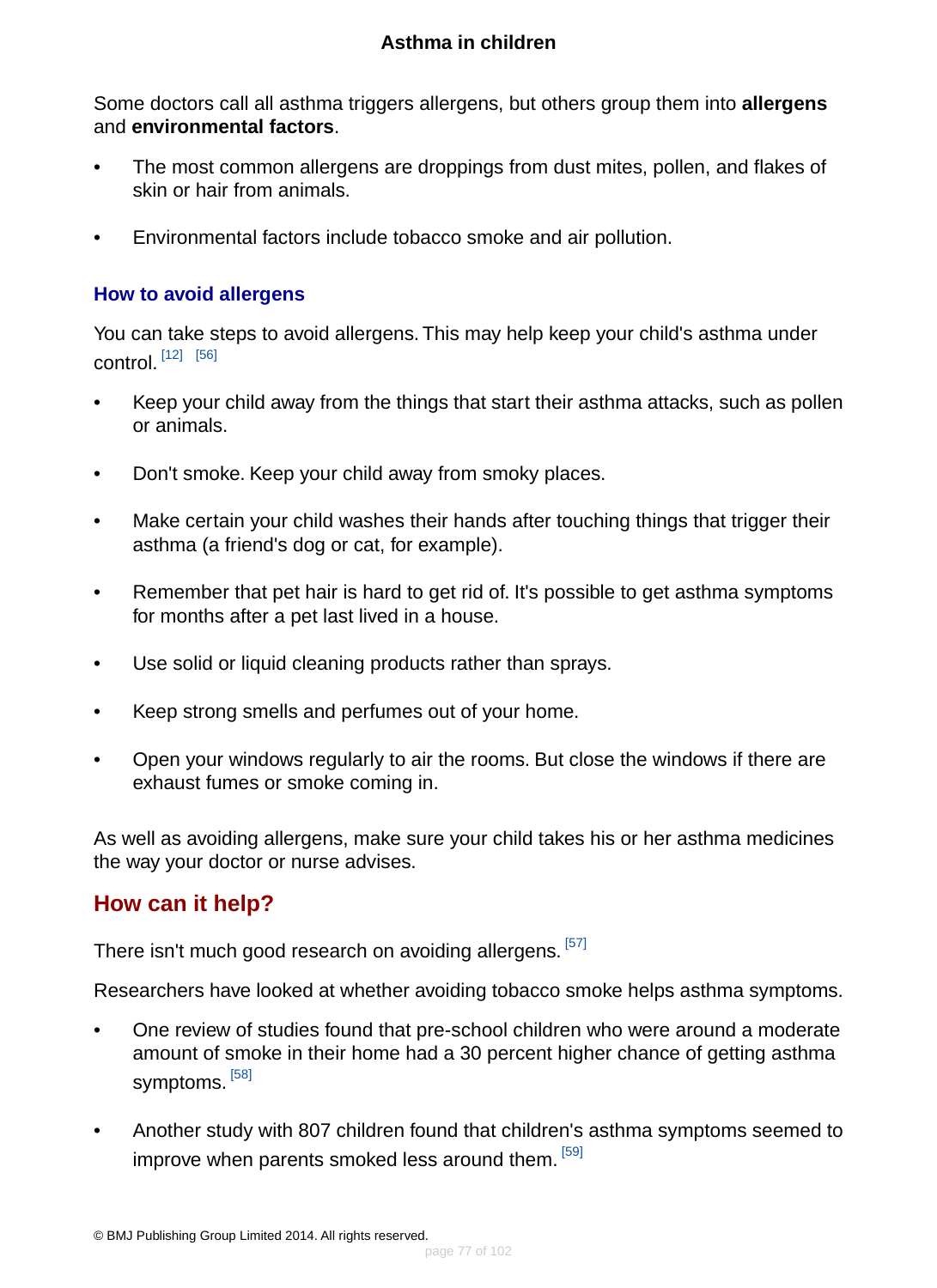Dust mite droppings are a common asthma trigger. Unfortunately, research shows that trying to rid your home of dust mites is unlikely to make any difference to your child's asthma. To read more, see [Trying to get rid of dust mites in your home to prevent asthma](#page-62-0) [symptoms](#page-62-0) .

### <span id="page-77-0"></span>**How does it work?**

When your child breathes in an allergen, their [immune system](#page-93-0) overreacts because it thinks the allergen is dangerous. It pumps lots of chemicals into the blood. These chemicals make your child's airways swollen and [inflamed](#page-93-1) .The muscles in their airways also tighten, the air passages get narrower, and your child has trouble breathing. It all happens very quickly. They may also have a second reaction six to 10 hours later.

<span id="page-77-1"></span>Avoiding the allergens that trigger these reactions may help keep your child's asthma under control.

## **Can it be harmful?**

<span id="page-77-2"></span>Avoiding allergens is unlikely to be harmful. However, it may mean that your child won't be able to go to certain places if an allergen is present (for example, to a friend's house if the family has a dog).

## **How good is the research on avoiding allergens to prevent asthma symptoms in older children?**

There isn't enough good research to know whether avoiding allergens will help your child's asthma. [\[57\]](#page-97-0) Some research suggests that avoiding cigarette smoke may reduce symptoms. <sup>[\[58\]](#page-97-3)</sup> <sup>[\[59\]](#page-97-4)</sup> Other studies have found that avoiding [dust mite droppings](#page-62-0) may not. [\[41\]](#page-96-0)

# **Breathing exercises to prevent asthma symptoms in older children**

In this section [Do they work?](#page-77-3) [What are they?](#page-78-0) [How can they help?](#page-78-1) [How do they work?](#page-79-0) [Can it be harmful?](#page-79-1) [How good is the research on breathing exercises to prevent asthma symptoms in older children?](#page-80-0)

<span id="page-77-3"></span>This information is for parents of a child who has asthma. It tells you about breathing exercises, a treatment used for asthma.

## **Do they work?**

We're not certain.There hasn't been enough research yet to know whether these exercises will improve your child's asthma.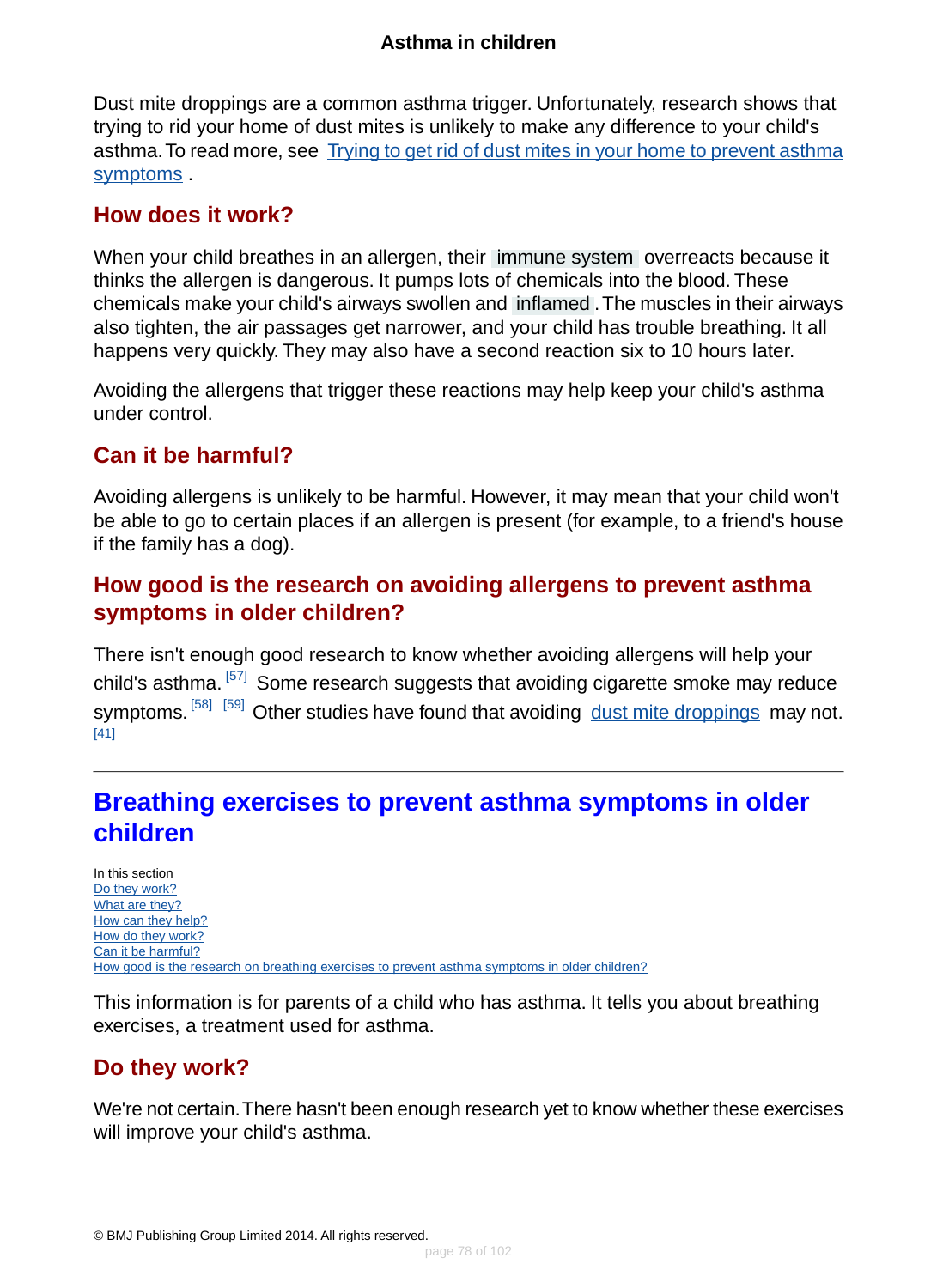## <span id="page-78-0"></span>**What are they?**

The **Buteyko breathing technique** is one of the best-known breathing methods for asthma. People also use other techniques, such as ones from yoga, or physiotherapy techniques, such as the **Papworth method**.

### **Buteyko breathing**

The Buteyko method is named after its founder, Konstantin Pavlovich Buteyko, a Russian doctor who developed the technique more than 50 years ago.

Buteyko breathing is based on the idea that asthma and other diseases are caused by breathing that is too fast or too deep (called overbreathing or hyperventilation). Some people think that overbreathing can mean you have too little carbon dioxide in your blood, which causes problems throughout your body, including asthma.

People usually learn the Buteyko method through classes, which last four or five days. Special classes are offered for children with asthma and their parents.

The Buteyko breathing technique teaches people:

- To breathe through their nose, not their mouth
- Ways to clear their nose to help with breathing
- Ways to keep their mouth closed to encourage nose breathing (this can involve wearing tape over the mouth when sleeping)
- How to check whether they are overbreathing
- Ways to stop overbreathing by doing breath-holding exercises
- Lifestyle changes to help reduce overbreathing, such as eating less and doing less stressful exercises.

#### **Other breathing exercises**

Since the 1960s, physiotherapists have used a set of breathing exercises called the Papworth method to treat asthma. These exercises teach people to avoid breathing too quickly or deeply, and to match their breathing to how hard they're working.

<span id="page-78-1"></span>People are also taught to breathe from their diaphragm, and take in air through their nose instead of their mouth.The breathing exercises are combined with relaxation techniques, and tapes or CDs can be used to practise at home.

## **How can they help?**

We don't know whether breathing exercises work, because not enough research has been done. <sup>[\[136\]](#page-101-5)</sup> Also, we didn't find any studies that looked at using breathing exercises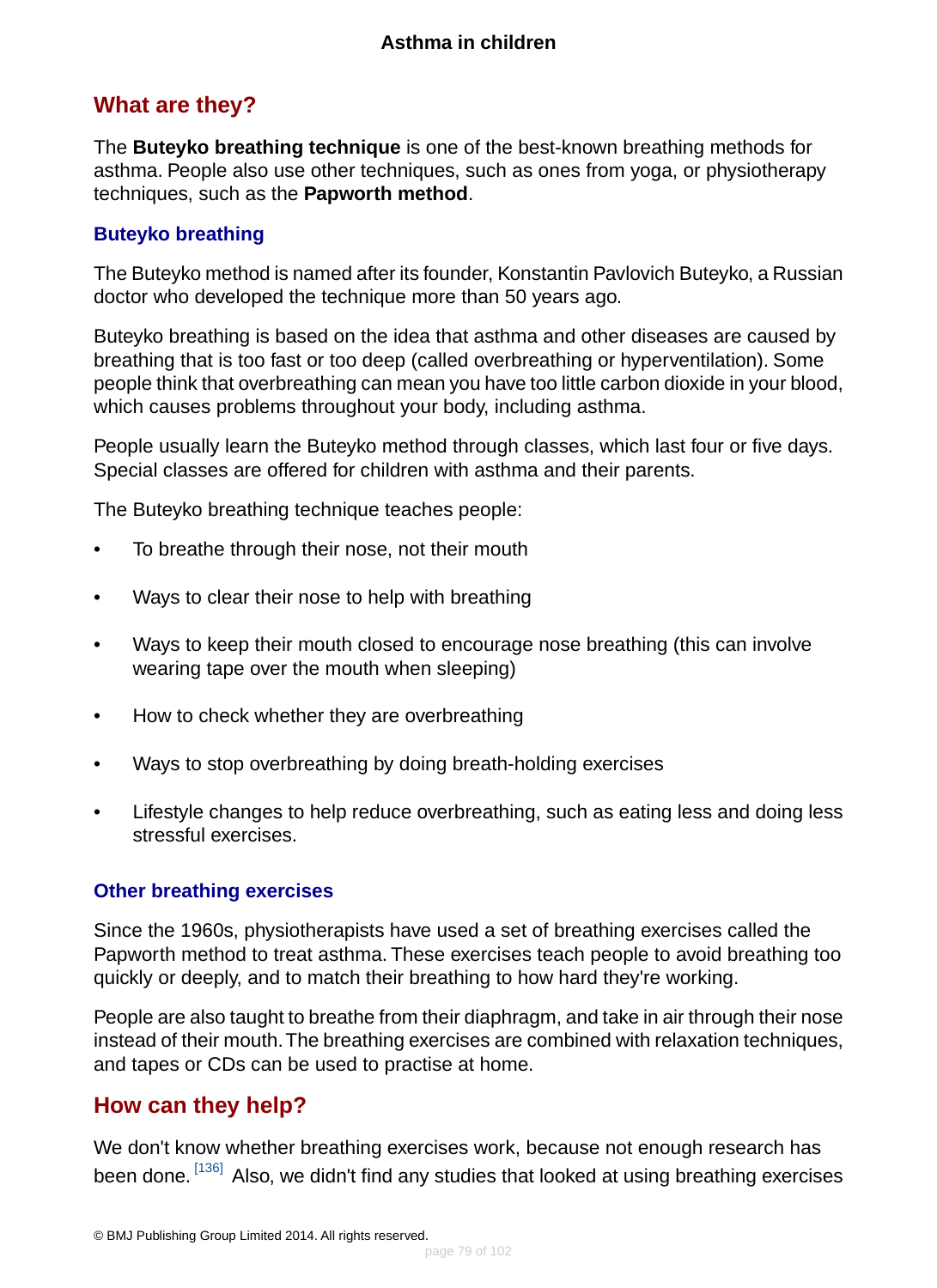for children with asthma. But we did find some research that looked at using this treatment in adults. Some of the results are promising, but we need more studies to know for certain how well breathing exercises work.

In one study, 39 people with asthma were given either Buteyko training or general asthma and relaxation training. It found that those who had Buteyko training needed their inhalers less often than the group who had general asthma education. The Buteyko group also seemed to have a slightly better quality of life, although the difference between the groups wasn't that big. [\[137\]](#page-101-6)

Another study looked at using a video to teach Buteyko breathing to people with asthma. The study included 36 people who watched either a training video on Buteyko breathing or a training video that didn't cover Buteyko breathing. Those who watched the Buteyko breathing video used less of their quick-relief inhaler and rated their quality of life higher than those who watched the other video. [\[138\]](#page-101-7)

A third study compared Buteyko breathing with a device that mimics a breathing technique from pranayama, which is a type of yoga that concentrates on the breath. People who used Buteyko breathing had a drop in asthma symptoms, and they used their quick-relief inhaler less often. There was no real change in the group using the pranayama device. [\[139\]](#page-101-8)

<span id="page-79-0"></span>One study looking at the Papworth method found that it helped people have fewer asthma symptoms in the year after their treatment. <sup>[\[140\]](#page-101-9)</sup> However, there was no improvement in how well people's lungs worked. This suggests that the exercises helped people cope with asthma symptoms, but didn't affect the physical cause of their asthma.

## **How do they work?**

Buteyko breathing and the Papworth method focus on helping people to avoid breathing too quickly or deeply. But it's not entirely clear how this might help.

<span id="page-79-1"></span>Buteyko breathing is based on the idea that many people breathe too fast or too deeply, which means that they get too little carbon dioxide in their body.The theory is that having too little carbon dioxide for a long time disrupts the balance of chemicals in the body. Dr Buteyko thought this could stop a child's [immune system](#page-93-0) working properly, and cause it to overreact to [allergens](#page-94-1) , such as pet fur.

## **Can it be harmful?**

These breathing exercises are unlikely to be harmful. But remember that there has not been a lot of research on these treatments.Your child **shouldn't stop using his or her usual asthma medicines**.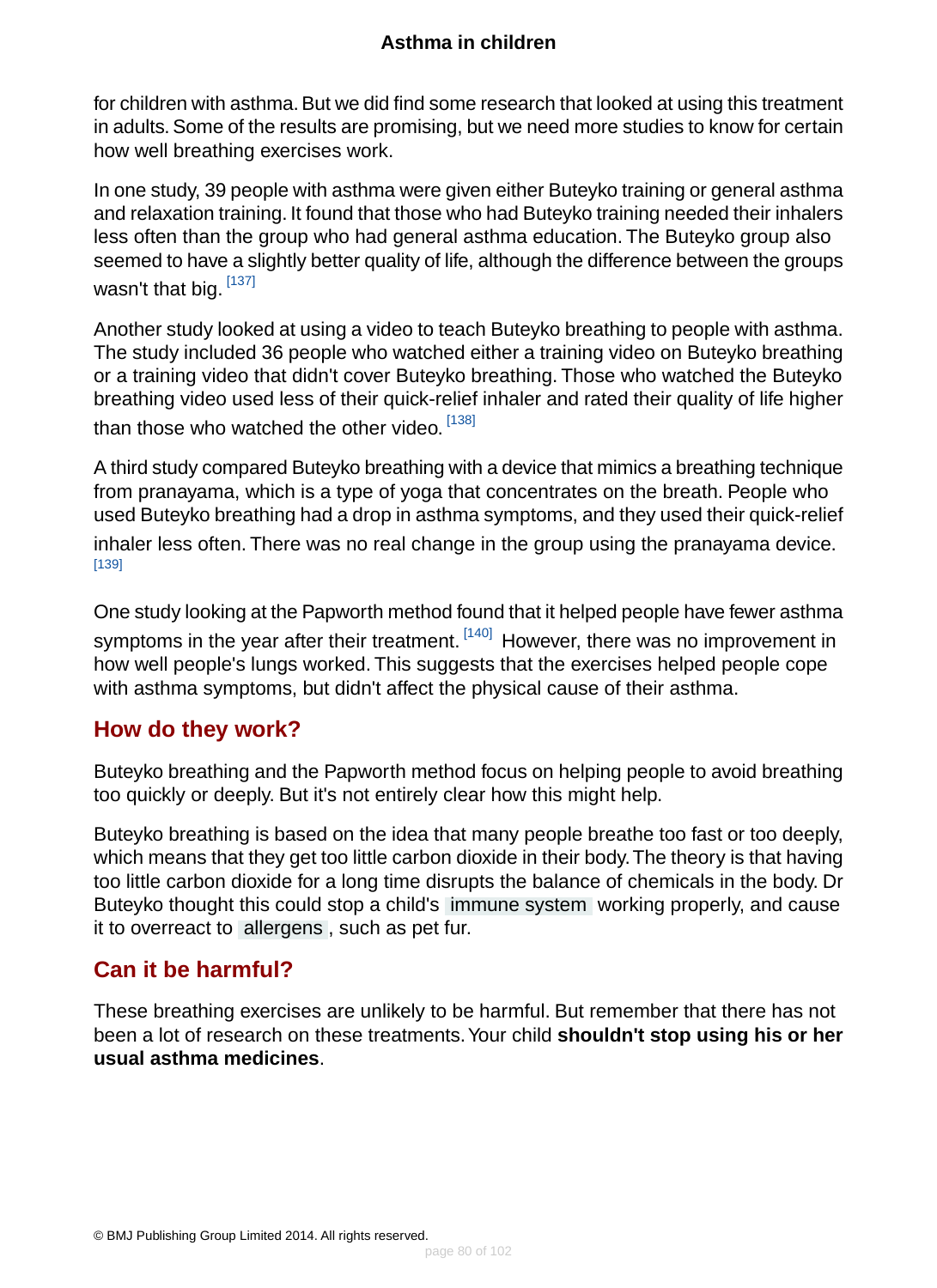## <span id="page-80-0"></span>**How good is the research on breathing exercises to prevent asthma symptoms in older children?**

We didn't find much research looking at breathing exercises for treating asthma. Most of the studies have been small and looked only at adults. <sup>[\[136\]](#page-101-5)</sup> So we don't yet know whether these exercises are likely to be helpful for children.

# **Omalizumab as an extra treatment to prevent asthma symptoms in older children**

In this section [Does it work?](#page-80-1) [What is it?](#page-80-2) [How can it help?](#page-80-3) [How does it work?](#page-80-4) [Can it be harmful?](#page-81-0) [How good is the research on omalizumab as an extra treatment to prevent asthma symptoms in older children?](#page-81-1)

<span id="page-80-1"></span>This information is for parents of a child who has asthma. It tells you about using omalizumab as an extra treatment to prevent asthma symptoms. It is based on the best and most up-to-date research.

## **Does it work?**

<span id="page-80-2"></span>We don't know. If your child is taking other treatments (such as [steroids from an inhaler](#page-40-0) ) but still has asthma symptoms or asthma attacks, adding omalizumab injections might help prevent serious flare-ups. But we need more studies to be certain.

## **What is it?**

Omalizumab (brand name Xolair) is a treatment for severe asthma that is caused by an allergy. It's recommended for people who need ongoing or frequent treatment with [steroid](#page-46-0) [tablets](#page-46-0). It is used only by specialists, and recommended only for children aged 6 years and older.  $^{\left[141\right]}$ 

<span id="page-80-3"></span>Omalizumab is given as an injection just under the skin every few weeks.

## **How can it help?**

<span id="page-80-4"></span>Two studies found that adding omalizumab to inhaled steroids didn't improve children's asthma symptoms. <sup>[\[142\]](#page-101-11) [\[143\]](#page-101-12)</sup> However, it did lower their risk of having serious asthma flare-ups. Children having omalizumab injections also used a lower steroid dose compared with children given dummy ( [placebo](#page-93-2) ) injections instead. However, we need more research to confirm these findings.

### **How does it work?**

Omalizumab works by blocking the action of a substance called IgE, stopping it from attaching to particular white blood cells. This prevents the release of substances that cause inflammation in the lungs.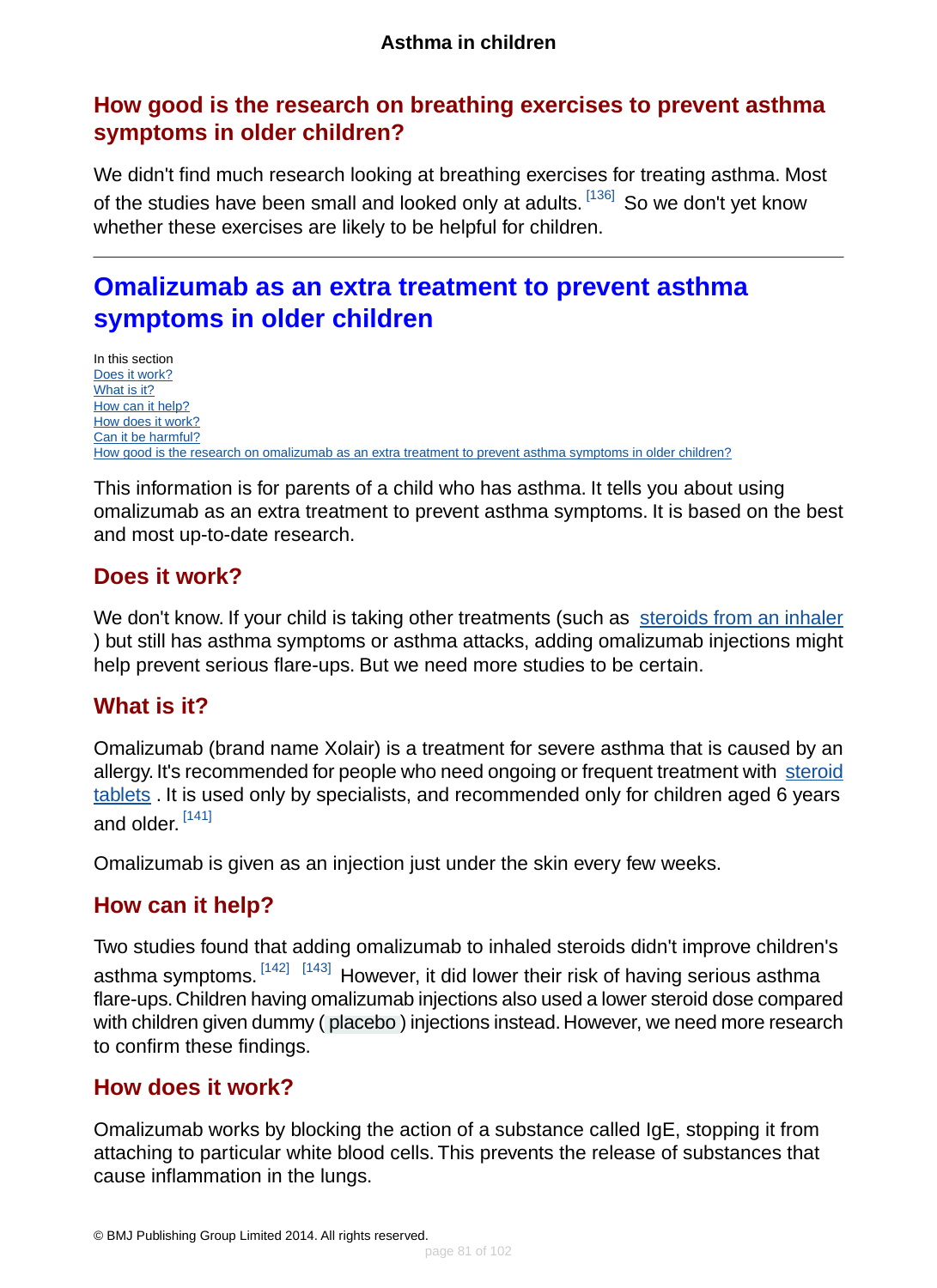Preventing inflammation means the airway does not become so swollen and constricted, reducing asthma symptoms.

# <span id="page-81-0"></span>**Can it be harmful?**

Some people get pain and redness at the point they've had the injection. You may also get pain in the joints, tiredness, and ear pain.

Omalizumab can cause a severe allergic reaction, usually within two hours of an injection, but sometimes 24 hours or more later. However, this is rare.

<span id="page-81-1"></span>There is also a possibility that omalizumab may increase the risk of heart disease and stroke. This is being looked at in a big research study. <sup>[\[144\]](#page-101-13)</sup>

## **How good is the research on omalizumab as an extra treatment to prevent asthma symptoms in older children?**

There hasn't been much research on adding omalizumab to other treatments to prevent asthma symptoms. We found two good-quality studies ( [randomised controlled trials](#page-94-3) ) that looked at children already taking [steroids from an inhaler](#page-40-0). <sup>[\[142\]](#page-101-11) [\[143\]](#page-101-12)</sup> Some were given omalizumab injections, while others had dummy ( [placebo](#page-93-2) ) injections.The children having omalizumab were less likely to have serious asthma flare-ups. One study also found that children taking omalizumab used lower steroid doses overall.<sup>[\[143\]](#page-101-12)</sup> However, there was no difference between the groups in asthma symptoms.

## **Further informations:**

## **Allergens that trigger symptoms**

Most children with asthma get symptoms when their [immune system](#page-93-0) overreacts to things in the air. [\[3\]](#page-94-2) These things are called **allergens**.

The most common allergens are:

- House dust mite droppings
- Pollen
- Flakes of skin or hair from animals.

To read more about house dust mites, see [Trying to get rid of dust mites in your home](#page-62-0) [to prevent asthma symptoms](#page-62-0) .

When your child breathes in an allergen, their immune system **overreacts** in case the allergen is dangerous. It pumps lots of chemicals into the blood. These chemicals make your child's airways swollen and [inflamed](#page-93-1) . The muscles in the airways also tighten, the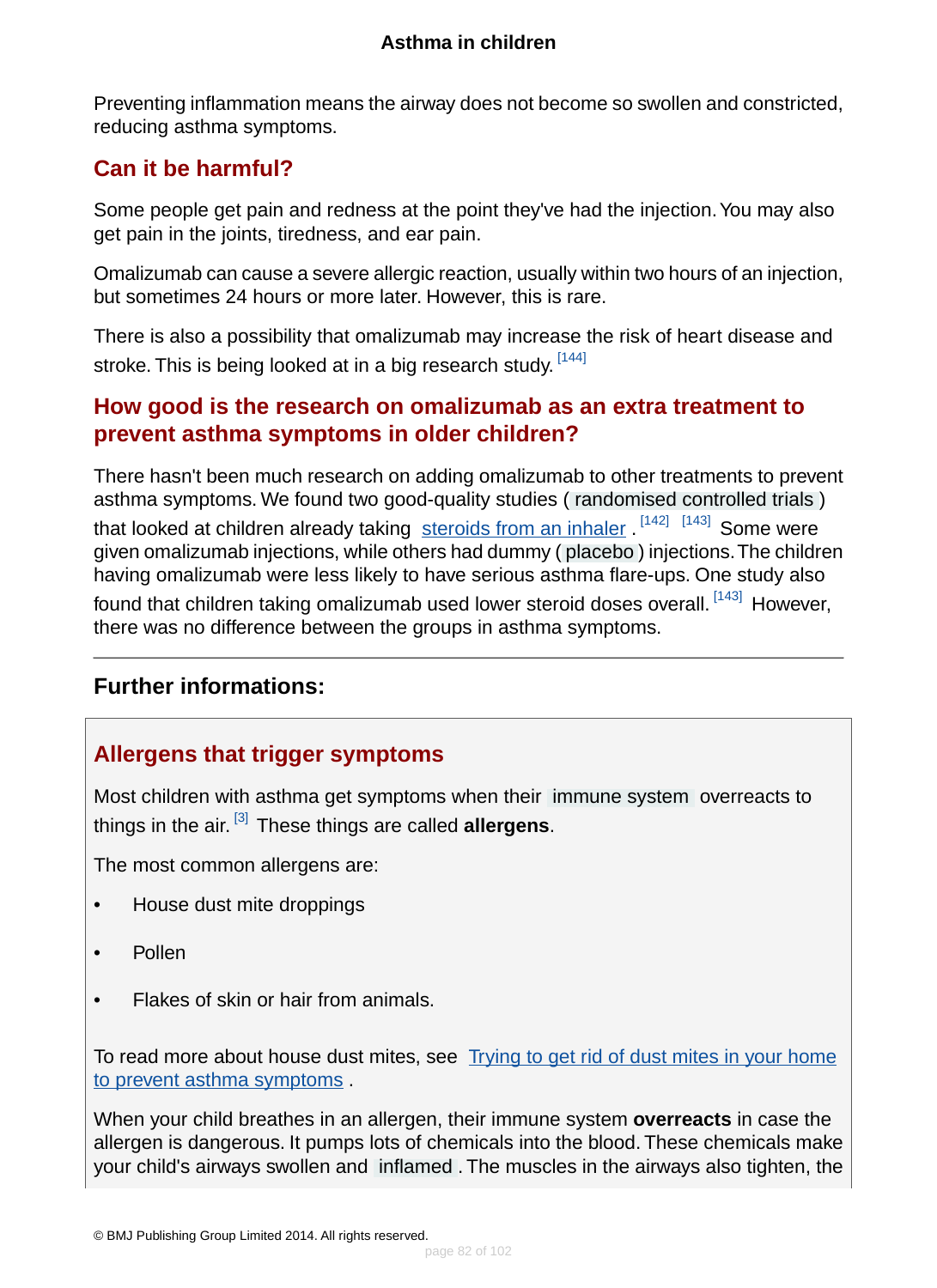air passages get narrower, and your child has trouble breathing. It all happens very quickly.

About 30 in 100 to 50 in 100 people with asthma get these symptoms again six to 10 hours after they breathe in an allergen. This is called a **late reaction**. [\[3\]](#page-94-2)

## **Smoke and air pollution**

Breathing in other people's smoke can cause asthma in children. <sup>[\[4\]](#page-94-4)</sup> And smoke can also trigger an asthma attack (when symptoms suddenly get worse).

Tobacco smoke contains many different chemicals. Some of these chemicals can make the tubes in your child's lungs swollen or narrower. Some children get asthma symptoms when they go into a smoky room.

Air pollution probably doesn't cause asthma. But it can make symptoms worse. These are some of the chemicals that can cause asthma symptoms:

- Nitrogen dioxide (NO2)
- Ozone
- Sulphur dioxide (SO2).

If there are warnings that air pollution is bad in your area, you may want your child to stay inside.

Some children get an asthma attack when they breathe in **cold air**.<sup>[\[5\]](#page-94-5)</sup> This may happen when your child goes outside in cold weather.

## **Exercise and asthma**

Many children with asthma find that their symptoms are worse when they exercise. Doctors call this exercise-induced asthma.

It's more likely to happen if your child exercises in cold and windy conditions. <sup>[\[5\]](#page-94-5) [\[6\]](#page-94-6)</sup> So your child is more likely to get symptoms if they're skiing or ice skating than if they're swimming in a heated pool. Some children get symptoms when they leave their home on a cold day. <sup>[\[5\]](#page-94-5)</sup>

Your child is less likely to get asthma when exercising if their asthma is well controlled with the right treatment. Using a [reliever inhaler](#page-37-0) (the blue one) before exercise can prevent these symptoms.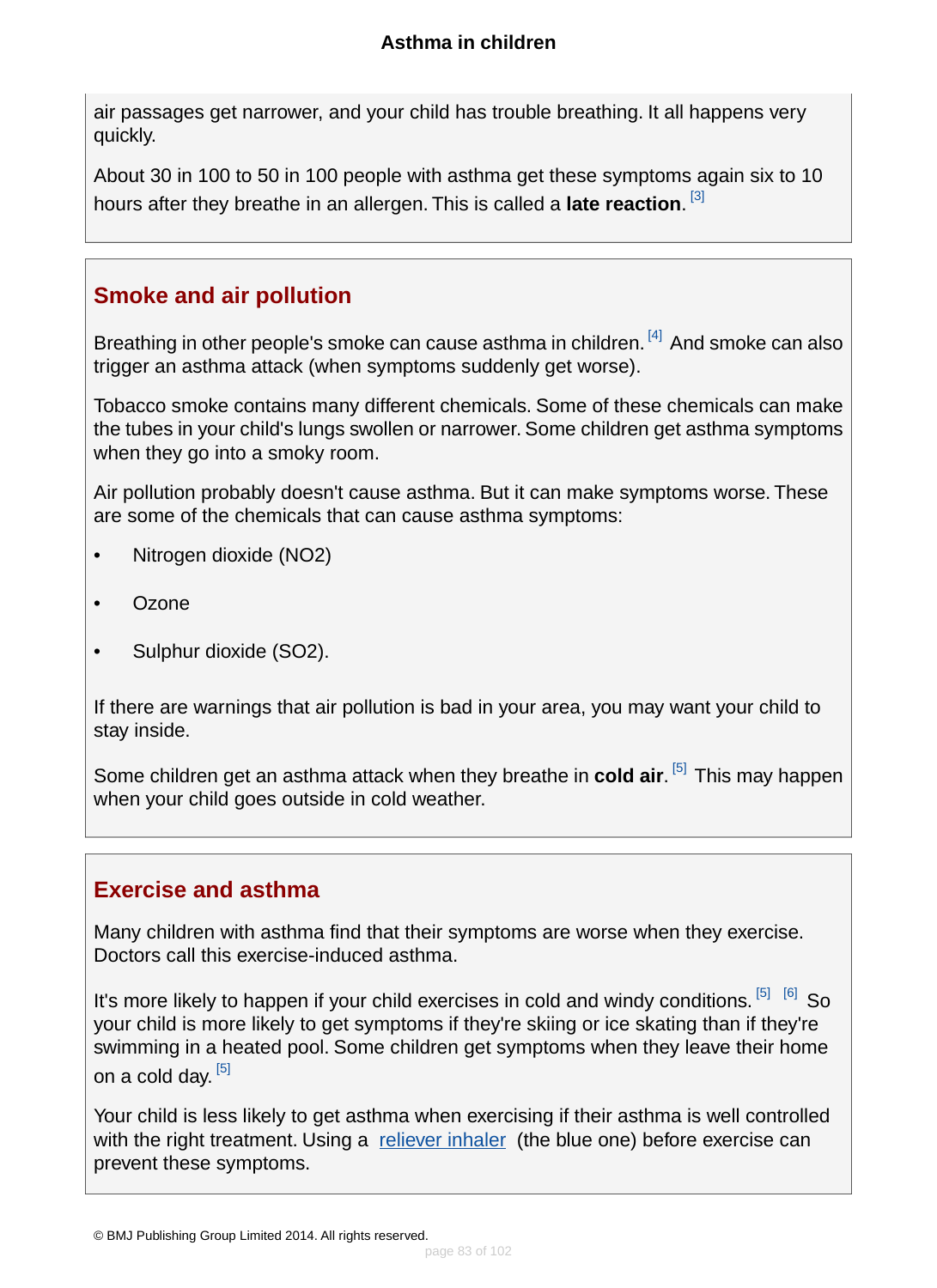## **How can I tell when my child's asthma is getting out of control?**

You should **see your GP** if: [\[12\]](#page-95-0)

- Your child is waking up at night more than usual with asthma symptoms
- The blue inhaler (reliever) you use to treat your child's symptoms quickly doesn't help their breathing for very long, or doesn't help at all.

## You should **call 999 or go to the accident and emergency department of your local hospital** if: [\[12\]](#page-95-0)

- It's hard for your child to talk because of asthma
- Your child cannot eat or drink because of asthma
- Your child is breathing very quickly
- Your child's neck muscles are straining and moving quickly
- Your child's heartbeat or pulse is very fast
- Your child finds it hard to walk
- Your child's lips or fingernails turn grey or blue
- Your child is exhausted
- Your child seems agitated or confused and is losing consciousness (blacking out).

At least once a year, your child's GP, or a practice nurse with special training in asthma, should check that your child's asthma is under control.

They may ask you these types of questions about your child's symptoms: [\[12\]](#page-95-0)

- Has your child had difficulty sleeping because of their asthma symptoms (including coughing)?
- Has your child had any symptoms during the day (coughing, wheezing, chest tightness, or breathlessness)?
- Has your child's asthma stopped any activities (going to school, for example)?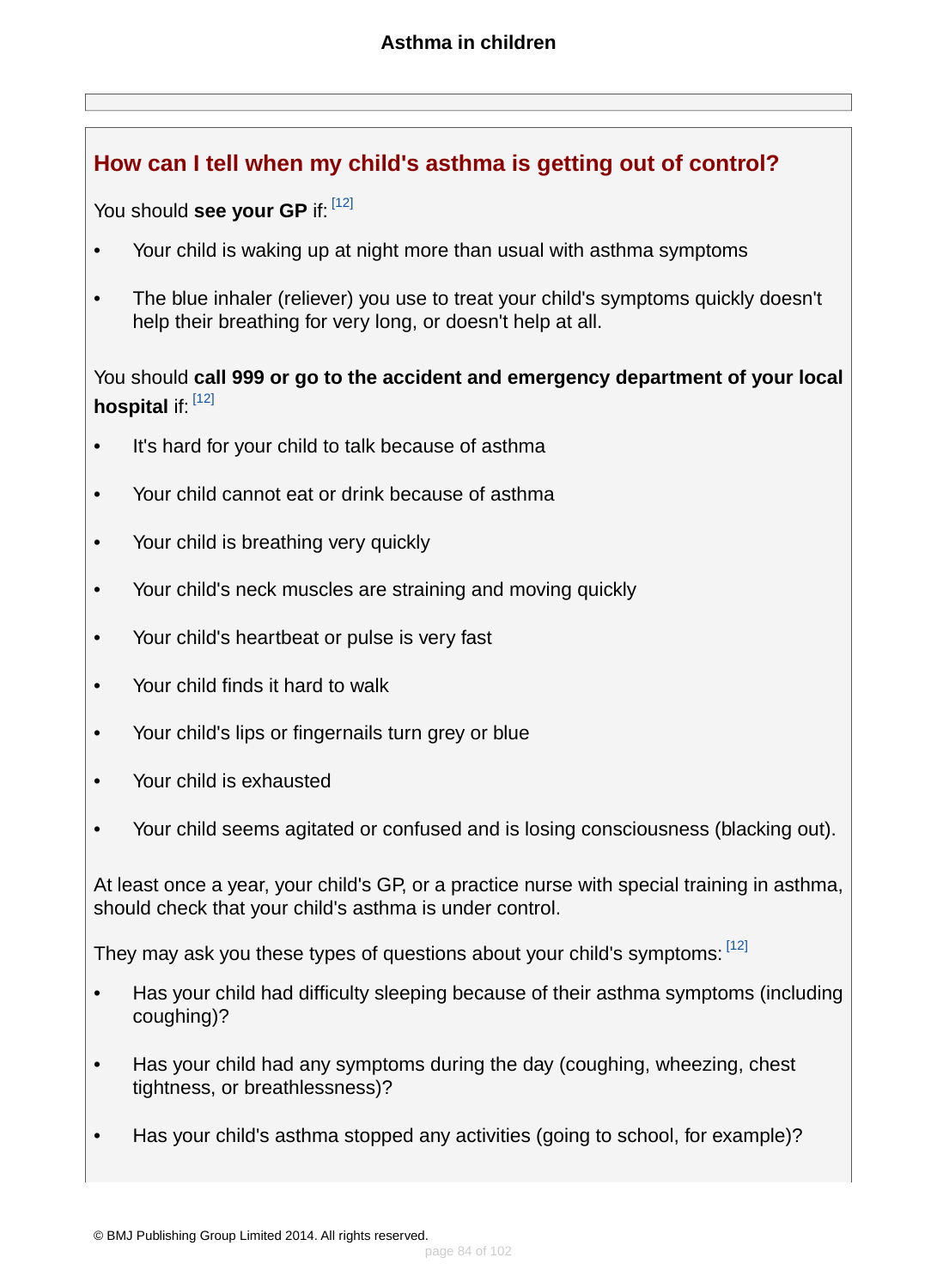Depending on your answers, they may decide to change your child's treatment.

## <span id="page-84-0"></span>**How bad is my child's asthma?**

There is no formal way of grading asthma in children in the UK. But your GP may describe your child's asthma as 'mild' or 'severe' depending on how often your child gets symptoms and how bad these symptoms are. For example, if your child has mild asthma, he or she might get symptoms more than once a week, but not every day. If your child's asthma is more severe, he or she may get symptoms most days and sometimes at night.

Some children have what doctors call **brittle** or **difficult to treat** asthma.These children need to take high doses of preventer drugs (usually steroids), and they also often need to use a reliever (the blue inhaler). These children's symptoms may also get very bad quite suddenly, and they may need to be treated in hospital.

Your GP may also talk about how bad your child's asthma is according to the treatments needed to control it. [\[12\]](#page-95-0) Doctors talk about **steps**. Each step shows what treatment your child needs to control his or her asthma. Asthma that is Step 1 needs the fewest treatments. Asthma that is Step 5 needs the most treatments.

| <b>Step</b> | Medicines needed to control asthma                                                                                                                                                  |
|-------------|-------------------------------------------------------------------------------------------------------------------------------------------------------------------------------------|
| Step 1      | Your child sometimes needs to use a reliever (usually in<br>a blue inhaler).                                                                                                        |
| Step 2      | Your child needs to use a preventer treatment (usually a<br>low-dose steroid in an inhaler) as well as a reliever<br>(usually in a blue inhaler).                                   |
| Step 3      | Your child needs an extra treatment on top of the steroid<br>inhalers in Step 2. This is usually a medicine called<br>salmeterol or formoterol from an inhaler.                     |
| Step 4      | Your child needs a higher dose of inhaled steroid as well<br>as Step 3 treatments.                                                                                                  |
| Step 5      | Your child needs to take steroid tablets regularly. He or<br>she should be seen by a hospital doctor who specialises<br>in asthma in children (called a respiratory paediatrician). |

This is what the different steps mean:

Doctors in the UK use the **stepwise** approach to treating asthma. [\[12\]](#page-95-0) They talk about 'stepping up' treatment when they increase the dose or the number of treatments your child needs. If your child's asthma is under control, your GP may reduce the dose or take some treatments away. This is called 'stepping down'. Your GP will always try to give your child the smallest amount of treatments that keep his or her asthma under control.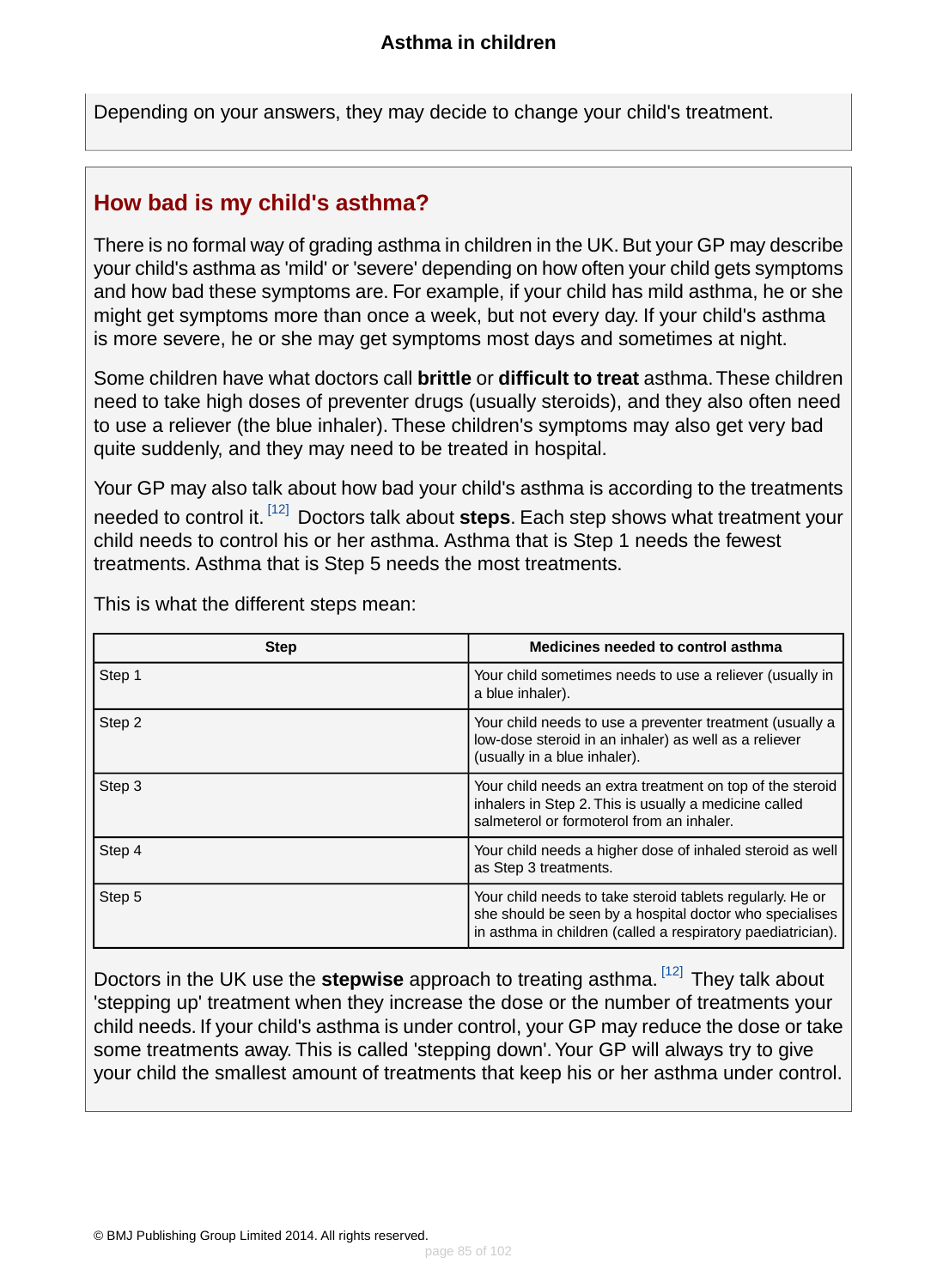## **How asthma in children is treated**

Every child's asthma is different. So the medicine your child takes may well be different from what another child takes. <sup>[\[12\]](#page-95-0)</sup>

The treatment your child has depends on:

- How often they get symptoms
- How bad their symptoms are
- How well the treatments have worked.

#### **Most children with asthma use an inhaler**

Your child will probably have an [inhaler](#page-37-0) to use when they get symptoms. This is called a reliever and it's usually in a blue canister. It contains a drug called salbutamol or terbutaline.

- Your child will usually need two, three, or four puffs on the inhaler to relieve their symptoms.
- Your child should carry this inhaler with them all the time.
- If your child gets symptoms less than once a week, this may be all the treatment they need.
- To learn about how to use an inhaler and other devices for taking asthma drugs, see [How to take asthma drugs](#page-86-0) .

#### **If your child gets symptoms three times a week or more**

- They will probably have a [steroid inhaler](#page-40-0). This is a preventer. It usually comes in a brown, cream, red, or orange inhaler. It helps your child's lungs work better so they don't get so many asthma symptoms.
- Your child will usually use this inhaler once or twice a day.
- The dose of steroids your child needs will depend on how often they get symptoms and how bad these are.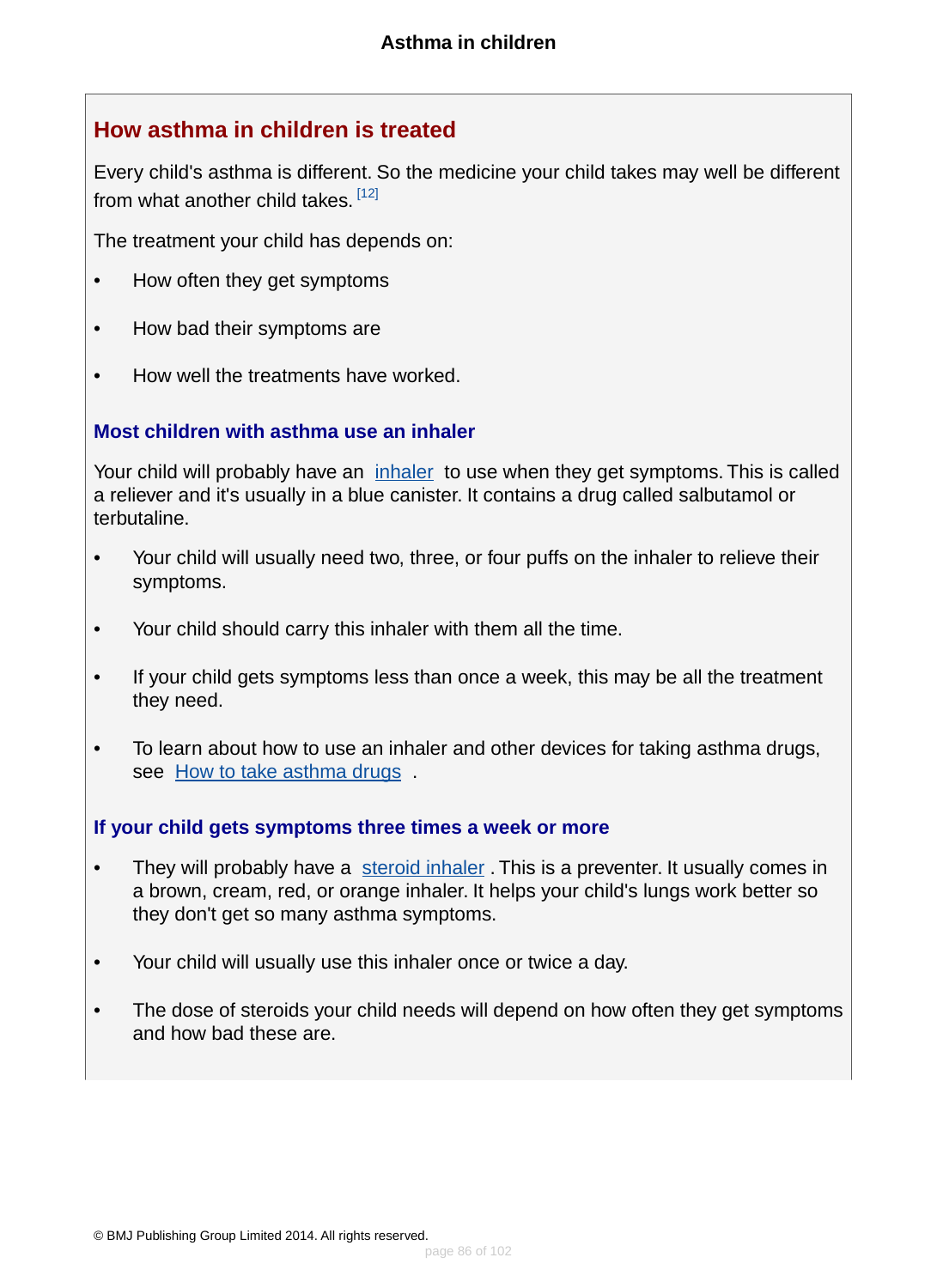### **If your child has tried using two inhalers but is still getting symptoms**

- They can try another treatment called [salmeterol](#page-66-0). This may help to better control your child's symptoms.Your child must use this type of inhaler only with a steroid inhaler. Using it on its own can be dangerous.
- Or your child can take tablets to help prevent symptoms.Your child may be prescribed [leukotriene antagonists](#page-52-0) or [theophylline tablets](#page-58-0) .They should keep using their steroid inhaler while they're taking these tablets.
- If these don't help, your child may be given a higher dose of steroids to breathe in through an inhaler.

#### **Changing your child's treatment**

- Your GP or practice nurse will usually see your child at least once a year to check that their asthma is under control.
- If your child's symptoms don't happen often, they may be able to take a lower dose of their medicine. And if they've been getting symptoms often, they may need a higher dose. Doctors call this the 'stepwise' approach to treating asthma. If your child needs a higher dose, it's called 'stepping up'. If they can control their asthma with a lower dose, it's called 'stepping down'. To learn more, see  $\frac{How bad is my}{...}$  $\frac{How bad is my}{...}$  $\frac{How bad is my}{...}$ [child's asthma?](#page-84-0)
- <span id="page-86-0"></span>• Doctors and nurses try to treat asthma with the lowest dose of each medicine. The lower the dose, the less likely your child is to get side effects.

## **How to take asthma drugs**

Many asthma drugs come in inhalers. This allows the drugs to go straight to your child's lungs, where they need to work.

There are several different types of inhalers and devices for taking asthma drugs.Your GP or practice nurse will help you find the most suitable device for your child and show you how to use it.

The most common inhaler for asthma drugs is called a **metered-dose inhaler** (or MDI for short). Most people try this type of inhaler first. If it's too difficult to use, they then try other devices.

#### **Using a metered-dose inhaler (MDI)**

Some children will be able to use an inhaler on their own. Others will need some help.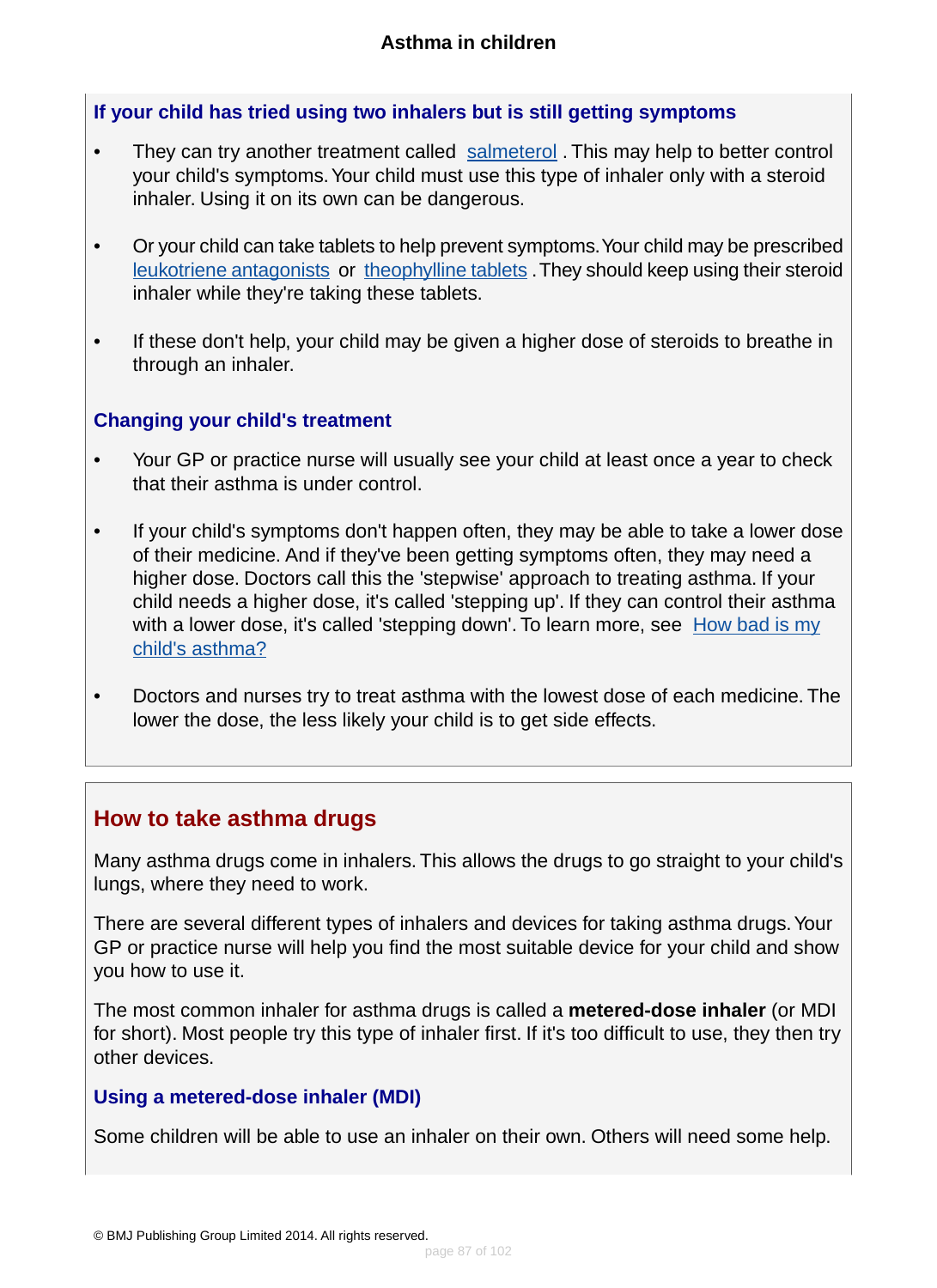- Take off the cap and shake the inhaler.
- Your child should stand up and breathe out.
- Put the mouthpiece in your child's mouth. Ask them to keep their chin up.
- Ask your child to breathe in slowly. As they start to breathe in, push down on the top of the inhaler and tell them to keep breathing in slowly.
- Ask your child to close their mouth and hold their breath for 10 seconds.
- Your child can then breathe out.

If your child finds it difficult to use an inhaler, your GP or nurse may suggest they use a different type of inhaler or an extra piece of equipment. We describe these below.

#### **Dry powder devices**

Some asthma drugs come as a dry powder.The brand names for some of these devices include the Turbohaler, Accuhaler, Diskhaler, and Rotahaler. They may also be called dry powder inhalers. They work in a similar way to MDIs. But instead of the medicine coming in an aerosol can, it comes in a small capsule, a disk, or a compartment inside the inhaler.Your child may have to load the capsules into the device before they use it. Or you may have to do this for them if they can't manage it.

The drug is released from a dry powder device when your child breathes in. This makes these devices easier to use than MDIs because your child doesn't need to be able to breathe in and press the aerosol down at the same time. Most children find them easy to use, although they do need to breathe in the drug quite quickly. Very young children, those under 5, may not be able to do this. An MDI with a spacer may be more suitable for these children.

Some dry powder devices have a dose counter so you see how many doses your child has taken and when you need to get a new inhaler.

One summary of the research found little or no evidence that dry powder devices work any better than regular inhalers (MDIs) for children with asthma. <sup>[\[19\]](#page-95-1)</sup> But your child may find a dry powder device easier to use. And the important thing is that the asthma medicine gets into your child's lungs.

#### **Breath-activated MDIs**

These devices work a bit like dry powder inhalers, but they use an aerosol. They are easy to use, as the drug is released as your child breathes in. Your child doesn't have to be able to breathe in and press the aerosol down at the same time, which they do with an MDI. However, your child needs to hold their breath for about 10 seconds, or as long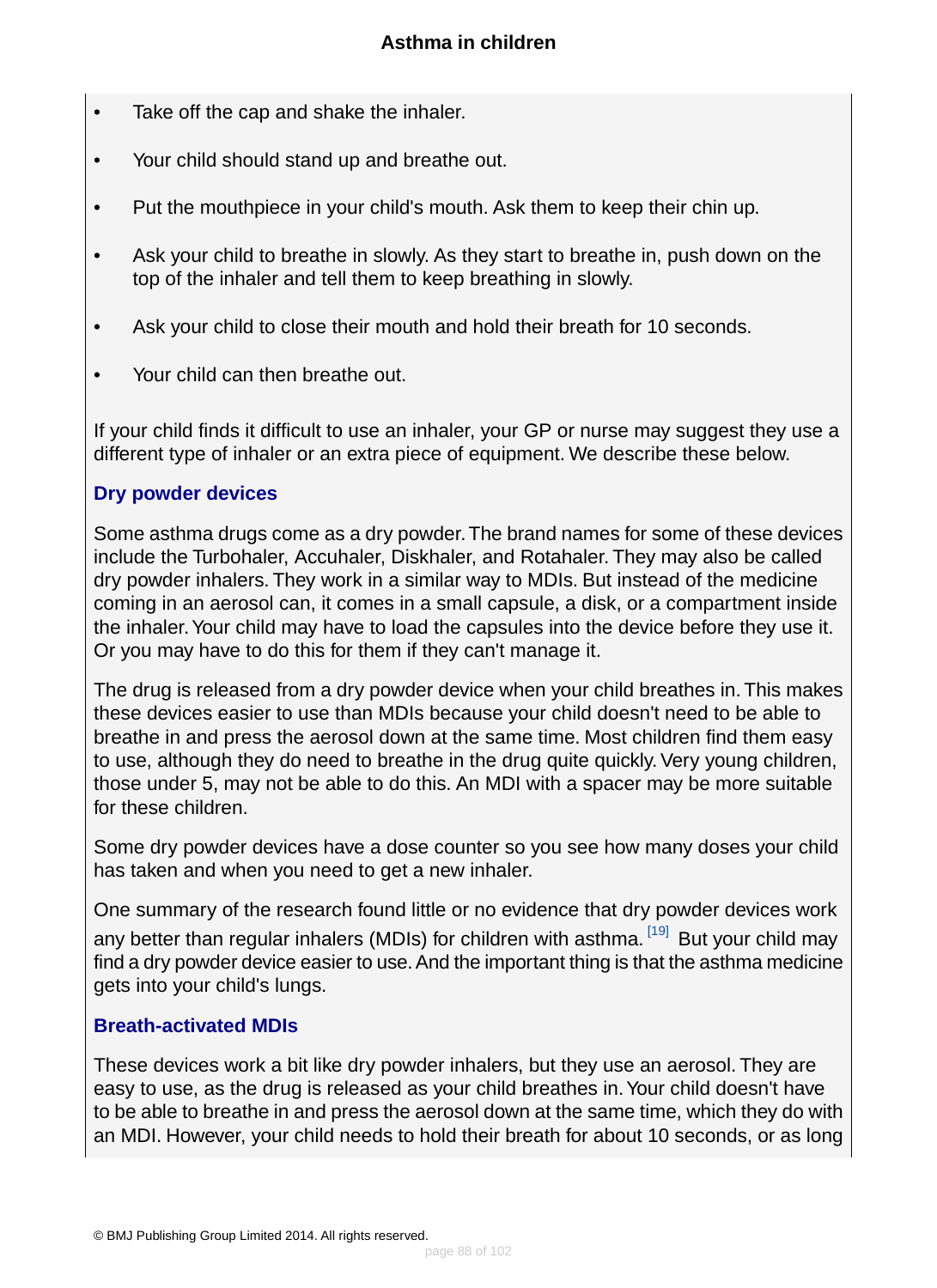as they can, after taking the medicine. Some young children may not be able to do this and may be better off using an MDI with a spacer device.

### **Spacer devices**

A spacer is a device that helps your child to breathe in their inhaler drugs. It is a large plastic container, usually in two halves that slot together. At one end there is a mouthpiece, and at the other a hole where the inhaler fits in. The container has a one-way valve, so when you press the aerosol, a puff of drug is released and stored in the empty space in the container.

A spacer **gives your child more time to inhale their medicine**. With a simple inhaler, there is just one chance to breathe in the drug: when the aerosol is pressed down. A spacer holds the drug in a chamber so that your child can then breathe in the medicine through the mouthpiece in their own time. With a spacer, the drug is also more likely to end up in the lungs, where it's supposed to go. With an ordinary inhaler, the medicine can stay in the throat if the inhaler isn't used correctly.

There are several different brands of spacers that fit different makes of inhalers. Very young children can use a face mask that fits onto the spacers.

### **Here are some tips on using a spacer.**

- Encourage your child to start breathing in as soon as possible after they have pressed the inhaler, otherwise less of the medicine will reach their lungs.Taking and holding several long, deep breaths for each puff works best. If this is not possible, then slow, deep breathing is better than fast, shallow breathing.
- If your child cannot breathe in through a mouthpiece, you may need to attach a face mask to the spacer.
- Make sure you shake the inhaler between puffs.
- Put only one puff of medicine in the spacer at a time. If you put in more than one puff, the droplets of the spray stick together and coat the sides, so your child might get **less medicine**.
- Wash the spacer with washing-up liquid and leave it to dry without rinsing or wiping it. This stops the inside from becoming too static, which makes the medicine stick to the sides. But the spacer only needs to be washed occasionally.
- Many parents find it difficult to get their child to use a spacer properly. Try to turn it into an activity that is fun. Decorate it, show your child how to use it, and practise counting while they breathe in.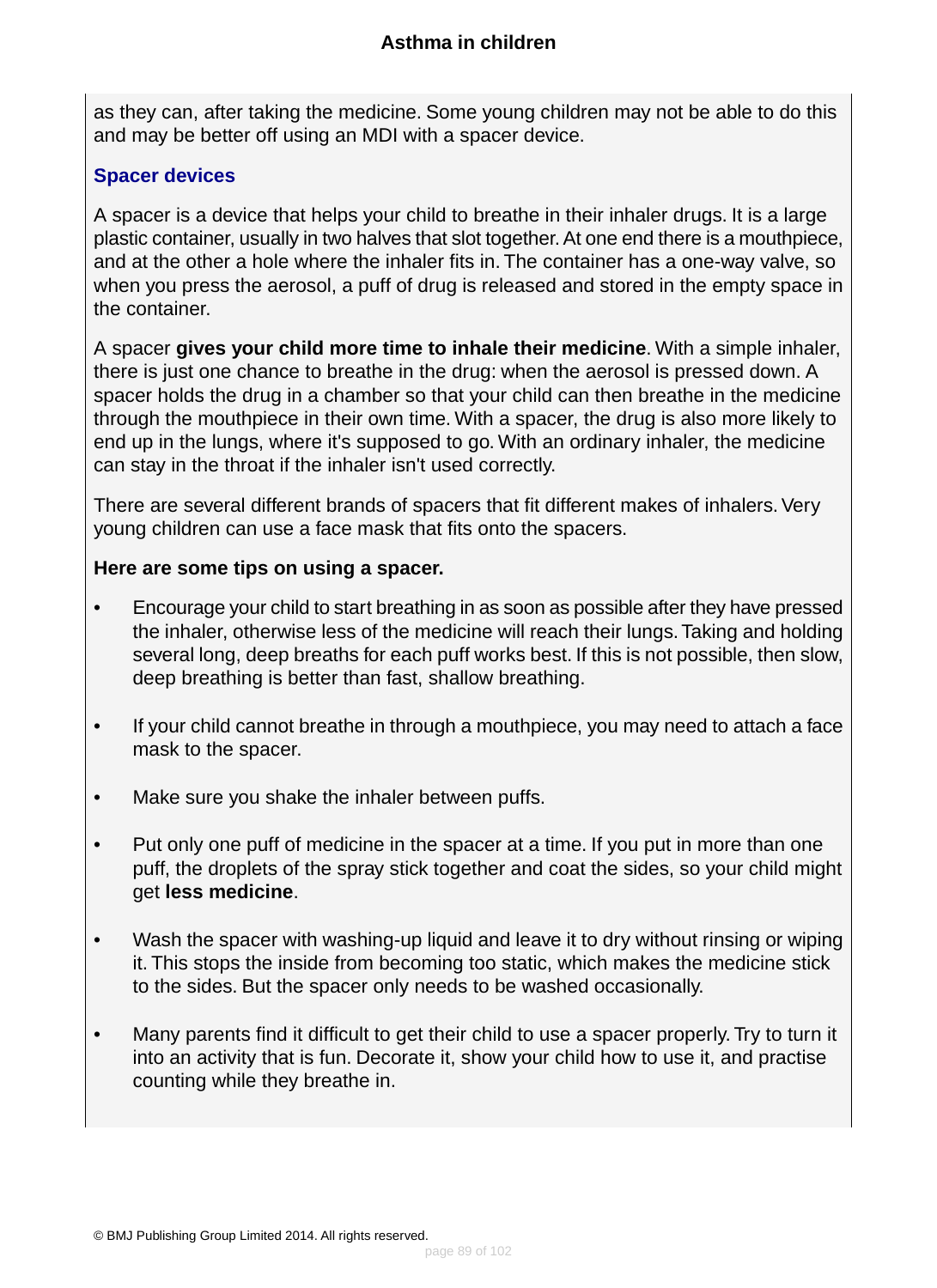### **Nebulisers**

Nebulisers are sometimes used to help children take asthma drugs. Or your doctor might give you one to use at home to help your child take asthma medicines. A nebuliser is a device driven by a machine. It creates a mist of the drug that your child can breathe in through a mask. Nebulisers are bulky but can allow much bigger doses of medicine to be given.Your child will not have to coordinate pressing and breathing to use this machine.

If you're using a nebuliser at home, be sure to carefully follow the instructions on proper use and cleaning.

### **What are CFC-free inhalers?**

Inhalers used nowadays are called 'CFC-free'. CFC stands for chlorofluorocarbon. It is a chemical that was used to help push the medicine out of the inhaler. However, makers of asthma inhalers do not use CFCs now because they damage the environment.They're using other chemicals instead. Eventually all asthma inhalers will be CFC-free. These inhalers work just the same as those that contain CFCs. But your child's medicine may taste slightly different.

## **More about steroids and asthma**

Many parents worry about giving their children steroids because of the side effects linked to these drugs. For example, you may have heard that these drugs can stop your child growing normally. Here we look at the research and answer some commonly asked questions.

### **Why has my child been given steroids?**

- Steroids are **the most effective treatment there is** for controlling [inflammation](#page-93-1) in the lungs. Inflammation, or swelling in the lungs, causes asthma.
- Steroids help to prevent asthma attacks.
- Steroid tablets or syrups are sometimes used in hospital to treat severe asthma attacks, and for a few days afterwards.
- Asthma that isn't properly treated can be very serious and even affect your child's growth.

### **What are steroids?**

Steroids are a group of medicines that are used to treat conditions where there is [inflammation](#page-93-1) or swelling. In asthma they are used to reduce swelling in the airways in the lungs. The airways become inflamed and swollen in people with asthma, making it harder to breathe.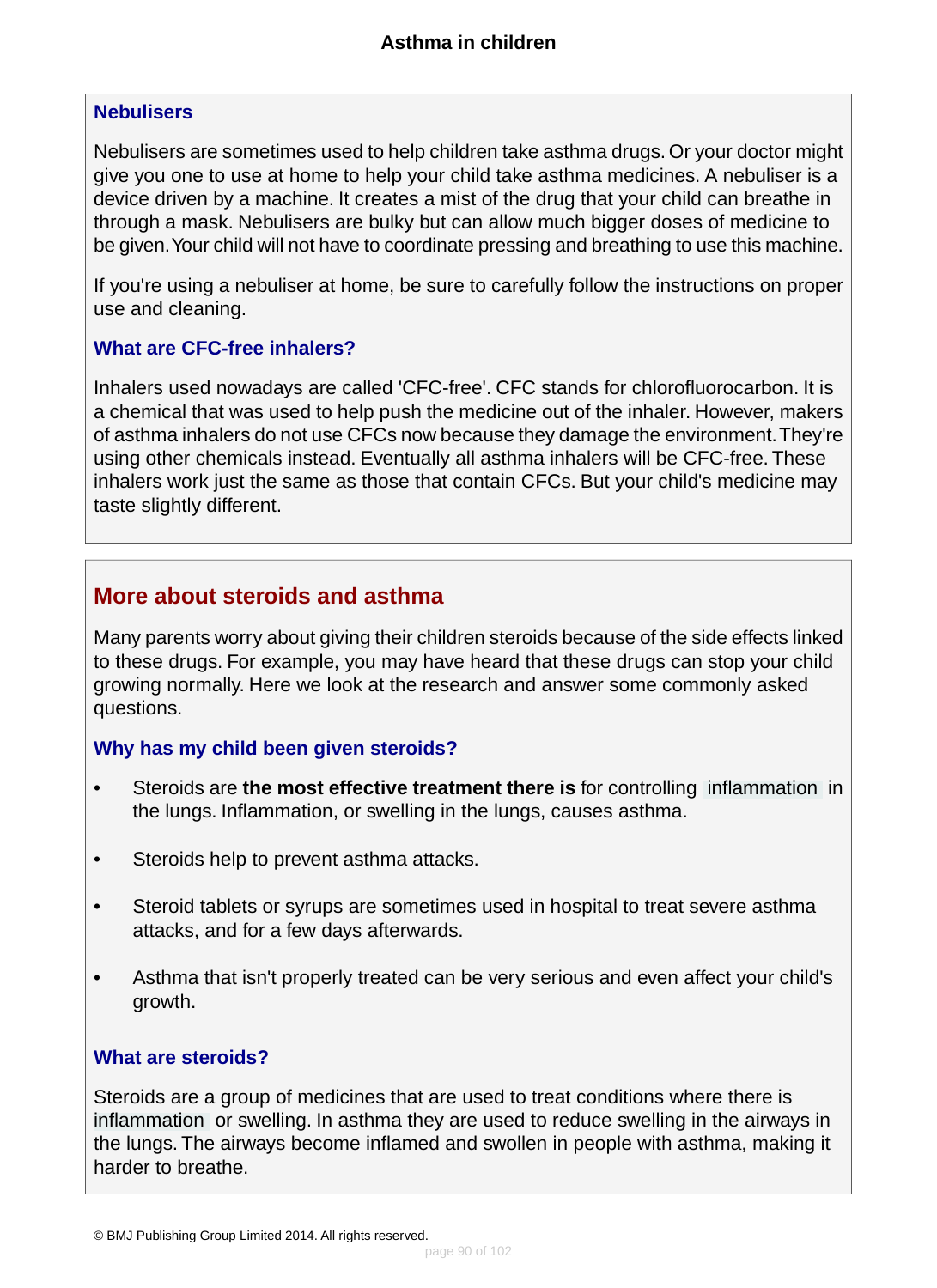It's important to remember that the medicines used to treat your child's asthma are **not the same** as the anabolic steroids used by some athletes and bodybuilders to build up muscles.The full name for the steroids used in asthma is corticosteroids. Corticosteroids used for asthma are very similar to certain natural [hormones](#page-93-3) produced in the body to deal with inflammation.

#### **How do children take steroids?**

Most children take steroids through an inhaler once or twice a day. Some children use a spacer device to help them take their steroids. To learn more, see [How to take asthma](#page-86-0) [drugs](#page-86-0) .

If your child's asthma becomes very bad, he or she may need to take a course of [steroid](#page-46-0) [tablets](#page-46-0) as well, usually for one or two weeks. Some children with very bad asthma need to take steroid tablets for a few months at a time. [High doses of steroids from an inhaler](#page-49-0) or steroid drips are sometimes used to treat emergency asthma attacks.

Names of some of the steroids used to treat asthma include beclometasone (brand name Qvar), budesonide (Pulmicort), and fluticasone (Flixotide).

If your child has tried other treatments and still gets asthma symptoms, their doctor may suggest steroids taken as tablets or as a liquid. But doctors try to use these at the lowest dose and for the shortest time. That's because taking steroids as tablets or as a liquid may cause more side effects.

Children are sometimes started on steroids during a bad asthma attack, and given them for a few days afterwards. When they're used like this, steroids are given as tablets or a liquid. Occasionally they're given as a drip (an [intravenous infusion](#page-93-4) or IV). They're not usually given through an inhaler.

### **Will steroids make my child short?**

Research suggests that steroids from an inhaler may slow down growth in children in the first year or two of treatment. But it's not clear whether your child's final adult height will be affected. Some studies suggest not. [\[20\]](#page-95-2) [\[21\]](#page-95-3) [\[22\]](#page-95-4) [\[23\]](#page-95-5) [\[24\]](#page-95-6) [\[25\]](#page-95-7)

For example, in one study, the growth of 300 children taking steroids was compared with that of 600 children not taking these medicines. <sup>[\[23\]](#page-95-5)</sup> Children who had been taking steroids were, on average, 1.1 centimetres (about half an inch) shorter than the other group after five years. But at the end of the study, the children taking steroids were growing just as quickly as those not taking any, and they were all expected to reach their full adult height. [\[23\]](#page-95-5)

In a study where the children were monitored until they had finished growing, all of those treated with steroids reached the height that they were predicted to grow to. Their predicted height was based on how tall their parents were.  $^{[24]}$  $^{[24]}$  $^{[24]}$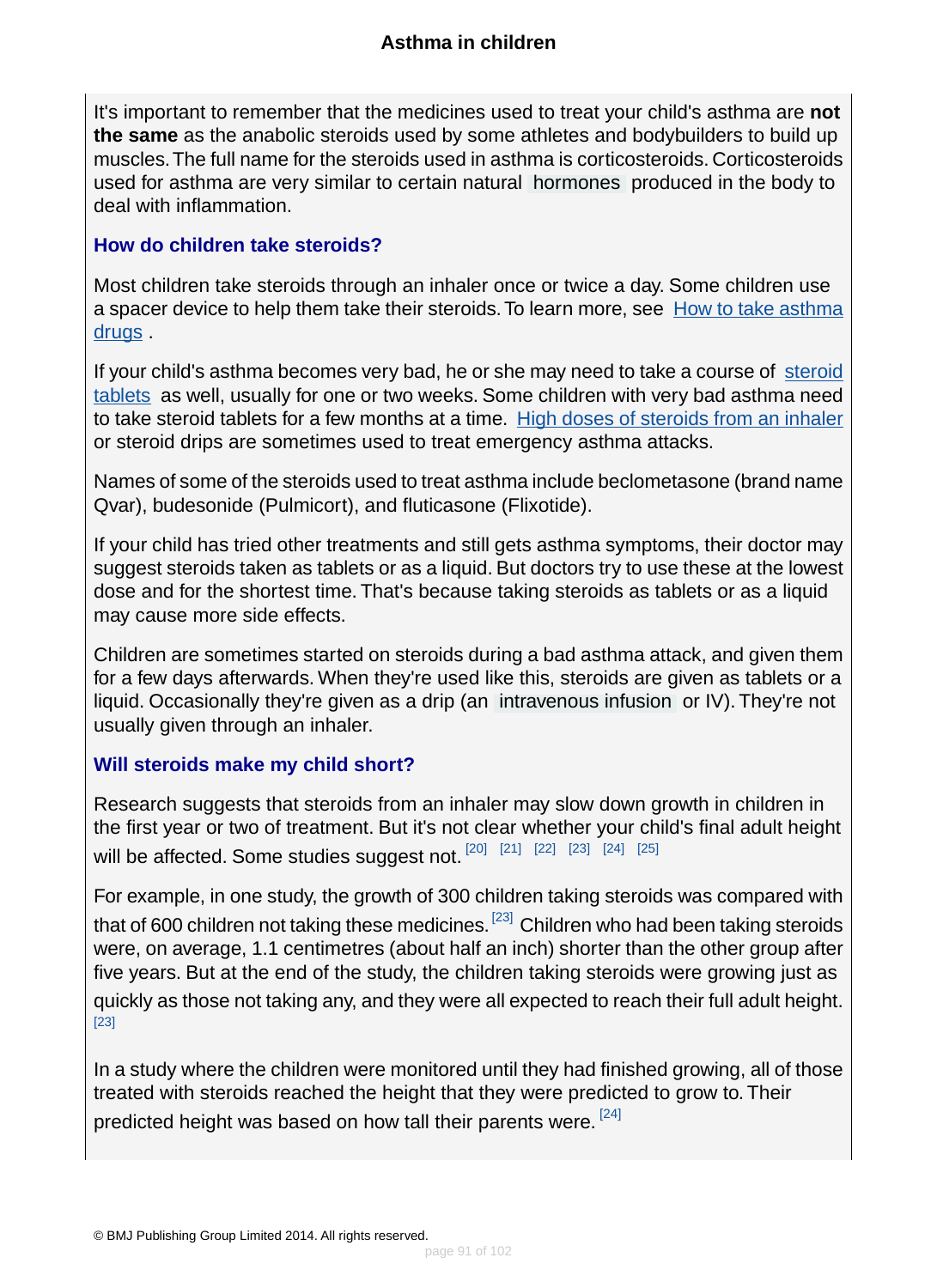However, another study found that children who took steroids from an inhaler were about 1. 2 centimetres shorter, on average, when they reached adulthood, compared with those who didn't take inhaled steroids. Higher doses of steroids seemed more likely to affect the children's height.<sup>[\[25\]](#page-95-7)</sup>

### **Are there any other side effects linked to steroids?**

The most common side effect of taking steroids from an inhaler is a sore mouth due to an infection called oral thrush.You may also hear this called candidiasis. To reduce the chances of this infection, experts advise children to use a spacer device and to rinse out their mouth after taking their medicine. This helps to get more of the medicine into their lungs, and less ends up in the mouth and throat.

Another common problem is sounding a bit hoarse because steroids can affect the vocal cords. Steroid tablets may make your child feel hungrier than usual, so try to encourage normal eating habits to avoid weight gain.

Steroids used to treat asthma will usually not change the way your child behaves. Aggression is linked to anabolic steroids but not the types of steroids used to treat asthma.

There has been concern among doctors that, very rarely, high doses of steroids could stop your adrenal glands working properly. <sup>[\[26\]](#page-95-8) [\[27\]](#page-95-9)</sup> Your adrenal glands lie just above your kidneys. They make hormones that help your body run smoothly. The hormones your adrenal glands make help to regulate your heart and kidneys and the amount of glucose (sugar) in your blood.The cases of steroids affecting someone's adrenal glands have mainly involved the drug fluticasone. The doses involved were 500 micrograms to 2,000 micrograms a day.  $^{[26]}$  $^{[26]}$  $^{[26]}$   $^{[27]}$  $^{[27]}$  $^{[27]}$ 

### **What dose works best?**

Experts say that people with asthma should take the smallest dose of steroids that keeps their symptoms under control. So if your child hasn't had any problems with asthma for a few months, it may be possible to reduce the amount of steroids he or she is taking.

There seems to be no point in increasing your child's dose of steroids from an inhaler if a standard dose isn't working. One study has shown that children taking four puffs of beclometasone a day (400 micrograms in total) were no better off than children taking two puffs.  $^{\rm [28]}$  $^{\rm [28]}$  $^{\rm [28]}$ 

### **Is there something my child can take instead of steroids?**

There are other drugs that work like inhaled steroids to control asthma symptoms in children. For example, [sodium cromoglicate](#page-60-0), [nedocromil](#page-55-0), and [theophylline tablets](#page-58-0) can also be used to prevent asthma attacks. But none of these are as good as steroids from an inhaler at keeping asthma under control.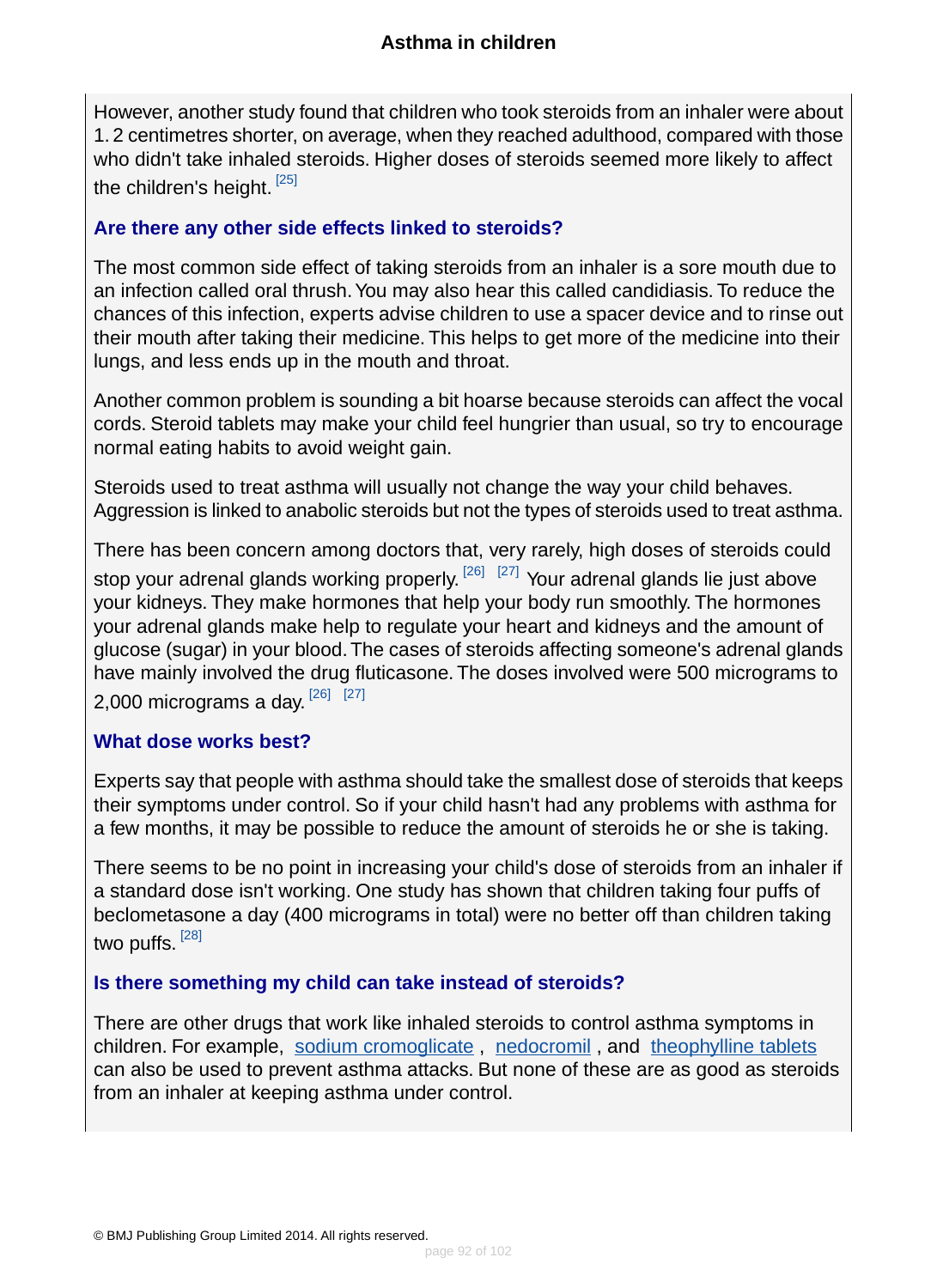### **What questions should I ask my doctor?**

- Is my child on the lowest dose of steroids that works?
- Should my child have a spacer device to help him or her take the medicine?
- Is this the best way for my child to take his or her steroids?
- Does my child have to take steroids even when his or her asthma isn't bad?
- How long will my child have to take steroids for?
- Is my child growing normally?

### **What can I do to help my child?**

- Remember that untreated or badly controlled asthma can stunt your child's growth.
- Make sure your child uses a spacer device to take his or her steroids. This helps get more of the drug into the lungs, where it is needed, and less stays in the mouth and throat.
- Make sure your child rinses out his or her mouth after taking steroids, to wash out any unused medicine.
- Make sure your doctor checks your child's height regularly.  $^{[29]}$  $^{[29]}$  $^{[29]}$
- Ask if your child is on the smallest dose of steroids that will keep his or her asthma under control.

## **Tips for using a spacer**

Encourage your child to start breathing in as soon as possible after he or she has pressed the inhaler. Otherwise less of the medicine will reach his or her lungs.Taking and holding several long, deep breaths for each puff works best. If this is not possible, then slow, deep breathing is better than fast, shallow breathing.

If your child cannot breathe in through a mouthpiece, you may need to attach a face mask to the spacer.

Make sure you shake the inhaler between puffs.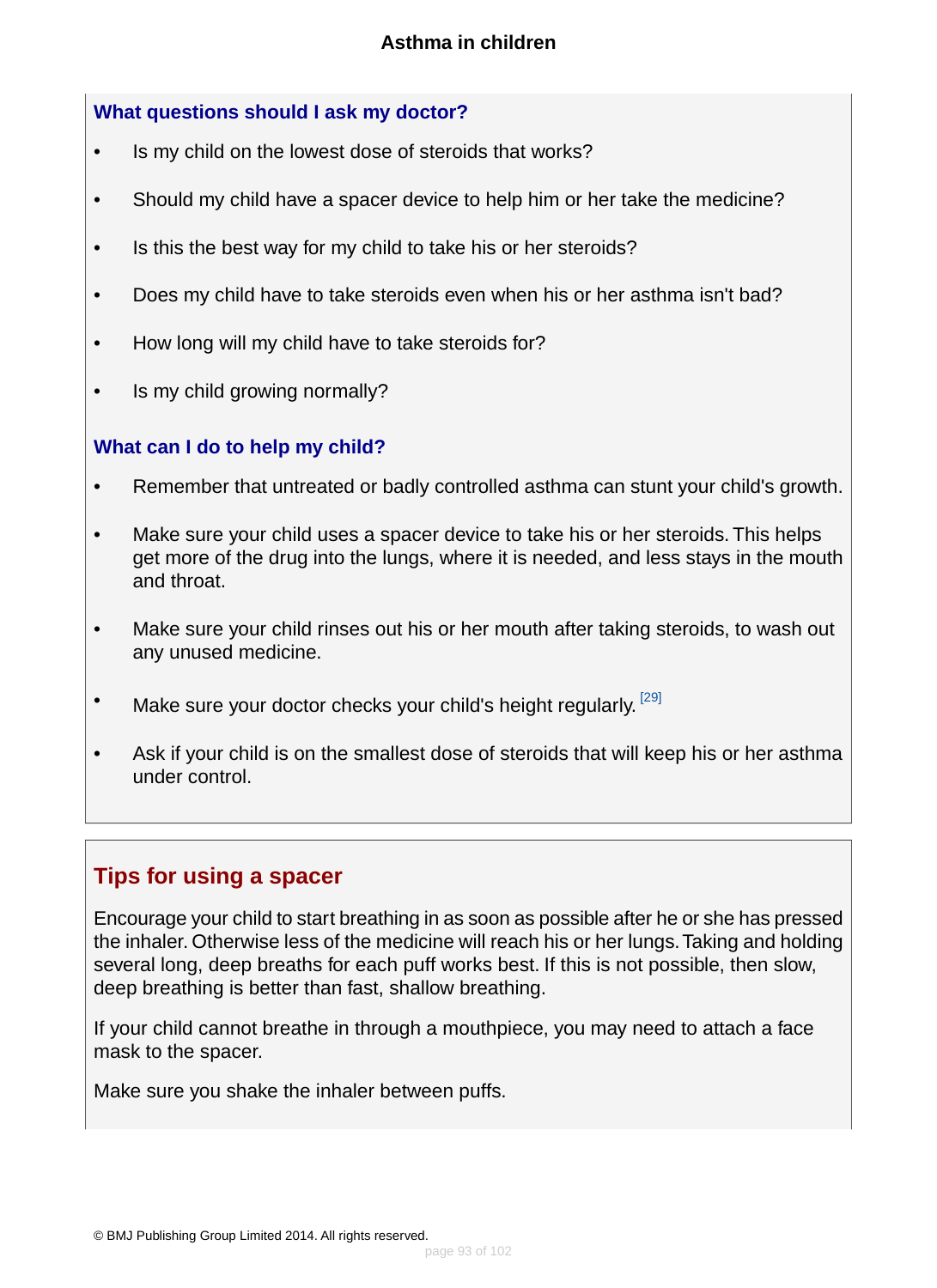Only put one puff of medicine into the spacer at a time. If you put in more than one puff, the droplets of the spray stick together and coat the sides, so your child might get less medicine.

Wash the spacer with washing-up liquid and leave it to dry without rinsing or wiping it. This stops the inside from becoming too static, which makes the medicine stick to the sides. But the spacer only needs to be washed occasionally.

Many parents find it difficult to get their child to use a spacer properly. Try to turn it into an activity that is fun. Decorate it, show them how to use it, or practise counting while they breathe in.

#### <span id="page-93-1"></span>**Glossary:**

#### **inflammation**

Inflammation is when your skin or some other part of your body becomes red, swollen, hot, and sore. Inflammation happens because your body is trying to protect you from germs, from something that's in your body and could harm you (like a splinter) or from things that cause allergies (these things are called allergens). Inflammation is one of the ways in which your body heals an infection or an injury.

#### **genes**

Your genes are the parts of your cells that contain instructions for how your body works. Genes are found on chromosomes, structures that sit in the nucleus at the middle of each of your cells.You have 23 pairs of chromosomes in your normal cells, each of which has thousands of genes.You get one set of chromosomes, and all of the genes that are on them, from each of your parents.

#### <span id="page-93-0"></span>**allergic reaction**

You have an allergic reaction when your immune system overreacts to a substance that is normally harmless.You can be allergic to particles in the air you are breathing, like pollen (which causes hay fever) or to chemicals on your skin, like detergents (which can cause a rash). People can also have an allergic reaction to drugs, like penicillin.

#### **immune system**

Your immune system is made up of the parts of your body that fight infection. When bacteria or viruses get into your body, it's your immune system that kills them. Antibodies and white blood cells are part of your immune system.They travel in your blood and attack bacteria, viruses and other things that could damage your body.

#### **eczema**

<span id="page-93-3"></span>Eczema is a very itchy rash. It may be dark and bumpy and release fluid. Scratching makes it worse.You can get eczema anywhere on your body, but it is most common on the wrists, the insides of the elbows and the backs of the knees. If you have asthma or allergies you are more likely to get eczema than someone who doesn't have these conditions.

#### **hay fever**

<span id="page-93-4"></span>You get hay fever when your immune system reacts too strongly to pollen or mould. Your doctor may call it seasonal allergic rhinitis. The most common symptoms are sneezing, a runny or blocked nose, and red, itchy eyes.You may also cough or wheeze.

#### **hormones**

Hormones are chemicals that are made in certain parts of the body.They travel through the bloodstream and have an effect on other parts of the body. For example, the female sex hormone oestrogen is made in a woman's ovaries. Oestrogen has many different effects on a woman's body. It makes the breasts grow at puberty and helps control periods. It is also needed to get pregnant.

#### **intravenous infusion**

<span id="page-93-2"></span>When a medicine or a fluid, such as blood, is fed directly into a vein, it's called an intravenous infusion (or IV). To give you an intravenous infusion, a nurse, technician or a doctor places a narrow plastic tube into a vein (usually in your arm) using a needle. The needle is then removed and the fluid is infused (or dripped) through the tube into the vein.

#### **viruses**

Viruses are microbes (tiny organisms) that need the cells of humans or other animals to exist. They use the machinery of cells to reproduce. Then they spread to other cells in the body.

#### **placebo**

A placebo is a 'pretend' or dummy treatment that contains no active substances. A placebo is often given to half the people taking part in medical research trials, for comparison with the 'real' treatment. It is made to look and taste identical to the drug treatment being tested, so that people in the studies do not know if they are getting the placebo or the 'real' treatment. Researchers often talk about the 'placebo effect'. This is where patients feel better after having a placebo treatment because they expect to feel better.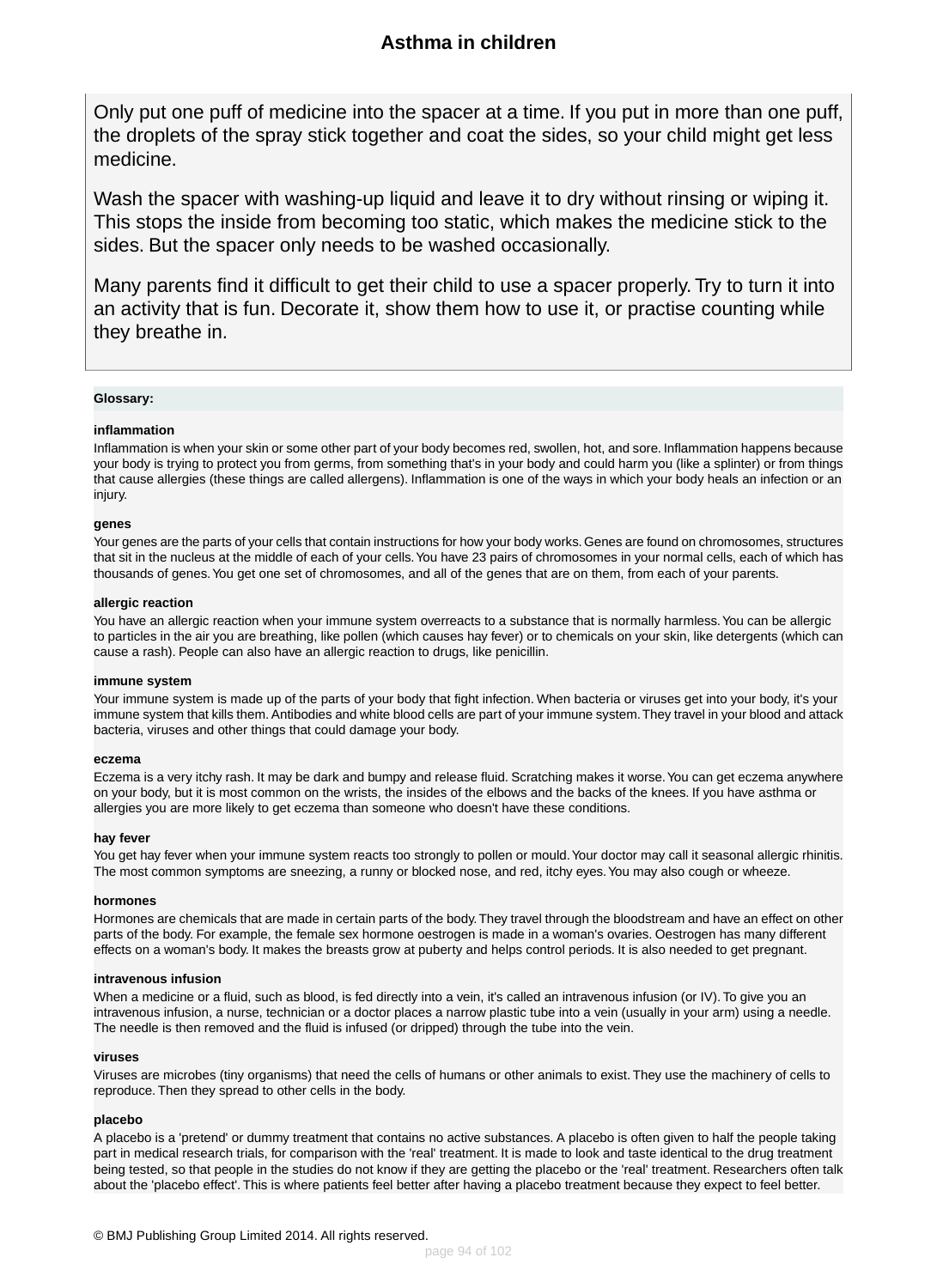Tests may indicate that they actually are better. In the same way, people can also get side effects after having a placebo treatment. Drug treatments can also have a 'placebo effect'.This is why, to get a true picture of how well a drug works, it is important to compare it against a placebo treatment.

#### <span id="page-94-1"></span>**allergen**

If you have an allergy to something, your body overreacts when you come into contact with it. The thing you are allergic to is called an allergen. Most allergens are harmless to most people. But if you're allergic to something, your body's system for fighting infection (your immune system) is too sensitive to that allergen. It triggers changes that are called allergic reactions. For example, pollen is an allergen for some people. If you're allergic to pollen, you'll sneeze and have runny eyes when pollen is in the air.

#### **adrenal glands**

<span id="page-94-0"></span>You have two adrenal glands. They are on top of your kidneys. Your adrenal glands make hormones that help control your blood pressure, how fast your heart beats and the way your body uses food.

#### **systematic reviews**

<span id="page-94-3"></span>A systematic review is a thorough look through published research on a particular topic. Only studies that have been carried out to a high standard are included. A systematic review may or may not include a meta-analysis, which is when the results from individual studies are put together.

#### **randomised controlled trials**

Randomised controlled trials are medical studies designed to test whether a treatment works. Patients are split into groups. One group is given the treatment being tested (for example, an antidepressant drug) while another group (called the comparison or control group) is given an alternative treatment. This could be a different type of drug or a dummy treatment (a placebo). Researchers then compare the effects of the different treatments.

#### **palpitations**

A palpitation is when you feel like your heart is beating very fast.

#### **seizure**

A seizure (or fit) is when there is too much electrical activity in your brain, which results in muscle twitching and other symptoms.

#### **Sources for the information on this leaflet:**

1. Asthma UK.Where do we stand? Asthma in the UK today.2004. Available at

<span id="page-94-2"></span>http://asthmaserver.umbrellainc.co.uk/about-asthma-uk/auk-reports/ (accessed on 21 December 2013).

2. Kelly WJ, Hudson I, Phelan PD, et al.Childhood asthma in adult life: a further study at 28 years of age.BMJ Clinical Research Edition. 1987; 294: 1059-1062.

<span id="page-94-4"></span>3. McFadden ER Jr.Diseases of the respiratory system: asthma.In: Fauci AS, Braunwald E, et al (editors). Harrison's principles of internal medicine. 15th edition. McGraw-Hill, New York, NY; 1998.

<span id="page-94-5"></span>4. U.S. Department of Health and Human Services.Chapter 6: Respiratory effects in children from exposure to secondhand smoke.

In: The health consequences of involuntary exposure to tobacco smoke: a report of the surgeon general.Available at

<span id="page-94-6"></span>http://www.surgeongeneral.gov/library/secondhandsmoke/report (accessed on 21 December 2013).

5. McFadden ER Jr.Asthma: diseases of the respiratory system.In: Braunwald E, Hauser SL, Fauci AS, et al (editors). Harrison's principles of internal medicine, volume 2. 15th edition. McGraw-Hill, New York, NY; 2001.

6. Lemanske RF Jr, Busse WW.Asthma.Journal of Allergy and Clinical Immunology. 2003; 111: 502-519.

7. Benenson AS, Chin J.Control of communicable diseases manual.16th edition. American Public Health Association, Washington DC; 1995.

8. van der Hulst AE, Klip H, Brand PL.Risk of developing asthma in young children with atopic eczema: a systematic review.Journal of Clinical Immunology. 2007; 120: 565-569.

9. Gehring U, Wijga AH, Brauer M, et al.Traffic-related air pollution and the development of asthma and allergies during the first 8 years of life.American Journal of Respiratory and Critical Care Medicine. 2010; 181: 596-603.

10. Kozyrskyj AL, Ernst P, Becker AB.Increased risk of childhood asthma from antibiotic use in early life.Chest. 2007; 131: 1753-1759.

11. Penders J, Kummeling I, Thijs C.Infant antibiotic use and wheeze and asthma risk: a systematic review and meta-analysis.The European Respiratory Journal. 2011; 38: 295-302.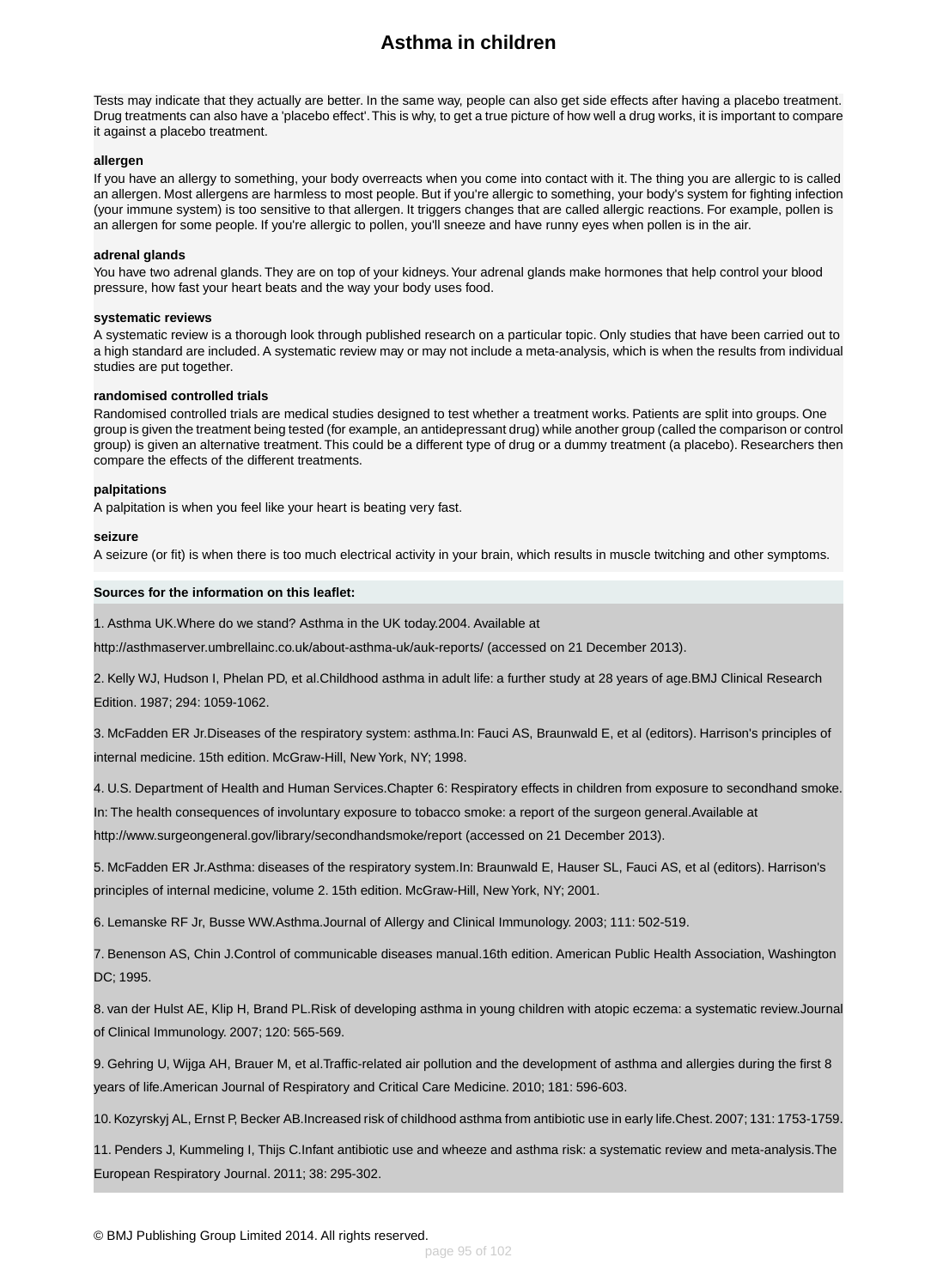<span id="page-95-0"></span>12. British Thoracic Society/Scottish Intercollegiate Guidelines Network.Revised national guidelines launched to cut attacks and prevent deaths from asthma.Available at http://www.sign.ac.uk/about/press/pr3-11-05.html (accessed on 21 December 2013).

13. Park ES, Golding J, Carswell F, et al.Pre-school wheezing and prognosis at 10.Archives of Disease in Childhood. 1986; 61: 642-646.

14. Asthma UK.For journalists: key facts & statistics.Available at http://www.asthma.org.uk/news-centre/facts-for-journalists/ (accessed on 21 December 2013).

15. The International Study of Asthma and Allergies in Childhood (ISAAC) Steering Committee.Worldwide variation in prevalence of symptoms of asthma, allergic rhinoconjunctivitis, and atopic eczema: ISAAC.Lancet. 1998; 351: 1225-1232.

16. Rook GA, Stanford JL.Give us this day our daily germs.Immunology Today. 1998; 19: 113-116.

17. Busse WW, Lemanske RF.Advances in immunology: asthma.New England Journal of Medicine. 2001; 344: 350-362.

<span id="page-95-1"></span>18. Strachan D, Gerritsen J.Long-term outcome of early childhood wheezing: population data.European Respiratory Journal. 1996; 21 (supplement): S42-S47.

<span id="page-95-2"></span>19. Ram FS, Brocklebank DM, White J, et al.Pressurised metered dose inhalers versus all other hand-held inhaler devices to deliver beta-2 agonist bronchodilators for non-acute asthma (Cochrane review).In: The Cochrane Library. Wiley, Chichester, UK.

<span id="page-95-3"></span>20. Doull IJ, Freezer NJ, Holgate ST.Growth of prepubertal children with mild asthma treated with inhaled beclomethasone dipropionate.American Journal of Respiratory and Critical Care Medicine. 1995; 151: 1715-1719.

<span id="page-95-4"></span>21. Simons FE.A comparison of beclomethasone, salmeterol, and placebo in children with asthma.New England Journal of Medicine. 1997; 337: 1659-1665.

<span id="page-95-5"></span>22.Verberne AA, Frost C, et al.One year treatment with salmeterol compared with beclomethasone in children with asthma.American Journal of Respiratory and Critical Care Medicine. 1997; 156: 688-695.

<span id="page-95-7"></span><span id="page-95-6"></span>23. The Childhood Asthma Management Program Research Group.Long-term effects of budesonide or nedocromil in children with asthma.New England Journal of Medicine. 2000; 343: 1054-1063.

<span id="page-95-8"></span>24. Agertoft L, Pederson S.Effect of long-term treatment with inhaled budesonide on adult height in children with asthma.New England Journal of Medicine. 2000; 343: 1064-1069.

<span id="page-95-9"></span>25. Kelly HW, Sternberg AL, Lescher R, et al.Effect of inhaled glucocorticoids in childhood on adult height.The New England Journal of Medicine. 2012; 367: 904-912.

<span id="page-95-10"></span>26. Todd GR, Acerini CL, Ross-Russel R, et al.Survey of adrenal crisis associated with inhaled corticosteroids in the United Kingdom.Archives of Disease in Childhood. 2002; 87: 457-461.

<span id="page-95-11"></span>27. Drake AJ, Howells RJ, Shield JPH, et al.Symptomatic adrenal insufficiency presenting with hypoglycaemia in children with asthma receiving high dose inhaled fluticasone proprionate.BMJ. 2002; 324: 1081-1083.

28.Verberne AA, Frost C, et al.Addition of salmeterol versus doubling the dose of beclomethasone in children with asthma.American Journal of Respiratory and Critical Care Medicine. 1998; 158: 213-219.

29. Sharek PJ, Bergman DA.Beclomethasone for asthma in children: effects on linear growth (Cochrane review).In: The Cochrane Library. Wiley, Chichester, UK.

30. Bentur L, Canny GJ, Shields MD, et al.Controlled trial of nebulized albuterol in children younger than 2 years of age with acute asthma.Pediatrics. 1992; 89: 133-137.

31. Prahl P, Petersen NT, Hornsleth A.Beta2-agonists for the treatment of wheezy bronchitis.Annals of Allergy. 1986; 57: 439-441.

32. Ploin D, Chapuis FR, Stamm D, et al.High-dose albuterol by metered-dose inhaler plus a spacer device versus nebulization in preschool children with recurrent wheezing: a double-blind, randomized equivalence trial.Pediatrics. 2000; 106: 311-317.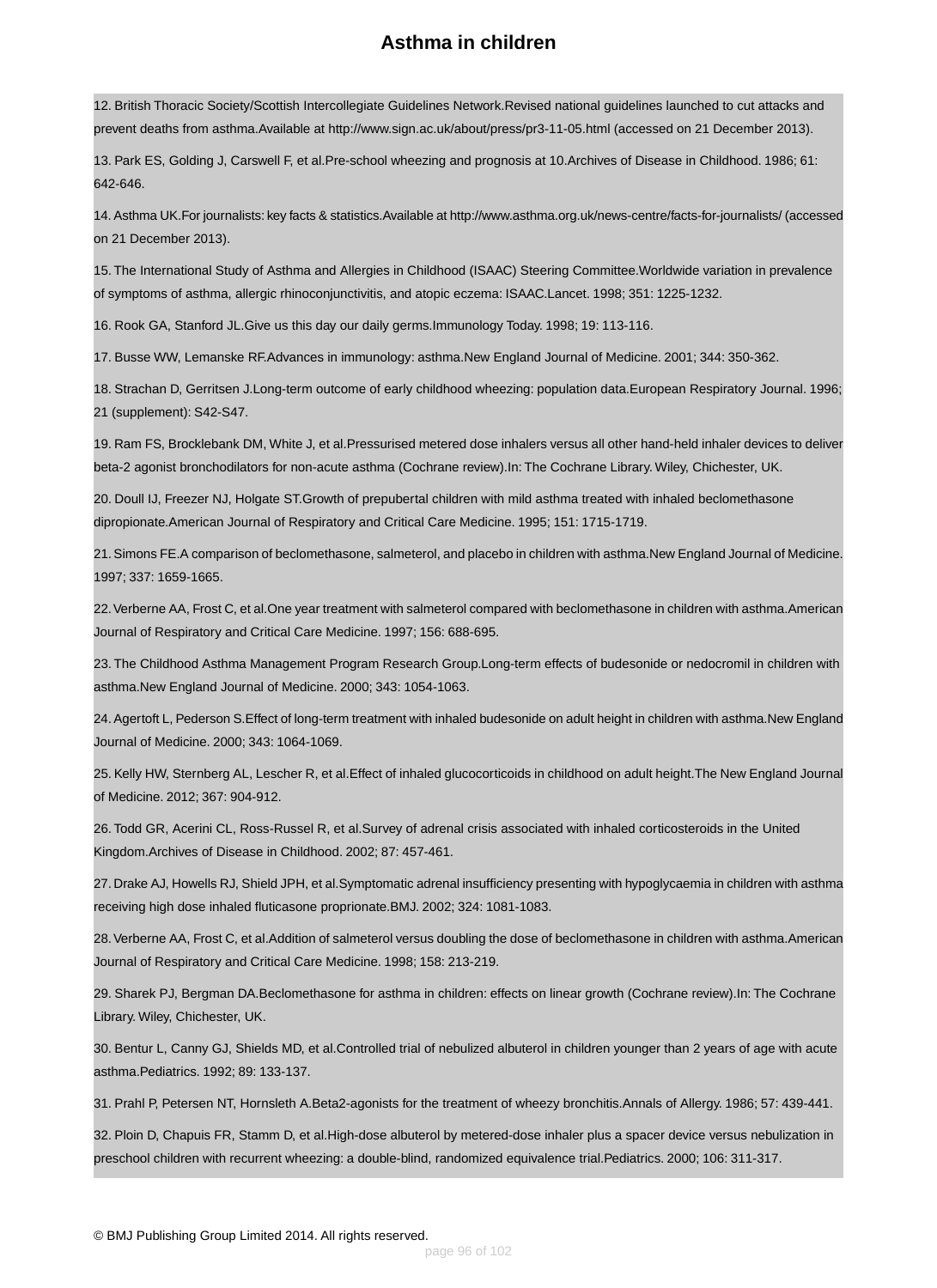33. Mandelberg A, Tsehori S, Houri S, et al.Is nebulized aerosol treatment necessary in the pediatric emergency department?Chest. 2000; 117: 1309-1313.

34. Closa RM, Ceballos JM, Gomez-Papi A, et al.Efficacy of bronchodilators administered by nebulizers versus spacer devices in infants with acute wheezing.Pediatric Pulmonology. 1998; 26: 344-348.

35. Nelson HS.Beta-adrenergic bronchodilators.New England Journal of Medicine. 1995; 333: 499-506.

36. Qaqundah PY, Sugerman RW, Ceruti E.Efficacy and safety of fluticasone propionate hydrofluoroalkane inhalation aerosol in pre-school-age children with asthma: a randomized, double-blind, placebo-controlled study.Journal of Pediatrics. 2006; 149: 663-670.

37. McKean M, Ducharme F.Inhaled steroids for episodic viral wheeze of childhood (Cochrane review).In: The Cochrane Library. Wiley, Chichester, UK.

38. De Blic J, Delacourt C, Le Bourgeois M, et al.Efficacy of nebulized budesonide in treatment of severe infantile asthma: a double-blind study.Journal of Allergy and Clinical Immunology. 1996; 98: 14-20.

39. Bisgaard H, Munck SL, Nielsen JP, et al.Inhaled budesonide for treatment of recurrent wheezing in early childhood.Lancet. 1990; 336: 649-651.

<span id="page-96-0"></span>40. Drake AJ, Howells RJ, Shield JPH, et al.Symptomatic adrenal insufficiency presenting with hypoglycaemia in children with asthma receiving high dose inhaled fluticasone proprionate.BMJ. 2002; 324: 1081-1083.

41. Gøtzsche PC, Johansen HK.House dust mite control measures for asthma (Cochrane review).In: The Cochrane Library. Wiley Chichester, UK.

42. Mayo Clinic.Dust mite allergy.May 2013. Available at http://www.mayoclinic.com/health/dust-mites/DS00842 (accessed on 21 December 2013).

43. Henry RL, Hiller EJ, Milner AD, et al.Nebulised ipratropium bromide and sodium cromoglycate in the first two years of life.Archives of Disease in Childhood. 1984; 59: 54-57.

44. Everard ML, Bara A, et al.Anti-cholinergic drugs for wheeze in children under the age of two years (Cochrane review).In: The Cochrane Library. Wiley, Chichester, UK.

45. Chavasse RJ, Bastian-Lee Y, Richter H, et al.Inhaled salbutamol for wheezy infants: a randomised controlled trial.Archives of Disease in Childhood. 2000; 82: 370-375.

46. Kraemer R, Graf Bigler U, Casaulta Aebischer C, et al.Clinical and physiological improvement after inhalation of low-dose beclomethasone dipropionate and salbutamol in wheezy infants.Respiration. 1997; 64: 342-349.

47. Teper A, Colom A, Kofman CD, et al.Effects of inhaled fluticasone propionate in children less than 2 years old with recurrent wheezing.Pediatric Pulmonology. 2004; 37: 111-115.

48. Noble V, Ruggins NR, Everard ML, et al.Inhaled budesonide for chronic wheezing under 18 months of age.Archives of Disease in Childhood. 1992; 67: 285-288.

49. British National Formulary.Glucocorticoid therapy.Section 6.3.2. British Medical Association and Royal Pharmaceutical Society of Great Britain. Also available at http://bnf.org (accessed on 21 December 2013).

50.Webb M, Henry R, Milner AD.Oral corticosteroids for wheezing attacks under 18 months.Archives of Disease in Childhood. 1986; 61: 15-19.

51. British Thoracic Society/Scottish Intercollegiate Guidelines Network.Revised national guidelines launched to cut attacks and prevent deaths from asthma.Available at http://www.sign.ac.uk/about/press/pr3-11-05.html (accessed on 21 December 2013).

52. Svedmyr J, Nyberg E, Thunqvist P, et al.Prophylactic intermittent treatment with inhaled corticosteroids of asthma exacerbations due to airway infection in toddlers.Acta Paediatrica. 1999; 88: 42-47.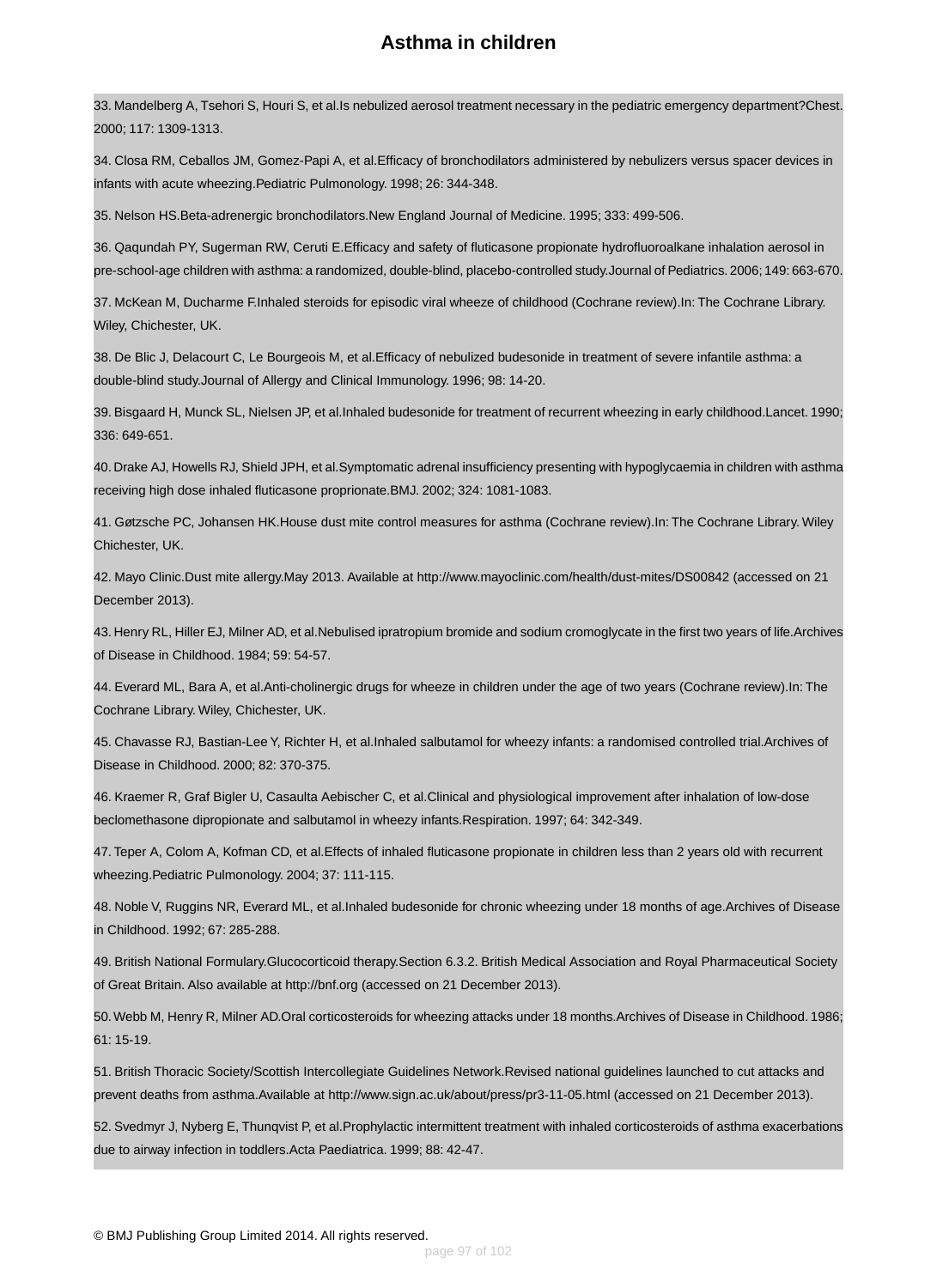53. Everard ML, Bara A, Kurian M, et al.Anticholinergic drugs for wheeze in children under the age of two years (Cochrane review).In: The Cochrane Library. Wiley, Chichester, UK.

54. Griffiths B, Ducharme FM.Combined inhaled anticholinergics and short-acting beta2-agonists for initial treatment of acute asthma in children (Cochrane review).In: The Cochrane Library. Wiley, Chichester, UK.

<span id="page-97-2"></span><span id="page-97-1"></span>55. Morgan WJ, Crain EF, Gruchalla RS, et al.Results of a home-based environmental intervention among urban children with asthma.New England Journal of Medicine. 2004; 351: 11.

<span id="page-97-0"></span>56. Asthma UK.Factfile: the indoor environment and asthma.Available at http://www.asthma.org.uk/knowledge-bank-factfiles (accessed on 21 December 2013).

<span id="page-97-3"></span>57. Scottish Intercollegiate Guidelines Network.British guideline on the management of asthma.January 2012. Guideline 101. Available at http://www.sign.ac.uk/guidelines/fulltext/101/index.html (accessed on 21 December 2013).

<span id="page-97-4"></span>58. Institute of Medicine.Clearing the air: asthma and indoor air exposures.2000. Available at http://www.nap.edu/books/0309064961/html (accessed on 21 December 2013).

59. Murray AB, Morrison BJ.The decrease in severity of asthma in children of parents who smoke since the parents have been exposing them to less cigarette smoke.Journal of Allergy and Clinical Immunology. 1993; 91: 102-110.

60. British National Formulary.Selective beta2 agonists.Section 3.1.1.1. British Medical Association and Royal Pharmaceutical Society of Great Britain. Also available at http://bnf.org (accessed on 21 December 2013).

61. Walters EH, Walters J.Inhaled short acting beta2-agonists use in asthma: regular versus as needed treatment (Cochrane review).In: The Cochrane Library. Wiley, Chichester, UK.

62. Camargo CA, Spooner CH, Rowe BH.Continuous versus intermittent beta-agonists for acute asthma (Cochrane review).In: The Cochrane Library. Wiley, Chichester, UK.

63. Calpin C, Macarthur C, Stephens D, et al.Effectiveness of prophylactic inhaled steroids in childhood asthma: a systemic review of the literature.Journal of Allergy and Clinical Immunology. 1997; 100: 452-457.

64.Tinkelman DG, Reed CE, Nelson HS, et al.Aerosol beclomethasone dipropionate compared with theophylline as primary treatment of chronic, mild to moderately severe asthma in children.Pediatrics. 1993; 92: 64-77.

65. Ng SH, Dash CH, Savage SJ.Betamethasone valerate compared with sodium cromoglycate in asthmatic children.Postgraduate Medical Journal. 1977; 53: 315-320.

66. Kannisto S, Voutilainen R, Remes K, et al.Efficacy and safety of inhaled steroid and cromone treatment in school-age children: a randomized pragmatic pilot study.Pediatric Allergy and Immunology. 2002; 13: 24-30.

67. Adams NP, Bestall JC, Lasserson TJ, et al.Fluticasone versus placebo for chronic asthma in adults and children (Cochrane review).In: The Cochrane Library. Wiley, Chichester, UK.

68. Papi A, Nicolini G, Baraldi E, et al.Regular vs prn nebulized treatment in wheeze preschool children.Allergy. 2009; 64: 1463-1471.

69. Kooi EM, Schokker S, Marike Boezen H, et al.Fluticasone or montelukast for preschool children with asthma-like symptoms: randomized controlled trial.Pulmonary Pharmacology and Therapeutics. 2008; 21: 798-804.

70. Rachelefsky G.Inhaled corticosteroids and asthma control in children: assessing impairment and risk.Pediatrics. 2009; 123: 353-366.

71. Bacharier LB, Phillips BR, Zeiger RS, et al.Episodic use of an inhaled corticosteroid or leukotriene receptor antagonist in preschool children with moderate-to-severe intermittent wheezing.Journal of Allergy and Clinical Immunology. 2008; 122: 1127-1135.

72. Carlsen KC, Stick S, Kamin W, et al.The efficacy and safety of fluticasone propionate in very young children with persistent asthma symptoms.Respiratory Medicine. 2005; 99: 1393-1402.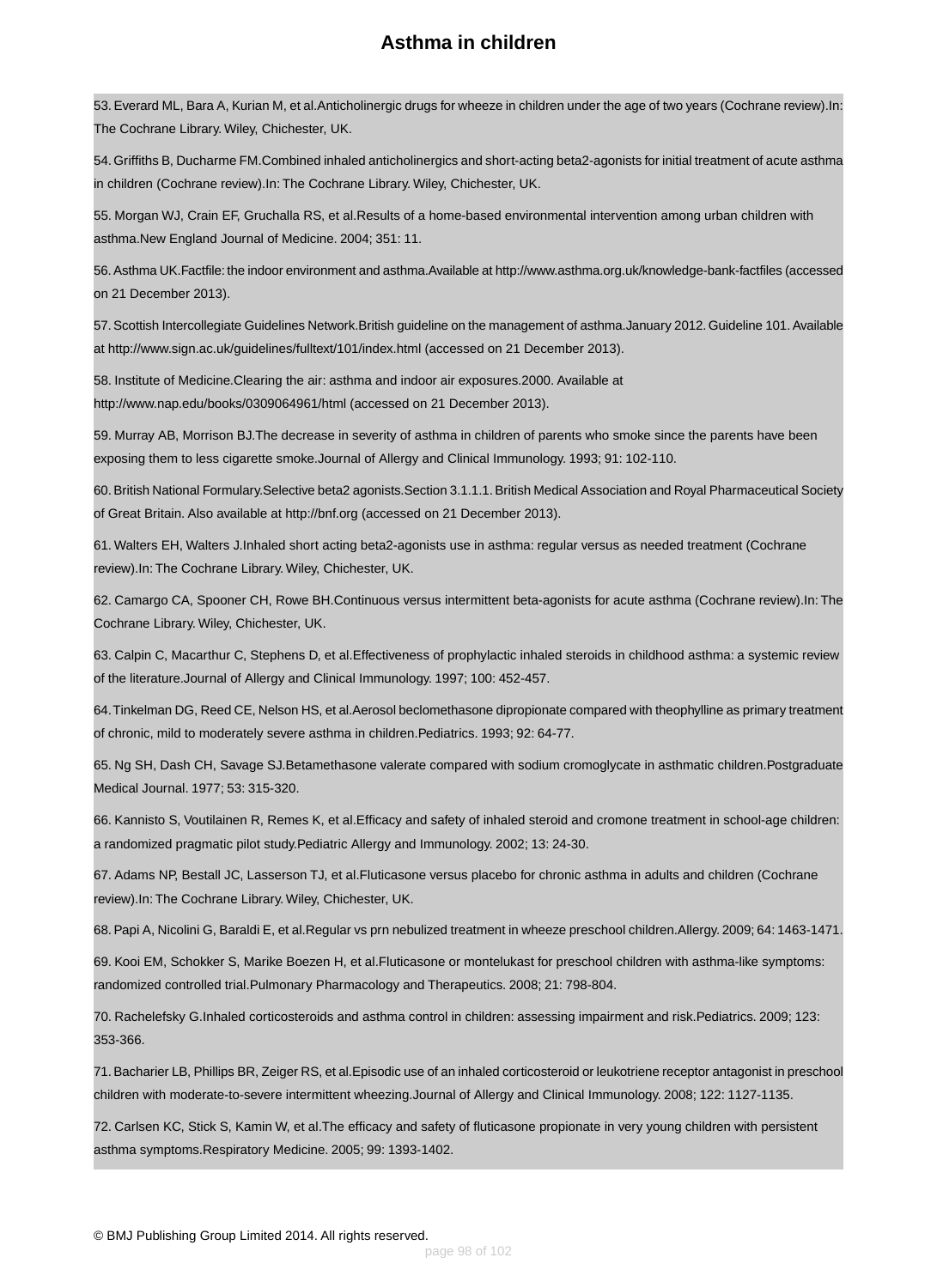73. Gelfand EW, Georgitis JW, Noonan M, et al.Once-daily ciclesonide in children: efficacy and safety in asthma.Journal of Pediatrics. 2006; 148: 377-383.

74. Leflein JG, Szefler SJ, Murphy KR, et al.Nebulized budesonide inhalation suspension compared with cromolyn sodium nebulizer solution for asthma in young children: results of a randomized outcomes trial.Pediatrics. 2002; 109: 866-872.

75. Price JF, Weller PH.Comparison of fluticasone propionate and sodium cromoglycate for the treatment of childhood asthma (an open parallel group study).Respiratory Medicine. 1995; 89: 363-368.

76. Ostrom NK, Decotiis BA, Lincourt WR, et al.Comparative efficacy and safety of low-dose fluticasone propionate and montelukast in children with persistent asthma.Journal of Pediatrics. 2005; 147: 213–220.

77. Garcia Garcia ML, Wahn U, Gilles L, et al.Montelukast, compared with fluticasone, for control of asthma among 6- to 14-year-old patients with mild asthma: the MOSAIC study.Pediatrics. 2005; 116: 360-369.

78. Zeiger RS, Szefler SJ, Phillips BR, et al.Response profiles to fluticasone and montelukast in mild-to-moderate persistent childhood asthma.Journal of Allergy and Clinical Immunology. 2006; 117: 45-52.

79. Szefler SJ, Phillips BR, Martinez FD, et al.Characterization of within-subject responses to fluticasone and montelukast in childhood asthma.Journal of Allergy and Clinical Immunology. 2005; 115: 233-242.

80. Sorkness CA, Lemanske RF Jr, Mauger DT, et al.Long-term comparison of 3 controller regimens for mild-moderate persistent childhood asthma.Journal of Allergy and Clinical Immunology. 2007; 119: 64-72.

81. Sheffer AL, Silverman M, Woolcock AJ, et al.Long-term safety of once-daily budesonide in patients with early onset mild persistent asthma: results of the Inhaled Steroid Treatment as Regular Therapy in Early Asthma (START) study.Annals of Allergy, Asthma and Immunology. 2005; 94: 48-54.

82. The Childhood Asthma Management Program Research Group.Long-term effects of budesonide or nedocromil in children with asthma.New England Journal of Medicine. 2000; 343: 1054-1063.

83. Verberne AAPH, Frost C, Roorda RJ, et al.One year treatment with salmeterol compared with beclomethasone in children with asthma.American Journal of Respiratory and Critical Care Medicine. 1997; 156: 688-695.

84. Simons FER, Villa JR, Lee BW, et al.Montelukast added to budesonide in children with persistent asthma: a randomized, double-blind, crossover study.Journal of Pediatrics. 2001; 138: 694-698.

85. Cates CJ, Welsh EJ, Rowe BH.Holding chambers (spacers) versus nebulisers for beta-agonist treatment of acute asthma (Cochrane review).In: The Cochrane Library. Wiley, Chichester, UK.

86. Deerojanawong J, Manuyakorn W, Prapphal N, et al.Randomized controlled trial of salbutamol aerosol therapy via metered dose inhaler-spacer vs. jet nebulizer in young children with wheezing.Pediatric Pulmonology. 2005; 39: 466-472.

87. Geelhoed GC, Landau LI, Le Souëf PN.Evaluation of SaO2 as a predictor of outcome in 280 children presenting with acute asthma.Annals of Emergency Medicine. 1994; 23: 1236-1241.

88. British National Formulary.Acute severe asthma.Section 3.1. British Medical Association and Royal Pharmaceutical Society of Great Britain. Also available at http://bnf.org (accessed on 21 December 2013).

89. Smith M, Iqbal S, Elliott TM, et al.Corticosteroids for hospitalised children with acute asthma (Cochrane review).In:The Cochrane Library. Update Software, Oxford, UK.

90. Edmonds ML, Camargo CA, Pollack CV, et al.Early use of inhaled corticosteroids in the emergency department treatment of acute asthma (Cochrane review).In: The Cochrane Library. Wiley, Chichester, UK.

91. Manjra AI, Price J, Lenney W, et al.Efficacy of nebulized fluticasone propionate compared with oral prednisolone in children with an acute exacerbation of asthma.Respiratory Medicine. 2000; 94: 1206-1214.

92. Rodrigo GJ.Rapid effects of inhaled corticosteroids in acute asthma: an evidence-based evaluation.Chest. 2006; 130: 1301-1311.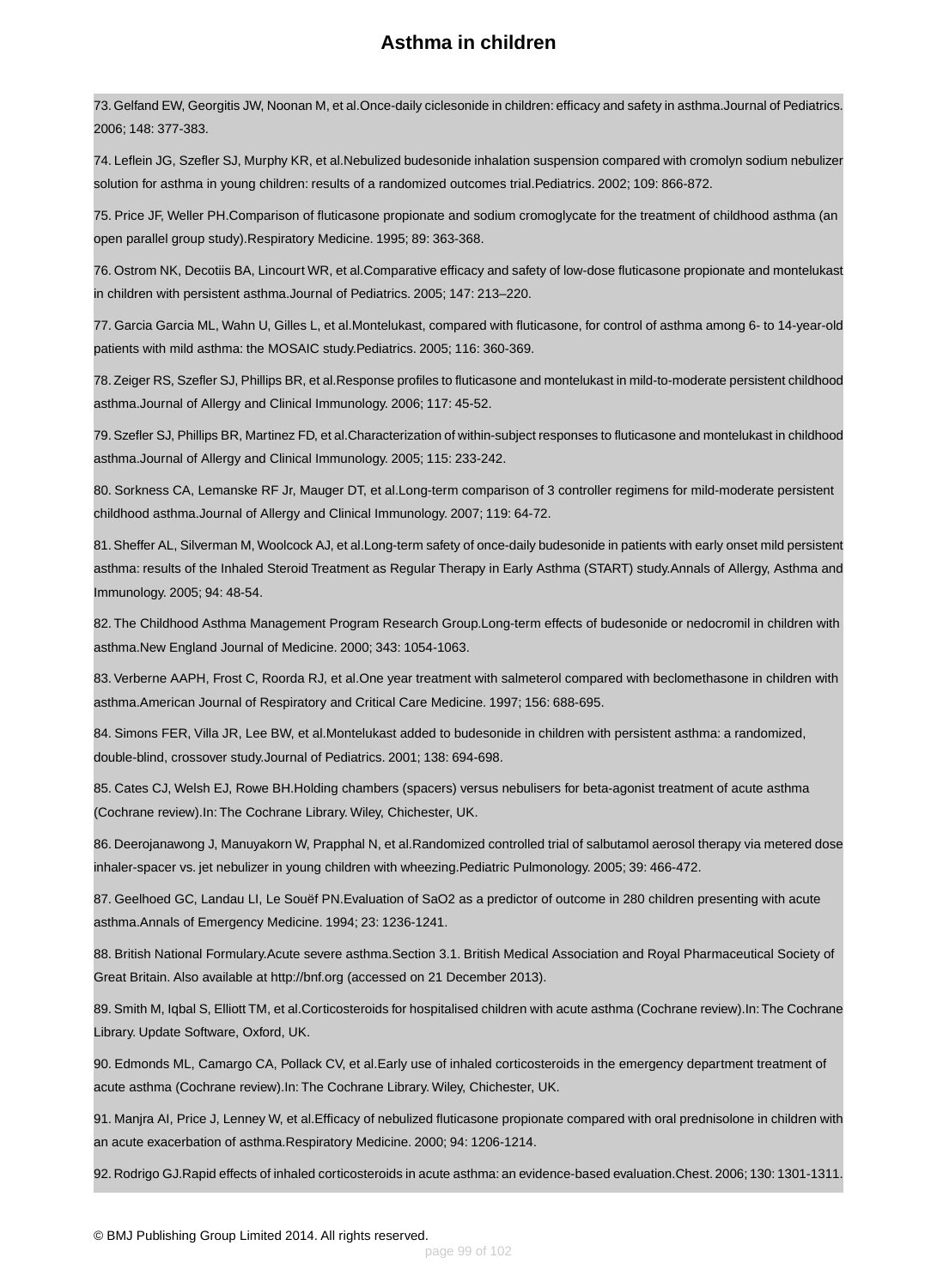93. Matthews EE, Curtis PD, McLain BI, et al.Nebulized budesonide versus oral steroid in severe exacerbations of childhood asthma.Acta Paediatrica. 1999; 88: 841-843.

94. Goggin N, Macarthur C, Parkin PC.Randomized trial of the addition of ipratropium bromide to albuterol and corticosteroid therapy in children hospitalized because of an acute asthma exacerbation.Archives of Pediatrics and Adolescent Medicine. 2001; 155: 1329-1334.

95. National Heart Lung and Blood Institute.Guidelines for the diagnosis and management of asthma.July 2007. Available at http://www.nhlbi.nih.gov/guidelines/asthma/ (accessed on 21 December 2013).

96. British National Formulary.Antimuscarinic bronchodilators.Section 3.1.2. British Medical Association and Royal Pharmaceutical Society of Great Britain. Also available at http://bnf.org (accessed on 21 December 2013).

97. Knorr B, Matz J, Bernstein JA, et al.Montelukast for chronic asthma in 6- to 14-year-old children: a randomized, double-blind trial.Journal of the American Medical Association. 1998; 279: 1181-1186.

98. Knorr B, Franchi LM, Bisgaard H, et al.Montelukast, a leukotriene receptor antagonist, for the treatment of persistent asthma in children aged 2 to 5 years.Pediatrics. 2001; 108: 48.

99. Robertson CF, Price D, Henry R, et al.Short-course montelukast for intermittent asthma in children: a randomized controlled trial.American Journal of Respiratory and Critical Care Medicine. 2007; 175: 323-329.

100. Hakim F, Vilozni D, Adler A, et al.The effect of montelukast on bronchial hyperreactivity in preschool children.Chest. 2007; 131: 180-186.

101. Chauhan BF, Ducharme FM.Anti-leukotriene agents compared to inhaled corticosteroids in the management of recurrent and/or chronic asthma in adults and children (Cochrane review).In: The Cochrane Library. Wiley, Chichester, UK.

<span id="page-99-0"></span>102. British National Formulary.Leukotriene receptor antagonists.Section 3.3.2. British Medical Association and Royal Pharmaceutical Society of Great Britain. Also available at http://bnf.org (accessed on 21 December 2013).

103. U.S. Food and Drug Administration.Updated information on leukotriene inhibitors: montelukast (marketed as Singulair), zafirlukast (marketed as Accolate), and zileuton (marketed as Zyflo and Zyflo CR).August 2009. Available at http://www.fda.gov (accessed on 21 December 2013).

104. Stelmach I, Bobrowska-Korzeniowska M, Majak P, et al.The effect of montelukast and different doses of budesonide in IgE serum levels and clinical parameters in children with newly diagnosed asthma.Pulmonary Pharmacology and Therapeutics. 2005; 18: 374–380.

105. Kumar V, Ramesh P, Lodha R, et al.Montelukast vs. inhaled low-dose budesonide as monotherapy in the treatment of mild persistent asthma: a randomized double blind controlled trial.Journal of Tropical Pediatrics. 2007; 53: 325-330.

106. Stelmach I, Grzelewski T, Bobrowska-Korzeniowska M, et al.A randomized, double-blind trial of the effect of anti-asthma treatment on lung function in children with asthma.Pulmonary Pharmacology and Therapeutics. 2007; 20: 691-700.

107.The Childhood Asthma Management Program Research Group.Long-term effects of budesonide or nedocromil in children with asthma.New England Journal of Medicine. 2000; 343: 1054-1063.

108. Armenio L, Baldini G, Bardare M, et al.Double blind, placebo controlled study of nedocromil sodium in asthma.Archives of Disease in Childhood. 1993; 68: 193-197.

109. Edwards AM, Lyons J, Weinberg E, et al.Early use of inhaled nedocromil sodium in children following an acute episode of asthma.Thorax. 1999; 54: 308-315.

110. Mitra A, Bassler D, Ducharme FM.Intravenous aminophyline for acute severe asthma in children over 2 years using inhaled bronchodilators (Cochrane review).In: The Cochrane Library. Wiley, Chichester, UK.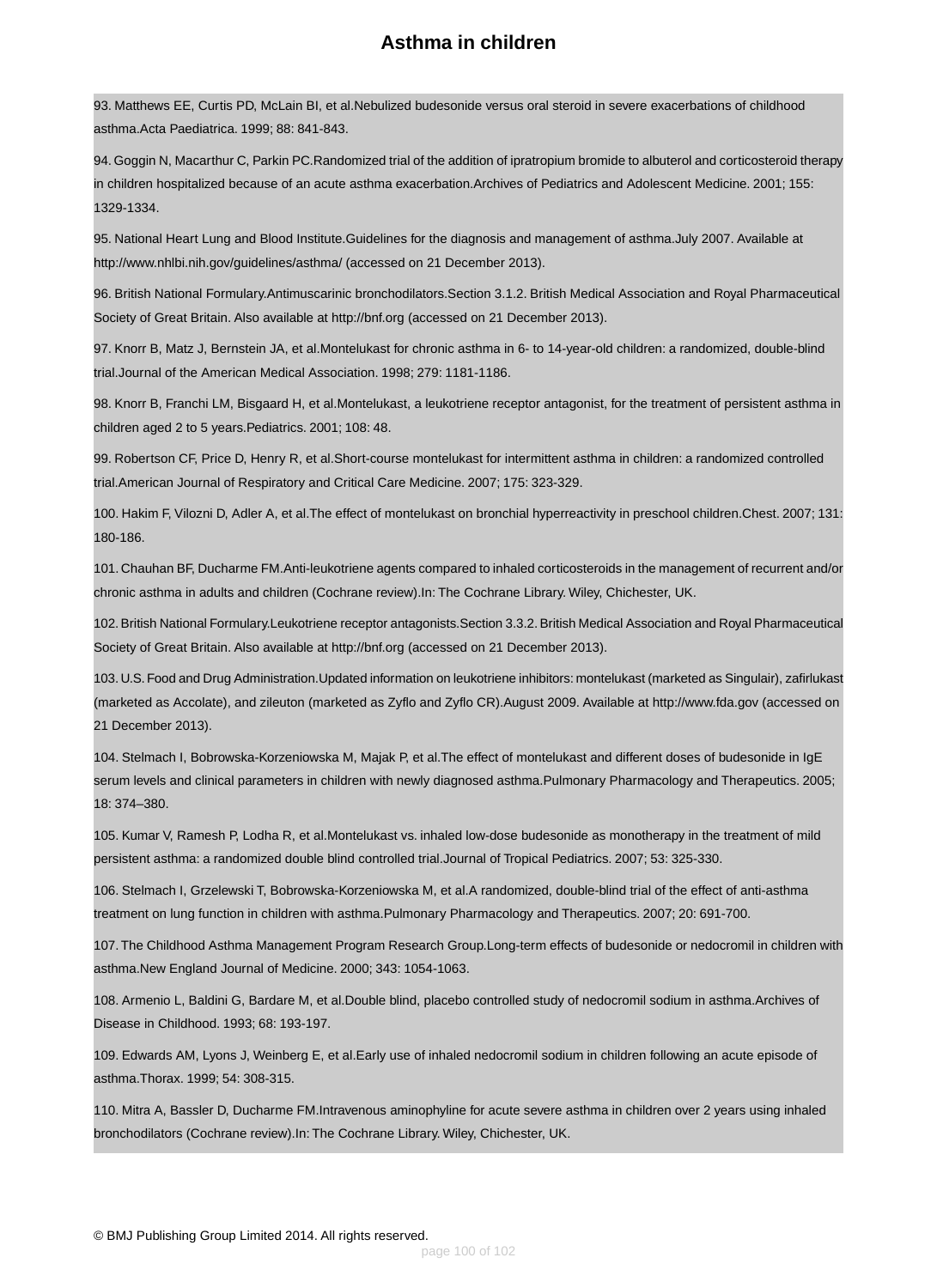111. British National Formulary.Bronchodilators.Section 3.1. British Medical Association and Royal Pharmaceutical Society of Great Britain. Also available at http://bnf.org (accessed on 21 December 2013).

112. Pedersen S.Treatment of nocturnal asthma in children with a single dose of sustained-release theophylline taken after supper.Clinical Allergy. 1985; 15: 79-85.

113. Tsiu SJ, Self TH, Burns R.Theophylline toxicity: update.Annals of Allergy. 1990; 64: 241-257.

114. van der Wouden JC, Uijen JH, Bernsen RM, et al.Inhaled sodium cromoglycate for asthma in children (Cochrane review).In: The Cochrane Library. Wiley, Chichester, UK.

115. Verberne AAPH, Frost C, Duiverman EJ, et al.Addition of salmeterol versus doubling the dose of beclomethasone in children with asthma.American Journal of Respiratory and Critical Care Medicine. 1998; 158: 213-219.

116. Adams NP, Bestall JC, Jones P, et al.Fluticasone at different doses for chronic asthma in adults and children (Cochrane review).In: The Cochrane Library. Wiley, Chichester, UK.

117. Ni Chroinin M, Lasserson TJ, Greenstone I, et al.Addition of long-acting beta-agonists to inhaled corticosteroids for chronic asthma in children (Cochrane review).In: The Cochrane Library. Wiley, Chichester, UK.

118. Lemanske RF Jr, Mauger DT, Sorkness CA, et al.Step-up therapy for children with uncontrolled asthma receiving inhaled corticosteroids.New England Journal of Medicine. 2010; 362: 975-985.

119. Gappa M, Zachgo W, von Berg A, et al.Add-on salmeterol compared to double dose fluticasone in pediatric asthma: a double-blind, randomized trial (VIAPAED).Pediatric Pulmonology. 2009; 44: 1132-1142.

120. Drake AJ, Howells RJ, Shield JPH, et al.Symptomatic adrenal insufficiency presenting with hypoglycaemia in children with asthma receiving high dose inhaled fluticasone proprionate.BMJ. 2002; 324: 1081-1083.

121. U.S. Food and Drug Administration.Public health advisory: update on Serevent Diskus (salmeterol xinafoate inhalation powder), Advair Diskus (fluticasone propionate & salmeterol inhalation powder), Foradil Aerolizer (formoterol fumarate inhalation powder).February 2010. Available at http://www.fda.gov (accessed on 21 December 2013).

122. Medicines and Healthcare Products Regulatory Agency.Asthma: long-acting beta2 agonists.December 2006. Available at http://www.mhra.gov.uk (accessed on 21 December 2013).

123. Nelson HS, Weiss ST, Bleecker ER.The salmeterol multicenter asthma research trial: a comparison of usual pharmacotherapy for asthma or usual pharmacotherapy plus salmeterol.Chest. 2006; 129: 15-26.

124. McMahon AW, Levenson MS, McEvoy BW, et al.Age and risks of FDA-approved long-acting -adrenergic receptor agonists.Pediatrics. 2011; 128: e1147-e1154.

125. Nassif EG, Weinberger M, Thompson R, et al.The value of maintenance theophylline in steroid-dependent asthma.New England Journal of Medicine. 1981; 304: 71-75.

<span id="page-100-0"></span>126. Suessmuth S, Freihorst J, Gappa M.Low-dose theophylline in childhood asthma: a placebo-controlled, double-blind study.Pediatric Allergy and Immunology. 2003; 14: 394-400.

<span id="page-100-1"></span>127. British National Formulary.Theophylline.Section 3.1.3. British Medical Association and Royal Pharmaceutical Society of Great Britain. Also available at http://bnf.org (accessed on 21 December 2013).

<span id="page-100-2"></span>128. Chauhan BF, Ben Salah R, Ducharme FM.Addition of anti-leukotriene agents to inhaled corticosteroids in children with persistent asthma (Cochrane review).In: The Cochrane Library. Wiley, Chichester, UK.

129. Browne GJ, Penna AS, Phung X, et al.Randomised trial of intravenous salbutamol in early management of acute severe asthma in children.Lancet. 1997; 349: 301-305.

130. Santana JC, Barreto SS, Piva JP, et al.Randomized clinical trial of intravenous magnesium sulfate versus salbutamol in the early management of severe acute asthma in children.Jornal de Pediatria. 2001; 77: 279–287.